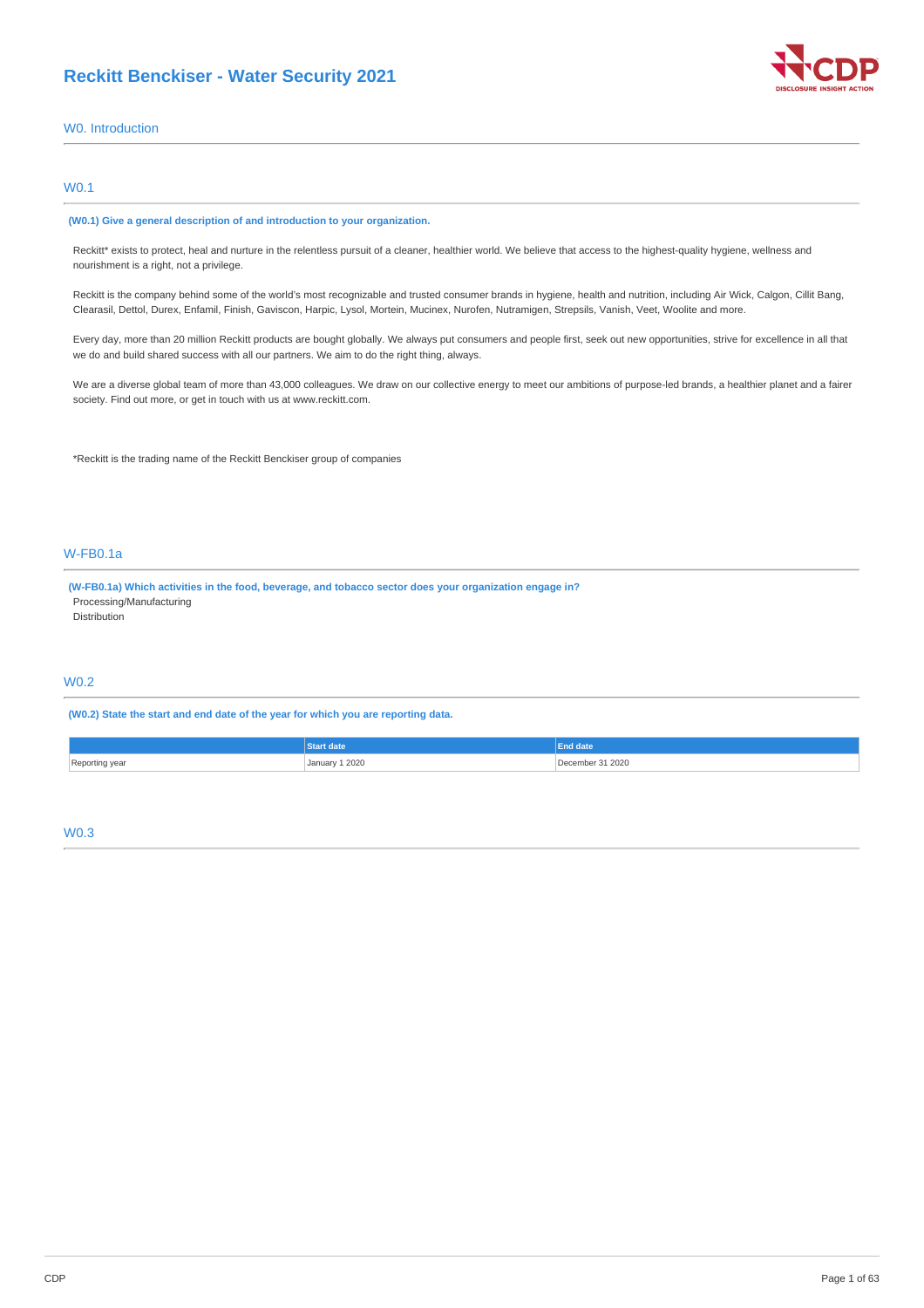# **(W0.3) Select the countries/areas for which you will be supplying data.**

Argentina Bahrain Bangladesh Brazil China Colombia France Germany Greece Hungary India Indonesia Italy Malaysia Mexico Netherlands Nigeria Pakistan Philippines Poland Portugal Russian Federation Singapore South Africa Spain Thailand Turkey United Kingdom of Great Britain and Northern Ireland United States of America

# W0.4

**(W0.4) Select the currency used for all financial information disclosed throughout your response.** GBP

# W0.5

(W0.5) Select the option that best describes the reporting boundary for companies, entities, or groups for which water impacts on your business are being **reported.**

Companies, entities or groups over which operational control is exercised

# W0.6

(W0.6) Within this boundary, are there any geographies, facilities, water aspects, or other exclusions from your disclosure? Yes

# W0.6a

# **(W0.6a) Please report the exclusions.**

|           | <b>Exclusion Please explain</b>                                                                                                                                                                                      |
|-----------|----------------------------------------------------------------------------------------------------------------------------------------------------------------------------------------------------------------------|
| Water     | Our water data covers the 51 manufacturing facilities, 11 stand-alone R&D centres and 6 warehouses over which we had operational control at the start of 2020, as well as our global products life cycle             |
|           | withdrawal water use footprint. Water withdrawal and recycling volumes are not reported for offices as these volumes are small and not material in comparison to our other sites. For water performance data related |
| land      | to targets, please note that: 1) Some targets only cover manufacturing and warehouses and this is indicated where relevant; 2) following Reckitt's acquisition of Mead Johnson Nutrition in 2017 and the             |
| recycling | subsequent establishment of our Nutrition business unit, we integrated our Nutrition sites into our company-wide water monitoring and reporting systems. However, where a reduction target has been                  |
| volumes   | set in relation to a baseline year, and Nutrition data for previous years or a baseline year is not available, annual performance data is presented excluding the new Nutrition acquisition in order to ensure       |
|           | for offices. year on year comparison with the baseline. In relevant sections of our CDP submission we indicate whether the targets and data exclude our Nutrition business unit                                      |

# W1. Current state

# W1.1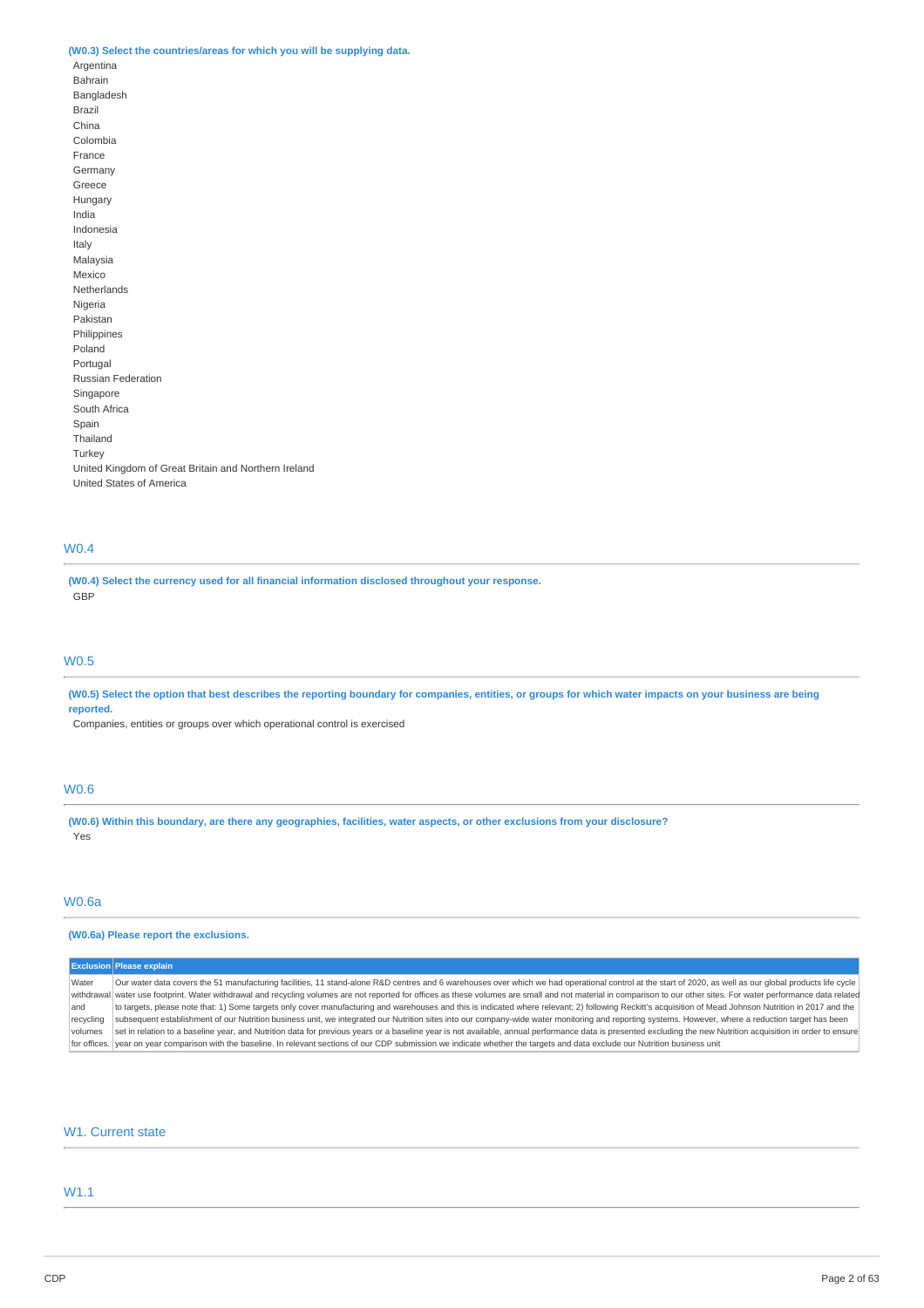# (W1.1) Rate the importance (current and future) of water quality and water quantity to the success of your business.

|                                                                                                               | <b>Direct use</b><br>importance use<br>rating | Indirect<br><b>limportance</b><br>rating | Please explain                                                                                                                                                                                                                                                                                                                                                                                                                                                                                                                                                                                                                                                                                                                                                                                                                                                                                                                                                                                                                                                                                                                                                                                                                                                                                                                                                                                                                                                                                                                                                                                                                                                                                                                  |
|---------------------------------------------------------------------------------------------------------------|-----------------------------------------------|------------------------------------------|---------------------------------------------------------------------------------------------------------------------------------------------------------------------------------------------------------------------------------------------------------------------------------------------------------------------------------------------------------------------------------------------------------------------------------------------------------------------------------------------------------------------------------------------------------------------------------------------------------------------------------------------------------------------------------------------------------------------------------------------------------------------------------------------------------------------------------------------------------------------------------------------------------------------------------------------------------------------------------------------------------------------------------------------------------------------------------------------------------------------------------------------------------------------------------------------------------------------------------------------------------------------------------------------------------------------------------------------------------------------------------------------------------------------------------------------------------------------------------------------------------------------------------------------------------------------------------------------------------------------------------------------------------------------------------------------------------------------------------|
| Sufficient<br>amounts<br>of good<br>quality<br>freshwater<br>available<br>for use                             | Vital                                         | Vital                                    | Freshwater is vital at several stages of our products' life cycle - in our manufacturing processes for cleaning operations, as a direct product ingredient and in use by<br>consumers, while being important to the well-being of communities, consumers and the operations of our customers and suppliers. In our manufacturing sites freshwater is the<br>primary source of water. Indirect freshwater use is also vital to our products and our business both in our upstream supply chain and the use of many of our products. Our<br>global product water footprint shows that approximately 80% of our total life cycle water impact is associated with consumer use, for example the water associated with<br>washing hands using our Dettol bar soaps. The remaining ~20% is associated with our raw materials and packaging, for example, freshwater used for agricultural irrigation<br>and for the processing of raw material and packaging within our upstream supply chain. Less than 1% of the water footprint is in the manufacturing phase. Our aim is to<br>reduce our water use especially in geographies where water is scarce, hence why we measure water impact (impact = use * scarcity) and, at the same time, help created a<br>cleaner and healthier world through our products. In the future, we anticipate Reckitt's dependency on freshwater to remain constant in absolute terms while at the same time<br>increasing our production output. This means we will deliver reductions per unit output in line with our target to reduce the water use in our manufacturing operations by 30%<br>by 2025. For our indirect water use, we aim to reduce our corporate water footprint by half by 2040. |
| Sufficient<br>amounts<br>l of<br>recycled,<br>brackish<br>and/or<br>produced<br>water<br>available<br>for use | Important                                     | Important                                | We recognise that using recycled water is important in meeting our water stewardship ambitions and targets. As such we are increasing quantities of water reused and<br>recycled, this includes using recycled and reused water for cleaning operations, cooling and in some sites, within our product. Each site reviews processes requiring water for<br>clean-downs, cooling and sanitation and is working to identify water recycling opportunities. At our plant in Hosur, India we achieved our goal of becoming a 'Zero Discharge<br>Plant' by increasing water recycling, quality and reduce water withdrawals. Treated waste water is now recycled and mixed with raw water leading to average water savings of<br>600,000 litres /month. Reckitt does not use Brackish water. In the future, we anticipate Reckitt's dependency on the different sources of water (e.g. river, municipal etc.) will<br>generally remain constant, with dependency on recycled water increasing. In addition, we anticipate overall water use reductions in line with our targets to reduce our<br>corporate water footprint by a half by 2040 and reduce the water use in our manufacturing by 30% by 2025.                                                                                                                                                                                                                                                                                                                                                                                                                                                                                                                           |

# W-FB1.1a

(W-FB1.1a) Which water-intensive agricultural commodities that your organization produces and/or sources are the most significant to your business by **revenue? Select up to five.**

| <b>Agricultural commodities</b>            | % of revenue dependent on these<br>agricultural commodities | <b>Produced and/or</b><br>sourced | Please explain                                                                                                                                           |
|--------------------------------------------|-------------------------------------------------------------|-----------------------------------|----------------------------------------------------------------------------------------------------------------------------------------------------------|
| Cattle products                            | Less than 10%                                               | Sourced                           | Reckitt use a very small amount of tallow in its bar soap formulations. The figure represents revenue from these<br>products in 2020.                    |
| Palm oil                                   | Less than 10%                                               | Sourced                           | The majority of our palm oil derivatives are used in making bar soap and Nutrition brands. The figure represents<br>revenue from these products in 2020. |
| Other, please specify<br>(Rubber)          | Less than 10%                                               | Sourced                           | Rubber is used in the form of latex in Reckitt's condom brand. The figure represents revenue from these products<br>in 2020.                             |
| Other, please specify<br>(Timber products) | Less than 10%                                               | Sourced                           | This figure includes all packaging including outer cases and corrugated board which the majority of products are<br>packaged in 2020.                    |
| Soy                                        | Less than 10%                                               | Sourced                           | Soy is used in Reckitt's Nutrition portfolio. The figure represents revenue from these products in 2020.                                                 |
| Other, please specify<br>(Cocoa)           | Less than 10%                                               | Sourced                           | Cocoa is used in Reckitt's Choco milk brand. The figure represents revenue from these products in 2020.                                                  |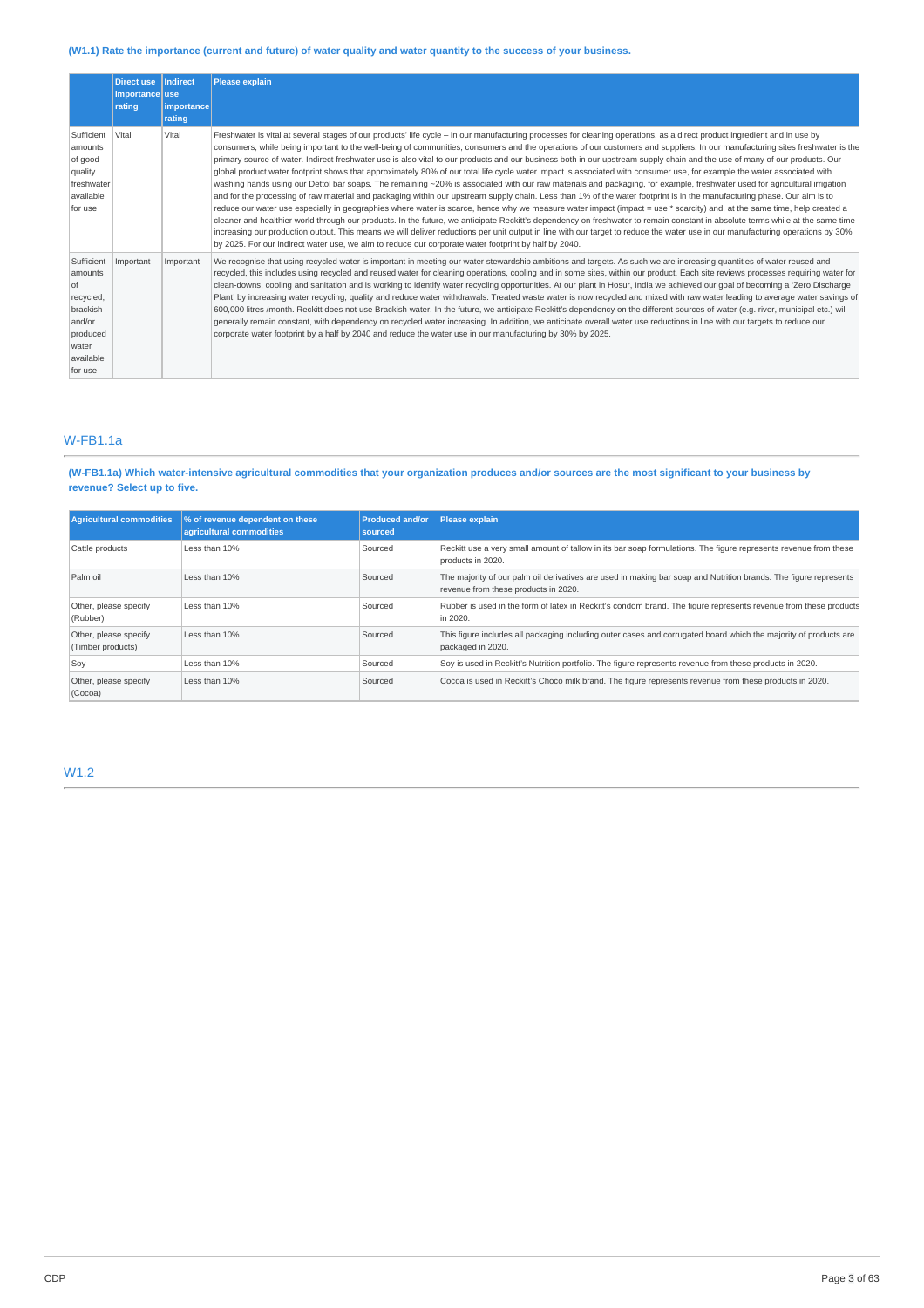# (W1.2) Across all your operations, what proportion of the following water aspects are regularly measured and monitored?

|                                                                                                                                                 | % of                        | <b>Please explain</b>                                                                                                                                                                                                                                                                                                                                                                                                                                                                                                                                                                                                                                                                                                                                                                                                                                                                                                                                                                                                                                      |
|-------------------------------------------------------------------------------------------------------------------------------------------------|-----------------------------|------------------------------------------------------------------------------------------------------------------------------------------------------------------------------------------------------------------------------------------------------------------------------------------------------------------------------------------------------------------------------------------------------------------------------------------------------------------------------------------------------------------------------------------------------------------------------------------------------------------------------------------------------------------------------------------------------------------------------------------------------------------------------------------------------------------------------------------------------------------------------------------------------------------------------------------------------------------------------------------------------------------------------------------------------------|
|                                                                                                                                                 | sites/facilities/operations |                                                                                                                                                                                                                                                                                                                                                                                                                                                                                                                                                                                                                                                                                                                                                                                                                                                                                                                                                                                                                                                            |
| Water withdrawals -<br>total volumes                                                                                                            | 100%                        | We measured and monitored total water withdrawals from all (100%) of our manufacturing facilities (51), stand-alone R&D centres (11) and warehouses (6) over<br>which we had operational control. Water withdrawal volume data is collected directly from sites on a monthly basis and aggregated annually. Site data is based on<br>invoiced quantities or metering. On-going water withdrawal volume data is monitored and tracked for trends and changes via a live online system for all sites,<br>supported by corporate, business unit, regional and site monthly reports and trend analysis. This process and aggregated data contribute towards tracking<br>progress against our global 2040 target to reduce our corporate water footprint by 1/2 and reduce water use by 30% (per unit of production) by 2025 for<br>manufacturing.                                                                                                                                                                                                              |
| Water withdrawals<br>volumes by source                                                                                                          | 100%                        | We measured and monitored total water withdrawal volumes by source (e.g. river, municipal, off site etc.) from all (100%) our manufacturing facilities (51),<br>standalone R&D centres (11) and warehouses (6) over which we had operational control. Water withdrawal volume data by source is collected directly from sites<br>on a monthly basis and aggregated annually. Site data is based on invoiced quantities or direct measurement (i.e. metering of all sources of water e.g. borehole,<br>municipal etc). On-going this data is monitored and tracked for trends and changes via a live online system for all sites, supported by corporate, business unit,<br>regional and site monthly reports and trend analysis. This process and aggregated data contribute towards tracking progress against our global 2040 target to<br>reduce our corporate water footprint by 1/2 and reduce water use by 30% (per unit of production) by 2025 for manufacturing.                                                                                    |
| <b>Entrained water</b><br>associated with your<br>metals & mining<br>sector activities -<br>total volumes [only<br>metals and mining<br>sector] | <not applicable=""></not>   | <not applicable=""></not>                                                                                                                                                                                                                                                                                                                                                                                                                                                                                                                                                                                                                                                                                                                                                                                                                                                                                                                                                                                                                                  |
| Produced water<br>associated with your<br>oil & gas sector<br>activities - total<br>volumes [only oil<br>and gas sector]                        | <not applicable=""></not>   | <not applicable=""></not>                                                                                                                                                                                                                                                                                                                                                                                                                                                                                                                                                                                                                                                                                                                                                                                                                                                                                                                                                                                                                                  |
| Water withdrawals<br>quality                                                                                                                    | 100%                        | 100% of our operational sites measure and monitor total water withdrawal quality. Measuring and monitoring the quality of water withdrawals is critical to our<br>manufacturing processes and the production of our products - ensuring the suitability of the water we use and the quality and safety of our products. Water quality<br>checks considering chemical and microbiological standards are done on a daily basis, in line with our quality standards, at several stages throughout the<br>production process. We have established Global Water management standards, across all our manufacturing sites, which are supported by our internal audit<br>process.                                                                                                                                                                                                                                                                                                                                                                                 |
| Water discharges -<br>total volumes                                                                                                             | 100%                        | 100% of our operations measured and monitored water and wastewater discharge volumes, including water used for cooling as well as processing. Site data is<br>based on invoiced quantities or direct volumetric metered measurement. We recognise it is important to monitor water discharge volumes to ensure that we are<br>compliant with all local regulations, laws and helps us understand our water use efficiency. Water and wastewater discharge volume data is reported on a monthly<br>basis by all sites via our live online system. All, site data is collated, tracked and reported centrally each month together with trend and change analysis and annual<br>aggregation. Reporting is provided at a corporate, business unit, regional and site level monthly. This process and aggregated data contributes towards tracking<br>progress against our global 2040 target to reduce our corporate water footprint by 1/2 and reduce water use by 30% (per unit of production) by 2025 for<br>manufacturing.                                 |
| Water discharges -<br>volumes by<br>destination                                                                                                 | 100%                        | 100% of our operations measured and monitored water and wastewater discharge volumes by destination. Site data is based on invoiced quantities or direct<br>measurement e.g. metering. We recognise it is important to monitor water discharge volumes by destination to ensure that we are compliant with all local laws and<br>regulations, and it also helps us understand our water use. Wastewater volume by destination (e.g. 3rd party/municipal wastewater treatment, direct to surface<br>water) is reported on a monthly basis by all sites via our live online system. All site data is collated, tracked and reported monthly together with trend and change<br>analysis and annual aggregation - Reporting is provided at multiple levels (e.g site and business unit). This process and aggregated data contributes towards<br>tracking progress against our global 2040 target to reduce our corporate water footprint by 1/2 and reduce water use by 30% (per unit of production) by 2025 for<br>manufacturing.                            |
| Water discharges -<br>volumes by<br>treatment method                                                                                            | 100%                        | 100% of our operations measured and monitored wastewater discharge volumes by treatment method. Site data is based on invoiced quantities or direct<br>measurement e.g. metering. We recognise it is important to monitor water discharge volumes by treatment method to ensure that we are compliant with all local<br>regulations, laws and helps us understand our water use efficiency. Wastewater volume by treatment method data is reported on a monthly basis by all sites via<br>our live online system. All site data is collated, tracked and reported centrally each month together with trend and change analysis and annual aggregation.<br>Reporting is provided at a corporate, business unit, regional and site level monthly. This process and aggregated data contributes towards tracking progress<br>against our global 2040 target to reduce our corporate water footprint by 1/2 and reduce water use by 30% (per unit of production) by 2030 for manufacturing.                                                                    |
| Water discharge<br>$quality - by$<br>standard effluent<br>parameters                                                                            | 100%                        | Reckitt sites are required to ensure compliance with local laws, including measurement, monitoring and reporting of water discharge parameters, e.g. pH, COD etc.<br>in compliance with legal levels, e.g. inline metering and monitoring. Over and above legal requirements Reckitt has implemented Global Water and Wastewater<br>Management Standards across all sites, which are supported by our internal audit programme. We monitor site compliance with discharge requirements at the<br>group level, in line with local legal requirements and where sites discharge directly to water bodies. Minimum wastewater quality requirements at our global<br>manufacturing sites for discharging process wastewater direct to water body are outlined in our global wastewater standard. Waste discharge quality data by<br>effluent parameters is reported monthly basis by all sites via our live online system and aggregated annually.                                                                                                             |
| Water discharge<br>$quality -$<br>temperature                                                                                                   | 51-75                       | Our sites are required to ensure compliance with local laws, including measurement, monitoring and reporting of legal water discharge parameters. in compliance<br>with legal levels, e.g. inline metering and monitoring. Where temperature limits are identified as relevant by local regulators, temperature is monitored using<br>discharge metering and reported. Over and above legal requirements Reckitt has implemented Global Water and Wastewater Management Standards across all<br>sites, which are supported by our internal audit programme. We monitor site compliance with discharge requirements at the group level, in line with local legal<br>requirements and where sites discharge directly to water bodies. Minimum wastewater quality requirements at our global manufacturing sites for discharging<br>process wastewater direct to water body are outlined in our global wastewater standard monthly site reporting of waste discharge quality by temperature is included<br>via our live online system and aggregated annually |
| Water consumption<br>- total volume                                                                                                             | 100%                        | 100% of our operations measured and monitored total water consumption. Site data is based on direct measurement e.g. metering of total water withdrawals and<br>total water discharges, with the total water consumed being the amount not discharged to the environment. Water consumption is collated and reported on a<br>monthly basis for all sites via our live online system. All site data is tracked and reported centrally each month together with trend and change analysis and annual<br>aggregation. Reporting is provided at a corporate, business unit, regional and site level monthly. This process and aggregated data contribute towards tracking<br>progress against our global 2040 target to reduce our corporate water footprint by 1/2 and reduce water use by 30% (per unit of production) by 2025 for<br>manufacturing.                                                                                                                                                                                                         |
| Water<br>recycled/reused                                                                                                                        | 100%                        | 100% of our operations measured and monitored total water recycled/ reused. Site data is based on direct measurement e.g. metering. Total water recycled/<br>reused is collated and reported on a monthly basis for all sites via our live online system. All site data is tracked and reported centrally each month together with<br>trend and change analysis and annual aggregation. Reporting is provided at a corporate, business unit, regional and site level monthly. This process and<br>aggregated data contribute towards tracking progress against our global 2040 target to reduce our corporate water footprint by 1/2 and reduce water use by 30%<br>(per unit of production) by 2025 for manufacturing.                                                                                                                                                                                                                                                                                                                                    |
| The provision of<br>fully-functioning,<br>safely managed<br>WASH services to<br>all workers                                                     | 100%                        | Reckitt complies with applicable health & safety (H&S) legal requirements and the continual improvement of its H&S control arrangements and performance. As<br>detailed in our Human Rights Policy & Standard and supported by our audit programme which assesses all sites at least biennially and includes WASH for all<br>employees we are committed to providing and maintaining a safe and healthy working environment. We consider the welfare of employees to be an essential part<br>of being a responsible business. Measures promoting employee well-being and a healthy lifestyle have been implemented to ensure all sites do not affect the<br>health of its employees. Consideration is given to air quality, toilet and washing facilities, provision of drinking water and access to health provision.                                                                                                                                                                                                                                     |

# W1.2b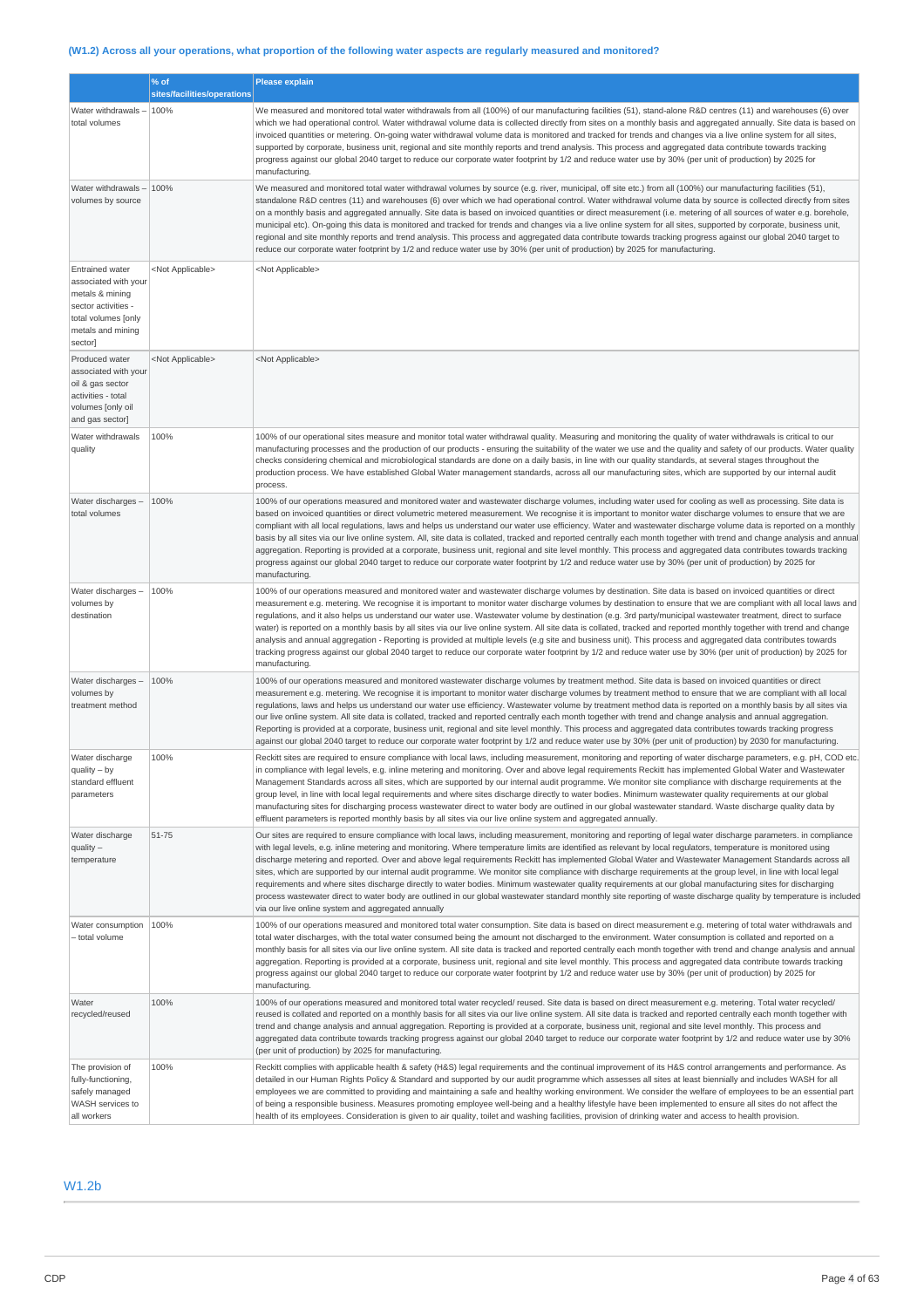# (W1.2b) What are the total volumes of water withdrawn, discharged, and consumed across all your operations, and how do these volumes compare to the **previous reporting year?**

|                      | <b>Volume</b><br>(megaliters/year) with | previous<br>reporting<br>year | Comparison Please explain                                                                                                                                                                                                                                                                                                                                                                                                                                                                                                                                                                                                                                                                                                                                                                                                                                                                                                                                                                                                                                                                                                                                                                                                                                                                                                                                                                                                                                                                 |
|----------------------|-----------------------------------------|-------------------------------|-------------------------------------------------------------------------------------------------------------------------------------------------------------------------------------------------------------------------------------------------------------------------------------------------------------------------------------------------------------------------------------------------------------------------------------------------------------------------------------------------------------------------------------------------------------------------------------------------------------------------------------------------------------------------------------------------------------------------------------------------------------------------------------------------------------------------------------------------------------------------------------------------------------------------------------------------------------------------------------------------------------------------------------------------------------------------------------------------------------------------------------------------------------------------------------------------------------------------------------------------------------------------------------------------------------------------------------------------------------------------------------------------------------------------------------------------------------------------------------------|
| Total<br>withdrawals | 8704                                    | Higher                        | There has been a 4% increase in Reckitt's total withdrawals from 8340 megalitres in 2019 to 8704 megalitres in 2020. Water withdrawals were higher than last year<br>as a factor of our increase in production during 2020 of approx. 7%, in response to the COVID pandemic and increased consumer demand for our Health and<br>Hygiene products. By furthering our water efficiency programme and increasing water recycling during 2020 we were able to mitigate and significantly reduce the<br>potential impact to just 4% as we undertook several water efficiency initiatives across the business e.g our Anhui factory in China, the team saved water in 2020 by<br>upgrading and automating the water circulation system to add a 'sleep' mode and an automatic shut-off when production ends. In Nottingham, in the UK, we've<br>switched to electric chillers, replacing an absorption chiller and cooling tower and saving over 30,000m3 of water a year. We anticipate Reckitt's total withdrawals<br>going forward to remain constant in absolute terms despite increasing production output, in line with our commitment to deliver reductions in water use per unit output<br>across our manufacturing operations by 30% by 2025 vs 2015. Note: we internally report water use in cubic meters. We report in megalitres for CDP, and the<br>difference between the total withdrawal figure here and the sum of W1.2h is due to rounding within the 5% variation threshold. |
| Total<br>discharges  | 6242                                    | Higher                        | There has been a 4% increase in Reckitt's total discharges from 5986 megalitres in 2019 to 6242 in 2020. Wastewater discharge this year was higher than last year<br>as a factor of our increase in production during 2020 of approx. 7%, in response to the COVID pandemic and increased consumer demand for our Health and<br>Hygiene products. By furthering our water efficiency programme and increasing water recycling during 2020 we were able to mitigate and significantly reduce the<br>potential impact to just 4%. We anticipate Reckitt's total water discharges to remain constant in absolute terms going forward despite increasing production output, in<br>line with our commitment to deliver reductions in water use per unit output across our manufacturing operations by 30% by 2025 vs 2015.                                                                                                                                                                                                                                                                                                                                                                                                                                                                                                                                                                                                                                                                     |
| Total<br>consumption | 2461                                    | Higher                        | There has been a 4% increase in Reckitt's total consumption from 2354 megalitres in 2019 to 2461 megalitres in 2020. Water consumption was higher than last year<br>as a factor of our increase in production during 2020 of approx. 7%, in response to the COVID pandemic and increased consumer demand for our Health and<br>Hygiene products. By furthering both our manufacturing water efficiency and water recycling programmes and our product water footprinting and sustainable product<br>innovation programme during 2020 we were able to mitigate to our water consumption to just 5% Our Dettol Tru Clean has been developed with a plant-based<br>active ingredients, and is free from bleach, dye and phosphates – using a fraction of the water required in production (with 80% water reduction per dose) & with<br>100% recyclable bottle. At our Anhui factory in China, the team saved water in 2020 by upgrading and automating the water circulation system to add a 'sleep' mode<br>and an automatic shut-off when production ends. In Nottingham, in the UK, we've switched to electric chillers, replacing an absorption chiller and cooling tower and<br>saving over 30,000m3 of water a year.                                                                                                                                                                                                                                                                  |

# W1.2d

# **(W1.2d) Indicate whether water is withdrawn from areas with water stress and provide the proportion.**

| Withdrawals \%<br>are from<br>areas with<br>water stress areas with reporting | withdrawn with<br><b>from</b><br>water<br><b>stress</b> | <b>previous</b><br>vear | tool                   | Comparison Identification Please explain                                                                                                                                                                                                                                                                                                                                                                                                                                                                                                                                                                                                                                                                                                                                                                                                                                                                                                                                                                                                                                                                                                                                                                                                                                                                                                                                                                                                                                                                                                                                                                                                                                                                                                                                                                                                                                                                                                                                                                                                                                                                                                                                                                                          |
|-------------------------------------------------------------------------------|---------------------------------------------------------|-------------------------|------------------------|-----------------------------------------------------------------------------------------------------------------------------------------------------------------------------------------------------------------------------------------------------------------------------------------------------------------------------------------------------------------------------------------------------------------------------------------------------------------------------------------------------------------------------------------------------------------------------------------------------------------------------------------------------------------------------------------------------------------------------------------------------------------------------------------------------------------------------------------------------------------------------------------------------------------------------------------------------------------------------------------------------------------------------------------------------------------------------------------------------------------------------------------------------------------------------------------------------------------------------------------------------------------------------------------------------------------------------------------------------------------------------------------------------------------------------------------------------------------------------------------------------------------------------------------------------------------------------------------------------------------------------------------------------------------------------------------------------------------------------------------------------------------------------------------------------------------------------------------------------------------------------------------------------------------------------------------------------------------------------------------------------------------------------------------------------------------------------------------------------------------------------------------------------------------------------------------------------------------------------------|
| Row Yes                                                                       | $11 - 25$                                               | About the<br>same       | <b>WRI</b><br>Aqueduct | We assess water scarcity at all of our sites using tools including the WRI Aqueduct tool, and through local site assessments. In 2020, our environment<br>teams took the latitude and longitudes of our facilities and input this into the WRI Aqueduct tool which indicated we have 20 facilities in regions<br>potentially affected by water-stress. Water withdrawals across Reckitt sites located in regions potentially at risk of water stress is 2020 is 20% which<br>remains about the same as 2019 (2019 submission was misreported as 61% where it should have been 21%). The proportion has remained constant<br>in these regions largely due to continued improvements in water efficiency, and increase water recycling and reuse, despite production output<br>increasing in some of these regions due to COVID. Without these measures we expect our water withdrawals from water stressed areas in 2020<br>would have been higher. We anticipate water withdrawals in the future in these areas to remain constant in absolute terms going forward despite<br>increasing production output, in line with our commitment to deliver 30% reductions in water use per unit by 2025 vs 2015 and our goal for Water<br>Positive in water stress regions by 2030. Water is integrated into our company-wide and annual risk assessment process across our operations and<br>supply chain. We also assess the water impact of all our products across their entire life cycle, from the sourcing of raw materials, through to their<br>manufacturing, consumer use, and final disposal. We consider location-specific factors for water stress and scarcity that enable us to specifically<br>focus on areas of greatest concern. In addition to our site programme each year we also carry out a full risk LCA of our product water impact, where<br>we apply water scarcity factors to the water use at each lifecycle stage to calculate the litre equivalents. We used the WBCSD Global Water Tool and<br>WFN scarcity factors. Furthermore we regularly assess alignment with our environment standards through self-assessment, site visits, independent<br>audits and drive improvements against non-compliances. |

# W-FB1.2e

# (W-FB1.2e) For each commodity reported in question W-FB1.1a, do you know the proportion that is produced/sourced from areas with water stress?

| <b>Agricultural commodities</b>                                   | The proportion of this commodity produced in areas with water<br>stress is known | The proportion of this commodity sourced from areas with water<br>stress is known | Please<br>explain |
|-------------------------------------------------------------------|----------------------------------------------------------------------------------|-----------------------------------------------------------------------------------|-------------------|
| Cattle products                                                   | Not applicable                                                                   | No, we do not have this data and have no plans to obtain it                       |                   |
| Palm oil                                                          | Not applicable                                                                   | No, not currently but we intend to collect this data within the next two<br>years |                   |
| Other commodities from W-FB1.1a, please specify<br>(Rubber/Latex) | Not applicable                                                                   | No, not currently but we intend to collect this data within the next two<br>vears |                   |
| Soy                                                               | Not applicable                                                                   | No, not currently but we intend to collect this data within the next two<br>years |                   |
| Other commodities from W-FB1.1a, please specify<br>(Timber)       | Not applicable                                                                   | Not applicable                                                                    |                   |
| Other commodities from W-FB1.1a, please specify<br>(Cocoa)        | Not applicable                                                                   | No, we do not have this data and have no plans to obtain it                       |                   |

# W1.2h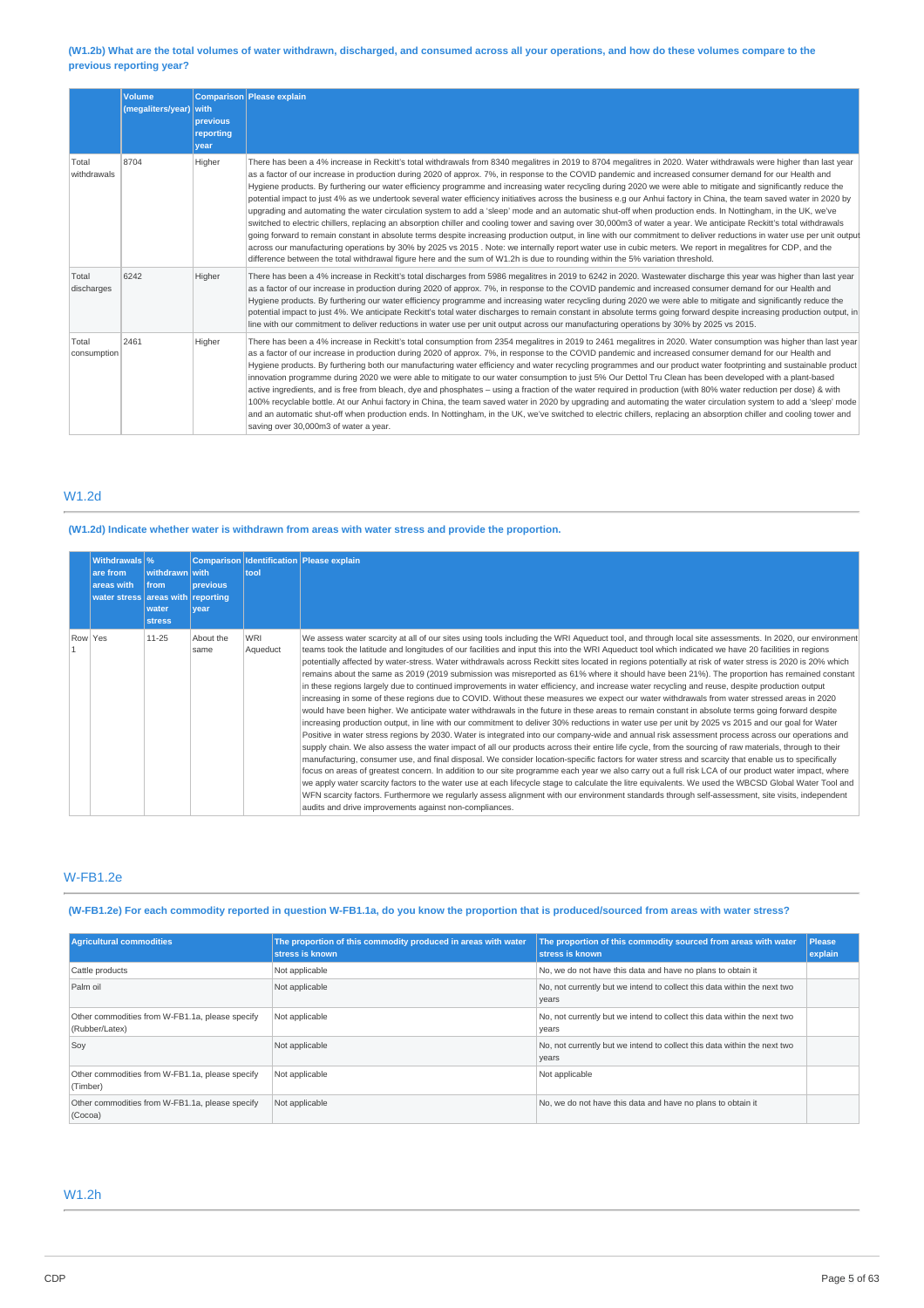|                                                                                              | Relevance Volume | (megaliters/year)         | with<br>previous<br>reporting<br>vear | Comparison Please explain                                                                                                                                                                                                                                                                                                                                                                                                                                                                                                                                                                                                                                                                                                                                                                                                                                                                                                                                                                                                                                |
|----------------------------------------------------------------------------------------------|------------------|---------------------------|---------------------------------------|----------------------------------------------------------------------------------------------------------------------------------------------------------------------------------------------------------------------------------------------------------------------------------------------------------------------------------------------------------------------------------------------------------------------------------------------------------------------------------------------------------------------------------------------------------------------------------------------------------------------------------------------------------------------------------------------------------------------------------------------------------------------------------------------------------------------------------------------------------------------------------------------------------------------------------------------------------------------------------------------------------------------------------------------------------|
| Fresh surface<br>water, including<br>rainwater, water<br>from wetlands,<br>rivers, and lakes | Relevant         | 381                       | Higher                                | Water withdrawal from this source is relevant as its linked to the production of our products and we are also increasing our rainwater harvesting<br>capabilities, however it is relatively minor in volume compared with ground water and public third party supplies. In 2020 freshwater contributed<br>less than 4% of Reckitt's total water withdrawals, providing 381 megalitres/year compared with a slightly lower volume of 300 in 2019. Reckitt's<br>water withdrawals from fresh surface water increased slightly due to increases in production during 2020 in response to the COVID pandemic and<br>increased consumer demand for our Health and Hygiene products. By furthering our water efficiency programme and increasing water recycling<br>during 2020 we were able to mitigate and significantly reduce the potential impact to just 4%. In the future we anticipate this figure to remain<br>broadly similar as further business growth is offset by our water reduction programmes and continued improvements in water efficiency. |
| <b>Brackish surface</b><br>water/Seawater                                                    | Not<br>relevant  | <not applicable=""></not> | $<$ Not<br>Applicable>                | We do not source water from this source and do not intend to in future due to our sites not being located near this type of water resource hence it<br>is not relevant.                                                                                                                                                                                                                                                                                                                                                                                                                                                                                                                                                                                                                                                                                                                                                                                                                                                                                  |
| Groundwater-<br>renewable                                                                    | Relevant         | 1424                      | About the<br>same                     | Renewable groundwater is relevant as it is our second biggest source of water withdrawals. Our withdrawals from this source were 1424<br>megalitres in 2020 compared to 1426 in 2021. Key contributors to this are our sites such as sites such Semarang and Cileungsi in Indonesia and<br>Baddi in India, where we increased water reuse and recycling. We achieved this using various water treatment techniques, such as reverse<br>osmosis which cleans the water before we reuse it. Reusing water means we can withdraw less from water sources such as groundwater. In the<br>future we anticipate further business growth offset in terms of water withdrawals through our water reduction programmes delivering continued<br>improvements in water efficiency and re-use/recycling. Furthermore, to help address concerns of water scarcity, we are increasingly investing in<br>projects to reduce these risks.                                                                                                                                |
| Groundwater-<br>non-renewable                                                                | Not<br>relevant  | <not applicable=""></not> | $<$ Not<br>Applicable>                | We do not source water from this source and do not intend to in future due to our sites not being located near this type of water resource hence it<br>is not relevant.                                                                                                                                                                                                                                                                                                                                                                                                                                                                                                                                                                                                                                                                                                                                                                                                                                                                                  |
| Produced/Entrained Not<br>water                                                              | relevant         | <not applicable=""></not> | $<$ Not<br>Applicable>                | We do not source water from this source and do not intend to in future due to our sites not being located near this type of water resource hence it<br>is not relevant.                                                                                                                                                                                                                                                                                                                                                                                                                                                                                                                                                                                                                                                                                                                                                                                                                                                                                  |
| Third party sources   Relevant                                                               |                  | 6899                      | Higher                                | Approximately 80% of our water is sourced from public and 3rd party sources, making this is a highly relevant source for Reckitt and which will<br>continue to be so in the foreseeable future. The proportion of Reckitt's water withdrawals from public and 3rd party sources compared to other<br>sources has increased slightly in 2020. Our withdrawals from public and 3rd parties were 6899 megalitres in 2020 compared to 6614 in 2019,<br>which is a 4% (approx) increase. This is due to increases in production during 2020 in response to the COVID pandemic and increased<br>consumer demand for our Health and Hygiene products. By furthering our water efficiency programme and increasing water recycling during 2020<br>we were able to mitigate and significantly reduce the potential impact to just 4%. In future, we anticipate further business growth offset in terms of<br>water withdrawals through our water reduction programmes delivering continued improvements in water efficiency and re-use/recycling.                 |

# W1.2i

# **(W1.2i) Provide total water discharge data by destination.**

|                                              | Relevance Volume | (megaliters/year) with    | <b>previous</b><br>reporting<br>vear | Comparison Please explain                                                                                                                                                                                                                                                                                                                                                                                                                                                                                                                                                                                                                                                                                                                                                                                                                                                                              |
|----------------------------------------------|------------------|---------------------------|--------------------------------------|--------------------------------------------------------------------------------------------------------------------------------------------------------------------------------------------------------------------------------------------------------------------------------------------------------------------------------------------------------------------------------------------------------------------------------------------------------------------------------------------------------------------------------------------------------------------------------------------------------------------------------------------------------------------------------------------------------------------------------------------------------------------------------------------------------------------------------------------------------------------------------------------------------|
| Fresh surface<br>water                       | Relevant         | 3463                      | Higher                               | Relevant because discharges to fresh surface water equate to approximately 50% of total discharges. Reckitt's water discharges to fresh surface<br>water were 3463 megalitres in 2020 compared with 3177 in 2019, which is a slight increase of 8% (approx). This is due to a combination of an<br>increase in production volumes and water use in response to COVID at key producing sites that discharge to fresh surface water, increases in<br>wastewater treatment before discharge, a reduction in manufacturing wastewater treated off-site, increased water efficiency reducing the overall water<br>being processed. We anticipate Reckitt's water discharges to freshwater to remain relatively constant despite increasing production output, in line with<br>our commitment to deliver reductions in water use per unit output across our manufacturing operations by 30% by 2025 vs 2012. |
| <b>Brackish</b><br>surface<br>water/seawater | Not<br>relevant  | <not applicable=""></not> | $<$ Not<br>Applicable>               | We do not discharge to this destination and do not intend to in future due to our sites not being located near this type of water bodies hence it is not<br>relevant.                                                                                                                                                                                                                                                                                                                                                                                                                                                                                                                                                                                                                                                                                                                                  |
| Groundwater                                  | Relevant         | 16                        | Much higher                          | Discharges directed to subsurface water is relevant but, however extremely minor in volume compared with discharges to public sewers, municipal<br>wastewater treatment and surface water post on-sites treatment as this equates to approximately 0.2% of total discharges. Reckitt's water discharges<br>to groundwater were 16 megalitres in 2020 compared with 7 in 2019. The increase reflects the increase in water use and production due to COVID<br>during 2020 for the relevant sites. We anticipate future volumes to remain relatively constant in line with future production growth and the continued<br>implementation of water efficiency innovations.                                                                                                                                                                                                                                 |
| Third-party<br>destinations                  | Relevant         | 2763                      | About the<br>same                    | Reckitt's water discharges to third party destinations are relevant as it forms a large proportion of discharges (second only to freshwater), Discharges<br>to third party destinations were 2763 megalitres in 2020 compared to 2803 in 2019, which is a 1.4% (approx) decrease in volume. This is due to an<br>increase in onsite treatment and water efficiencies, offsetting potential increases associated increase water use and production due to COVID<br>resulting in a slight decrease in reported wastewater discharges to third party facilities. We anticipate Reckitt's water discharges to third-party<br>destinations to remain relatively constant despite increasing production output, in line with our commitment to deliver reductions in water use per unit<br>output across our manufacturing operations by 30% by 2025 vs 2012.                                                |

W1.2j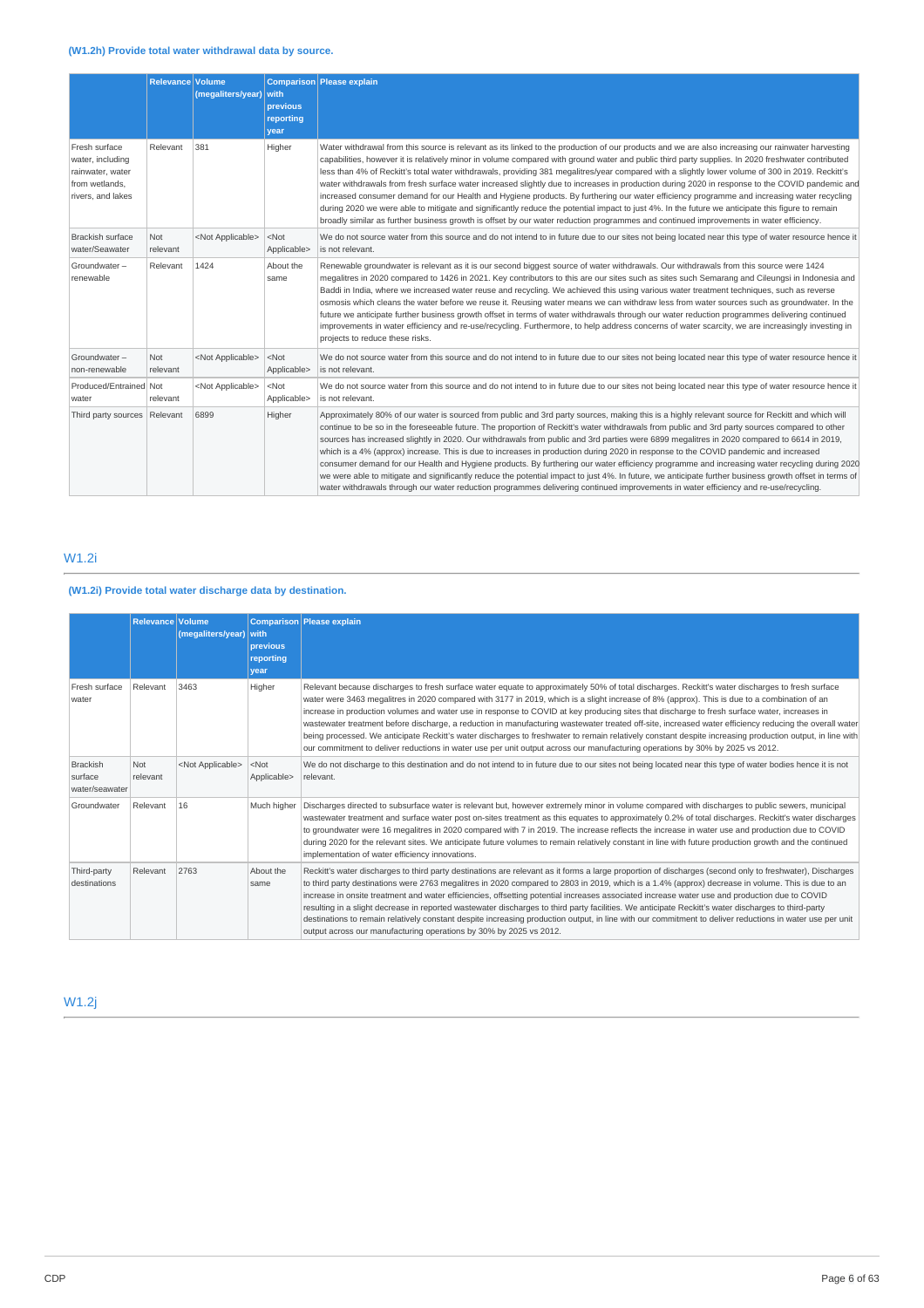# **(W1.2j) Within your direct operations, indicate the highest level(s) to which you treat your discharge.**

|                                                                       | Relevance Volume<br>of<br>treatment<br>level to<br>discharge | (megaliters/year) of treated | Comparison \% of your<br>previous<br>reporting<br>year | sites/facilities/operations<br>volume with this volume applies to | <b>Please explain</b>                                                                                                                                                                                                                                                                                                                                                                                                                                                                                                                                                                                                                                                                                                                                                                                                                                                                                                                                                                                                                                                                                                                              |
|-----------------------------------------------------------------------|--------------------------------------------------------------|------------------------------|--------------------------------------------------------|-------------------------------------------------------------------|----------------------------------------------------------------------------------------------------------------------------------------------------------------------------------------------------------------------------------------------------------------------------------------------------------------------------------------------------------------------------------------------------------------------------------------------------------------------------------------------------------------------------------------------------------------------------------------------------------------------------------------------------------------------------------------------------------------------------------------------------------------------------------------------------------------------------------------------------------------------------------------------------------------------------------------------------------------------------------------------------------------------------------------------------------------------------------------------------------------------------------------------------|
| Tertiary<br>treatment                                                 | Relevant                                                     | 4837                         | Higher                                                 | 61-70                                                             | At Reckitt we have invested in a variety of wastewater treatment operations at our sites, supporting improvements in<br>wastewater quality. The type of treatment is chosen through assessment of the site processes, wastewater quality, local<br>environment, infrastructure and wastewater requirements. Wastewater treatment ensures compliance inline with regulatory<br>requirements and Reckitt's Global Standards. Tertiary treatment is in place at 65% of our sites. In 2020 wastewater<br>discharged via Tertiary treatment increased inline with increases in production output and water use due to our response to<br>COVID and investment in additional tertiary treatment capacity. We anticipate Reckitt's wastewater volumes discharged via<br>tertiary treatment to remain relatively constant despite increasing production output, in line with our commitment to deliver<br>reductions in water use per unit output across our manufacturing operations by 30% by 2025 vs 2012.                                                                                                                                              |
| Secondary<br>treatment                                                | Relevant                                                     | 1169                         | About the<br>same                                      | $21 - 30$                                                         | At Reckitt we have invested in a variety of wastewater treatment operations at our sites, supporting improvements in<br>wastewater quality. The type of treatment is chosen through assessment of the site processes, wastewater quality, local<br>environment, infrastructure and wastewater requirements. Wastewater treatment ensures compliance inline with requlatory<br>requirements and Reckitt's Global Standards. Secondary treatment is in place at 21% of our sites. In 2020 wastewater<br>discharged via secondary treatment stated about the same due to water efficiency measures offsetting increases water use<br>and production due to our response to COVID. We anticipate Reckitt's wastewater volumes discharged via secondary<br>treatment to remain relatively constant despite increasing production output, in line with our commitment to deliver reductions<br>in water use per unit output across our manufacturing operations by 30% by 2025 vs 2012.                                                                                                                                                                  |
| Primary<br>treatment<br>only                                          | Relevant                                                     | 12                           | Much lower                                             | $1 - 10$                                                          | At Reckitt we have invested in a variety of wastewater treatment operations at our sites, supporting improvements in<br>wastewater quality. The type of treatment is chosen through assessment of the site processes, wastewater quality, local<br>environment, infrastructure and wastewater requirements. Wastewater treatment ensures compliance inline with regulatory<br>requirements and Reckitt's Global Standards. Primary treatment is in place at only 2% of our sites. In 2020 wastewater<br>discharged via primary treatment reduced due water efficiency measures offsetting increases in water use and production<br>due to our response to COVID and investment in additional tertiary treatment capacity. We anticipate Reckitt's wastewater<br>volumes discharged via primary treatment to remain relatively constant despite increasing production output, in line with our<br>commitment to deliver reductions in water use per unit output across our manufacturing operations by 30%.                                                                                                                                         |
| Discharge<br>to the<br>natural<br>environment<br>without<br>treatment | Not<br>relevant                                              | <not applicable=""></not>    | <not<br>Applicable&gt;</not<br>                        | <not applicable=""></not>                                         | At Reckitt we have invested in a variety of wastewater treatment operations at our sites, supporting improvements in<br>wastewater quality. The type of treatment is chosen through assessment of the site processes, wastewater quality, local<br>environment, infrastructure and wastewater requirements. Wastewater treatment ensures compliance inline with requlatory<br>requirements and Reckitt's Global Standards. We do not discharge to discharge to the natural environment without treatment<br>in line with these standards and requirements. We do not anticipate despite increasing production output, in line with our<br>Standards requirements.                                                                                                                                                                                                                                                                                                                                                                                                                                                                                  |
| Discharge<br>to a third<br>party<br>without<br>treatment              | Relevant                                                     | 224                          | Higher                                                 | 11-20                                                             | At Reckitt we have invested in a variety of wastewater treatment operations at our sites, supporting improvements in<br>wastewater quality. The type of treatment is chosen through assessment of the site processes, wastewater quality, local<br>environment, infrastructure and wastewater requirements. Were local infrastructure is in place through third party operations<br>we ensure these discharges are inline with local regulatory requirements and Reckitt's Global Standards. Discharges via<br>third part treatment operations occurred at 12% of our sites. In 2020 wastewater discharged via third part treatment<br>operations was slightly higher due to increases in water use and production output due to our response to COVID but was<br>minimised by our continued improvements in water efficiency at these sites. We anticipate Reckitt's wastewater volumes<br>discharged via third party treatment to remain relatively constant despite increasing production output, in line with our<br>commitment to deliver reductions in water use per unit output across our manufacturing operations by 30% by 2025 vs 2012. |
| Other                                                                 | Not<br>relevant                                              | <not applicable=""></not>    | <not<br>Applicable&gt;</not<br>                        | <not applicable=""></not>                                         | We do not currently discharge via other treatment routes and don't anticipate this to change in the future.                                                                                                                                                                                                                                                                                                                                                                                                                                                                                                                                                                                                                                                                                                                                                                                                                                                                                                                                                                                                                                        |

# W-FB1.3

**(W-FB1.3) Do you collect/calculate water intensity for each commodity reported in question W-FB1.1a?**

| <b>Agricultural commodities</b>                                   | Water intensity information for this produced commodity is<br>collected/calculated | Water intensity information for this sourced commodity is<br>collected/calculated           | <b>Please</b><br>explain |
|-------------------------------------------------------------------|------------------------------------------------------------------------------------|---------------------------------------------------------------------------------------------|--------------------------|
| Cattle products                                                   | Not applicable                                                                     | No, not currently but we intend to collect/calculate this data within the<br>next two years |                          |
| Palm oil                                                          | Not applicable                                                                     | No, not currently but we intend to collect/calculate this data within the<br>next two years |                          |
| Soy                                                               | Not applicable                                                                     | No, not currently but we intend to collect/calculate this data within the<br>next two years |                          |
| Other commodities from W-FB1.1a, please specify<br>(Timber)       | Not applicable                                                                     | No, not currently but we intend to collect/calculate this data within the<br>next two years |                          |
| Other commodities from W-FB1.1a, please specify<br>(Cocoa)        | Not applicable                                                                     | No, not currently but we intend to collect/calculate this data within the<br>next two years |                          |
| Other commodities from W-FB1.1a, please specify<br>(Rubber/Latex) | Not applicable                                                                     | No, not currently but we intend to collect/calculate this data within the<br>next two years |                          |

# W1.4

**(W1.4) Do you engage with your value chain on water-related issues?** Yes, our suppliers

Yes, our customers or other value chain partners

W1.4a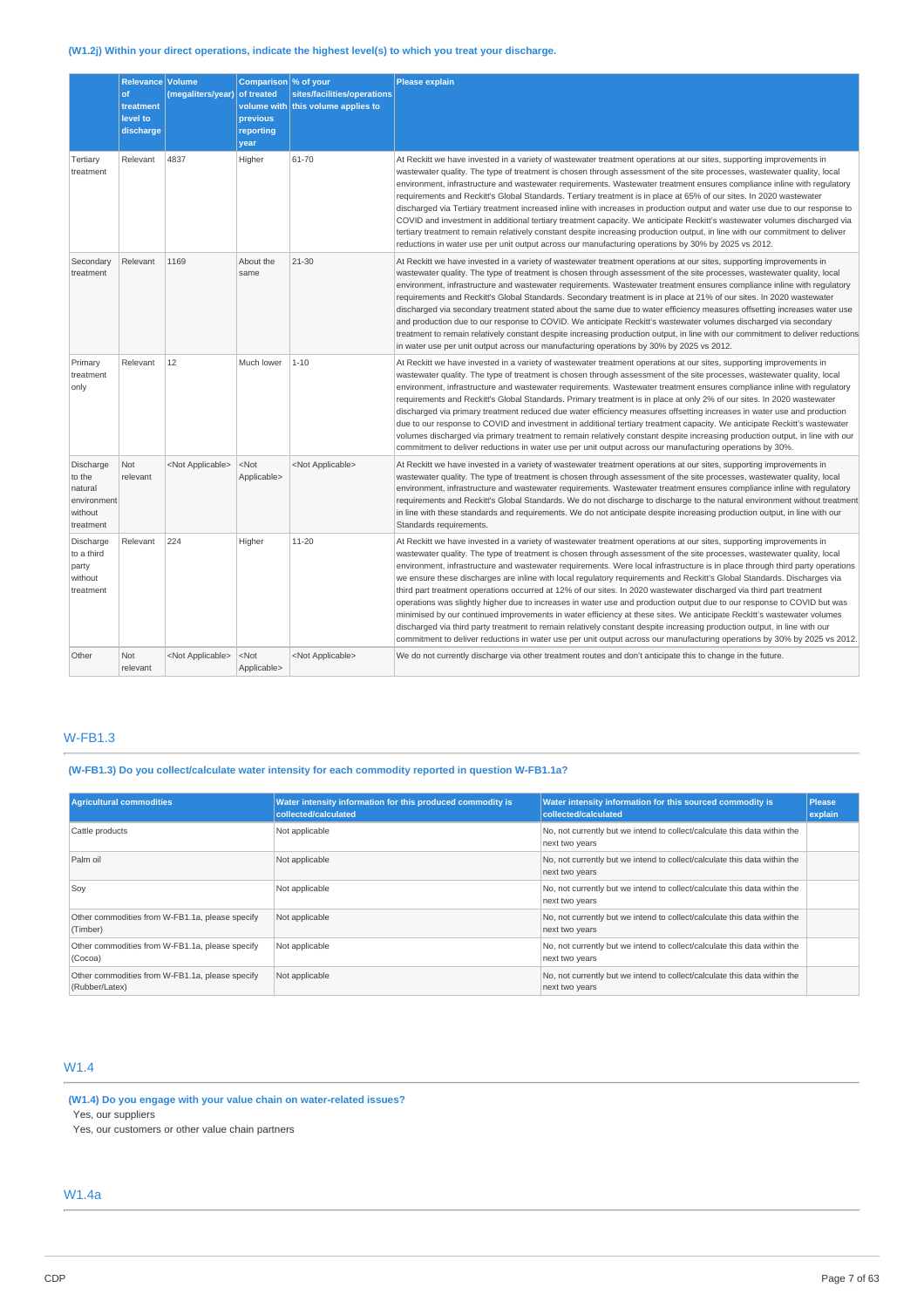(W1.4a) What proportion of suppliers do you request to report on their water use, risks and/or management information and what proportion of your procurement **spend does this represent?**

#### **Row 1**

**% of suppliers by number** 76-100

# **% of total procurement spend**

26-50

#### **Rationale for this coverage**

We recognise the impact our supply chain may have on the environment. All Reckitt suppliers are required to comply with Reckitt's policies (https://www.reckitt.com/sustainability/policies-and-reports/), which are integrated into contracts, i.e. environment, water, Human Rights and requirements for natural raw materials. For example, our Policy on Human Rights acknowledges the right to water, sanitation and hygiene, while also setting out our required approach to water management at production facilities and the wellbeing of employees. Environmental performance information (including water/risk management) is obtained through our responsible sourcing program, via Sedex. We use a risk-based approach focused on compliance. Risk being defined by 1) business criticality, 2) sustainability risk, with consideration given to country of operation, commodity supplied and sector profile, etc. Sites identified as high risk are subject to further due diligence including audits and corrective action as necessary.

### **Impact of the engagement and measures of success**

We work closely with our suppliers to ensure they not only meet our requirements, but also strive to go beyond them. Performance information (including water/risk management) is obtained through our responsible workplace program, via Sedex. The information is used as part of our risk assessment compliance approach, together with consideration of country of operation, commodity supplied and sector profile, etc. Suppliers identified as high risk are then subject to further due diligence including audits and corrective action as necessary. In 2020 we expanded our responsible workplace programme to encompass Environmental Performance Improvement for our copackers rather than focussing on just compliance. As part of this programme we have partnered with Manufacture 2030 and have requested our copackers sign up to their platform and submit historical water usage from 2016 onwards. Additionally to measuring and monitoring their data, we are also requesting they submit action plans to improve their water usage and reduce this year on year. Success is measured through our audit compliance and reporting process enabling us to monitor performance, identify risks and provide additional support, where necessary. Furthermore, we have identified opportunities for further collaboration to improve standards, through supplier training events and our membership of AIM Progress. More information on our programme is available within Reckitt's Human Rights and Responsible Supply Chain Insight at Reckitt.com.

#### **Comment**

We have been running a series of water efficiency webinars as part of our Environmental Performance Programme (EPP) and will be tracking our copackers improvement YoY based on these activities, specific projects they are implementing on site and with support from our Reckitt Audit team when they go on site to conduct Human Rights Audits.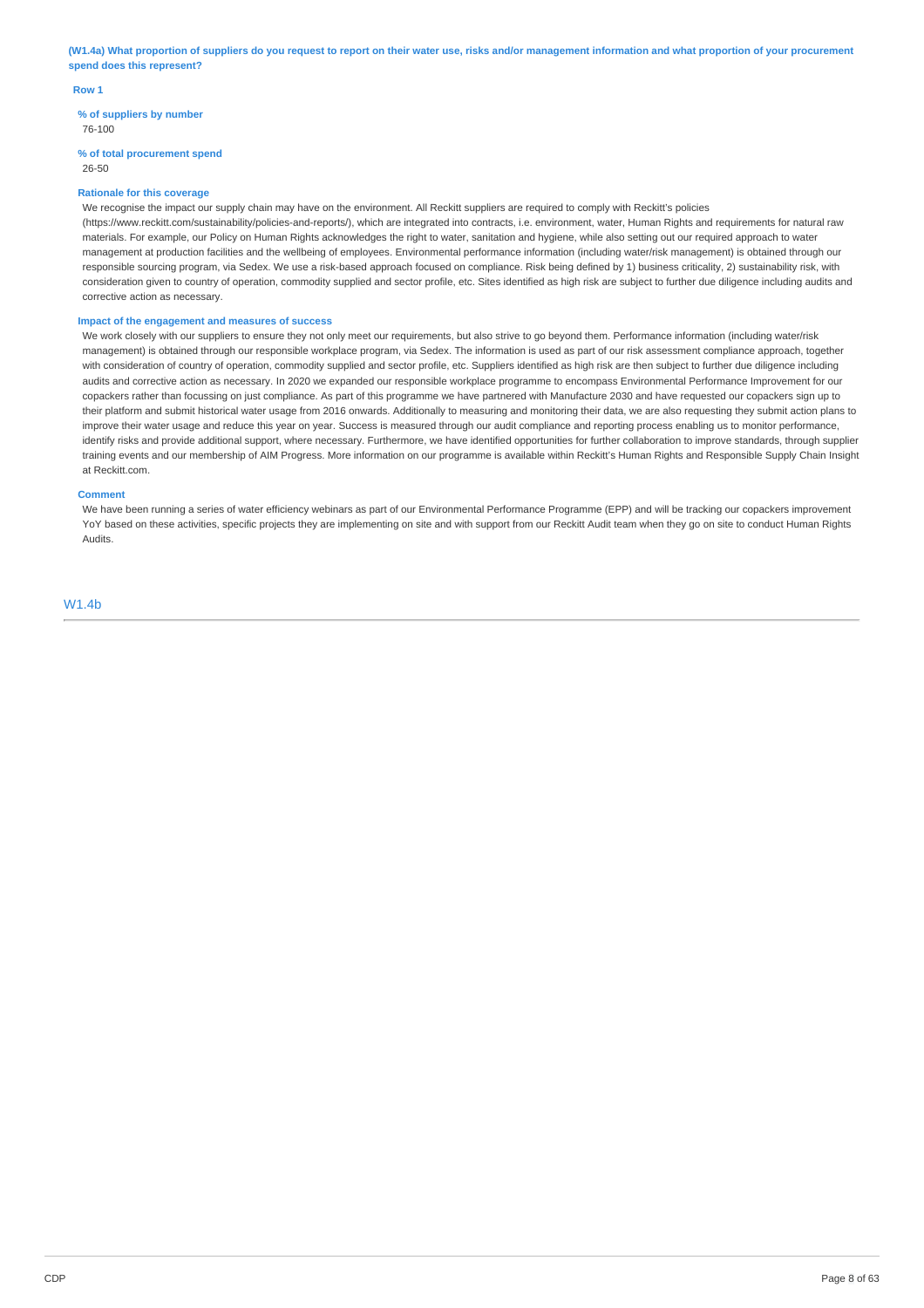#### **(W1.4b) Provide details of any other water-related supplier engagement activity.**

**Type of engagement** Onboarding & compliance

#### **Details of engagement**

Inclusion of water stewardship and risk management in supplier selection mechanism

**% of suppliers by number** 76-100

**% of total procurement spend** 26-50

### **Rationale for the coverage of your engagement**

Given the significance of water, we require all suppliers of materials to comply with Reckitt's policies, including environment, water, Human Rights and requirements for natural raw materials (https://www.reckitt.com/sustainability/policies-and-reports/) and our code of conduct, which are integrated into contracts. While all suppliers are covered by this requirement, the use of water in certain suppliers, such as service providers for contract labour, media or advertising and creative support is not usually a significant component.

#### **Impact of the engagement and measures of success**

Our work with suppliers includes environmental compliance, this includes consideration of water regulations and drives improvement in compliance and also water efficiency performance. In 2020 we expanded the scope of our responsible workplace programme to include environmental performance improvement for all copackers through our partnership with Manufacture 2030. This includes asking suppliers to upload historical water usage (from 2016) and also implement water reduction and efficiency projects. Suppliers who fail to meet our requirements are delisted, although the vast majority improve standards and remain within our supply network. We have identified opportunities for further collaboration to improve standards, through supplier training events and our membership of AIM Progress. More information on our programme is available within Reckitt's Human Rights and Responsible Supply Chains at Reckitt.com

#### **Comment**

In 2021 we have added improved water management to our supplier compliance scorecard. We will report on this further in our 2021 submission

#### **Type of engagement**

Incentivizing for improved water management and stewardship

# **Details of engagement**

Water management and stewardship action is integrated into your supplier evaluation

**% of suppliers by number** 26-50

#### **% of total procurement spend**

26-50

# **Rationale for the coverage of your engagement**

Given the significance of water, we require all suppliers of materials to comply with Reckitt's policies, including environment, water, Human Rights and requirements for natural raw materials (https://www.reckitt.com/sustainability/policies-and-reports/) and our code of conduct, which are integrated into contracts. While all suppliers are covered by this requirement, the use of water in certain suppliers, such as service providers for contract labour, media or advertising and creative support is not usually a significant component. Suppliers are assessed routinely, dependent on risk, and this further reinforces compliance with water policy and improvement in performance.

### **Impact of the engagement and measures of success**

Our work with suppliers includes environmental compliance which considers water regulations and drives improvement in compliance and water efficiency performance. Suppliers who fail to meet our requirements are delisted, although the vast majority improve standards and remain within our supply network. We work closely with our suppliers to ensure they not only meet our requirements but also strive to go beyond them. Performance information (including water/risk management) is obtained through our responsible sourcing program, via Sedex. Success is measured through our audit compliance and reporting process enabling us to monitor performance, identify risks and provide additional support, where necessary. Furthermore, we have identified opportunities for further collaboration to improve standards, through supplier training events and our membership of AIM Progress. More information on our programme is available within Reckitt's Human Rights and Responsible Supply Chain Insight at Reckitt.com.

#### **Comment**

#### W1.4c

#### (W1.4c) What is your organization's rationale and strategy for prioritizing engagements with customers or other partners in its value chain?

For all sustainability issues including water, Reckitt has a comprehensive stakeholder engagement programme to consider the material issues for our business, now and in the future. We completed our latest materiality assessment in the first quarter of 2019. This involved working with an independent specialist to gather insights from some 250 stakeholders around the world on the social, economic and environmental issues they see as most relevant to our business. Engaging with customers and partners (e.g. A.I.S.E, Water.org,) on water issues enables us to develop activity both upstream and downstream in our value chain which support and deliver our environmental goals. We prioritise engagement based on 2 elements: 1) topics identified in Reckitt's materiality process and 2) stakeholders identified as part of our sustainability strategy development, and able to support delivery of our goals. We measure success as the development of joint sustainability projects/campaigns, tracked by our global sustainability team. Water, sanitation and SDG6 have been identified as one of the priority areas for Reckitt's purpose to provide innovative solutions to make access to the highest quality hygiene, wellness and nourishment a right and not a privilege. Many of our operations and sales are in countries where water and sanitation issues affect people daily. Forming partnerships help us to address these issues. E.g. Reckitt and Harpic launched a campaign with water.org to raise awareness that 1 in 3 people globally don't have a toilet. Measure of success = number of people reached + contribution to Reckitt's target to inform 1bn people through health and hygiene educational programmes and behaviour change communications by 2025 – we reached and surpassed this target in 2020.

#### W2. Business impacts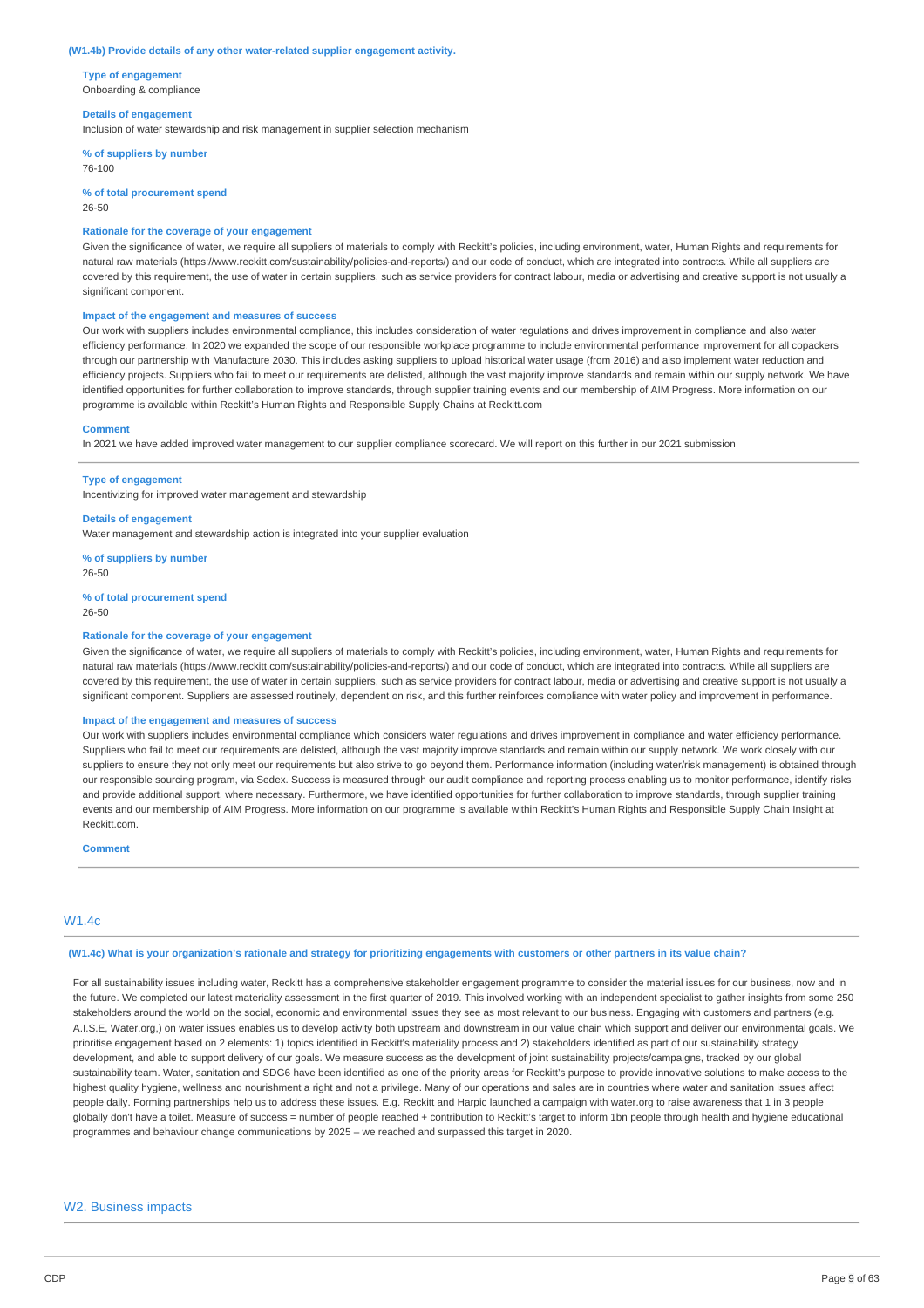# W2.1

**(W2.1) Has your organization experienced any detrimental water-related impacts?** No

# W2.2

(W2.2) In the reporting year, was your organization subject to any fines, enforcement orders, and/or other penalties for water-related regulatory violations? No

#### W3. Procedures

# W-FB3.1

(W-FB3.1) How does your organization identify and classify potential water pollutants associated with its food, beverage, and tobacco sector activities that could **have a detrimental impact on water ecosystems or human health?**

We have a global wastewater standard which must be adhered to. The standard states: "The first step in effectively managing wastewater is in understanding the sourcessystematically go through all potential sources of wastewater and make sure there is an understanding of aspects such as:origin;volumes/flow rates and variability of flow;composition. This should include consideration of all wastewater streams, including storm water, process water, domestic / sanitary water and recycled water sources. The composition of any sludge or similar residue generated as a result of wastewater treatment should also be determined."

# W-FB3.1a

(W-FB3.1a) Describe how your organization minimizes the adverse impacts of potential water pollutants on water ecosystems or human health associated with **your food, beverage, and tobacco sector activities.**

# **Potential water pollutant**

Wastewater and sludge with high organic or suspended solids content

**Activity/value chain stage** Manufacturing – direct operations

# **Description of water pollutant and potential impacts**

Wastewater and sludge - potential to contaminate watercourses.

#### **Management procedures**

Waste water management Product innovation Follow regulation standards

#### **Please explain**

We have a global wastewater standard which must be adhered to. The purpose of this Standard is to ensure that Reckitt manages all of the wastewater it produces in ways that minimise the impact on the environment and to human health; and that supports its policies in relation to sustainability and protection of the environment

# W3.3

**(W3.3) Does your organization undertake a water-related risk assessment?** Yes, water-related risks are assessed

# W3.3a

**(W3.3a) Select the options that best describe your procedures for identifying and assessing water-related risks.**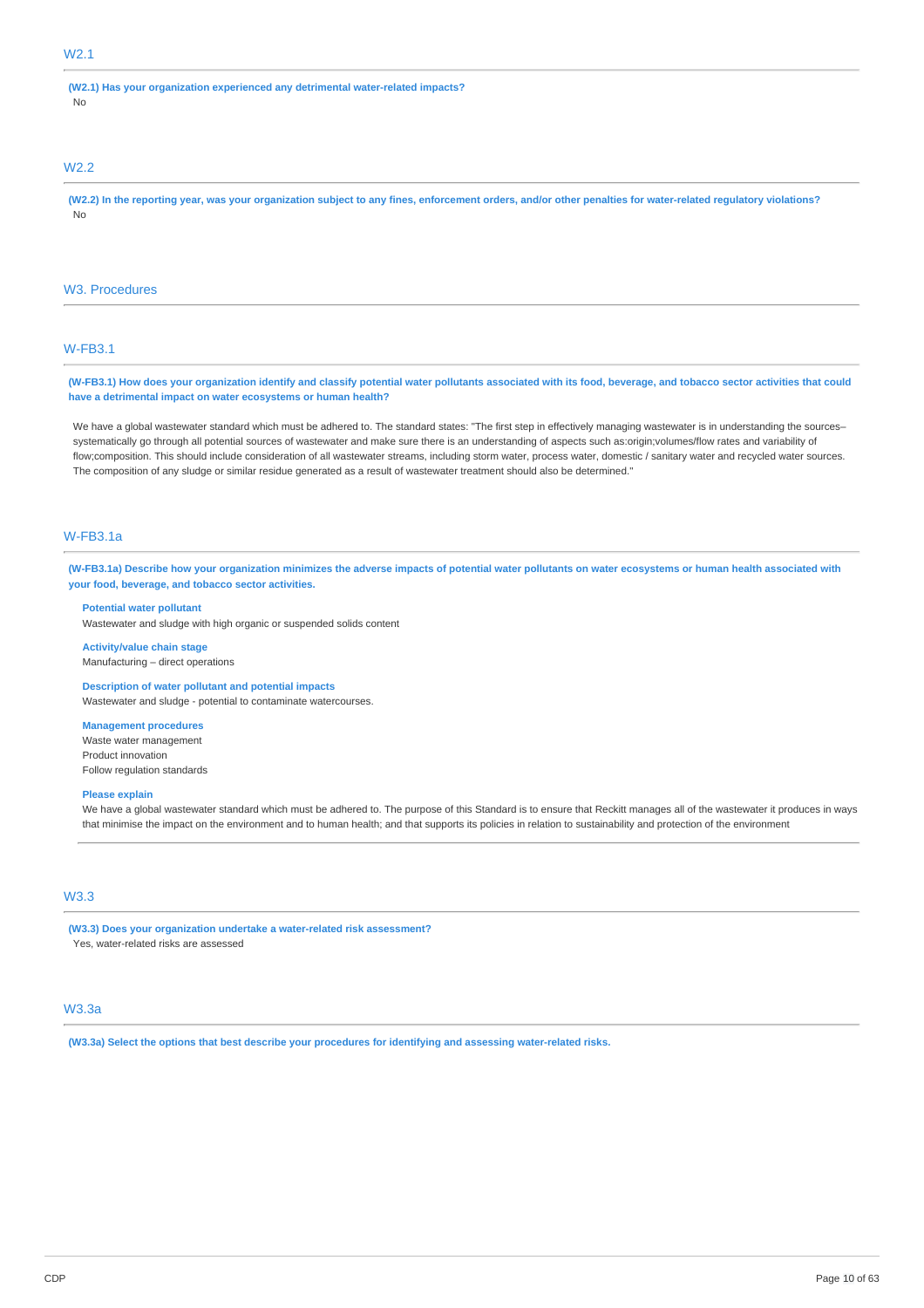# **Direct operations**

**Coverage** Full

#### **Risk assessment procedure**

Water risks are assessed as part of other company-wide risk assessment system

#### **Frequency of assessment**

Annually

**How far into the future are risks considered?** More than 6 years

# **Type of tools and methods used**

Tools on the market Enterprise Risk Management International methodologies Other

# **Tools and methods used**

WRI Aqueduct Life Cycle Assessment Internal company methods

# **Comment**

# **Supply chain**

**Coverage** Full

# **Risk assessment procedure**

Water risks are assessed as part of other company-wide risk assessment system

**Frequency of assessment** Annually

**How far into the future are risks considered?** More than 6 years

# **Type of tools and methods used**

Tools on the market Enterprise Risk Management International methodologies

# **Tools and methods used**

Water Footprint Network Assessment tool WRI Aqueduct Life Cycle Assessment Other, please specify (External consultants)

#### **Comment**

# **Other stages of the value chain**

**Coverage** Full

# **Risk assessment procedure**

Water risks are assessed as part of other company-wide risk assessment system

**Frequency of assessment** Annually

**How far into the future are risks considered?** More than 6 years

**Type of tools and methods used** Tools on the market Enterprise Risk Management

# **Tools and methods used**

Water Footprint Network Assessment tool Other, please specify (Life Cycle Assessment)

**Comment**

W3.3b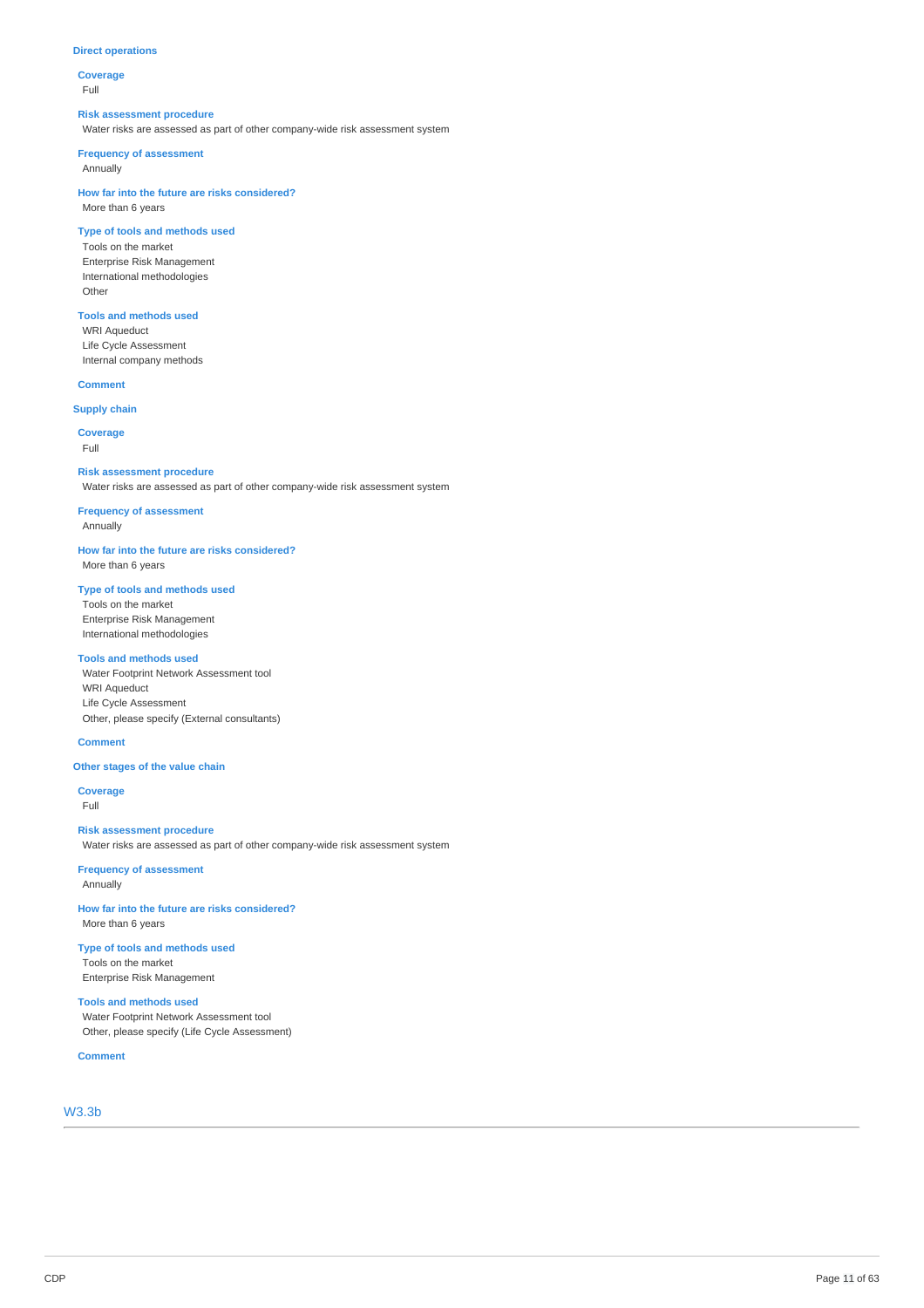# **(W3.3b) Which of the following contextual issues are considered in your organization's water-related risk assessments?**

|                                                                                                 | 8<br>inclusion                              | Relevance Please explain                                                                                                                                                                                                                                                                                                                                                                                                                                                                                                                                                                                                                                                                                                                                                                                                                                                                                                                                                                                                                                                                                                                                                                                                                                                                                                                                                                                                                                                                                                                                                                                                                                                                                                                                                                                                                                                                                                 |
|-------------------------------------------------------------------------------------------------|---------------------------------------------|--------------------------------------------------------------------------------------------------------------------------------------------------------------------------------------------------------------------------------------------------------------------------------------------------------------------------------------------------------------------------------------------------------------------------------------------------------------------------------------------------------------------------------------------------------------------------------------------------------------------------------------------------------------------------------------------------------------------------------------------------------------------------------------------------------------------------------------------------------------------------------------------------------------------------------------------------------------------------------------------------------------------------------------------------------------------------------------------------------------------------------------------------------------------------------------------------------------------------------------------------------------------------------------------------------------------------------------------------------------------------------------------------------------------------------------------------------------------------------------------------------------------------------------------------------------------------------------------------------------------------------------------------------------------------------------------------------------------------------------------------------------------------------------------------------------------------------------------------------------------------------------------------------------------------|
| Water<br>availability at a<br>basin/catchment<br>level                                          | Relevant,<br>always<br>included             | Reckitt's operations rely on water to operate. Water availability risks for sites are assessed using the WRI Aqueduct tools and is considered in our site environmental risk review and<br>reporting process. Assessing water availability on a local level enables Reckitt to identify how it can use water in the most efficient way possible and prioritise sites located in water<br>scarce areas. This information and subsequent targeted actions to reduce water withdrawal, allow us to consider water scarcity at the location where it is used. This reduces our<br>production and potential financial risks (as lack of water availability will affect production) as well as potential risks to local communities and ecosystems (in line with our sustainability<br>commitments). All our products require water at some point in their life cycle, as a direct ingredient, in production of raw materials and / or the consumer use. We assess the<br>importance of associated water availability, quality and impact across the entire product life cycle at national and regional level. Annually we carry out a risk LCA of our water impact<br>at each stage in our products' life cycle, where we apply water scarcity factors to water use at each life cycle stage to calculate litre equivalents, using WFN Water scarcity indicators.<br>Understanding our total water use and total water impact across the entire value chain for our products enables us to prioritise activities that will deliver the biggest reductions. Water<br>is a local issue and quantifying water impact allows us to consider water scarcity at the location where it is used. Through our product portfolio footprinting and water risk analysis we<br>have identified areas where we can have greatest impact and where we can help our consumers and the communities where we work to manage water availability. |
| Water quality at<br>$\mathbf{a}$<br>basin/catchment   included<br>level                         | Relevant,<br>always                         | The importance of good quality freshwater to our manufacturing operations, our suppliers and for consumer use of some of our products is outlined in W1.1. Without this, our<br>production process could be compromised, and product quality requirements not met. Potential risks of water stress due to quality is considered at a catchment level through our<br>global WRI aqueduct water risk assessment. In addition, at our sites further local water quality monitoring and laboratory testing is undertaken. Where water quality risks are identified<br>options for mitigating these risks can then be taken e.g. seeking alternative water supply, improving pre-treatment of the supply such as reverse osmoses plants, addressing any<br>potential sources of contamination. For some Reckitt brands, lack of consumer access to good quality water could affect the performance of our products during use. Understanding<br>regional and catchment risks also helps understand consumer needs in a particular location. Local water availability, quality and impact is included in our product LCA tool, which<br>includes WFN water scarcity factors.                                                                                                                                                                                                                                                                                                                                                                                                                                                                                                                                                                                                                                                                                                                                                   |
| Stakeholder<br>conflicts<br>concerning<br>water resources<br>at a<br>basin/catchment<br>level   | Relevant,<br>always<br>included             | Reckitt's corporate reputation, and that of our brands carry significant business value. Ensuring that we operate in line with our public commitments to run our business in a<br>responsible, environmentally sound and sustainable manner contribute to protecting this reputation. Stakeholder conflicts concerning water resources at a basin/catchment level have<br>the potential to impact on our corporate or brand(s) reputation, disrupt water supply and could indicate a failure to act in line with our commitments or local regulatory or political<br>expectations. Considering stakeholder conflicts and acting to address them where appropriate is therefore important to mitigate these potential business impacts. We proactively<br>engage with our stakeholders, considering potential conflicts and concerns regarding water resources through our materiality assessment and local stakeholder discussions, plus at a<br>site level through our local catchment water resource studies and our Global Water Standard which requires sites to engage with external stakeholders such as local communities<br>and authorities to collaboratively manage shared water resources.                                                                                                                                                                                                                                                                                                                                                                                                                                                                                                                                                                                                                                                                                                                    |
| Implications of<br>water on your<br>key<br>commodities/raw<br>materials                         | Relevant,<br>always<br>included             | All our products require water at some point in their life cycle and when we quantify our water footprint this includes the production and processing of raw materials, e.g. dairy, latex.<br>We assess the importance of associated water availability, quality and impact for our raw materials and packaging through including WFN water scarcity factors in our annual<br>corporate water footprint. Water is both a commodity and a local issue. We are aware that implications of water on key commodities can directly impact our ability to consistently<br>supply products to our customers. Quantifying water impact allows us to consider water and scarcity risks embedded in our raw material commodities and to prioritise activities that<br>will deliver the biggest benefits.                                                                                                                                                                                                                                                                                                                                                                                                                                                                                                                                                                                                                                                                                                                                                                                                                                                                                                                                                                                                                                                                                                                           |
| Water-related<br>regulatory<br>frameworks                                                       | Relevant,<br>always<br>included             | Reckitt's manufacturing operations operate under local regulatory frameworks including water abstraction and discharge permits for industrial wastewater. Permits are issued related<br>to local contextual watershed considerations. Water-related requlation can therefore affect water availability and quality requirements, the associated cost of water use and the<br>requirements and costs for wastewater treatment, all of which have implications for continued Reckitt operations and cost of production. Failure to comply may also lead to the<br>removal of our effective licence to operate, thus preventing the ongoing legal functioning of the sites and requiring the temporary or permanent closure of the site with significant<br>impact on Reckitt operations, economic performance and reputation In addition, to our global water risk assessment and use of tools such as WRI Aqueduct, where water-related<br>requlatory requirements impact our manufacturing operations, our sites undertake local catchment water resource studies in line with our Global Water Standard which requires sites<br>to engage.                                                                                                                                                                                                                                                                                                                                                                                                                                                                                                                                                                                                                                                                                                                                                                              |
| Status of<br>ecosystems and<br>habitats                                                         | Relevant,<br>always<br>included             | Reckitt's corporate reputation and that of our brands carry significant business value. Ensuring that we operate in line with our public commitments to run our business in a<br>responsible, environmentally sound and sustainable manner contribute to protecting this reputation and our licence to operate. In order to identify, and where necessary reduce, the<br>risk of negative environmental impacts, Reckitt manufacturing sites undergo an environmental risk rating determined by the site's environmental setting, and the nature and scale of<br>the site activities / processes. Sites in close proximity (<250m) to a nature reserve/ protected area or habitat, a site of special scientific, cultural heritage site or site of archaeological<br>interest are rated high risk and adequate controls put in place. The environmental risk rating is an internal assessment which has been developed using external expertise. It<br>incorporates WRI Aqueduct analysis.                                                                                                                                                                                                                                                                                                                                                                                                                                                                                                                                                                                                                                                                                                                                                                                                                                                                                                                               |
| Access to fully-<br>functioning,<br>safely managed<br><b>WASH</b> services<br>for all employees | Relevant,<br>always<br>included             | We are aware of the importance of providing WASH services to support and ensure optimal hygiene and health of staff within our manufacturing and supply environments. For this<br>reason, we state the minimum requirements in our Health and Safety policy along with specific requirements surrounding the requirements of wash facilities in our commercial office<br>manual. These are delivered through our standard site operating approach, and also assessed in our internal auditing activities which are run independently of site management.<br>Under Reckitt's global Human Rights supplier audit programme, requirements relating to adequate drinking water and sanitation facilities are assessed independently of suppliers<br>through our human rights auditing activities operated by our own Reckitt personnel.                                                                                                                                                                                                                                                                                                                                                                                                                                                                                                                                                                                                                                                                                                                                                                                                                                                                                                                                                                                                                                                                                      |
| Other contextual<br>issues, please<br>specify                                                   | Not<br>relevant,<br>explanation<br>provided | N/A                                                                                                                                                                                                                                                                                                                                                                                                                                                                                                                                                                                                                                                                                                                                                                                                                                                                                                                                                                                                                                                                                                                                                                                                                                                                                                                                                                                                                                                                                                                                                                                                                                                                                                                                                                                                                                                                                                                      |

# W3.3c

# **(W3.3c) Which of the following stakeholders are considered in your organization's water-related risk assessments?**

|           | $\mathbf{g}_i$<br>inclusion     | Relevance   Please explain                                                                                                                                                                                                                                                                                                                                                                                                                                                                                                                                                                                                                                                                                                                                                                                                                                                                                                                                                                                                                                                                                                                                                                                                                                                                                                                                                                                                                                                                                                                                                                                                                                                                                                                                                                                                                                                                                 |
|-----------|---------------------------------|------------------------------------------------------------------------------------------------------------------------------------------------------------------------------------------------------------------------------------------------------------------------------------------------------------------------------------------------------------------------------------------------------------------------------------------------------------------------------------------------------------------------------------------------------------------------------------------------------------------------------------------------------------------------------------------------------------------------------------------------------------------------------------------------------------------------------------------------------------------------------------------------------------------------------------------------------------------------------------------------------------------------------------------------------------------------------------------------------------------------------------------------------------------------------------------------------------------------------------------------------------------------------------------------------------------------------------------------------------------------------------------------------------------------------------------------------------------------------------------------------------------------------------------------------------------------------------------------------------------------------------------------------------------------------------------------------------------------------------------------------------------------------------------------------------------------------------------------------------------------------------------------------------|
| Customers | Relevant.<br>always<br>included | In many parts of the world, millions face water scarcity or poor water quality. Lack of access to clean water and sanitation has significant impacts on human health and the<br>environment. Reckitt recognises the importance of access to safe water. In addition, reputation of our Brands and Reckitt is important to our customers and business value. Ensuring<br>that our Brands, our operations and the manufacture of our products is in line with our customers' expectations and our public commitments to run our business in a responsible,<br>environmentally sound and sustainable manner, contribute to upholding this reputation. We aim to reduce our water impact and, at the same time, help people (our customers) lead<br>cleaner and healthier lives through our products. For many of our products the use-phase of the life cycle can play a key role in overall impact, often dwarfing the impacts upstream in<br>supply and manufacturing. That's why each year we measure the water use and impact across the full life cycle of our entire product portfolio. All our products require water at some<br>point in their life cycle, with around 80% of our water impact coming from consumer use, Detailed analysis of our consumer use water impact footprint has helped us to understand<br>which countries and product categories have the biggest water impacts. This information allows us to develop new products which are suitable for use in a water-scarce world.<br>Innovation is at the heart of everything we do. To innovate effectively, we listen to our consumers, and develop products that meet their needs. We engage with our customers<br>through a variety of mechanisms, including our materiality assessment and our 'brand equity investment' programmes which educate consumers and enhance awareness of important<br>social & environmental issues |
| Employees | Relevant.<br>always<br>included | Our employees are key stakeholders in maintaining water efficiency and regulatory compliance within Reckitt. They are trained in our procedures and our support for water stewardship<br>to help improve their awareness and enable them to better contribute to our performance. They are also core stakeholders within our materiality process given their contribution to our<br>performance, their role in ongoing monitoring of activity and their awareness of water use within sites and operations. In the case of employees, support through WASH programmes<br>demonstrates our commitment to them. In our routine employee engagement activities, we are able to understand and respond to issues that they raise. Employees are also involved<br>in our climate risk assessments, including water risk (last one with PwC and currently undergoing one with Judge Centre for Risk Studies).                                                                                                                                                                                                                                                                                                                                                                                                                                                                                                                                                                                                                                                                                                                                                                                                                                                                                                                                                                                                    |
| Investors | Relevant,<br>always<br>included | Reckitt's corporate reputation and that of our brands carry significant business value. Ensuring that we operate in line with our public commitments to run our business in a<br>responsible, environmentally sound and sustainable manner contribute to protecting this reputation. We recognise that ESG issues are a growing area of interest to the investor<br>community, given their relevance to improved corporate performance, corporate reputation and regulatory compliance all of which support ongoing economic value that motivates our<br>investors. We continually engage with our investors through a variety of mechanisms and investor related disclosures, helping us understand and respond to their priorities and any<br>concerns. Furthermore, investor priorities form a key component of our overall sustainability review through our materiality assessment. We completed our latest materiality<br>assessment in the first quarter of 2019. This involved working with an independent specialist to gather insights from some 250 stakeholders around the world on the social, economic<br>and environmental issues they see as most relevant to our business. Through a programme of interviews, surveys, interactive webinars and analysis, we identified 20 key areas, and<br>six priorities, including water consumption and quality. We report openly on our performance on water, enabling investors to understand our approach and performance which<br>supports their own activities and provides reassurance on our water risk management.                                                                                                                                                                                                                                                                                                                           |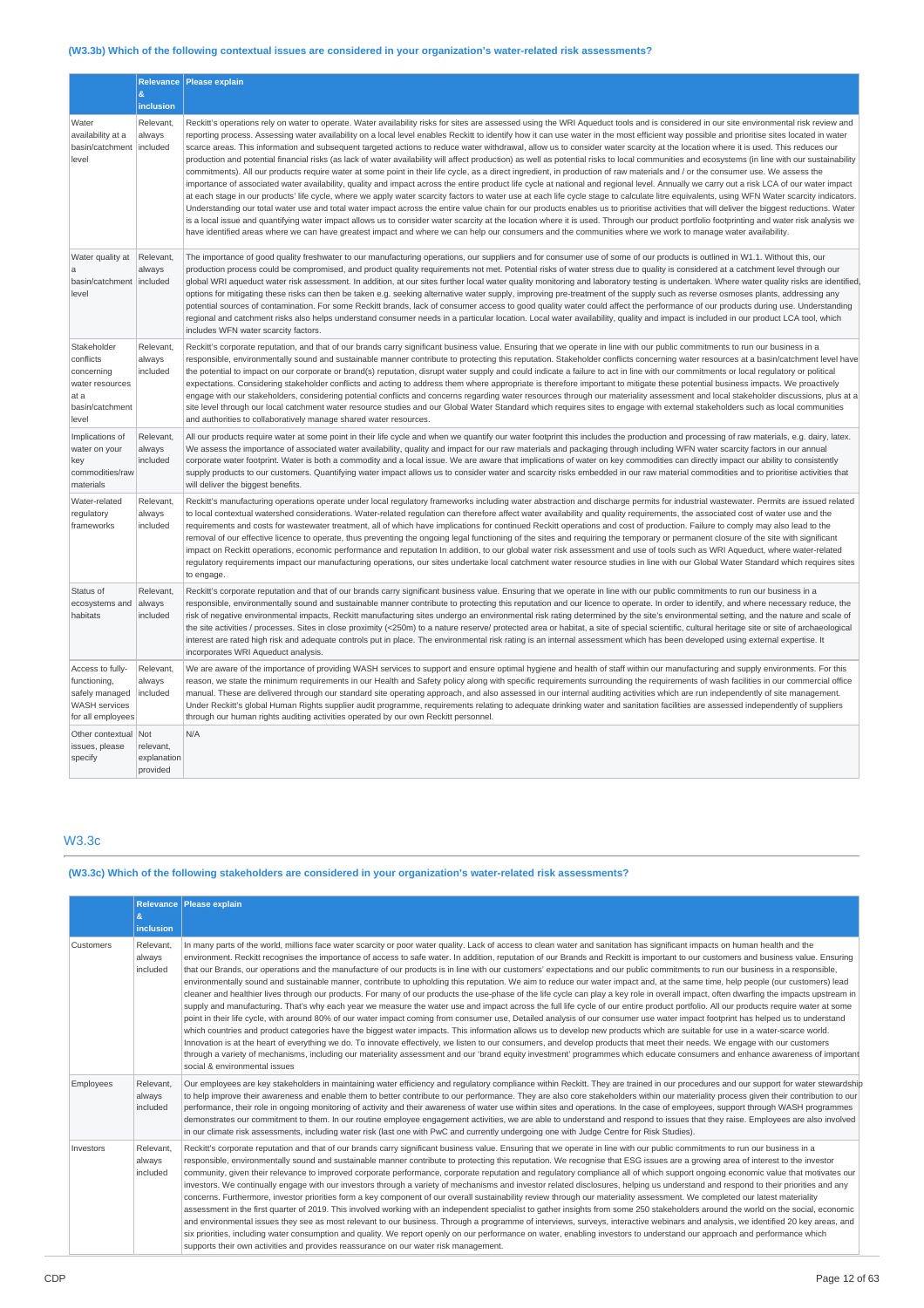|                                                                | &<br>inclusion                              | Relevance   Please explain                                                                                                                                                                                                                                                                                                                                                                                                                                                                                                                                                                                                                                                                                                                                                                                                                                                                                                                                                                                                                                                                                                                                                                                                                                                                                                                                                                                                                                                                                                                                                                                                                                                                                                                                                                                                            |
|----------------------------------------------------------------|---------------------------------------------|---------------------------------------------------------------------------------------------------------------------------------------------------------------------------------------------------------------------------------------------------------------------------------------------------------------------------------------------------------------------------------------------------------------------------------------------------------------------------------------------------------------------------------------------------------------------------------------------------------------------------------------------------------------------------------------------------------------------------------------------------------------------------------------------------------------------------------------------------------------------------------------------------------------------------------------------------------------------------------------------------------------------------------------------------------------------------------------------------------------------------------------------------------------------------------------------------------------------------------------------------------------------------------------------------------------------------------------------------------------------------------------------------------------------------------------------------------------------------------------------------------------------------------------------------------------------------------------------------------------------------------------------------------------------------------------------------------------------------------------------------------------------------------------------------------------------------------------|
| Local<br>communities                                           | Relevant,<br>always<br>included             | In many parts of the world, millions face water scarcity or poor water quality. Lack of access to clean water and sanitation has significant impacts on human health, the environment<br>and the communities where we operate. Their confidence in our activities supports our ongoing operation, within a local political context, and as many members of the community will<br>also be employees. Ensuring that we operate in line with our public commitments to run our business in a responsible, environmentally sound and sustainable manner contribute to<br>protecting this reputation, our local community relationships and our licence to operate. We engage local communities through our local stakeholder relationships and local forums. In<br>addition, we engage community stakeholders, through site water resource studies and our Global Water Standard which requires sites to engage with external stakeholders such as<br>local communities and authorities to consider local communities in relation to water impact and risks. We have regulatory and local stakeholder functions to undertake this role at all<br>our sites. An example of local stakeholder engagement in 2020 includes our Mission Paani project in India, a three-year pilot initiative with Water for People India Trust to make water<br>conservation part of communities' everyday life with a mixture of communication tools and community projects. The aim is to change behaviour by encouraging people to 'measure-<br>reduce-reuse', backed by community organisations and Panchayati Raj institutions, which are a key part of rural governance.                                                                                                                                                                               |
| <b>NGOs</b>                                                    | Relevant,<br>always<br>included             | Reckitt's corporate reputation and that of our brands carry significant business value. Ensuring that we operate in line with our public commitments to run our business in a<br>responsible, environmentally sound and sustainable manner and our stakeholder expectations, for example NGO's, contribute to protecting this reputation. At the corporate level,<br>engagement with international NGOs like WWF helps strengthen our approach. Water is considered in our Sustainability materiality assessment. NGO's are a key stakeholder set<br>within this process and in 2019 we worked with Corporate Citizenship to undertake an independent assessment engaging a board range of global and local NGOs, through surveys,<br>interviews and interactive webinars. The outcome of this assessment helped inform the development of our new sustainability strategies and activities for 2030 and beyond, with<br>water consumption and quality being highlighted as a key material issue. This enables us to understand, consider and respond to the concerns of NGOs and civil society, and to<br>respond accordingly. We report openly on our performance on water, enabling our stakeholders such as NGO's to understand our approach and performance which supports their<br>own activities and provides reassurance on our water risk management. We also talk directly to NGOs on water issues, including Water.org and WaterAid with whom we also partner<br>in our community water programmes.                                                                                                                                                                                                                                                                                                                        |
| Other water<br>users at a<br>basin/catchment included<br>level | Relevant,<br>sometimes                      | Other water users can have an impact on the availability and quality of water at a water catchment level at a water catchment level. A requirement of our Global Water Standard is<br>that sites and local operations consider local water users in relation to water impact and risks. This supports our engagement in relevant catchment/basin area assessment and<br>management and enables us to consider our water footprint/usage alongside those of others in the area and the issues this may raise overall for sustainable supply. We have<br>regulatory and local stakeholder functions to undertake this role at all our sites making direct contact with relevant local stakeholders.                                                                                                                                                                                                                                                                                                                                                                                                                                                                                                                                                                                                                                                                                                                                                                                                                                                                                                                                                                                                                                                                                                                                     |
| Regulators                                                     | Relevant,<br>always<br>included             | Reckitt's manufacturing operations operate under local regulatory frameworks including water abstraction licences and wastewater discharge permits which we must demonstrate we<br>meet. Water-related requlation can therefore affect the water availability and quality requirements. We engagement with local requlators directly and in local forums on an ongoing<br>basis and in line with our Global Water Standard which requires sites to engage with external stakeholders such as local authorities and regulators to consider water-related regulatory<br>frameworks. We have regulatory and local stakeholder functions to undertake this role at all our sites. This supports our engagement in relevant catchment/basin area assessment and<br>management and enables us to consider our water footprint/usage alongside those of others in the area and the issues this may raise overall for sustainable supply.                                                                                                                                                                                                                                                                                                                                                                                                                                                                                                                                                                                                                                                                                                                                                                                                                                                                                                     |
| River basin<br>management<br>authorities                       | Relevant,<br>sometimes<br>included          | Reckitt recognises the importance of access to safe water, for our operations, our suppliers, communities and eco-systems. Millions potentially facing risks of water scarcity or poor<br>water quality. Lack of access to clean water and sanitation has significant impacts on human health and the environment. River basement management authorities are a key<br>stakeholder in understanding the risks and demands on local river catchments. Where river basin management authorities exist, through water resource studies, our sites engage with<br>these authorities, in line with our Global Water Standard, which requires sites to engage with external stakeholders such as local communities and authorities to collaboratively<br>manage shared water resources. This supports our engagement in relevant catchment/basin area assessment and management and enables us to consider our water footprint/usage<br>alongside those of others in the area and the issues this may raise overall for sustainable supply.                                                                                                                                                                                                                                                                                                                                                                                                                                                                                                                                                                                                                                                                                                                                                                                                  |
| Statutory<br>special interest<br>groups at a<br>local level    | Relevant,<br>sometimes<br>included          | In addition to local communities, regulators and authorities, statutory special interest groups are a key stakeholder in understanding the risks, demands and specialist considerations<br>relevant to a local river basin or catchment. As stated above, Reckitt recognises the importance of access to safe water, for our operations, our suppliers, communities and eco-<br>systems. Where statutory special interest groups are active, through water resource studies, our sites engage with these specialist groups, in line with our Global Water Standard,<br>which requires sites to engage with external stakeholders such as local communities and authorities to collaboratively manage shared water resources. This supports our engagement<br>in relevant catchment/basin area assessment and management and enables us to consider our water footprint/usage alongside those of others in the area and the issues this may<br>raise overall for sustainable supply. We have regulatory and local stakeholder functions to undertake this role at all our sites. An example of local stakeholder engagement in 2020<br>includes our Mission Paani, a three-year pilot initiative with Water for People India Trust to make water conservation part of communities' everyday life with a mixture of<br>communication tools and community projects. The aim is to change behaviour by encouraging people to 'measure-reduce-reuse', backed by community organisations and Panchayati<br>Raj institutions, which are a key part of rural governance.                                                                                                                                                                                                                                                                      |
| Suppliers                                                      | Relevant,<br>always<br>included             | All our products require water at some point in their life cycle, as a direct ingredient, in production of raw materials and/or consumer use. Our product water footprint assessment<br>shows around 20% of our water impact is associated with the supply of our raw materials and packaging, as such we recognise access to safe, good quality water as an important<br>factor for our direct suppliers and wider supply chain. Suppliers are included because they help our identification of water-related risks and opportunities in the materials and services<br>they provide and may be impacted by our activities. In 2019 we undertook a comprehensive, global materiality assessment which included water. This involved collecting views across<br>our stakeholder base including suppliers through surveys, interviews and interactive webinars. The outcome of this assessment helped with the development of our new sustainability<br>strategies and activities for 2030 and beyond, with water being highlighted as a key material issue. Each year we measure the water use and impact across the full life cycle of our<br>entire product portfolio's life cycle. Understanding our water risks across the entire value chain enables us to prioritise activities that will deliver the biggest reductions. This may lead to<br>activity with producers, consideration of alternative sources of raw materials to reduce water impact and support sustainability of supply. Water data and information on water<br>strategies are taken into account in the risk assessment of suppliers. In addition. we are engaging with key water-related commodity groups through special sustainability forums and<br>industry groups such as the Sustainable Agriculture Initiative (SAI) platform and Dairy Working Group. |
| Water utilities at Relevant,<br>a local level                  | always<br>included                          | In addition to local communities and regulators local water utility organisation are a key stakeholder for our sites and in understanding the risks and demands relevant to a local river<br>basin or catchment. As a key water user at a local level and in public supplies e.g. local water utilities, represent just under 80% of our water withdrawals. As stated above, Reckitt<br>recognises the importance of access to safe water, for our operations, our suppliers, communities and eco-systems. Our sites engage with local water utility organisation on an<br>ongoing basis and through sites' water resource studies, in line with our Global Water Standard, which requires sites to engage with external stakeholders such as local communities<br>and water utilities to collaboratively manage shared water resources. This supports our engagement in relevant catchment/basin area assessment and management and enables us to<br>consider our water footprint/usage alongside those of others in the area and the issues this may raise overall for sustainable supply. We have regulatory and local stakeholder<br>functions to undertake this role at all our sites.                                                                                                                                                                                                                                                                                                                                                                                                                                                                                                                                                                                                                                           |
| Other<br>stakeholder,<br>please specify                        | Not<br>relevant,<br>explanation<br>provided | N/A                                                                                                                                                                                                                                                                                                                                                                                                                                                                                                                                                                                                                                                                                                                                                                                                                                                                                                                                                                                                                                                                                                                                                                                                                                                                                                                                                                                                                                                                                                                                                                                                                                                                                                                                                                                                                                   |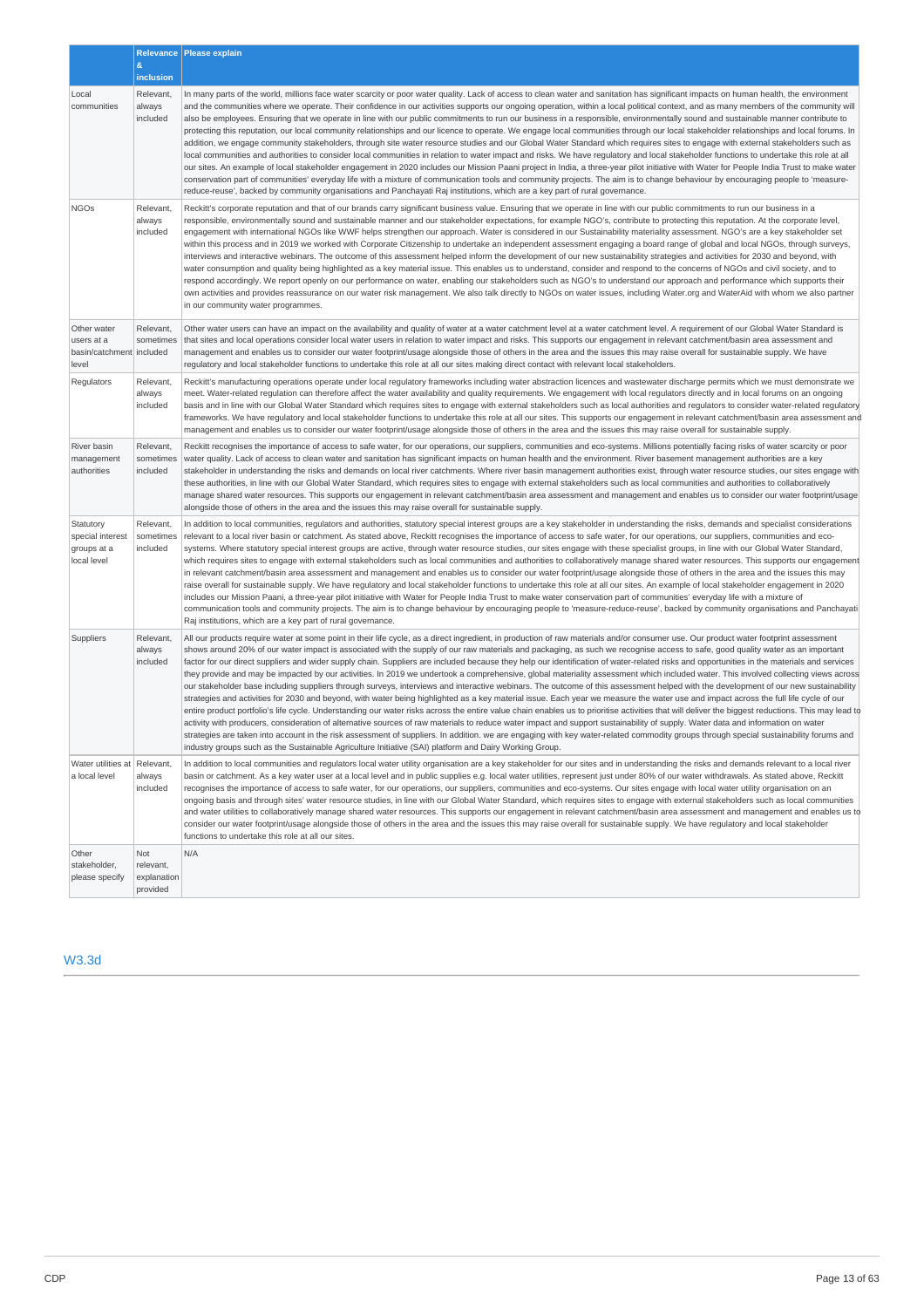(W3.3d) Describe your organization's process for identifying, assessing, and responding to water-related risks within your direct operations and other stages of **your value chain.**

Risk management occurs at different levels in Reckitt with identification and assessment performed at the functional, business unit and corporate levels to provide a 3D view of risk. The process follows an Enterprise Risk Management approach, identifying and monitoring potential risks impacts, mapping current controls and then developing management action plans to address gaps. Thus providing a consistent company-wide approach, ensuring comparable risk ranking. In 2020, sustainability issues (including water) were identified as an principle risk, managed through our sustainability strategy and global environmental programme.

In addition, we undertake a sustainability materiality assessment at least every 2 to 3 years, to define our material issues in line with the UN SDGs. We engage with a range of stakeholders, including consumer groups, peers, suppliers, policymakers and investors to consider the most material issues for Reckitt. Utilising internal and external research, surveys, interviews and interactive webinars, our materiality assessment provides a 360-degree perspective on the ESG issues facing Reckitt and our stakeholders. Water related risks and opportunities such as consumption and quality, have been highlighted as material issues for Reckitt through this assessment, which identifies our most important sustainability issues for our stakeholders and our business. using the following criteria: 1. Potential impact, a) Long, medium and short-term risks or opportunities; b) Severity of impact; c) Preparedness of the business; d) Business criticality; and 2. Stakeholder priority: a) Stakeholder perception of Reckitt's impacts on the topic; b) Expectations regarding transparency; c) Diversity and range of stakeholders who express interest. Our current assessment provides the groundwork for the next phase in our sustainability journey, with the outcome informing the development of our new strategies, activities and targets for 2030 and beyond.

In our annual risk assessment, we recognise that the impacts of water are local. Hence across our products and supply network we assess 'water stress and scarcity' in our annual product lifecycle water risk assessment to account water availability and quantification of impact', through the use of scarcity factor relevant to the location where direct and indirect water is used across our value chain. Water scarcity data has been sourced at both a country and watershed level from the WFN's water scarcity factors. At an asset level we also assess water stress relevant to our operations using the WRI Aqueduct tool. Using WFN water scarcity factors and the WRI Aqueduct tools provide a third-party independent and consistent approach in line with globally recognised water stress methodologies. In addition, water-related risks are assessed across our operations in line with our global water standard together with local contextual and operational considerations e.g. type of water source and water dependencies through self assessment, site visits and independent audits, to provide ground-truthing and location specifics.

Detailed analysis of our product and value chain water impacts together with our site water risks assessments have helped us to understand which locations, countries and product categories have the biggest water impacts. Quantifying water impact in this way allows us to consider water and scarcity risks associated with our products, value chain and direct operations and to prioritise activities that will deliver the biggest benefits e.g. effective water stewardship and the innovation of more sustainable products. Furthermore, we work in partnership with internal functions and suppliers to reduce the water footprints of our products across our value chain. Our approach not only targets easy wins under our direct control but also tackles larger water impacts and scarcity risks embedded in the materials provided by suppliers. This approach also allows us to consider the implications of our water impact on production sites and enables us to prioritise water impact reduction activity where sites face greater water stress in their operating landscape. Where appropriate we would consider shifting the location of operations based on the level of this risk and our ability to mitigate it with other local stakeholders within the catchment. Moreover, through our product water footprinting and Sustainable Innovation Calculator our product developers analyse over 1,000 product ideas each year to deliver better products that have lower carbon, water and packaging impacts without compromising on performance. In 2020, we continued to invest in product development and impact measurement with the goal of improving the sustainability profile of some of our biggest selling products.

# W4. Risks and opportunities

# W4.1

(W4.1) Have you identified any inherent water-related risks with the potential to have a substantive financial or strategic impact on your business? Yes, both in direct operations and the rest of our value chain

# W4.1a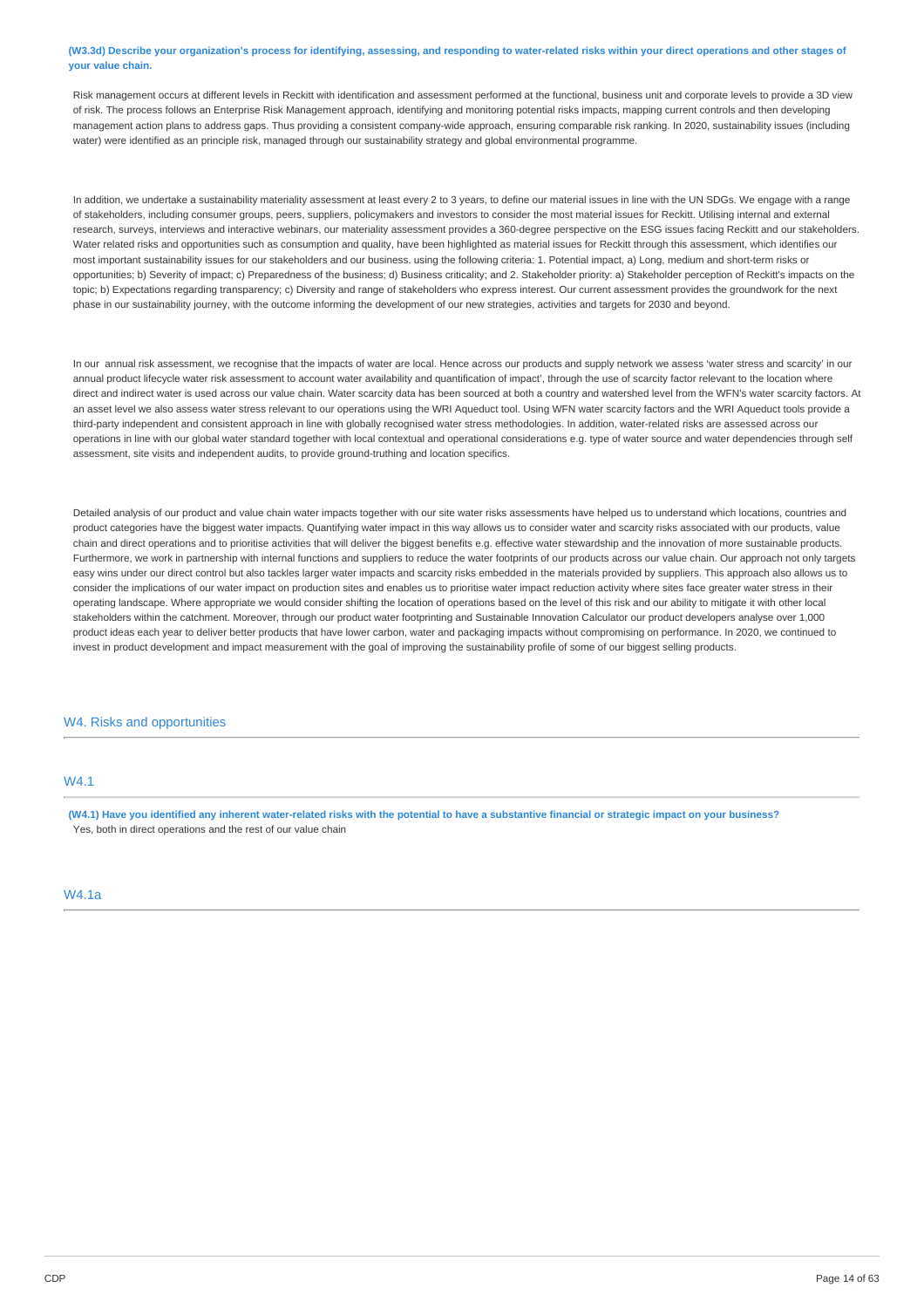#### **(W4.1a) How does your organization define substantive financial or strategic impact on your business?**

We define substantive or material impacts in our annual reporting as: "impact on viability", which includes metrics such as estimated annual monetary value, impact on interest cover ratios and headroom over available borrowing facilities" as well as our ability to be able to have "sufficient funds to trade, settle [our] liabilities as they fall due, and remain compliant with financial covenants".

We currently use the following definitions as part of the Group Risk Assessment process. This is very topical now and we are reviewing as we evolve our Integrated Approach to Risk Management. The potential one-off impact (> £2m on COP) of risks materialising is assessed as:

- Critical: Major financial loss or critical operational failure (approx. impact >£500m)
- Major: Significant financial loss or operational disruption (approx. impact > £100m)
- Moderate: Financial loss or operational disruption (approx. impact > £25m)
- Manageable: Financial loss or operational disruption which has a negative effect on the operational efficiency / effectiveness region (approx. impact <£25m)

The probability of risks materialising is assessed as:

- Highly Likely: Risk highly likely to materialise within the next 12 months
- Probable: Risk may well occur in the next 1 2 years
- Possible: Risk may well occur in the next 2 3 years
- Remote: Risk unlikely to occur in the next 3 years

Sustainability risk (which includes Climate change related impacts such as water shortages) has been identified and assessed using the above classification as a highly likely moderate risk – see pages 83 and 86 of our 2020 company annual report for further details.

We identify water consumption as a principal sustainability risk for Reckitt. Though our ESG issues materiality assessment, short, medium and long-term risks are reviewed annually, in line with AccountAbility's five-part materiality test and GRI G4 sustainability guidelines implementation manual.

We determine significance and substantive strategic impact using the following criteria:

1. Potential impact, a) Severity of impact; b) Preparedness of the business; c) Business criticality; and

2. Stakeholder priority: a) Stakeholder perception of Reckitt's impacts on the topic; b) Expectations regarding transparency on the topic; c) Diversity & range of stakeholders who express interest in the topic and consider key metrics such as interdependence value, raw materials.

Specifically , for water-related risks, we measure and assess substantive strategic water impact across our direct operations, products and value chain using internationally methodologies and metrics provided by WFN scarcity factors and the World Resources Institute (WRI) Aqueduct tool, together with local operational water risks assessments and specialist consultancy support. For example, for our direction operations we assess substantive strategic risk considering our sites water source dependencies, and strategic importance together with the potential risks of water stress for the local river basins using WRI Aqueduct metrics such as physical risk quantity with scarcity thresholds defined as 'medium to high risk', 'high risk' and 'extremely high risk'. We have identified sites which may represent a potential substantive or strategic impact on the business in relation to exposure to water related risk as operations located within regions which the WRI Aqueduct tool identifies as having the potential water scarce/ stress risks as 'high risk or extremely high risk'. During 2020 we have continued to further revising our approach to incorporate additional factors such as 'ground truthing'.

As water stress and scarcity continues to affect a growing number of people, we are also working to understand the strategic importance and associated risk relating to consumer behavioural change when access to water is restricted. For example, in 2020, we launched additional projects in our Mission Paani project in India, which aims to generate nationwide awareness, behaviour change and action for protecting and conserving water resources. We launched a three-year pilot initiative with Water for People India Trust to make water conservation part of communities' everyday life with a mixture of communication tools and community projects. The aim is to change behaviour by encouraging people to 'measure-reduce-reuse', backed by community organisations and Panchayati Raj institutions, which are a key part of rural governance. We are also seeing increased sales in our personal care category in water scarce regions such as the Middle East and in response we are developing water efficient hygiene solutions such as Dettol Squeezy liquid soap and Dettol Touch of Foam soap. These require significantly less water to use than conventional bar soap.

# W4.1b

(W4.1b) What is the total number of facilities exposed to water risks with the potential to have a substantive financial or strategic impact on your business, and **what proportion of your company-wide facilities does this represent?**

|        | Total number of facilities  % company-wide<br>exposed to water risk | facilities this | <b>Comment</b>                                                                                                                                              |
|--------|---------------------------------------------------------------------|-----------------|-------------------------------------------------------------------------------------------------------------------------------------------------------------|
|        |                                                                     | represents      |                                                                                                                                                             |
| Row 20 |                                                                     | 26-50           | 20 sites are exposed to water risks with the potential to have a substantive financial or strategic impact on the business. These facilities are located in |
|        |                                                                     |                 | regions identified by the WRI Aqueduct Global Tool with the potential water risk rating of 'high risk or extremely high risk'.                              |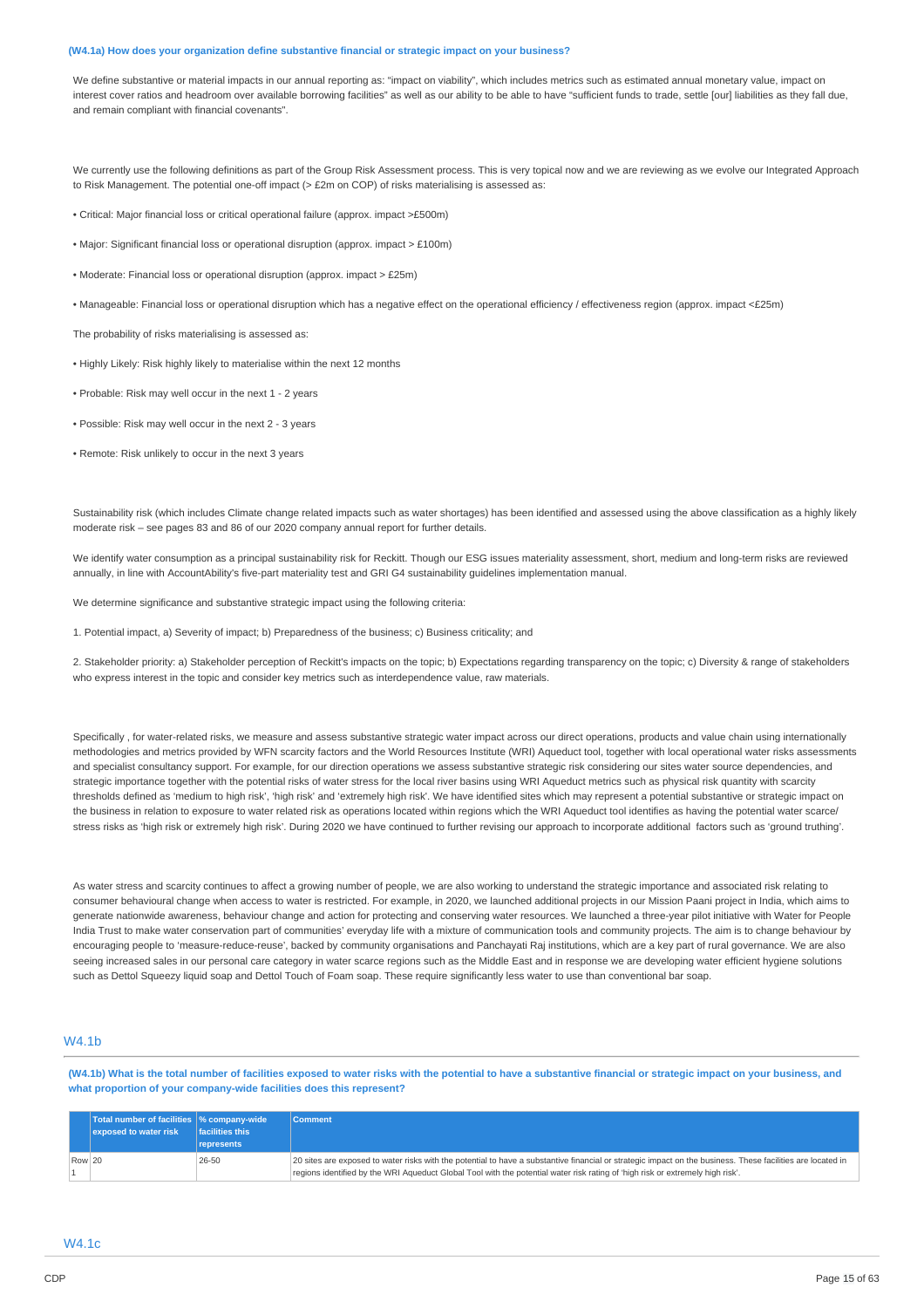(W4.1c) By river basin, what is the number and proportion of facilities exposed to water risks that could have a substantive financial or strategic impact on your **business, and what is the potential business impact associated with those facilities?**

| <b>Country/Area &amp; River basin</b>                                                                                  |  |  |  |  |  |
|------------------------------------------------------------------------------------------------------------------------|--|--|--|--|--|
| India<br>Indus                                                                                                         |  |  |  |  |  |
| Number of facilities exposed to water risk<br>1                                                                        |  |  |  |  |  |
| % company-wide facilities this represents<br>$1 - 25$                                                                  |  |  |  |  |  |
| Production value for the metals & mining activities associated with these facilities<br><not applicable=""></not>      |  |  |  |  |  |
| % company's annual electricity generation that could be affected by these facilities<br><not applicable=""></not>      |  |  |  |  |  |
| % company's global oil & gas production volume that could be affected by these facilities<br><not applicable=""></not> |  |  |  |  |  |
| % company's total global revenue that could be affected<br>$1 - 10$                                                    |  |  |  |  |  |
| <b>Comment</b>                                                                                                         |  |  |  |  |  |
| <b>Country/Area &amp; River basin</b>                                                                                  |  |  |  |  |  |
| Greece<br>Other, please specify (Adriatic Sea Greece, Black Sea Coast)                                                 |  |  |  |  |  |
| Number of facilities exposed to water risk<br>$\mathbf{1}$                                                             |  |  |  |  |  |
| % company-wide facilities this represents<br>$1 - 25$                                                                  |  |  |  |  |  |
| Production value for the metals & mining activities associated with these facilities<br><not applicable=""></not>      |  |  |  |  |  |
| % company's annual electricity generation that could be affected by these facilities<br><not applicable=""></not>      |  |  |  |  |  |
| % company's global oil & gas production volume that could be affected by these facilities<br><not applicable=""></not> |  |  |  |  |  |
| % company's total global revenue that could be affected<br>$1 - 10$                                                    |  |  |  |  |  |
| <b>Comment</b>                                                                                                         |  |  |  |  |  |
| <b>Country/Area &amp; River basin</b>                                                                                  |  |  |  |  |  |
| India<br>Other, please specify (India East Coast)                                                                      |  |  |  |  |  |
| Number of facilities exposed to water risk<br>$\overline{c}$                                                           |  |  |  |  |  |
| % company-wide facilities this represents<br>$1 - 25$                                                                  |  |  |  |  |  |
| Production value for the metals & mining activities associated with these facilities<br><not applicable=""></not>      |  |  |  |  |  |
| % company's annual electricity generation that could be affected by these facilities<br><not applicable=""></not>      |  |  |  |  |  |
| % company's global oil & gas production volume that could be affected by these facilities<br><not applicable=""></not> |  |  |  |  |  |
| % company's total global revenue that could be affected<br>$1 - 10$                                                    |  |  |  |  |  |
| <b>Comment</b>                                                                                                         |  |  |  |  |  |
| <b>Country/Area &amp; River basin</b>                                                                                  |  |  |  |  |  |
| Pakistan<br>Other, please specify (Arabian Sea Coast)                                                                  |  |  |  |  |  |
|                                                                                                                        |  |  |  |  |  |

**Number of facilities exposed to water risk**

1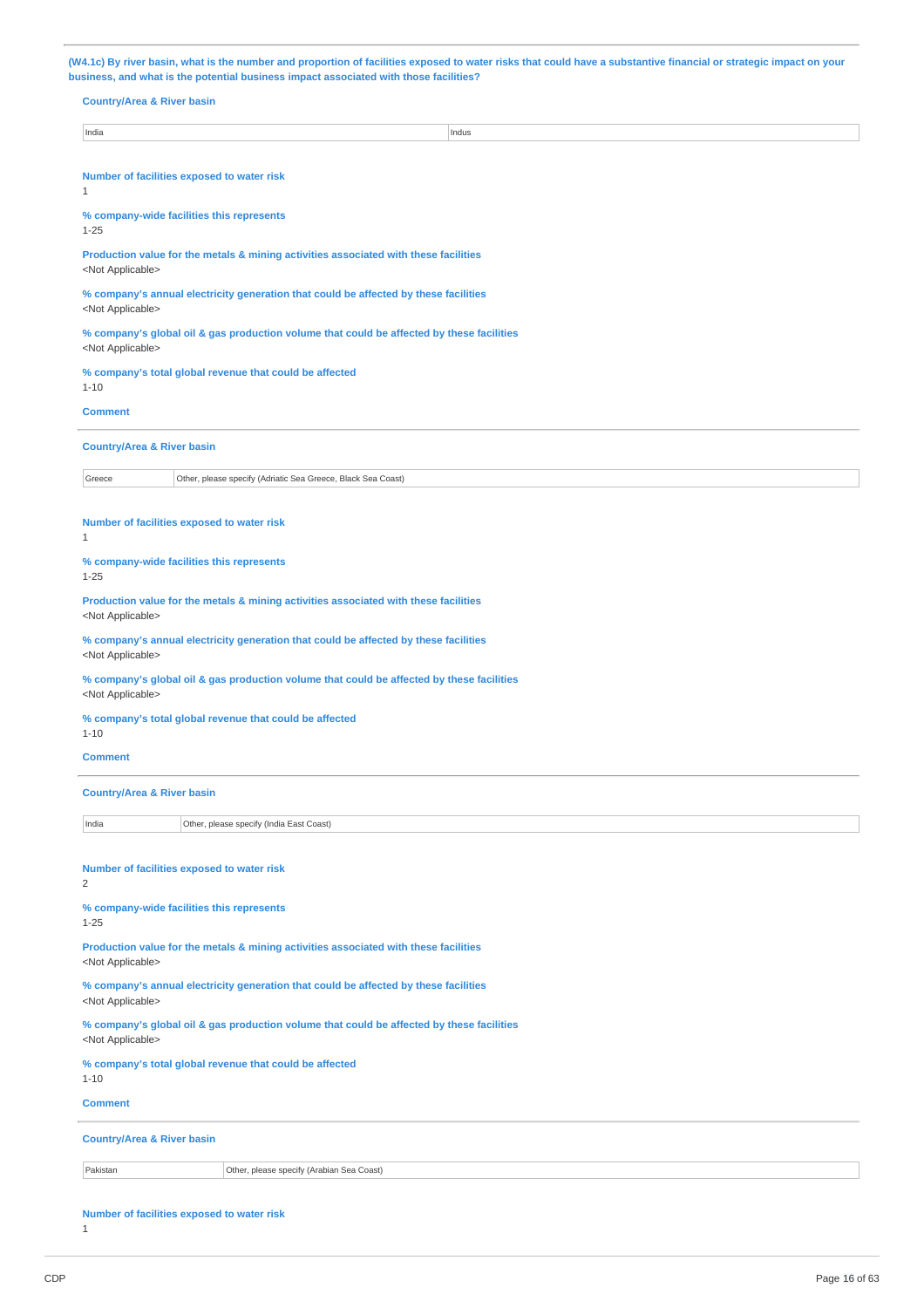**% company-wide facilities this represents** 1-25

**Production value for the metals & mining activities associated with these facilities** <Not Applicable>

**% company's annual electricity generation that could be affected by these facilities** <Not Applicable>

**% company's global oil & gas production volume that could be affected by these facilities** <Not Applicable>

**% company's total global revenue that could be affected**

1-10 **Comment**

# **Country/Area & River basin**

| Mexico | Other, please specify (Rio Verde) |
|--------|-----------------------------------|
|        |                                   |

**Number of facilities exposed to water risk**

 $\overline{2}$ 

#### **% company-wide facilities this represents** 1-25

**Production value for the metals & mining activities associated with these facilities** <Not Applicable>

**% company's annual electricity generation that could be affected by these facilities** <Not Applicable>

**% company's global oil & gas production volume that could be affected by these facilities** <Not Applicable>

# **% company's total global revenue that could be affected**

1-10

# **Comment**

# **Country/Area & River basin**

| Mexico | Bravo |
|--------|-------|

# **Number of facilities exposed to water risk**

1

# **% company-wide facilities this represents** 1-25

**Production value for the metals & mining activities associated with these facilities**

<Not Applicable>

**% company's annual electricity generation that could be affected by these facilities** <Not Applicable>

**% company's global oil & gas production volume that could be affected by these facilities** <Not Applicable>

# **% company's total global revenue that could be affected**

1-10

# **Comment**

# **Country/Area & River basin**

China Yangtze River (Chang Jiang)

#### **Number of facilities exposed to water risk** 1

**% company-wide facilities this represents** 1-25

**Production value for the metals & mining activities associated with these facilities** <Not Applicable>

**% company's annual electricity generation that could be affected by these facilities** <Not Applicable>

**% company's global oil & gas production volume that could be affected by these facilities** <Not Applicable>

**% company's total global revenue that could be affected**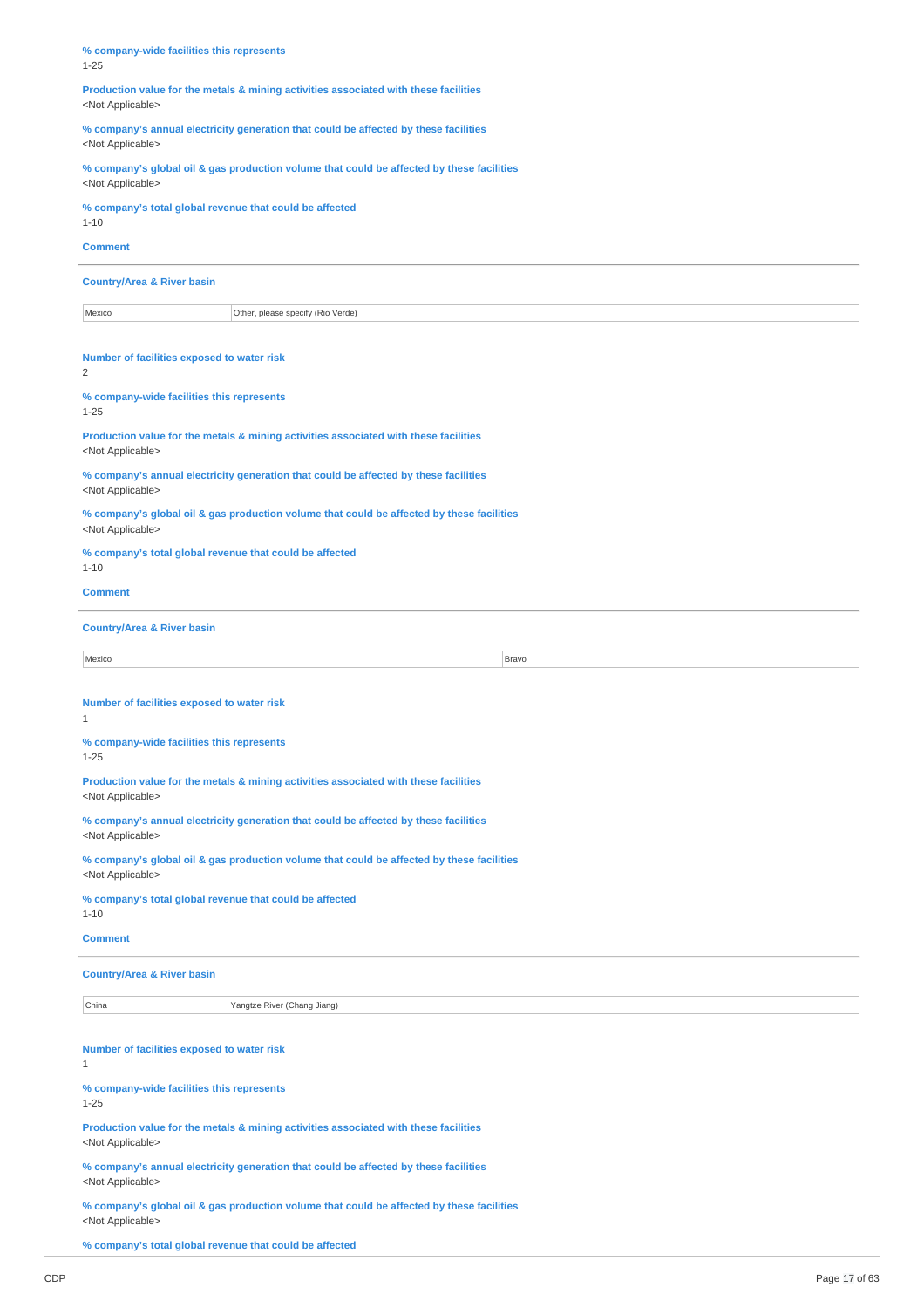**Comment**

**Country/Area & River basin**

India Ganges - Brahmaputra

**Number of facilities exposed to water risk**

1

**% company-wide facilities this represents** 1-25

**Production value for the metals & mining activities associated with these facilities** <Not Applicable>

**% company's annual electricity generation that could be affected by these facilities** <Not Applicable>

**% company's global oil & gas production volume that could be affected by these facilities** <Not Applicable>

**% company's total global revenue that could be affected** 11-20

**Comment**

**Country/Area & River basin**

**India** Cauvery River

# **Number of facilities exposed to water risk**

1

## **% company-wide facilities this represents**

1-25

**Production value for the metals & mining activities associated with these facilities** <Not Applicable>

**% company's annual electricity generation that could be affected by these facilities** <Not Applicable>

**% company's global oil & gas production volume that could be affected by these facilities** <Not Applicable>

**% company's total global revenue that could be affected** 1-10

### **Comment**

| <b>Country/Area &amp; River basin</b> |                                                |  |  |
|---------------------------------------|------------------------------------------------|--|--|
| Thailand                              | Other, please specify (Gulf of Thailand Coast) |  |  |
|                                       |                                                |  |  |

**Number of facilities exposed to water risk**

2

#### **% company-wide facilities this represents** 1-25

**Production value for the metals & mining activities associated with these facilities**

<Not Applicable>

**% company's annual electricity generation that could be affected by these facilities** <Not Applicable>

**% company's global oil & gas production volume that could be affected by these facilities** <Not Applicable>

**% company's total global revenue that could be affected**

1-10 **Comment**

# **Country/Area & River basin**

Philippines **Other, please specify (Philippines East Coast)** 

# **Number of facilities exposed to water risk**

1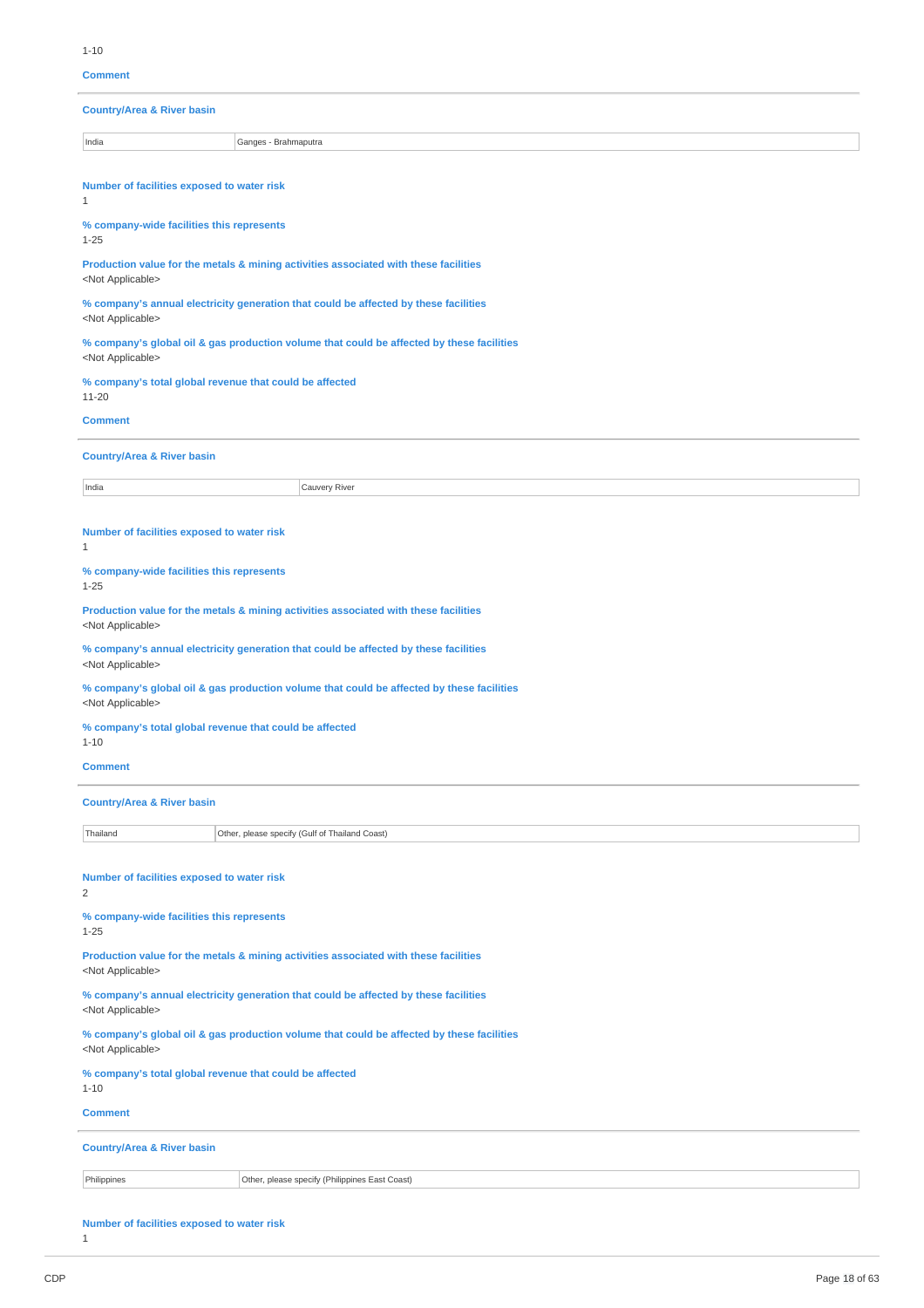**% company-wide facilities this represents** 1-25

**Production value for the metals & mining activities associated with these facilities** <Not Applicable>

**% company's annual electricity generation that could be affected by these facilities** <Not Applicable>

**% company's global oil & gas production volume that could be affected by these facilities** <Not Applicable>

**% company's total global revenue that could be affected**

1-10 **Comment**

# **Country/Area & River basin**

Mexico **Other, please specify (Baja, California** )

**Number of facilities exposed to water risk**

1

# **% company-wide facilities this represents**

1-25

**Production value for the metals & mining activities associated with these facilities** <Not Applicable>

**% company's annual electricity generation that could be affected by these facilities** <Not Applicable>

**% company's global oil & gas production volume that could be affected by these facilities** <Not Applicable>

#### **% company's total global revenue that could be affected** 1-10

# **Comment**

# **Country/Area & River basin**

**Brazil** Brazil **Disk Communist Communist Communist Communist Communist Communist Communist Communist Communist Communist Communist Communist Communist Communist Communist Communist Communist Communist Communist Communist** 

**Number of facilities exposed to water risk**

2

# **% company-wide facilities this represents** 1-25

**Production value for the metals & mining activities associated with these facilities** <Not Applicable>

**% company's annual electricity generation that could be affected by these facilities** <Not Applicable>

**% company's global oil & gas production volume that could be affected by these facilities** <Not Applicable>

# **% company's total global revenue that could be affected**

1-10

# **Comment**

# **Country/Area & River basin**

Indonesia **Other, please specify (Java, Timor)** 

# **Number of facilities exposed to water risk**

2

**% company-wide facilities this represents**

1-25

**Production value for the metals & mining activities associated with these facilities** <Not Applicable>

**% company's annual electricity generation that could be affected by these facilities** <Not Applicable>

**% company's global oil & gas production volume that could be affected by these facilities** <Not Applicable>

**% company's total global revenue that could be affected**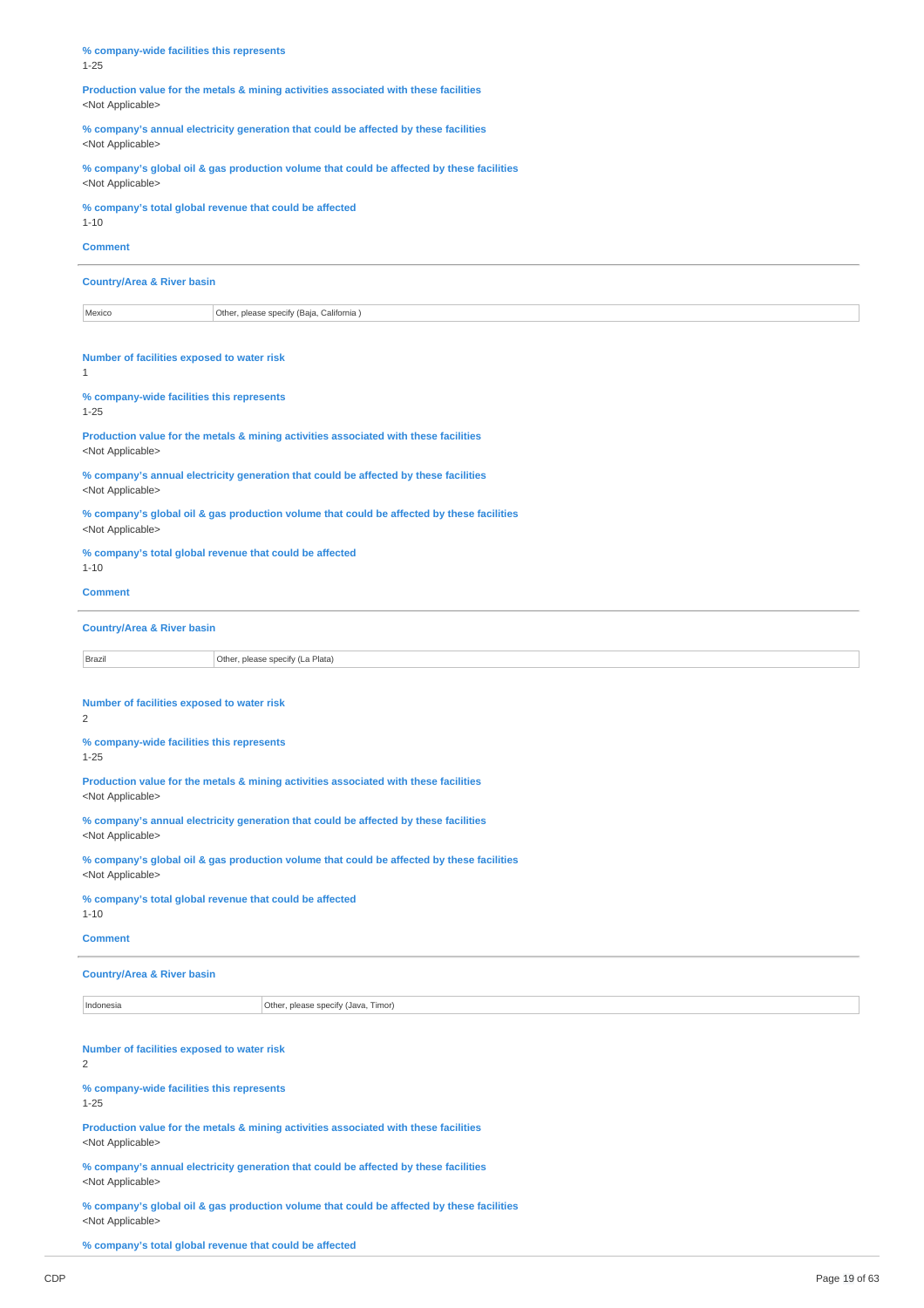#### **Comment**

**Country/Area & River basin**

Turkey **Turkey Community Community** Other, please specify (Black Sea)

**Number of facilities exposed to water risk**

1

**% company-wide facilities this represents** 1-25

**Production value for the metals & mining activities associated with these facilities** <Not Applicable>

**% company's annual electricity generation that could be affected by these facilities** <Not Applicable>

**% company's global oil & gas production volume that could be affected by these facilities** <Not Applicable>

**% company's total global revenue that could be affected** 1-10

**Comment**

# W4.2

(W4.2) Provide details of identified risks in your direct operations with the potential to have a substantive financial or strategic impact on your business, and your **response to those risks.**

#### **Country/Area & River basin**

Mexico **Other, please specify (Rio Verde, Moctezuma)** 

#### **Type of risk & Primary risk driver**

**Physical** Increased water scarcity

#### **Primary potential impact**

Reduction or disruption in production capacity

# **Company-specific description**

Increasing water scarcity (due to changing local hydrological conditions and climate change) could adversely affect / disrupt our manufacturing operations, that rely on water inputs and are located in watersheds that have been identified by WRI Aqueduct Tool at high/extremely high risk. In extreme cases this could result in an inability for manufacturing facilities to operate.

**Timeframe** More than 6 years

**Magnitude of potential impact**

Medium-low

#### **Likelihood** Likely

**Are you able to provide a potential financial impact figure?** No, we do not have this figure

**Potential financial impact figure (currency)** <Not Applicable>

**Potential financial impact figure - minimum (currency)** <Not Applicable>

**Potential financial impact figure - maximum (currency)** <Not Applicable>

**Explanation of financial impact**

#### **Primary response to risk**

Adopt water efficiency, water reuse, recycling and conservation practices

#### **Description of response**

We continually monitor water use, consumption and efficiencies across our sites and encourage water efficiency practices in our operations. We have implemented Global Water Management Standards, supported by internal audits across all our operations, detailing required practices. In addition, we have set site targets to drive water efficiencies, reduction and increased water recycling, to reduce our water withdrawal needs. For example, at our Baddi site in India, we have invested in 'Clean-in-Process' optimisation to improve water efficiencies. We have also set a new Global target to reduce water use in our manufacturing operations by 30% by 2025, from a 2015 baseline.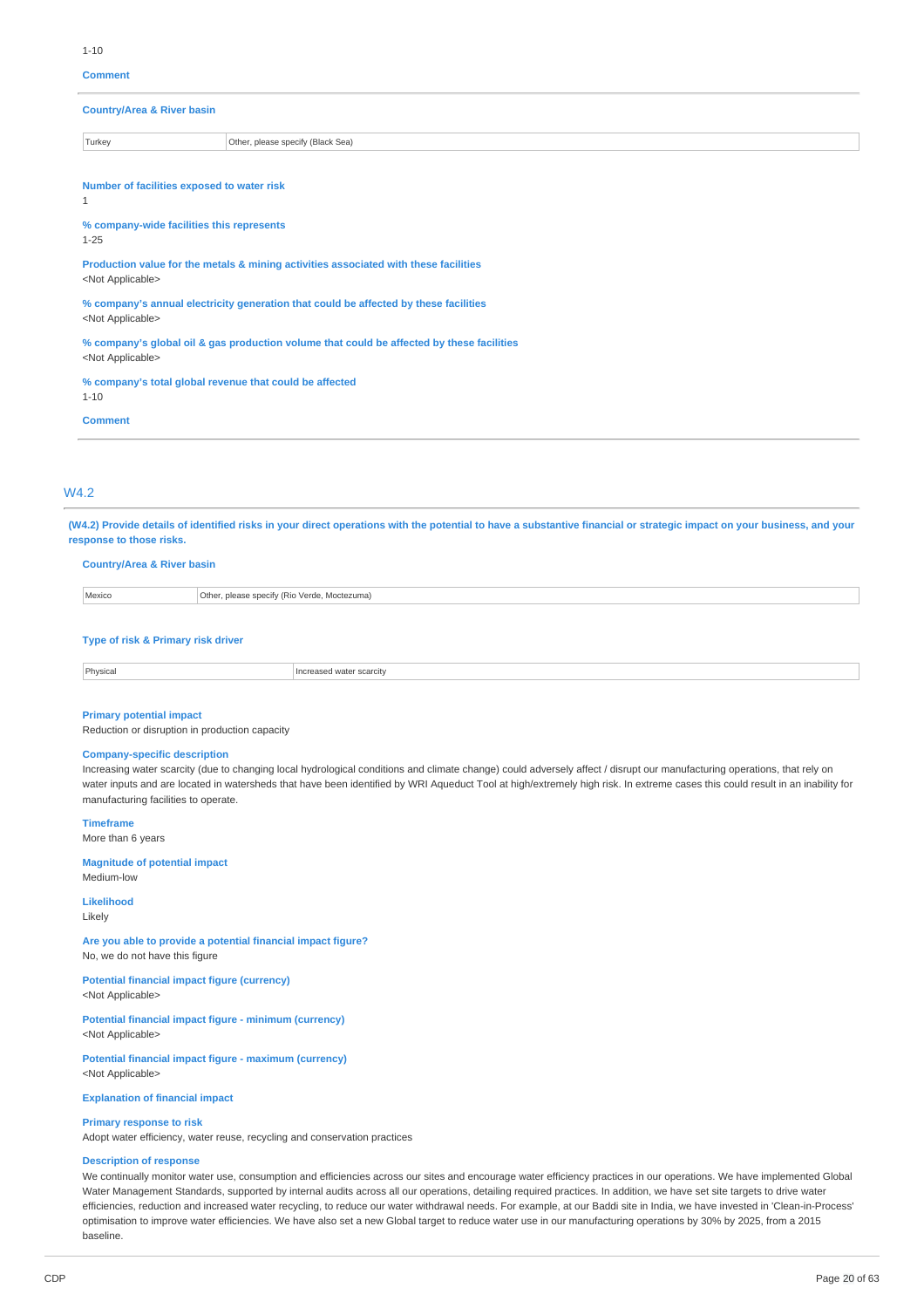#### **Cost of response** 50000

#### **Explanation of cost of response**

We currently invest approx. £1m in our sustainability programme and initiatives across our Global operations, this cost is spread across 20 sites situated in water stressed areas, which comes to £50,000)

| <b>Country/Area &amp; River basin</b> |                                       |  |
|---------------------------------------|---------------------------------------|--|
| India                                 | Other, please specify (Indus, Sutlej) |  |
|                                       |                                       |  |

# **Type of risk & Primary risk driver**

| Physical | Increased water stress<br>. |
|----------|-----------------------------|
|          |                             |

# **Primary potential impact**

Reduction or disruption in production capacity

# **Company-specific description**

Increasing water stress (due to changing local hydrological conditions and climate change) could adversely affect / disrupt our manufacturing operations, that rely on water inputs and are located in watersheds that have been identified by WRI Aqueduct Tool at high/extremely high risk. In extreme cases this could result in an inability for manufacturing facilities to operate.

# **Timeframe**

More than 6 years

# **Magnitude of potential impact**

Medium-low

**Likelihood** Likely

**Are you able to provide a potential financial impact figure?** No, we do not have this figure

# **Potential financial impact figure (currency)**

<Not Applicable>

**Potential financial impact figure - minimum (currency)** <Not Applicable>

**Potential financial impact figure - maximum (currency)**

<Not Applicable>

**Explanation of financial impact**

### **Primary response to risk**

Adopt water efficiency, water reuse, recycling and conservation practices

# **Description of response**

We continually monitor water use, consumption and efficiencies across our sites and encourage water efficiency practices in our operations. We have implemented Global Water Management Standards, supported by internal audits across all our operations, detailing required practices. In addition, we have set site targets to drive water efficiencies, reduction and increased water recycling, to reduce our water withdrawal needs. For example, at our Baddi site in India, we have invested in 'Clean-in-Process' optimisation to improve water efficiencies. We have also set a new Global target to reduce water use in our manufacturing operations by 30% by 2025, from a 2015 baseline.

#### **Cost of response** 50000

### **Explanation of cost of response**

We currently invest approx. £1m in our sustainability programme and initiatives across our Global operations, this cost is spread across 20 sites situated in water stressed areas, which comes to £50,000)

#### **Country/Area & River basin**

| Greece<br>Other, please specify (Adriatic Sea Greece, Black Sea Coast, G<br>. Cephisus)<br>. |  |
|----------------------------------------------------------------------------------------------|--|
|----------------------------------------------------------------------------------------------|--|

### **Type of risk & Primary risk driver**

Physical **Increased water scarcity** 

#### **Primary potential impact**

Reduction or disruption in production capacity

# **Company-specific description**

Increasing water scarcity (due to changing local hydrological conditions and climate change) could adversely affect / disrupt our manufacturing operations, that rely on water inputs and are located in watersheds that have been identified by WRI Aqueduct Tool at high/extremely high risk. In extreme cases this could result in an inability for manufacturing facilities to operate.

#### **Timeframe**

More than 6 years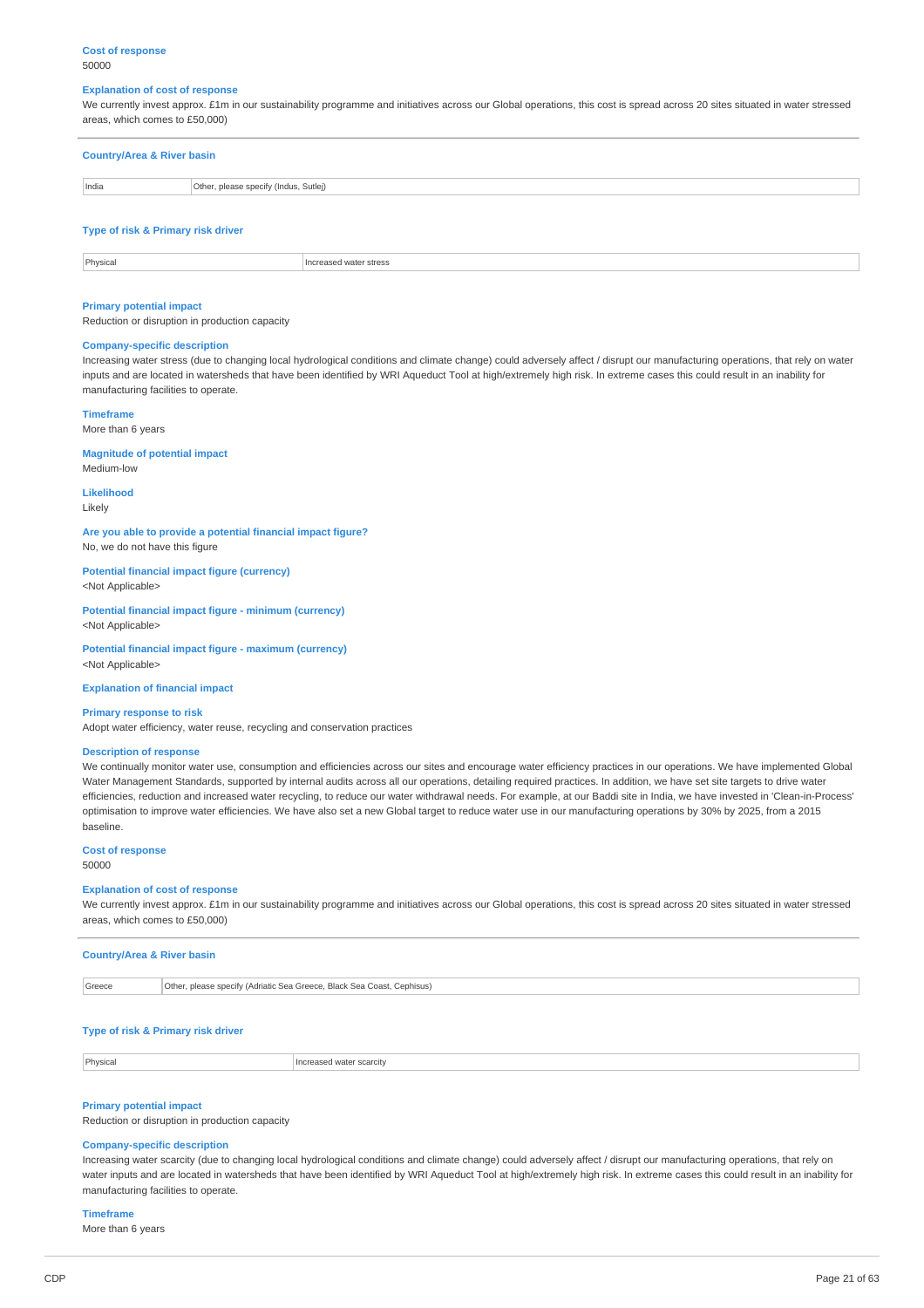#### **Magnitude of potential impact** Medium-low

**Likelihood** Likely

# **Are you able to provide a potential financial impact figure?** No, we do not have this figure

**Potential financial impact figure (currency)** <Not Applicable>

**Potential financial impact figure - minimum (currency)** <Not Applicable>

**Potential financial impact figure - maximum (currency)** <Not Applicable>

**Explanation of financial impact**

**Primary response to risk** Adopt water efficiency, water reuse, recycling and conservation practices

# **Description of response**

We continually monitor water use, consumption and efficiencies across our sites and encourage water efficiency practices in our operations. We have implemented Global Water Management Standards, supported by internal audits across all our operations, detailing required practices. In addition, we have set site targets to drive water efficiencies, reduction and increased water recycling, to reduce our water withdrawal needs. For example, at our Baddi site in India, we have invested in 'Clean-in-Process' optimisation to improve water efficiencies. We have also set a new Global target to reduce water use in our manufacturing operations by 30% by 2025, from a 2015 baseline.

**Cost of response**

50000

#### **Explanation of cost of response**

We currently invest approx. £1m in our sustainability programme and initiatives across our Global operations, this cost is spread across 20 sites situated in water stressed areas, which comes to £50,000)

| <b>Country/Area &amp; River basin</b> |  |  |  |  |
|---------------------------------------|--|--|--|--|
|                                       |  |  |  |  |

| India | Other<br>Coast)<br>. please specify<br>⊿ Eoct 1<br>Indin<br>шила |
|-------|------------------------------------------------------------------|
|       |                                                                  |

# **Type of risk & Primary risk driver**

| Physica<br>. | stress<br>:asei<br>. |
|--------------|----------------------|
|              |                      |

#### **Primary potential impact**

Reduction or disruption in production capacity

# **Company-specific description**

Increasing water stress (due to changing local hydrological conditions and climate change) could adversely affect / disrupt our manufacturing operations, that rely on water inputs and are located in watersheds that have been identified by WRI Aqueduct Tool at high/extremely high risk. In extreme cases this could result in an inability for manufacturing facilities to operate.

**Timeframe**

More than 6 years

#### **Magnitude of potential impact** Medium-low

**Likelihood**

Likely

**Are you able to provide a potential financial impact figure?** No, we do not have this figure

**Potential financial impact figure (currency)** <Not Applicable>

**Potential financial impact figure - minimum (currency)** <Not Applicable>

**Potential financial impact figure - maximum (currency)** <Not Applicable>

**Explanation of financial impact**

#### **Primary response to risk**

Adopt water efficiency, water reuse, recycling and conservation practices

# **Description of response**

We continually monitor water use, consumption and efficiencies across our sites and encourage water efficiency practices in our operations. We have implemented Global Water Management Standards, supported by internal audits across all our operations, detailing required practices, In addition, we have set site targets to drive water efficiencies, reduction and increased water recycling, to reduce our water withdrawal needs. For example, at our Baddi site in India, we have invested in 'Clean-in-Process' optimisation to improve water efficiencies. We have also set a new Global target to reduce water use in our manufacturing operations by 30% by 2025, from a 2015 baseline.

**Cost of response**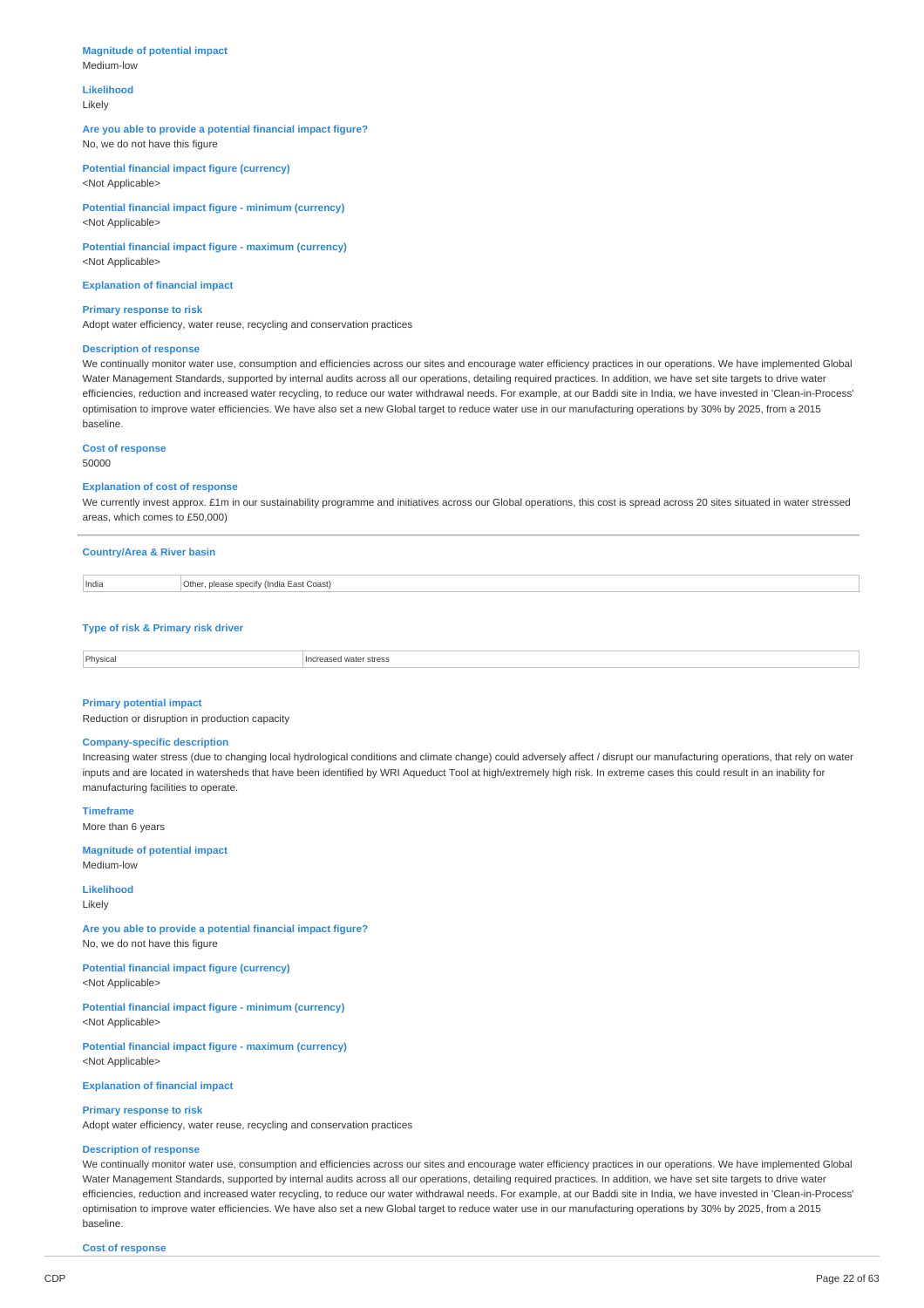#### 50000

# **Explanation of cost of response**

We currently invest approx. £1m in our sustainability programme and initiatives across our Global operations, this cost is spread across 20 sites situated in water stressed areas, which comes to £50,000)

| Cauvery River | <b>Country/Area &amp; River basin</b> |  |  |
|---------------|---------------------------------------|--|--|
|               | India                                 |  |  |

# **Type of risk & Primary risk driver**

| Physica. | stres<br>11.7 |
|----------|---------------|
|          |               |

### **Primary potential impact**

Reduction or disruption in production capacity

### **Company-specific description**

Increasing water stress (due to changing local hydrological conditions and climate change) could adversely affect / disrupt our manufacturing operations, that rely on water inputs and are located in watersheds that have been identified by WRI Aqueduct Tool at high/extremely high risk. In extreme cases this could result in an inability for manufacturing facilities to operate.

#### **Timeframe**

More than 6 years

**Magnitude of potential impact** Medium-low

# **Likelihood**

Likely

**Are you able to provide a potential financial impact figure?** No, we do not have this figure

**Potential financial impact figure (currency)** <Not Applicable>

#### **Potential financial impact figure - minimum (currency)** <Not Applicable>

**Potential financial impact figure - maximum (currency)** <Not Applicable>

**Explanation of financial impact**

#### **Primary response to risk**

Adopt water efficiency, water reuse, recycling and conservation practices

# **Description of response**

We continually monitor water use, consumption and efficiencies across our sites and encourage water efficiency practices in our operations. We have implemented Global Water Management Standards, supported by internal audits across all our operations, detailing required practices. In addition, we have set site targets to drive water efficiencies, reduction and increased water recycling, to reduce our water withdrawal needs. For example, at our Baddi site in India, we have invested in 'Clean-in-Process' optimisation to improve water efficiencies. We have also set a new Global target to reduce water use in our manufacturing operations by 30% by 2025, from a 2015 baseline.

# **Cost of response**

50000

#### **Explanation of cost of response**

We currently invest approx. £1m in our sustainability programme and initiatives across our Global operations, this cost is spread across 20 sites situated in water stressed areas, which comes to £50,000)

| <b>Country/Area &amp; River basin</b> |                      |
|---------------------------------------|----------------------|
| India                                 | Ganges - Brahmaputra |

#### **Type of risk & Primary risk driver**

Physical **Increased water scarcity** 

# **Primary potential impact**

Reduction or disruption in production capacity

### **Company-specific description**

Increasing water scarcity (due to changing local hydrological conditions and climate change) could adversely affect / disrupt our manufacturing operations, that rely on water inputs and are located in watersheds that have been identified by WRI Aqueduct Tool at high/extremely high risk. In extreme cases this could result in an inability for manufacturing facilities to operate.

# **Timeframe**

More than 6 years

**Magnitude of potential impact**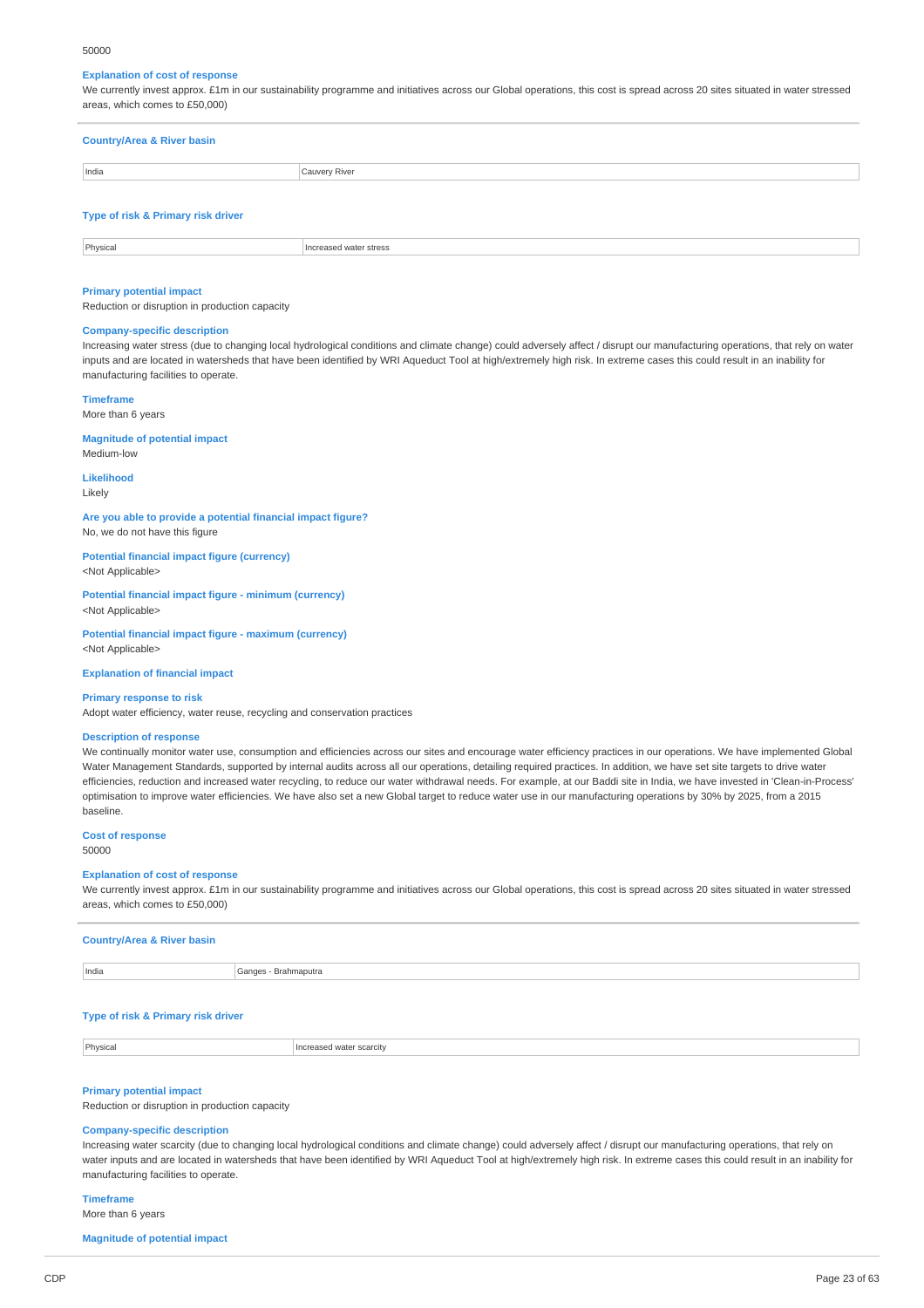#### Medium-low

# **Likelihood**

Likely

### **Are you able to provide a potential financial impact figure?** No, we do not have this figure

**Potential financial impact figure (currency)**

<Not Applicable>

#### **Potential financial impact figure - minimum (currency)** <Not Applicable>

**Potential financial impact figure - maximum (currency)** <Not Applicable>

**Explanation of financial impact**

### **Primary response to risk**

Adopt water efficiency, water reuse, recycling and conservation practices

#### **Description of response**

We continually monitor water use, consumption and efficiencies across our sites and encourage water efficiency practices in our operations. We have implemented Global Water Management Standards, supported by internal audits across all our operations, detailing required practices. In addition, we have set site targets to drive water efficiencies, reduction and increased water recycling, to reduce our water withdrawal needs. For example, at our Baddi site in India, we have invested in 'Clean-in-Process' optimisation to improve water efficiencies. We have also set a new Global target to reduce water use in our manufacturing operations by 30% by 2025, from a 2015 baseline.

# **Cost of response**

50000

#### **Explanation of cost of response**

We currently invest approx. £1m in our sustainability programme and initiatives across our Global operations, this cost is spread across 20 sites situated in water stressed areas, which comes to £50,000)

|          | <b>Country/Area &amp; River basin</b>                 |  |
|----------|-------------------------------------------------------|--|
| Pakistan | Other, please specify (Arabian Sea Coast, Hob/Porali) |  |
|          |                                                       |  |

# **Type of risk & Primary risk driver**

| Physical | r scarcity<br>ised water<br>m<br>. |
|----------|------------------------------------|
|          |                                    |

### **Primary potential impact**

Reduction or disruption in production capacity

#### **Company-specific description**

Increasing water scarcity (due to changing local hydrological conditions and climate change) could adversely affect / disrupt our manufacturing operations, that rely on water inputs and are located in watersheds that have been identified by WRI Aqueduct Tool at high/extremely high risk. In extreme cases this could result in an inability for manufacturing facilities to operate.

**Timeframe** More than 6 years

#### **Magnitude of potential impact**

Medium-low

**Likelihood** Likely

### **Are you able to provide a potential financial impact figure?** No, we do not have this figure

**Potential financial impact figure (currency)** <Not Applicable>

**Potential financial impact figure - minimum (currency)** <Not Applicable>

**Potential financial impact figure - maximum (currency)** <Not Applicable>

**Explanation of financial impact**

### **Primary response to risk**

Adopt water efficiency, water reuse, recycling and conservation practices

# **Description of response**

We continually monitor water use, consumption and efficiencies across our sites and encourage water efficiency practices in our operations. We have implemented Global Water Management Standards, supported by internal audits across all our operations, detailing required practices. In addition, we have set site targets to drive water efficiencies, reduction and increased water recycling, to reduce our water withdrawal needs. For example, at our Baddi site in India, we have invested in 'Clean-in-Process' optimisation to improve water efficiencies. We have also set a new Global target to reduce water use in our manufacturing operations by 30% by 2025, from a 2015 baseline.

**Cost of response** 50000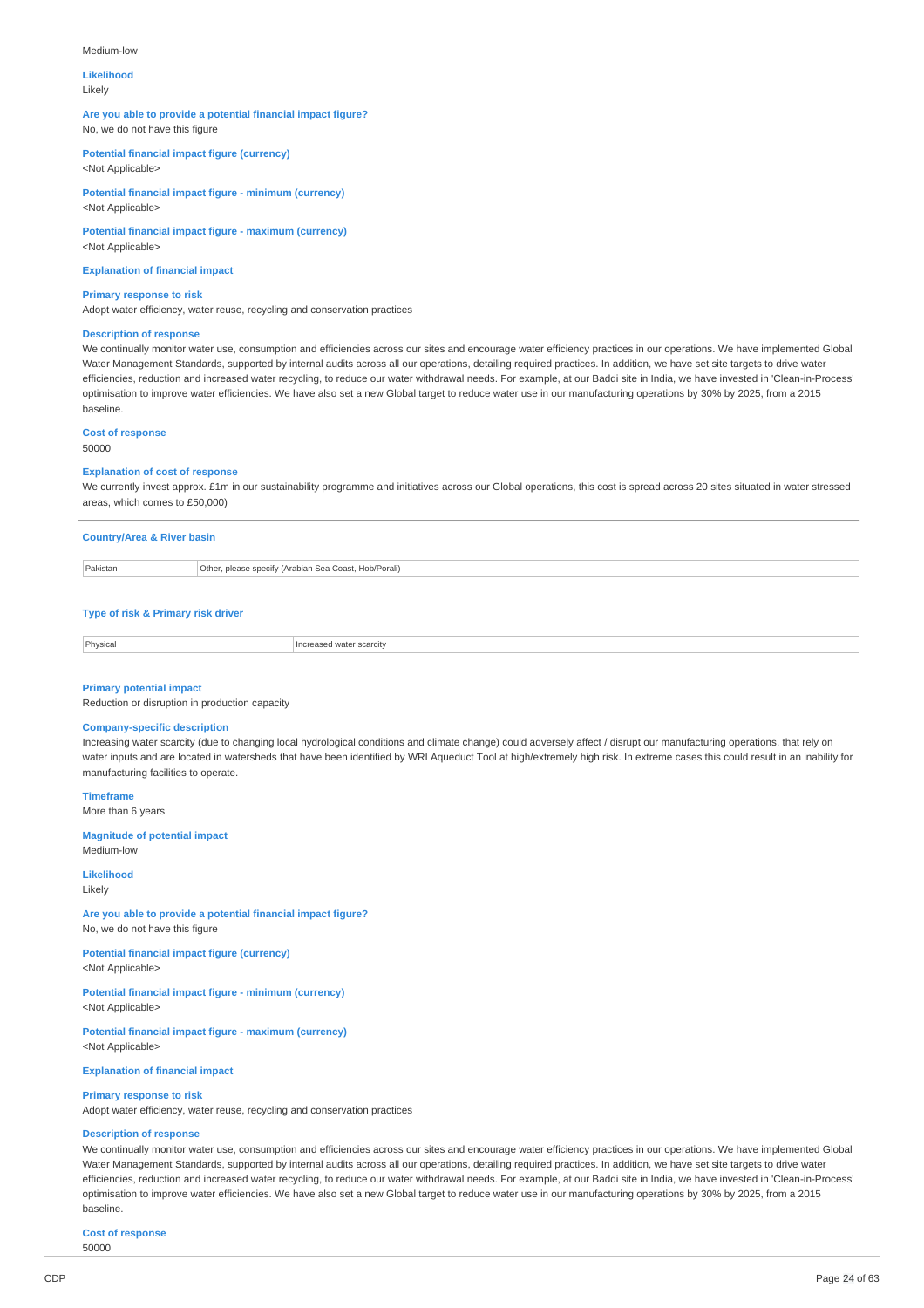#### **Explanation of cost of response**

We currently invest approx. £1m in our sustainability programme and initiatives across our Global operations, this cost is spread across 20 sites situated in water stressed areas, which comes to £50,000)

# **Country/Area & River basin** Philippines **Other, please specify (Philippines East Coast)**

### **Type of risk & Primary risk driver**

| Physical | clinina water aualitv |
|----------|-----------------------|
|          |                       |

### **Primary potential impact**

Reduction or disruption in production capacity

### **Company-specific description**

Declining water quality will impact manufacturing use or increase treatment costs prior to use, or lead to reduced supply, adversely affecting our manufacturing facilities that rely on water inputs and are located in areas identified by the WRI Aqueduct Tool at high risk/extremely high risk. In extreme cases this could result in an inability for manufacturing facilities to operate.

**Timeframe**

More than 6 years

# **Magnitude of potential impact**

Medium-low

### **Likelihood**

Likely

**Are you able to provide a potential financial impact figure?** No, we do not have this figure

**Potential financial impact figure (currency)**

<Not Applicable>

**Potential financial impact figure - minimum (currency)** <Not Applicable>

**Potential financial impact figure - maximum (currency)** <Not Applicable>

**Explanation of financial impact**

#### **Primary response to risk**

Adopt water efficiency, water reuse, recycling and conservation practices

#### **Description of response**

We continually monitor water use, consumption and efficiencies across our sites and encourage water efficiency practices in our operations. We have implemented Global Water Management Standards, supported by internal audits across all our operations, detailing required practices. In addition, we have set site targets to drive water efficiencies, reduction and increased water recycling, to reduce our water withdrawal needs. For example, at our Baddi site in India, we have invested in 'Clean-in-Process' optimisation to improve water efficiencies. We have also set a new Global target to reduce water use in our manufacturing operations by 30% by 2025, from a 2015 baseline.

# **Cost of response**

50000

#### **Explanation of cost of response**

We currently invest approx. £1m in our sustainability programme and initiatives across our Global operations, this cost is spread across 20 sites situated in water stressed areas, which comes to £50,000)

| <b>Country/Area &amp; River basin</b> |                                                        |
|---------------------------------------|--------------------------------------------------------|
| Thailand                              | Other, please specify (Gulf of Thailand Coast, Sa Keo) |

### **Type of risk & Primary risk driver**

Physical **Increased water scarcity** 

#### **Primary potential impact**

Reduction or disruption in production capacity

#### **Company-specific description**

Increasing water scarcity (due to changing local hydrological conditions and climate change) could adversely affect / disrupt our manufacturing operations, that rely on water inputs and are located in watersheds that have been identified by WRI Aqueduct Tool at high/extremely high risk. In extreme cases this could result in an inability for manufacturing facilities to operate.

# **Timeframe**

More than 6 years

### **Magnitude of potential impact** Medium-low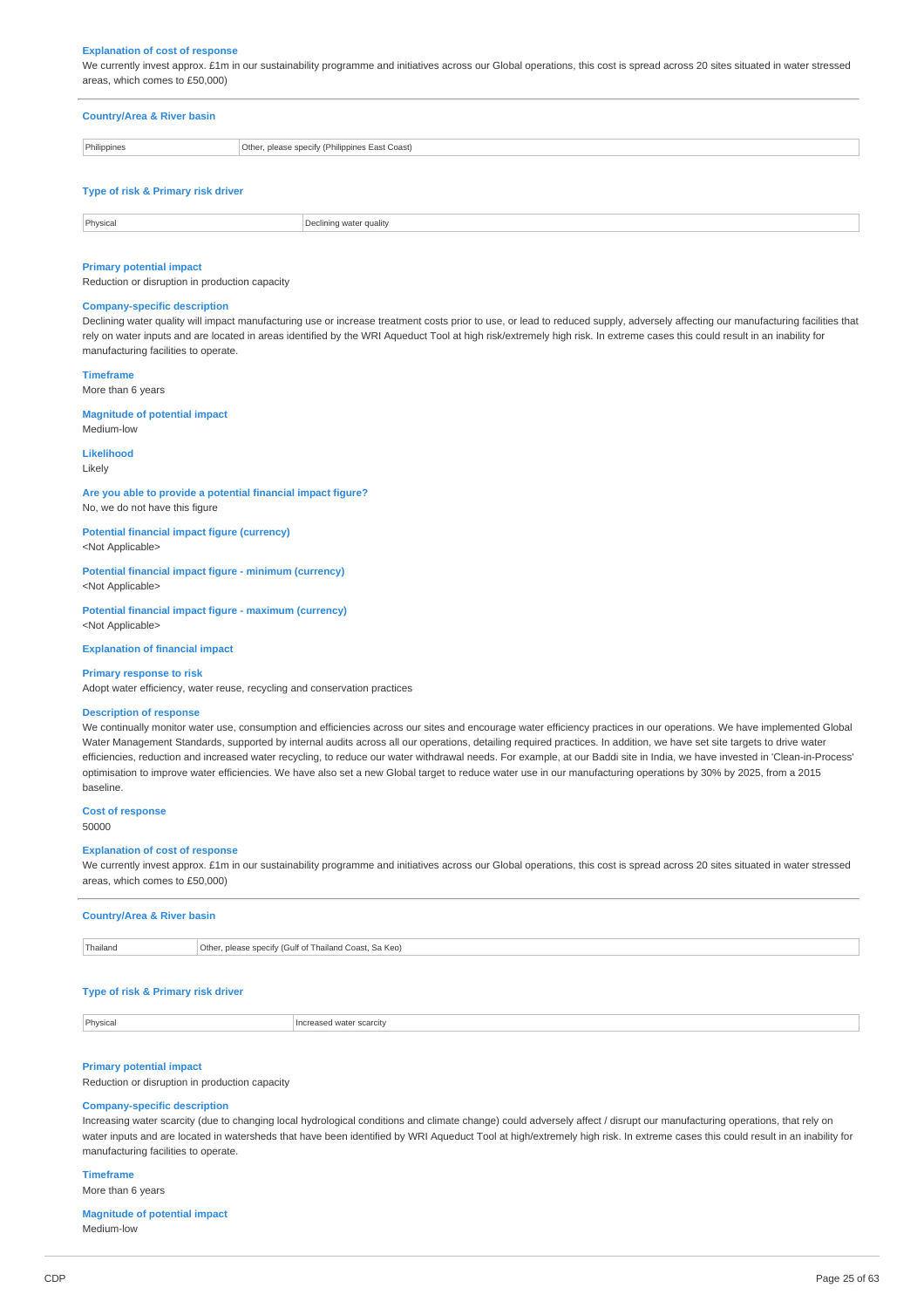# **Likelihood**

Likely

# **Are you able to provide a potential financial impact figure?** No, we do not have this figure

# **Potential financial impact figure (currency)**

<Not Applicable>

**Potential financial impact figure - minimum (currency)** <Not Applicable>

**Potential financial impact figure - maximum (currency)** <Not Applicable>

**Explanation of financial impact**

#### **Primary response to risk**

Adopt water efficiency, water reuse, recycling and conservation practices

#### **Description of response**

We continually monitor water use, consumption and efficiencies across our sites and encourage water efficiency practices in our operations. We have implemented Global Water Management Standards, supported by internal audits across all our operations, detailing required practices. In addition, we have set site targets to drive water efficiencies, reduction and increased water recycling, to reduce our water withdrawal needs. For example, at our Baddi site in India, we have invested in 'Clean-in-Process' optimisation to improve water efficiencies. We have also set a new Global target to reduce water use in our manufacturing operations by 30% by 2025, from a 2015 baseline.

#### **Cost of response** 50000

# **Explanation of cost of response**

We currently invest approx. £1m in our sustainability programme and initiatives across our Global operations, this cost is spread across 20 sites situated in water stressed areas, which comes to £50,000)

|       | <b>Country/Area &amp; River basin</b>                        |  |
|-------|--------------------------------------------------------------|--|
| China | Other, please specify (Yangtze River (Chang Jiang), Chao Hu) |  |

#### **Type of risk & Primary risk driver**

Physical **Increased water scarcity** 

# **Primary potential impact**

Reduction or disruption in production capacity

# **Company-specific description**

Increasing water scarcity (due to changing local hydrological conditions and climate change) could adversely affect / disrupt our manufacturing operations, that rely on water inputs and are located in watersheds that have been identified by WRI Aqueduct Tool at high/extremely high risk. In extreme cases this could result in an inability for manufacturing facilities to operate.

**Timeframe** More than 6 years

#### **Magnitude of potential impact**

Medium-low

**Likelihood** Likely

**Are you able to provide a potential financial impact figure?** No, we do not have this figure

**Potential financial impact figure (currency)** <Not Applicable>

**Potential financial impact figure - minimum (currency)** <Not Applicable>

**Potential financial impact figure - maximum (currency)** <Not Applicable>

### **Explanation of financial impact**

#### **Primary response to risk**

Adopt water efficiency, water reuse, recycling and conservation practices

#### **Description of response**

We continually monitor water use, consumption and efficiencies across our sites and encourage water efficiency practices in our operations. We have implemented Global Water Management Standards, supported by internal audits across all our operations, detailing required practices. In addition, we have set site targets to drive water efficiencies, reduction and increased water recycling, to reduce our water withdrawal needs. For example, at our Baddi site in India, we have invested in 'Clean-in-Process' optimisation to improve water efficiencies. We have also set a new Global target to reduce water use in our manufacturing operations by 30% by 2025, from a 2015 baseline.

**Cost of response**

50000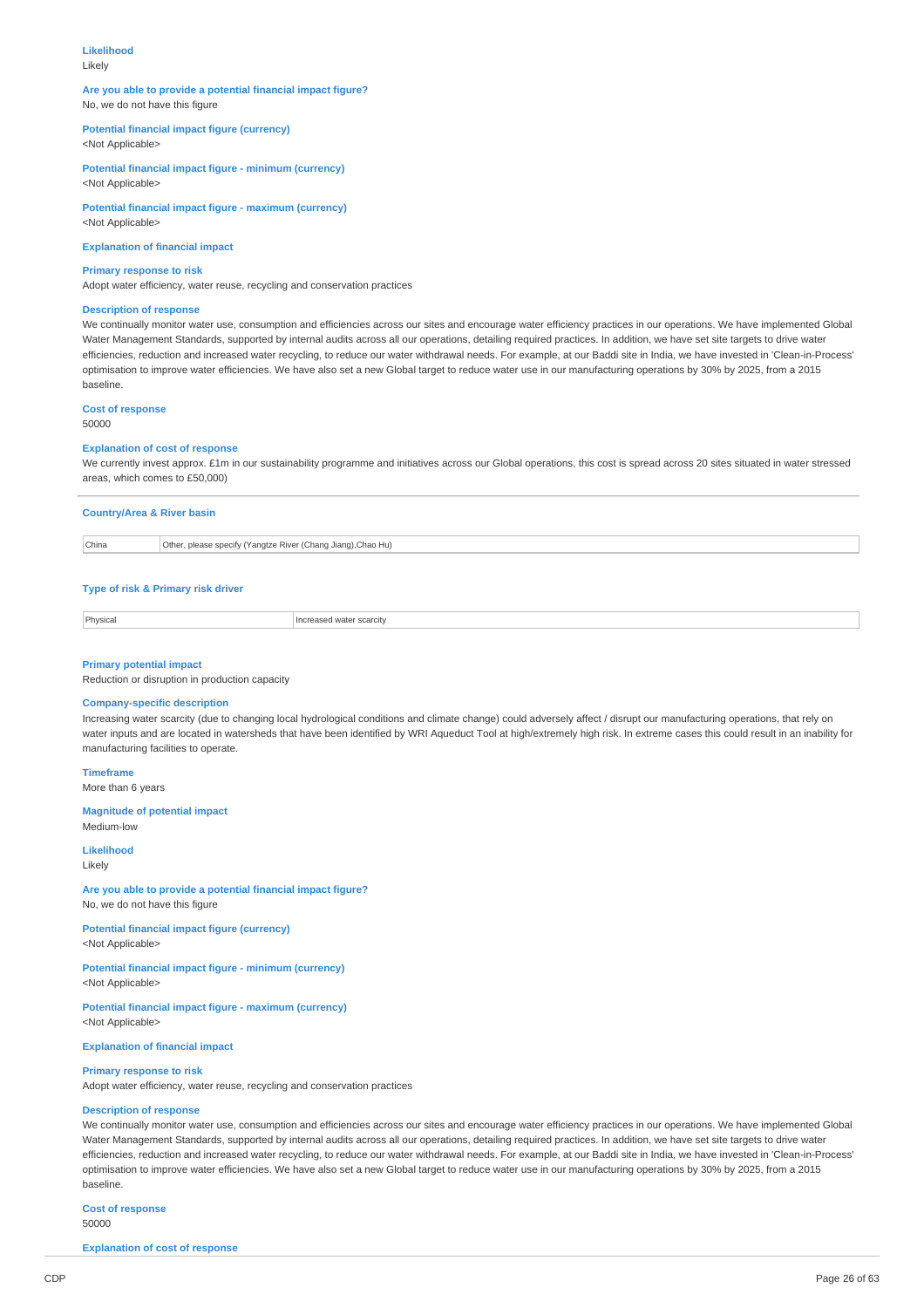We currently invest approx. £1m in our sustainability programme and initiatives across our Global operations, this cost is spread across 20 sites situated in water stressed areas, which comes to £50,000)

# **Country/Area & River basin**

| Mexico                             | Other, please specify (Rio Grande/ Bravo / San Pedro) |
|------------------------------------|-------------------------------------------------------|
|                                    |                                                       |
| Type of risk & Primary risk driver |                                                       |

| Physic<br>$\cdot$<br>. | carcırvد -<br><b>VVCII</b><br>.<br>.<br>. |
|------------------------|-------------------------------------------|
|                        |                                           |

#### **Primary potential impact**

Reduction or disruption in production capacity

# **Company-specific description**

Increasing water scarcity (due to changing local hydrological conditions and climate change) could adversely affect / disrupt our manufacturing operations, that rely on water inputs and are located in watersheds that have been identified by WRI Aqueduct Tool at high/extremely high risk. In extreme cases this could result in an inability for manufacturing facilities to operate.

**Timeframe** More than 6 years

### **Magnitude of potential impact**

Medium-low

**Likelihood** Likely

# **Are you able to provide a potential financial impact figure?**

No, we do not have this figure

### **Potential financial impact figure (currency)** <Not Applicable>

**Potential financial impact figure - minimum (currency)** <Not Applicable>

**Potential financial impact figure - maximum (currency)** <Not Applicable>

# **Explanation of financial impact**

#### **Primary response to risk**

Adopt water efficiency, water reuse, recycling and conservation practices

# **Description of response**

We continually monitor water use, consumption and efficiencies across our sites and encourage water efficiency practices in our operations. We have implemented Global Water Management Standards, supported by internal audits across all our operations, detailing required practices. In addition, we have set site targets to drive water efficiencies, reduction and increased water recycling, to reduce our water withdrawal needs. For example, at our Baddi site in India, we have invested in 'Clean-in-Process' optimisation to improve water efficiencies. We have also set a new Global target to reduce water use in our manufacturing operations by 30% by 2025, from a 2015 baseline.

**Cost of response** 50000

#### **Explanation of cost of response**

We currently invest approx. £1m in our sustainability programme and initiatives across our Global operations, this cost is spread across 20 sites situated in water stressed areas, which comes to £50,000)

#### **Country/Area & River basin**

**Brazil** Brazil **Brazil** Other, please specify (La Plata)

# **Type of risk & Primary risk driver**

**Physical Increased water scarcity** 

# **Primary potential impact**

Reduction or disruption in production capacity

#### **Company-specific description**

Increasing water scarcity (due to changing local hydrological conditions and climate change) could adversely affect / disrupt our manufacturing operations, that rely on water inputs and are located in watersheds that have been identified by WRI Aqueduct Tool at high/extremely high risk. In extreme cases this could result in an inability for manufacturing facilities to operate.

#### **Timeframe**

More than 6 years

**Magnitude of potential impact** Medium-low

#### **Likelihood**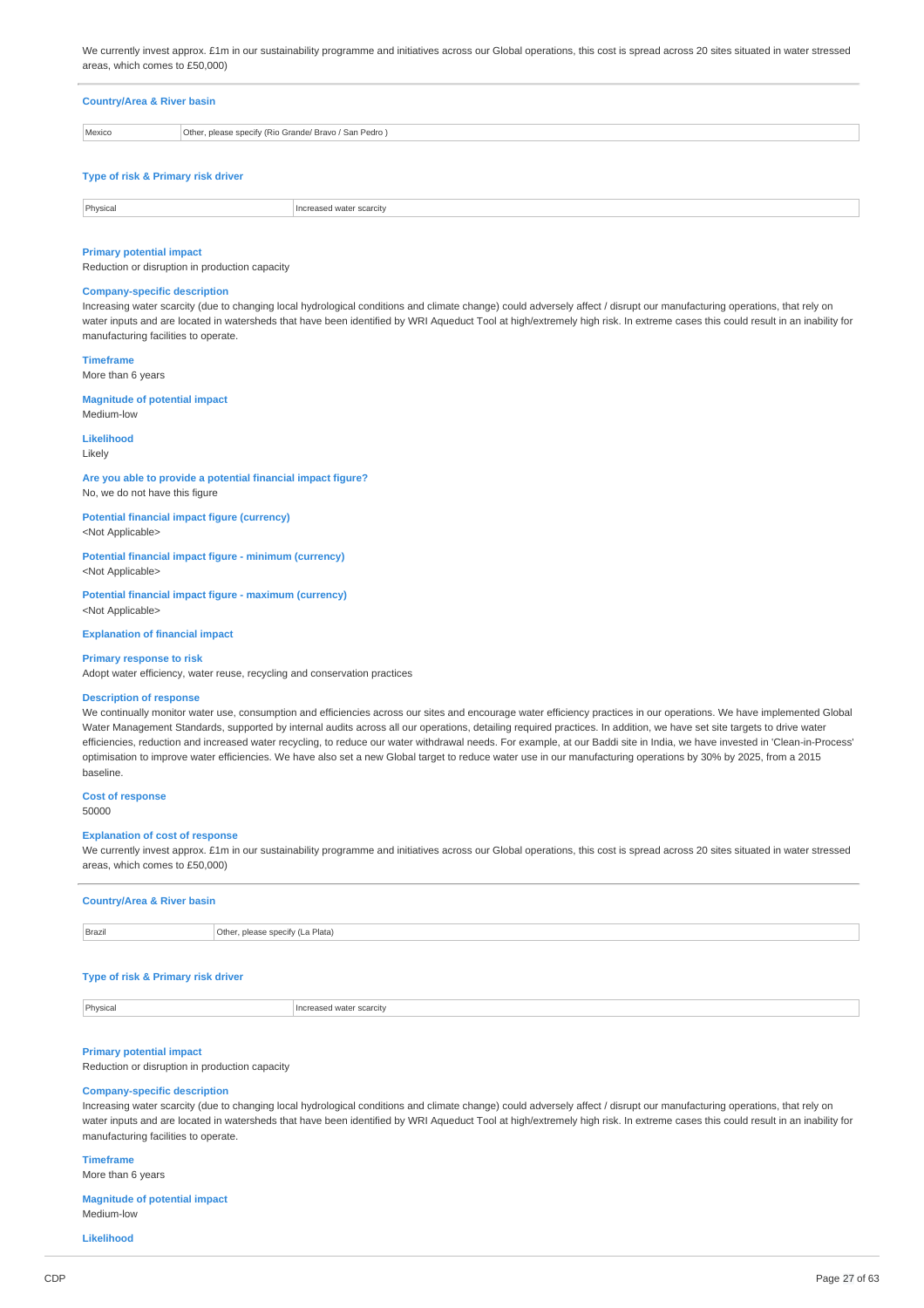#### Likely

### **Are you able to provide a potential financial impact figure?** No, we do not have this figure

**Potential financial impact figure (currency)**

<Not Applicable>

**Potential financial impact figure - minimum (currency)** <Not Applicable>

**Potential financial impact figure - maximum (currency)** <Not Applicable>

**Explanation of financial impact**

#### **Primary response to risk**

Adopt water efficiency, water reuse, recycling and conservation practices

# **Description of response**

We continually monitor water use, consumption and efficiencies across our sites and encourage water efficiency practices in our operations. We have implemented Global Water Management Standards, supported by internal audits across all our operations, detailing required practices. In addition, we have set site targets to drive water efficiencies, reduction and increased water recycling, to reduce our water withdrawal needs. For example, at our Baddi site in India, we have invested in 'Clean-in-Process' optimisation to improve water efficiencies. We have also set a new Global target to reduce water use in our manufacturing operations by 30% by 2025, from a 2015 baseline.

#### **Cost of response**

50000

# **Explanation of cost of response**

We currently invest approx. £1m in our sustainability programme and initiatives across our Global operations, this cost is spread across 20 sites situated in water stressed areas, which comes to £50,000)

| <b>Country/Area &amp; River basin</b> |                                     |
|---------------------------------------|-------------------------------------|
| Indonesia                             | Other, please specify (Java, Timor) |
|                                       |                                     |

#### **Type of risk & Primary risk driver**

Physical **Increased water stress** 

#### **Primary potential impact**

Reduction or disruption in production capacity

# **Company-specific description**

Increasing water stress (due to changing local hydrological conditions and climate change) could adversely affect / disrupt our manufacturing operations, that rely on water inputs and are located in watersheds that have been identified by WRI Aqueduct Tool at high/extremely high risk. In extreme cases this could result in an inability for manufacturing facilities to operate.

# **Timeframe**

More than 6 years

#### **Magnitude of potential impact** Medium-low

#### **Likelihood** Likely

**Are you able to provide a potential financial impact figure?** No, we do not have this figure

**Potential financial impact figure (currency)** <Not Applicable>

**Potential financial impact figure - minimum (currency)** <Not Applicable>

**Potential financial impact figure - maximum (currency)** <Not Applicable>

**Explanation of financial impact**

### **Primary response to risk**

Adopt water efficiency, water reuse, recycling and conservation practices

# **Description of response**

We continually monitor water use, consumption and efficiencies across our sites and encourage water efficiency practices in our operations. We have implemented Global Water Management Standards, supported by internal audits across all our operations, detailing required practices. In addition, we have set site targets to drive water efficiencies, reduction and increased water recycling, to reduce our water withdrawal needs. For example, at our Baddi site in India, we have invested in 'Clean-in-Process' optimisation to improve water efficiencies. We have also set a new Global target to reduce water use in our manufacturing operations by 30% by 2025, from a 2015 baseline.

**Cost of response**

# 50000

#### **Explanation of cost of response**

We currently invest approx. £1m in our sustainability programme and initiatives across our Global operations, this cost is spread across 20 sites situated in water stressed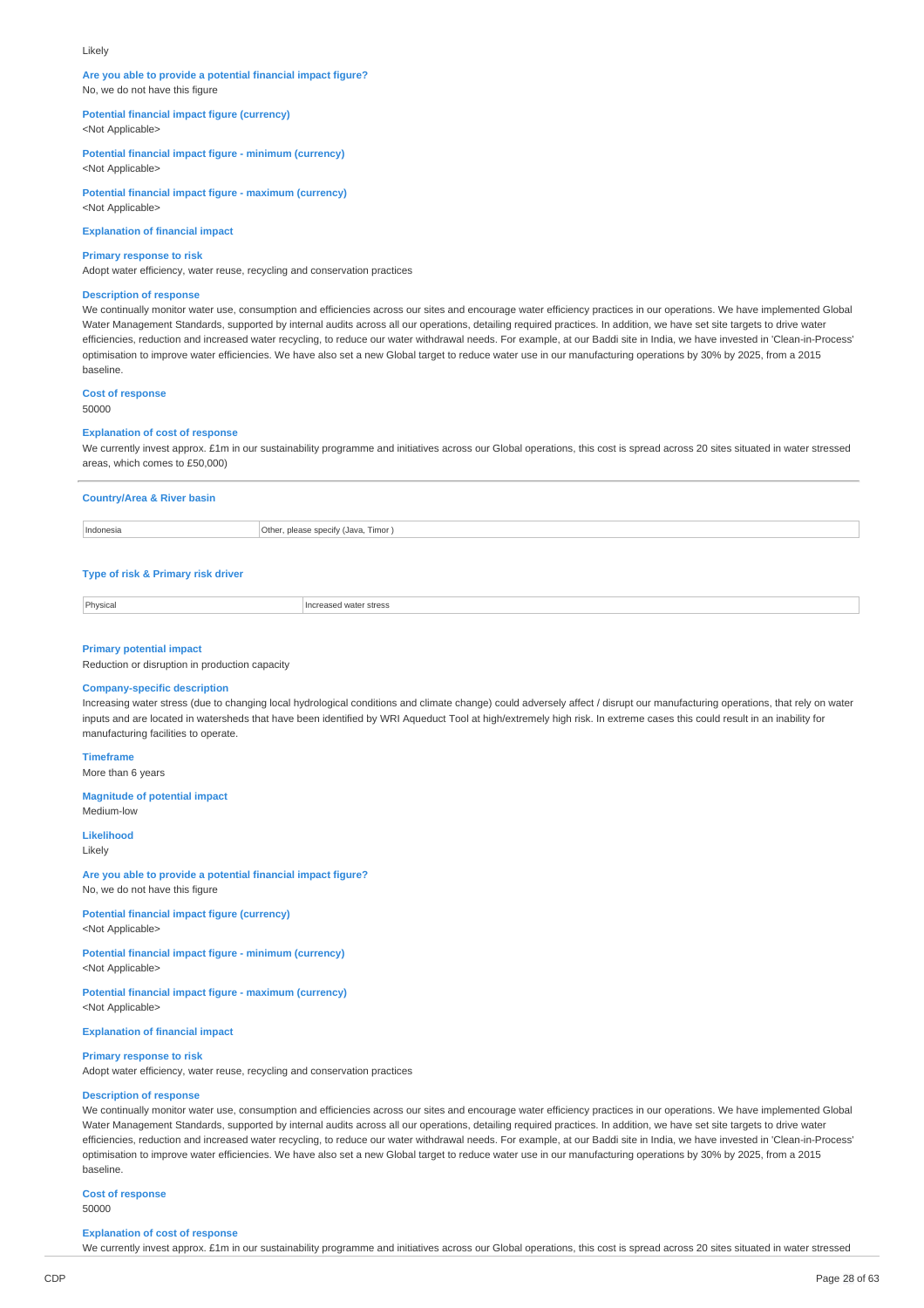# **Country/Area & River basin** Mexico **Other, please specify (Baja, California** )

# **Type of risk & Primary risk driver**

| Physica | carcity<br>wate |
|---------|-----------------|

#### **Primary potential impact**

Reduction or disruption in production capacity

# **Company-specific description**

Increasing water scarcity (due to changing local hydrological conditions and climate change) could adversely affect / disrupt our manufacturing operations, that rely on water inputs and are located in watersheds that have been identified by WRI Aqueduct Tool at high/extremely high risk. In extreme cases this could result in an inability for manufacturing facilities to operate.

**Timeframe**

More than 6 years

# **Magnitude of potential impact**

Medium-low

# **Likelihood**

Likely

# **Are you able to provide a potential financial impact figure?**

No, we do not have this figure

**Potential financial impact figure (currency)** <Not Applicable>

**Potential financial impact figure - minimum (currency)**

<Not Applicable> **Potential financial impact figure - maximum (currency)**

<Not Applicable>

**Explanation of financial impact**

#### **Primary response to risk**

Adopt water efficiency, water reuse, recycling and conservation practices

#### **Description of response**

We continually monitor water use, consumption and efficiencies across our sites and encourage water efficiency practices in our operations. We have implemented Global Water Management Standards, supported by internal audits across all our operations, detailing required practices. In addition, we have set site targets to drive water efficiencies, reduction and increased water recycling, to reduce our water withdrawal needs. For example, at our Baddi site in India, we have invested in 'Clean-in-Process' optimisation to improve water efficiencies. We have also set a new Global target to reduce water use in our manufacturing operations by 30% by 2025, from a 2015 baseline.

# **Cost of response**

50000

#### **Explanation of cost of response**

We currently invest approx. £1m in our sustainability programme and initiatives across our Global operations, this cost is spread across 20 sites situated in water stressed areas, which comes to £50,000)

#### **Country/Area & River basin**

| Turkey | Other, please specify (Black Sea, South Coast) |  |
|--------|------------------------------------------------|--|

#### **Type of risk & Primary risk driver**

| Physical<br>Increased water scarcity |  |
|--------------------------------------|--|
|--------------------------------------|--|

### **Primary potential impact**

Reduction or disruption in production capacity

# **Company-specific description**

Increasing water scarcity (due to changing local hydrological conditions and climate change) could adversely affect / disrupt our manufacturing operations, that rely on water inputs and are located in watersheds that have been identified by WRI Aqueduct Tool at high/extremely high risk. In extreme cases this could result in an inability for manufacturing facilities to operate.

### **Timeframe** More than 6 years

### **Magnitude of potential impact** Medium-low

**Likelihood** Likely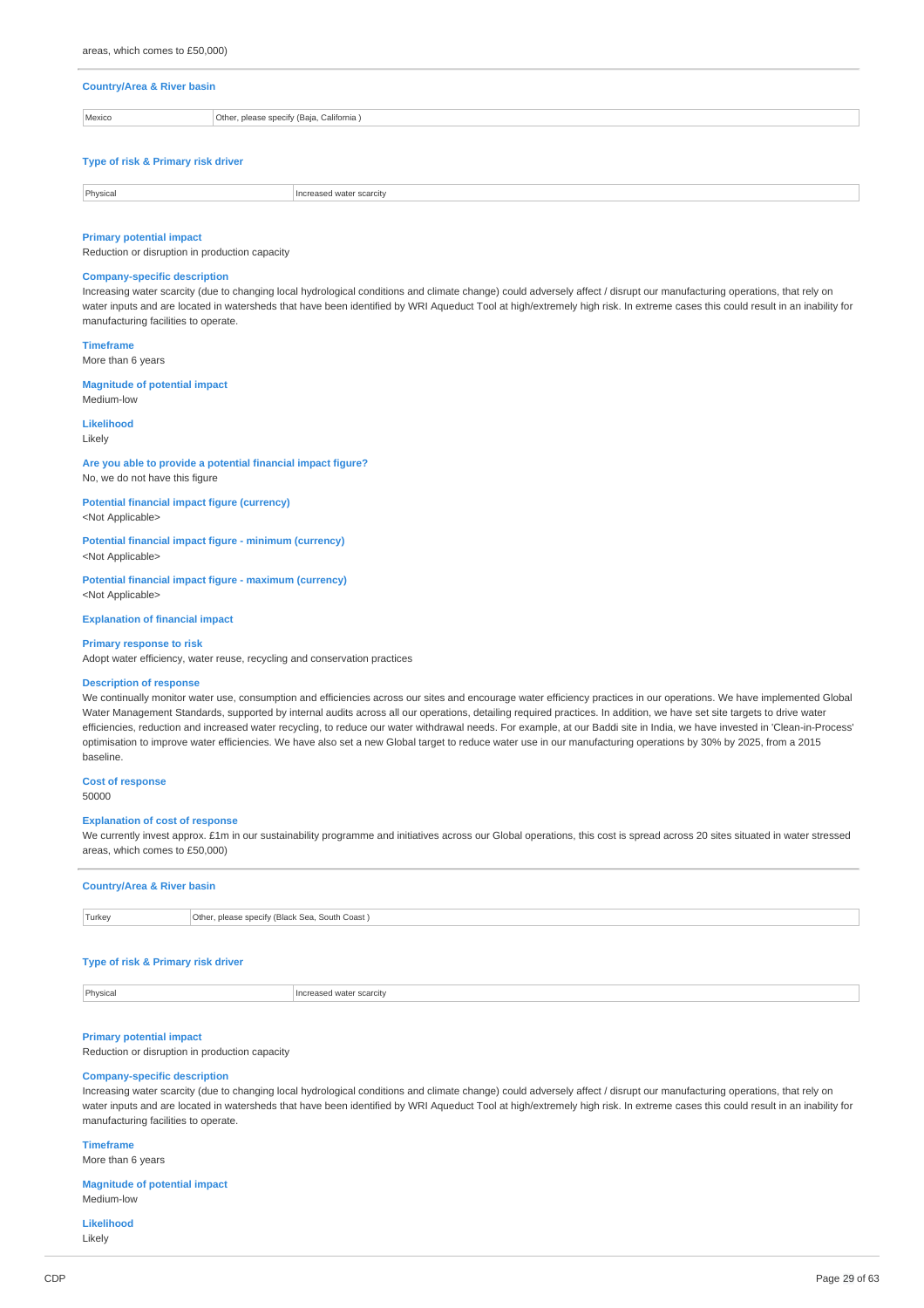**Are you able to provide a potential financial impact figure?** No, we do not have this figure

# **Potential financial impact figure (currency)** <Not Applicable>

# **Potential financial impact figure - minimum (currency)** <Not Applicable>

**Potential financial impact figure - maximum (currency)** <Not Applicable>

**Explanation of financial impact**

# **Primary response to risk**

Adopt water efficiency, water reuse, recycling and conservation practices

### **Description of response**

We continually monitor water use, consumption and efficiencies across our sites and encourage water efficiency practices in our operations. We have implemented Global Water Management Standards, supported by internal audits across all our operations, detailing required practices. In addition, we have set site targets to drive water efficiencies, reduction and increased water recycling, to reduce our water withdrawal needs. For example, at our Baddi site in India, we have invested in 'Clean-in-Process' optimisation to improve water efficiencies. We have also set a new Global target to reduce water use in our manufacturing operations by 30% by 2025, from a 2015 baseline.

# **Cost of response**

50000

# **Explanation of cost of response**

We currently invest approx. £1m in our sustainability programme and initiatives across our Global operations, this cost is spread across 20 sites situated in water stressed areas, which comes to £50,000)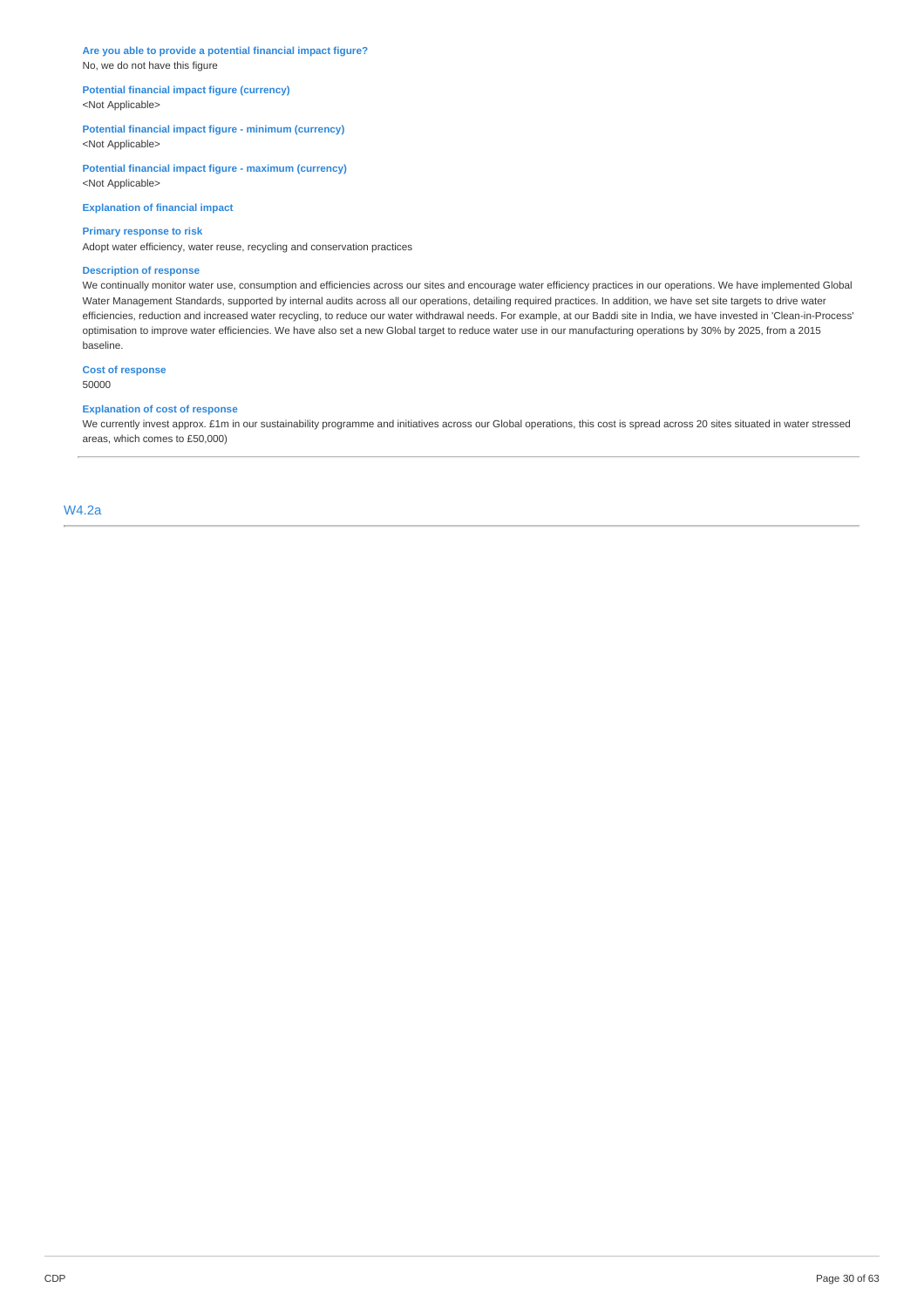#### (W4.2a) Provide details of risks identified within your value chain (beyond direct operations) with the potential to have a substantive financial or strategic impact **on your business, and your response to those risks.**

# **Country/Area & River basin**

| Philippines                                 | Other, please specify (ALL) |  |
|---------------------------------------------|-----------------------------|--|
|                                             |                             |  |
| <b>Stage of value chain</b><br>Supply chain |                             |  |
| Type of risk & Primary risk driver          |                             |  |
|                                             |                             |  |
| Physical                                    | Severe weather events       |  |

# **Primary potential impact**

Supply chain disruption

#### **Company-specific description**

An increasing incidence of changing and severe weather patterns, including tropical cyclones and typhoons, changing precipitation patterns leading to extremes such as flooding or droughts may lead to a reduction in the availability of key raw materials used in the manufacture of our products causing significant disruption in our supply chain. This could lead to increased costs and a reduction in revenue for Reckitt. Adverse weather and specifically drought may impact supply of agricultural raw materials. While Reckitt has limited use of such materials, adverse weather may impact the supply of some, including latex from rubber plantations in south east Asia (Thailand and Malaysia), and dairy supplies in Australia. Other key agricultural supplies such as dairy from western Europe or palm oil from South East Asia are less at risk from these adverse weather patterns or are more widely available (from multiple global locations) such that local impacts pose less risk.

#### **Timeframe**

More than 6 years

**Magnitude of potential impact** Medium

**Likelihood** About as likely as not

**Are you able to provide a potential financial impact figure?** Yes, a single figure estimate

**Potential financial impact figure (currency)** 1300000

**Potential financial impact figure - minimum (currency)** <Not Applicable>

**Potential financial impact figure - maximum (currency)** <Not Applicable>

### **Explanation of financial impact**

We have based the estimated financial impact on a previous known example. The 2013 Haiyan typhoon resulted in large scale agricultural damage in the Philippines, impacting surfactant production and contributing to coconut cost increases of approximately 40%. Given other factors influence raw material prices, we estimate 50% can be linked to the Typhoon, leading to estimated losses of £1.3M during 2014.

# **Primary response to risk**

**Direct operations** Include in Business Continuity Plan

#### **Description of response**

Natural materials in our supply chain can be vulnerable to the adverse impacts of climate change, particularly to extreme weather events. To enable us to manage this risk, along with the other environmental and social risks associated with natural raw material production, we launched our responsible natural raw materials sourcing programme. This addresses materials such as palm oil and rubber, where local severe weather may impact our preferred supply origin, or dairy where drought may impact milk supply. A key element of this programme is the assessment and management of sustainability risks (including climate change and water resources) associated with our sourcing of natural raw materials. The programme aims to support consistent supply through evaluating and strengthening farming activity and mitigating local risks by diversifying supply geographies.

**Cost of response** 240126

#### **Explanation of cost of response**

The cost is a percentage of our internal resources used to support our participation and associated internal management and reporting processes for our responsible natural raw materials sourcing programme. This cost in annual and on-going.

# W4.3

(W4.3) Have you identified any water-related opportunities with the potential to have a substantive financial or strategic impact on your business? Yes, we have identified opportunities, and some/all are being realized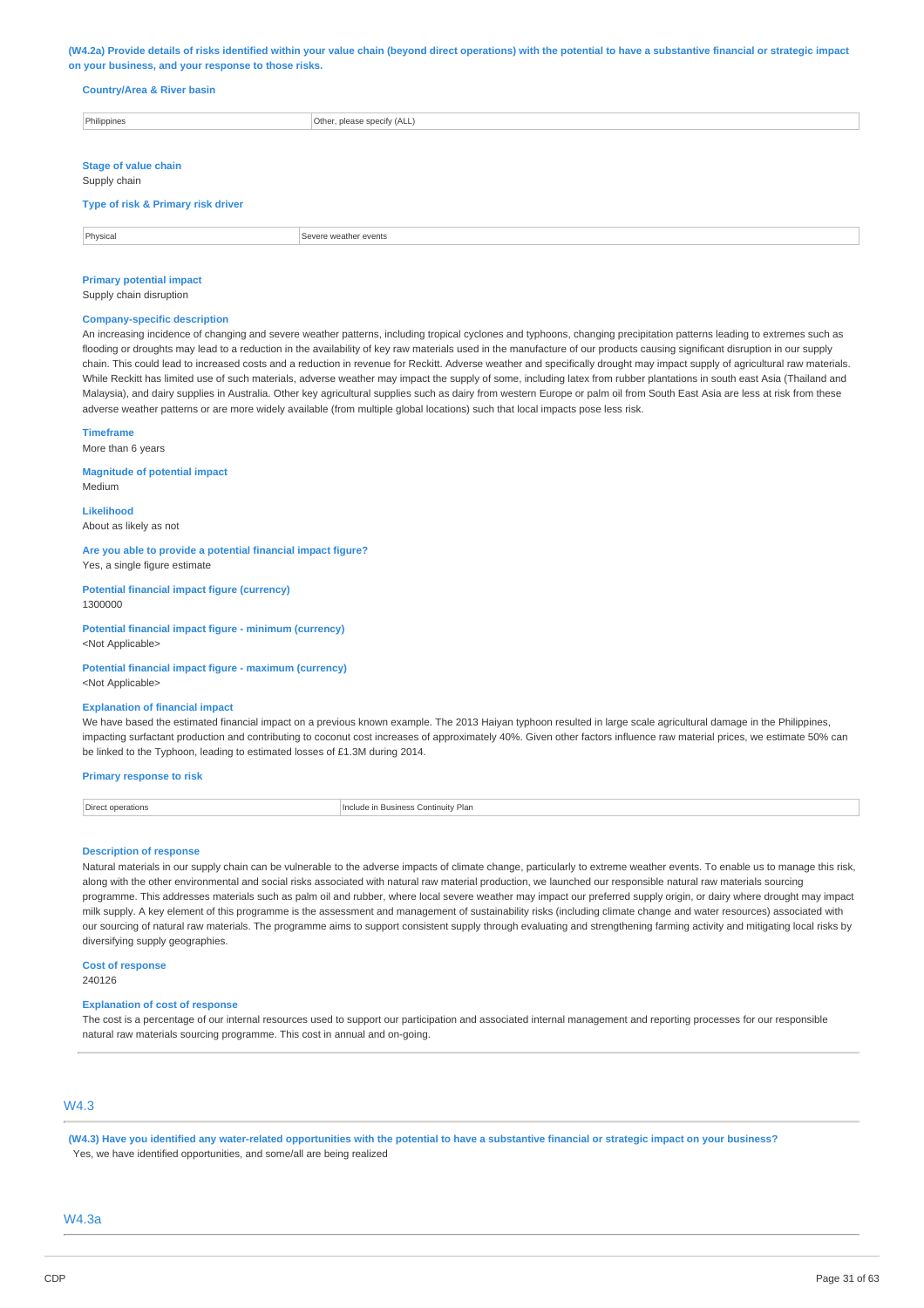**Type of opportunity Efficiency** 

# **Primary water-related opportunity**

Improved water efficiency in operations

#### **Company-specific description & strategy to realize opportunity**

Part of our water strategy is improving water efficiency at our manufacturing sites. Improved efficiency helps to reduce environmental impacts and costs, while also mitigating risks of water scarcity potentially impacting our sites ability to manufacture our products, as well as protecting catchment water resources for local communities and ecosystems. Improving water efficiency enables our continued operation and ensures Reckitt upholds its commitments. We continually monitor water use, consumption and discharges across our sites and encourage water efficient practices in our operations. We have implemented Global Water Management Standards, supported by internal audits across our operations. We have set targets to reduce water use by 35% per unit of production by 2020 in manufacturing and warehouses under our operational control. In 2020, we used 0.592 m3 of water for every 1,000 CUs of production, a 2% decrease versus 2019 and 39% less than in 2012, over-achieving our 2020 target of 35%. In 2020 our strategy was realised across our sites, for example: At our Anhui factory in China, the team sayed water by upgrading and automating the water circulation system to add a 'sleep' mode and an automatic shut-off when production ends. In Nottingham, in the UK, we've switched to electric chillers, replacing an absorption chiller and cooling tower and saving over 30,000m3 of water a year. In addition, in Hosur, Mysore and Irungattukottai in India, and Bangplee in Thailand, our sites have achieved zero liquid discharges. That means they're purifying, recycling or putting back into production all wastewater they generate on site. Some, including Hosur again, have started harvesting water, both to conserve it and as part of our wider catchment area approach to water stewardship.

**Estimated timeframe for realization**

1 to 3 years

**Magnitude of potential financial impact** Low

**Are you able to provide a potential financial impact figure?** No, we do not have this figure

**Potential financial impact figure (currency)** <Not Applicable>

**Potential financial impact figure – minimum (currency)** <Not Applicable>

**Potential financial impact figure – maximum (currency)** <Not Applicable>

**Explanation of financial impact**

**Type of opportunity** Products and services

#### **Primary water-related opportunity**

Sales of new products/services

# **Company-specific description & strategy to realize opportunity**

All our products require water at some point in their life cycle, and many need water during the use phase. This provides opportunities for Reckitt to develop products that require less water in use, and to make these available in areas of water scarcity. There is development for a low-water economy within this product development. Expanding sales of products that require less water per dose provides an opportunity to gain market share, increase our revenue and reduce water use particularly in water scarce countries. Being at the forefront of product innovation and maintaining a market leading position could see growth in product sales. We have a target to reduce water impact per dose by a third by 2020 and 50% reduction in corporate water footprint by 2040. Key to achieving this is our Sustainable Innovation Calculator. The Calculator is a streamlined Life Cycle Assessment (LCA) tool that allows us to model key environmental impacts of products across multiple stages of the life cycle holistically. The Calculator is also used to identify innovations which contribute towards our new target of 50% of Reckitt's Total Net Revenue (NR) coming from the sale of more sustainable products by 2030. As of 2020, 'more sustainable products' contributed 30.4% of Reckitt's NR (excluding our Nutrition business). An example of product innovation is our development of reduced dosage in Finish Quantum Ultimate - with a significant weight reduction of almost 4g of chemistry per wash cycle. Weight decrease means lower carbon and water impact – and it also has less plastic packaging.

**Estimated timeframe for realization**

1 to 3 years

**Magnitude of potential financial impact** Medium

**Are you able to provide a potential financial impact figure?** Yes, a single figure estimate

**Potential financial impact figure (currency)** 253000000

**Potential financial impact figure – minimum (currency)** <Not Applicable>

**Potential financial impact figure – maximum (currency)** <Not Applicable>

# **Explanation of financial impact**

We track and monitor our progress against our target for a third of Net Revenue (NR) to be generated from more sustainable products by 2020. Our Net Revenue from more sustainable products was £3,376 million in 2020, up from £2,397 million in 2019 (based on a 12-month period from Q4 2019–Q3 2020 and excluding our Infant Formula and Child Nutrition business). This is equivalent to 30.4% of total Net Revenue. By delivering approx 30% Net Revenue derived from more sustainable products it created an opportunity of an incremental 5.2% which equates to £506m (excluding our Nutrition business). Unfortunately, it is not possible to extract the Net Revenue for those 'more sustainable' products which met the water criteria, so the figure is an approx. assuming half is from products related to water savings (£253m). 'More sustainable' products are as measured by our Sustainable Innovation Calculator (SIC). The SIC is a streamlined Life Cycle Analysis (LCA) tool that models the most important environmental impacts of products (carbon, water impact, ingredients, and packaging) from raw materials to consumer use. These include reductions in GHG emission reductions, water impact and total packaging or virgin packaging material and is reported as percentage of net revenue generated from more sustainable products. To count towards our NR target, a product innovation must score better in at least one category without scoring worse in any others. For water the criteria is 'a significant decrease (more than 10%) of water impact per dose'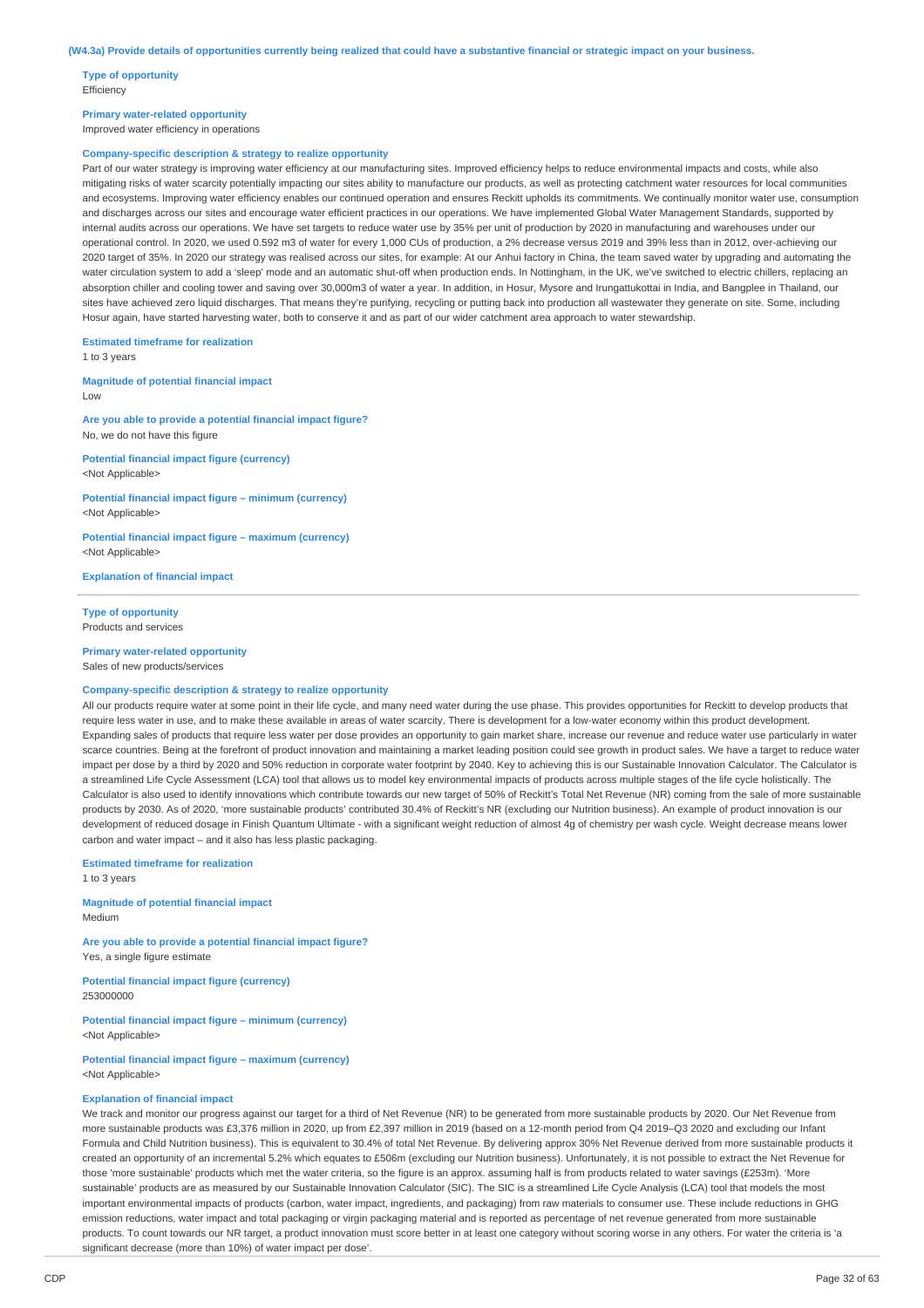# W5. Facility-level water accounting

# W5.1

(W5.1) For each facility referenced in W4.1c, provide coordinates, water accounting data, and a comparison with the previous reporting year.

**Facility reference number** Facility 2 **Facility name (optional)** ATZ **Country/Area & River basin** Mexico Verde **Latitude** 19.5684 **Longitude** -99.2613 **Located in area with water stress** Yes **Primary power generation source for your electricity generation at this facility** <Not Applicable> **Oil & gas sector business division** <Not Applicable> **Total water withdrawals at this facility (megaliters/year)** 117.48 **Comparison of total withdrawals with previous reporting year** Higher **Withdrawals from fresh surface water, including rainwater, water from wetlands, rivers and lakes** 0 **Withdrawals from brackish surface water/seawater** 0 **Withdrawals from groundwater - renewable** 0 **Withdrawals from groundwater - non-renewable**  $\Omega$ **Withdrawals from produced/entrained water** 0 **Withdrawals from third party sources** 117.484 **Total water discharges at this facility (megaliters/year)** 35.12 **Comparison of total discharges with previous reporting year** Higher **Discharges to fresh surface water** 0 **Discharges to brackish surface water/seawater**  $\Omega$ **Discharges to groundwater** 0 **Discharges to third party destinations** 35.121 **Total water consumption at this facility (megaliters/year)** 82.36 **Comparison of total consumption with previous reporting year** Higher

#### **Please explain**

Water withdrawals, wastewater discharges and water consumption volume have increased in line with increases due to COVID cleaning and sanitation requirements, however water management and efficiency practices in 2020 have enabled full impacts of these changes to be minimized.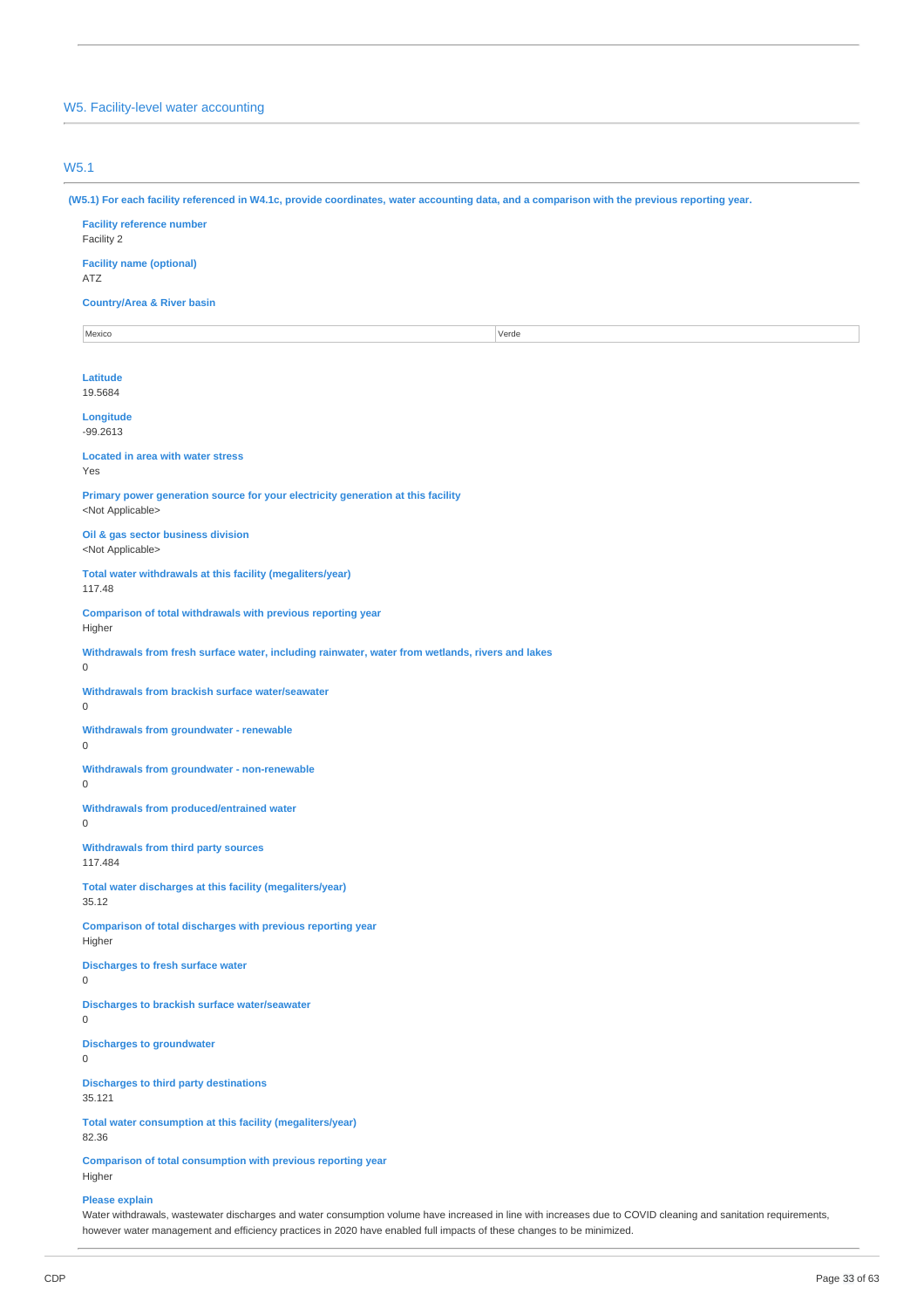**Facility name (optional)** BHC

**Country/Area & River basin**

| India                                                                                                                           | Indus                                                                                            |  |
|---------------------------------------------------------------------------------------------------------------------------------|--------------------------------------------------------------------------------------------------|--|
|                                                                                                                                 |                                                                                                  |  |
| Latitude<br>30.9405                                                                                                             |                                                                                                  |  |
| Longitude<br>76.7838                                                                                                            |                                                                                                  |  |
| <b>Located in area with water stress</b><br>Yes                                                                                 |                                                                                                  |  |
| <not applicable=""></not>                                                                                                       | Primary power generation source for your electricity generation at this facility                 |  |
| Oil & gas sector business division<br><not applicable=""></not>                                                                 |                                                                                                  |  |
| Total water withdrawals at this facility (megaliters/year)<br>57.38                                                             |                                                                                                  |  |
| Comparison of total withdrawals with previous reporting year<br>Lower                                                           |                                                                                                  |  |
| $\mathsf{O}\xspace$                                                                                                             | Withdrawals from fresh surface water, including rainwater, water from wetlands, rivers and lakes |  |
| Withdrawals from brackish surface water/seawater<br>$\mathbf 0$                                                                 |                                                                                                  |  |
| <b>Withdrawals from groundwater - renewable</b><br>57.38                                                                        |                                                                                                  |  |
| Withdrawals from groundwater - non-renewable<br>$\mathbf 0$                                                                     |                                                                                                  |  |
| Withdrawals from produced/entrained water<br>$\mathsf 0$                                                                        |                                                                                                  |  |
| Withdrawals from third party sources<br>$\mathsf 0$                                                                             |                                                                                                  |  |
| Total water discharges at this facility (megaliters/year)<br>19.55                                                              |                                                                                                  |  |
| Comparison of total discharges with previous reporting year<br>Much higher                                                      |                                                                                                  |  |
| <b>Discharges to fresh surface water</b><br>0                                                                                   |                                                                                                  |  |
| Discharges to brackish surface water/seawater<br>$\mathsf 0$                                                                    |                                                                                                  |  |
| <b>Discharges to groundwater</b><br>11.402                                                                                      |                                                                                                  |  |
| <b>Discharges to third party destinations</b><br>8.149                                                                          |                                                                                                  |  |
| Total water consumption at this facility (megaliters/year)<br>37.82                                                             |                                                                                                  |  |
| Comparison of total consumption with previous reporting year<br>Lower                                                           |                                                                                                  |  |
| <b>Please explain</b><br>Water withdrawals, discharges and consumption volume reductions inline with production volume changes. |                                                                                                  |  |
| <b>Facility reference number</b><br>Facility 6                                                                                  |                                                                                                  |  |
| <b>Facility name (optional)</b><br>CS                                                                                           |                                                                                                  |  |
| <b>Country/Area &amp; River basin</b>                                                                                           |                                                                                                  |  |
| Greece                                                                                                                          | Other, please specify (Black sea)                                                                |  |
|                                                                                                                                 |                                                                                                  |  |

**Latitude** 38.0464

 $\overline{a}$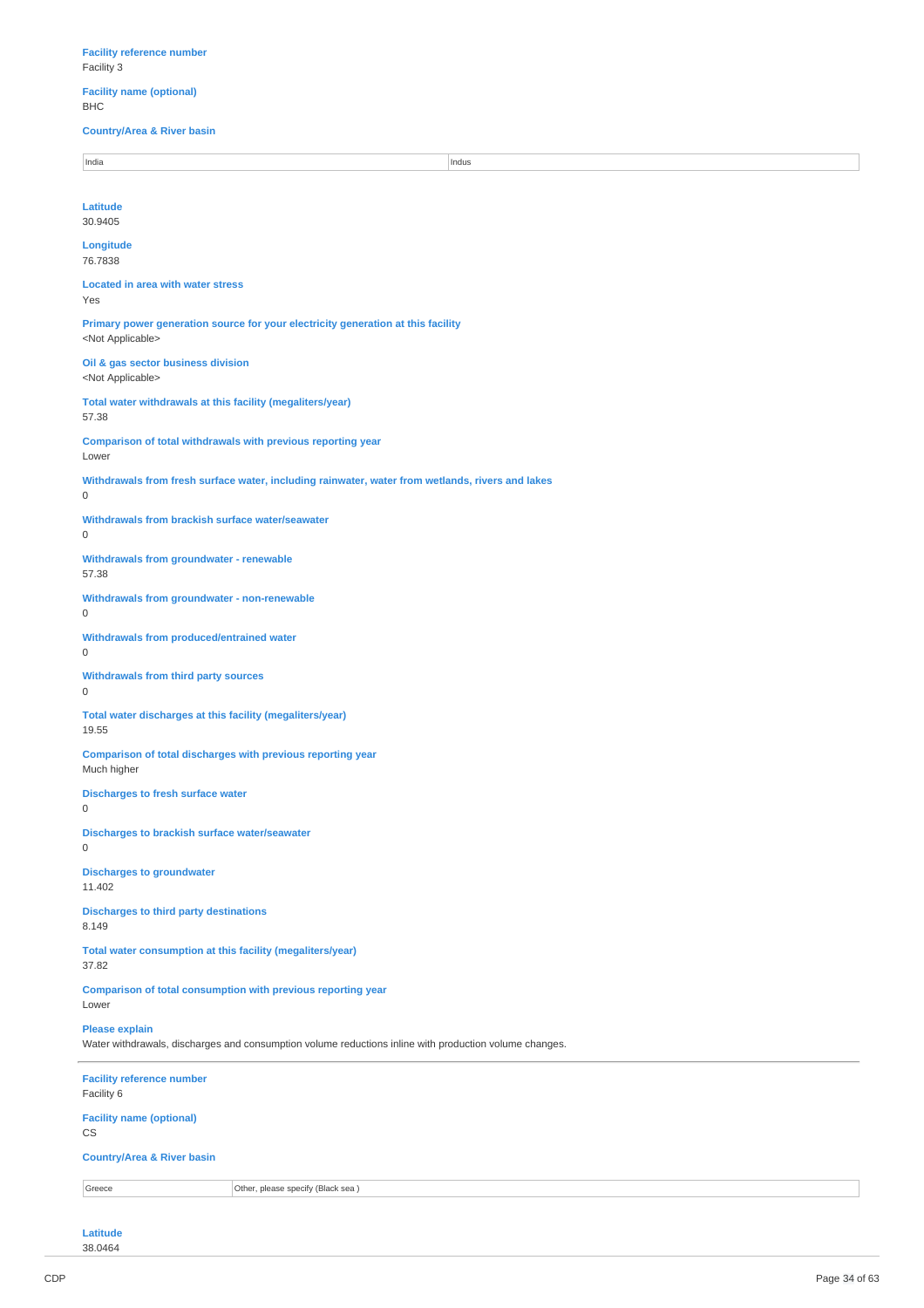| Longitude<br>23.8078                                                                                                            |  |  |
|---------------------------------------------------------------------------------------------------------------------------------|--|--|
| <b>Located in area with water stress</b><br>Yes                                                                                 |  |  |
| Primary power generation source for your electricity generation at this facility<br><not applicable=""></not>                   |  |  |
| Oil & gas sector business division<br><not applicable=""></not>                                                                 |  |  |
| Total water withdrawals at this facility (megaliters/year)<br>4.28                                                              |  |  |
| Comparison of total withdrawals with previous reporting year<br>Lower                                                           |  |  |
| Withdrawals from fresh surface water, including rainwater, water from wetlands, rivers and lakes<br>$\mathbf 0$                 |  |  |
| Withdrawals from brackish surface water/seawater<br>$\mathbf 0$                                                                 |  |  |
| <b>Withdrawals from groundwater - renewable</b><br>4.171                                                                        |  |  |
| Withdrawals from groundwater - non-renewable<br>0                                                                               |  |  |
| <b>Withdrawals from produced/entrained water</b><br>0                                                                           |  |  |
| Withdrawals from third party sources<br>0.112                                                                                   |  |  |
| Total water discharges at this facility (megaliters/year)<br>0.2                                                                |  |  |
| Comparison of total discharges with previous reporting year<br>Lower                                                            |  |  |
| <b>Discharges to fresh surface water</b><br>$\mathbf 0$                                                                         |  |  |
| <b>Discharges to brackish surface water/seawater</b><br>$\mathbf 0$                                                             |  |  |
| <b>Discharges to groundwater</b><br>$\mathbf 0$                                                                                 |  |  |
| <b>Discharges to third party destinations</b><br>0.204                                                                          |  |  |
| Total water consumption at this facility (megaliters/year)<br>4.07                                                              |  |  |
| Comparison of total consumption with previous reporting year<br>Lower                                                           |  |  |
| <b>Please explain</b><br>Water withdrawals, discharges and consumption volume reductions inline with production volume changes. |  |  |
| <b>Facility reference number</b><br>Facility 9                                                                                  |  |  |
| <b>Facility name (optional)</b><br><b>HR</b>                                                                                    |  |  |
| <b>Country/Area &amp; River basin</b>                                                                                           |  |  |
| Other, please specify (India East Coast)<br>India                                                                               |  |  |
| Latitude<br>12.7246                                                                                                             |  |  |
| Longitude<br>77.8696                                                                                                            |  |  |
| <b>Located in area with water stress</b><br>Yes                                                                                 |  |  |
| Primary power generation source for your electricity generation at this facility<br><not applicable=""></not>                   |  |  |
| Oil & gas sector business division<br><not applicable=""></not>                                                                 |  |  |

**Total water withdrawals at this facility (megaliters/year)** 100.3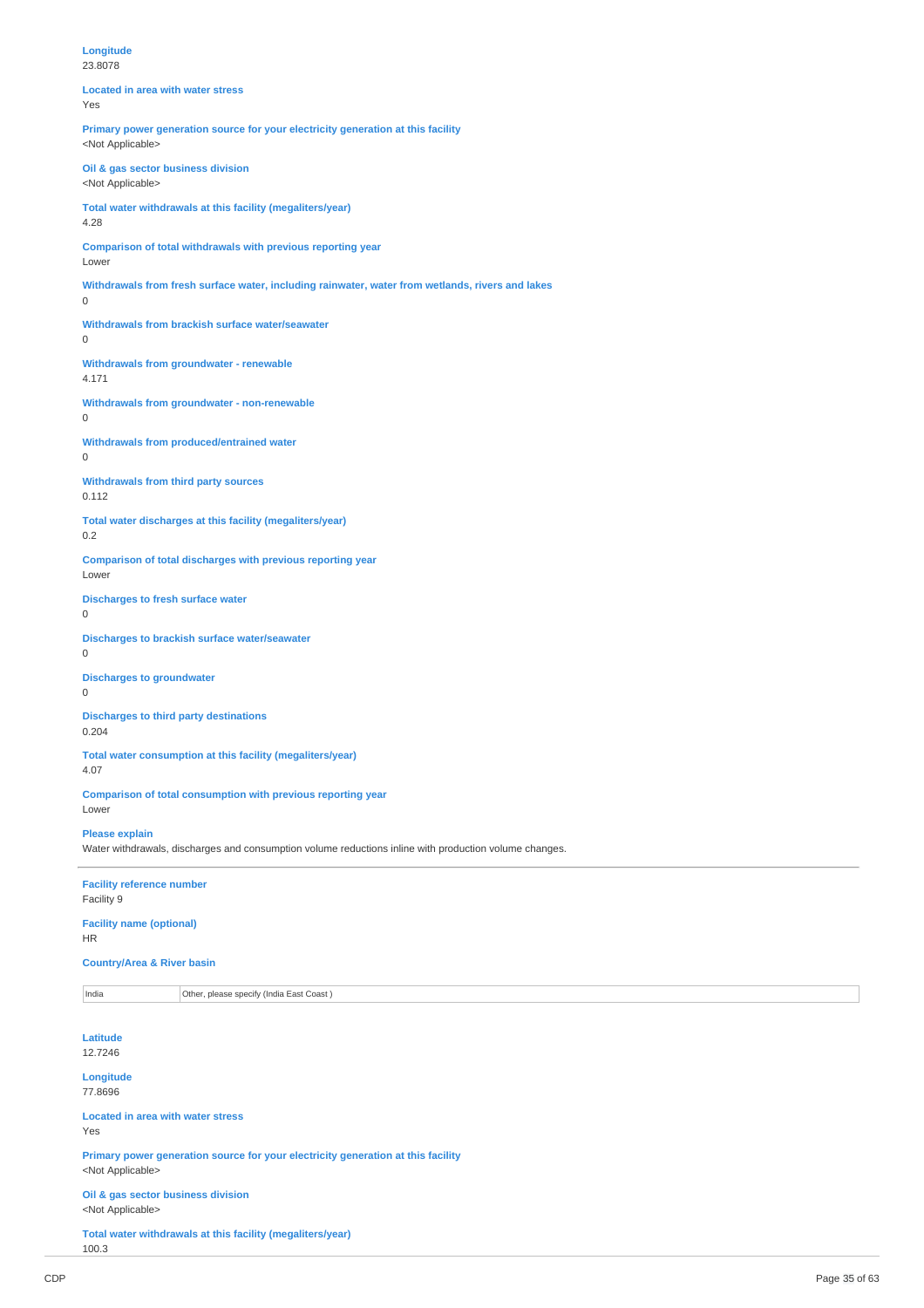**Comparison of total withdrawals with previous reporting year** About the same **Withdrawals from fresh surface water, including rainwater, water from wetlands, rivers and lakes**  $\overline{0}$ **Withdrawals from brackish surface water/seawater**  $\Omega$ **Withdrawals from groundwater - renewable** 0 **Withdrawals from groundwater - non-renewable**  $\theta$ **Withdrawals from produced/entrained water**  $\Omega$ **Withdrawals from third party sources** 100.30148 **Total water discharges at this facility (megaliters/year)** 5.01 **Comparison of total discharges with previous reporting year** Lower **Discharges to fresh surface water** 0 **Discharges to brackish surface water/seawater** 0 **Discharges to groundwater** 5.01315 **Discharges to third party destinations**  $\theta$ **Total water consumption at this facility (megaliters/year)** 95.28 **Comparison of total consumption with previous reporting year** Higher **Please explain** Water withdrawals, wastewater discharges and water consumption volume have increased in line with increases in production output due to COVID and increasing consumer demand for our Health & Hygiene products, however water management and efficiency practices in 2020 have enabled full impacts of these changes to be minimized. **Facility reference number** Facility 12 **Facility name (optional)** MR

# **Country/Area & River basin**

Pakistan **Pakistan** Other, please specify (Arabian Sea Coast)

### **Latitude** 24.8703

**Longitude**

# 66.9565

**Located in area with water stress** Yes

**Primary power generation source for your electricity generation at this facility** <Not Applicable>

**Oil & gas sector business division** <Not Applicable>

**Total water withdrawals at this facility (megaliters/year)** 93.07

**Comparison of total withdrawals with previous reporting year** Much higher

**Withdrawals from fresh surface water, including rainwater, water from wetlands, rivers and lakes**  $\Omega$ 

**Withdrawals from brackish surface water/seawater**

0

**Withdrawals from groundwater - renewable** 54.941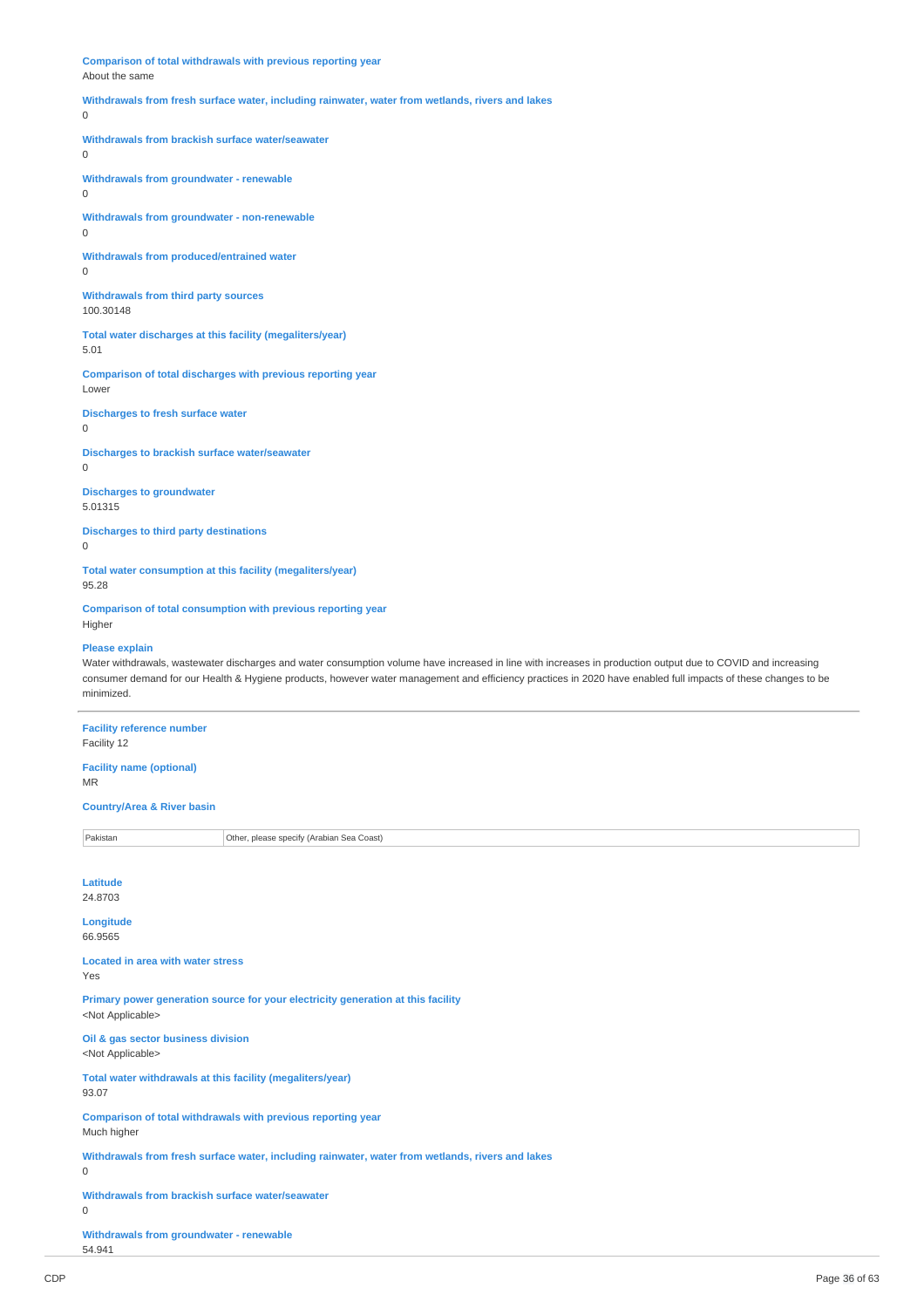|  |  |  | Withdrawals from groundwater - non-renewable |
|--|--|--|----------------------------------------------|
|--|--|--|----------------------------------------------|

 $\Omega$ 

#### **Withdrawals from produced/entrained water**

 $\Omega$ 

**Withdrawals from third party sources** 38.136

**Total water discharges at this facility (megaliters/year)** 17.17

**Comparison of total discharges with previous reporting year** Much higher

**Discharges to fresh surface water**  $\cap$ 

**Discharges to brackish surface water/seawater**

 $\Omega$ 

**Discharges to groundwater** 0

**Discharges to third party destinations** 17.17

**Total water consumption at this facility (megaliters/year)** 75.9

**Comparison of total consumption with previous reporting year** Higher

### **Please explain**

Water withdrawals, wastewater discharges and water consumption volume have increased in line with increases in production output due to COVID and increasing consumer demand for our Health & Hygiene products, however water management and efficiency practices in 2020 have enabled full impacts of these changes to be minimized.

**Facility reference number**

Facility 17

# **Facility name (optional)**

SU

**Country/Area & River basin**

India Ganges - Brahmaputra

# **Latitude**

29.0382

**Longitude** 79.6881

**Located in area with water stress**

Yes

**Primary power generation source for your electricity generation at this facility** <Not Applicable>

**Oil & gas sector business division** <Not Applicable>

**Total water withdrawals at this facility (megaliters/year)** 312.26

**Comparison of total withdrawals with previous reporting year** About the same

**Withdrawals from fresh surface water, including rainwater, water from wetlands, rivers and lakes** 2.139

**Withdrawals from brackish surface water/seawater**

0

**Withdrawals from groundwater - renewable** 310.127

**Withdrawals from groundwater - non-renewable**

0

**Withdrawals from produced/entrained water** 0

**Withdrawals from third party sources**

0

**Total water discharges at this facility (megaliters/year)**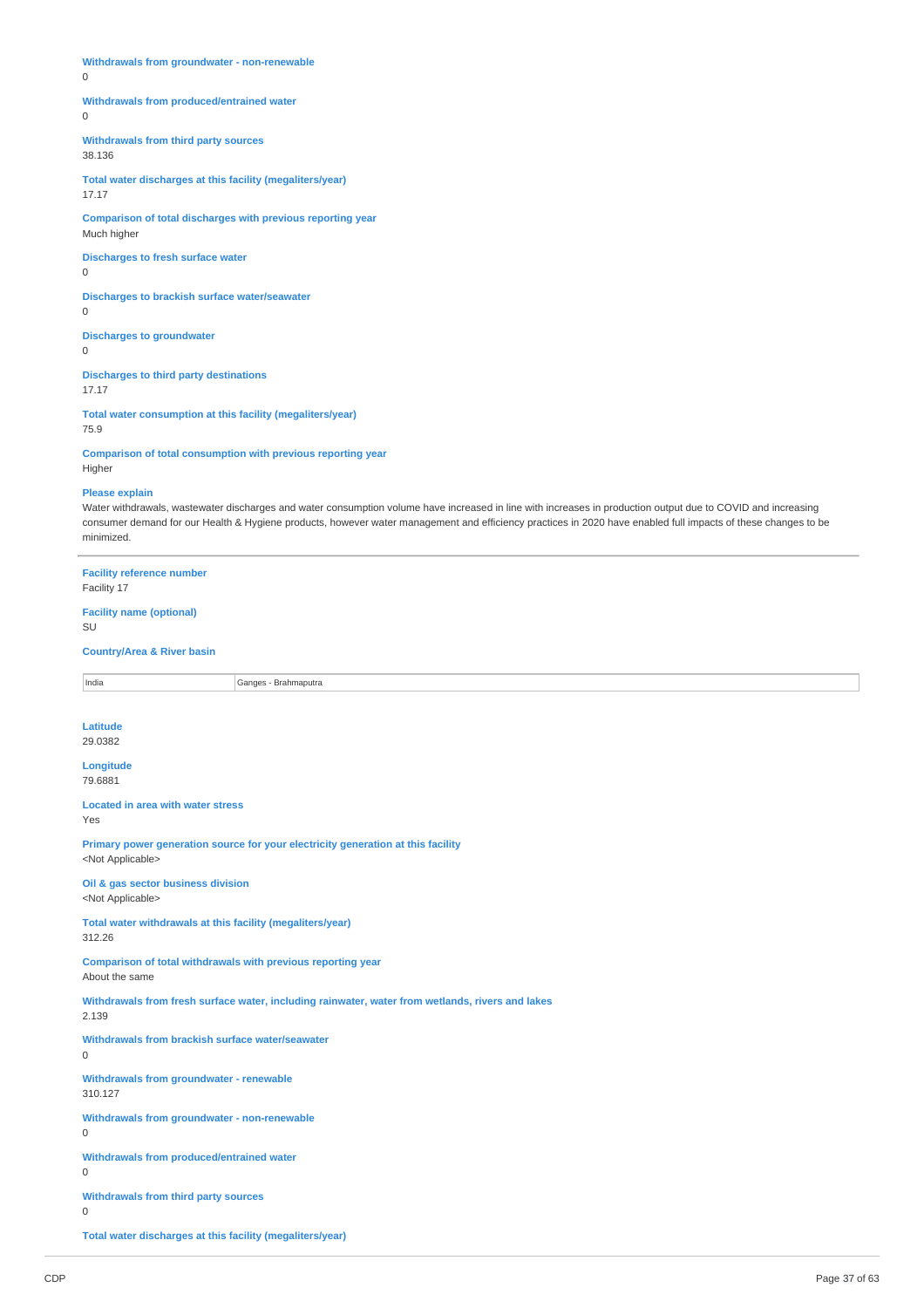#### 118.4

**Comparison of total discharges with previous reporting year** Much higher

**Discharges to fresh surface water**

 $\Omega$ 

0

**Discharges to brackish surface water/seawater**

**Discharges to groundwater**  $\Omega$ 

**Discharges to third party destinations** 118.407

**Total water consumption at this facility (megaliters/year)**

193.85

**Comparison of total consumption with previous reporting year** Lower

# **Please explain**

Water withdrawals have increased in line with increases in production output due to COVID and increasing consumer demand for our Health & Hygiene products, however water management and efficiency practices in 2020 have enabled full impacts of these changes to be minimize. Wastewater discharges are about the same and water consumption has reduced due to increased in water efficiency and changes in production mix.

### **Facility reference number** Facility 19

**Facility name (optional)** TN

**Country/Area & River basin**

Mexico Verde

**Latitude** 19.314

**Longitude** -99.139

**Located in area with water stress** Yes

**Primary power generation source for your electricity generation at this facility** <Not Applicable>

**Oil & gas sector business division** <Not Applicable>

**Total water withdrawals at this facility (megaliters/year)** 28.49

**Comparison of total withdrawals with previous reporting year** Higher

**Withdrawals from fresh surface water, including rainwater, water from wetlands, rivers and lakes**  $\overline{0}$ 

**Withdrawals from brackish surface water/seawater**

0

**Withdrawals from groundwater - renewable**

0

**Withdrawals from groundwater - non-renewable**

 $\Omega$ 

**Withdrawals from produced/entrained water**

 $\Omega$ 

**Withdrawals from third party sources** 28.499

**Total water discharges at this facility (megaliters/year)** 19.38

**Comparison of total discharges with previous reporting year** Much higher

**Discharges to fresh surface water**

 $\Omega$ 

**Discharges to brackish surface water/seawater** 0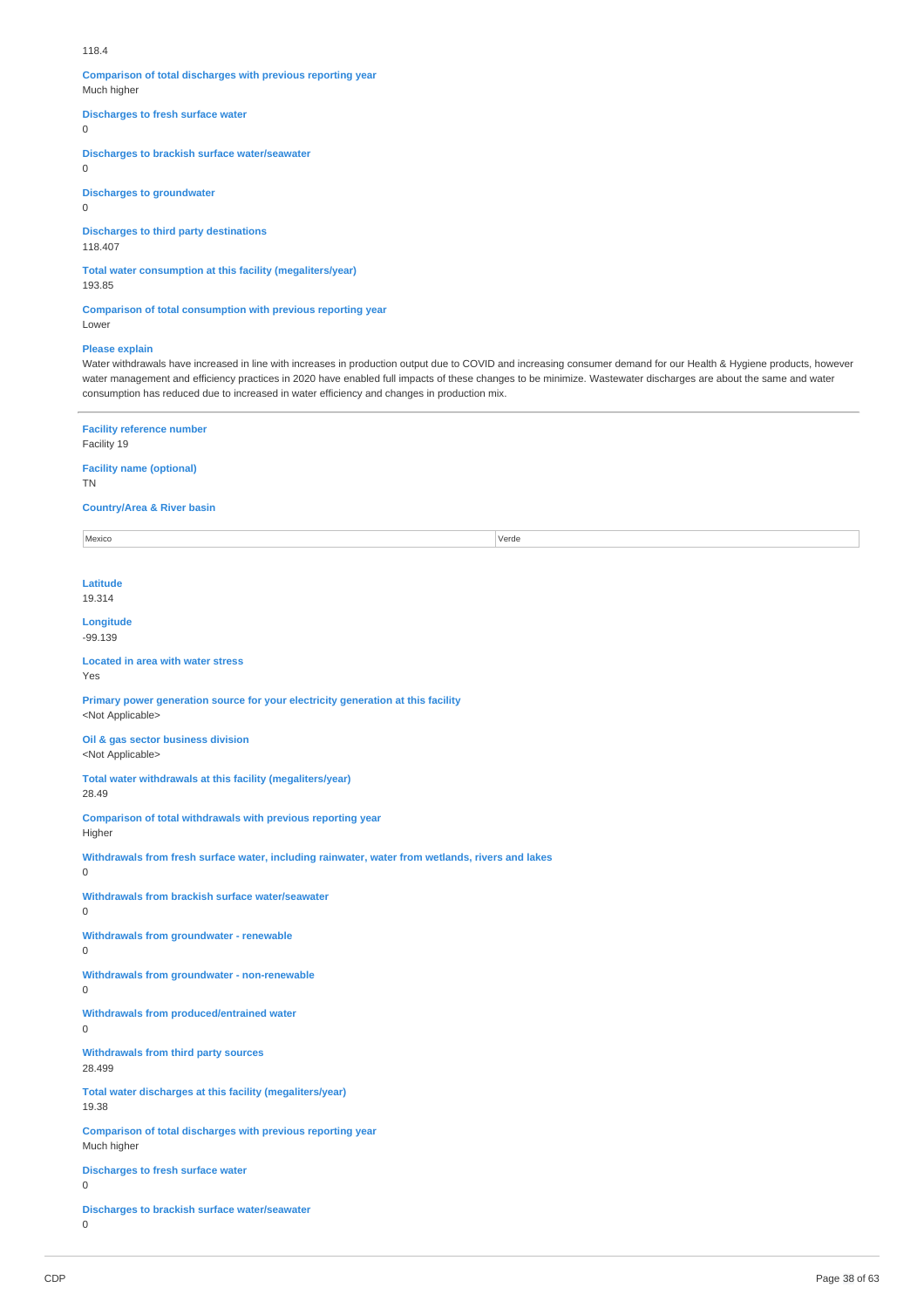**Discharges to groundwater** 0

# **Discharges to third party destinations** 19.388

**Total water consumption at this facility (megaliters/year)**

9.11

**Comparison of total consumption with previous reporting year** Higher

# **Please explain**

Water withdrawals, wastewater discharges and water consumption volume have increased in line with increases in production output due to COVID and increasing consumer demand for our Health & Hygiene products, however water management and efficiency practices in 2020 have enabled full impacts of these changes to be minimized.

| <b>Facility reference number</b><br>Facility 11                             |                                                                                                  |  |
|-----------------------------------------------------------------------------|--------------------------------------------------------------------------------------------------|--|
| <b>Facility name (optional)</b><br><b>MC</b>                                |                                                                                                  |  |
| <b>Country/Area &amp; River basin</b>                                       |                                                                                                  |  |
| Philippines                                                                 | Other, please specify (Philippines East Coast)                                                   |  |
| <b>Latitude</b><br>14.5329                                                  |                                                                                                  |  |
| Longitude<br>121.0226                                                       |                                                                                                  |  |
| <b>Located in area with water stress</b><br>Yes                             |                                                                                                  |  |
| <not applicable=""></not>                                                   | Primary power generation source for your electricity generation at this facility                 |  |
| Oil & gas sector business division<br><not applicable=""></not>             |                                                                                                  |  |
| Total water withdrawals at this facility (megaliters/year)<br>36.78         |                                                                                                  |  |
| Comparison of total withdrawals with previous reporting year<br>Much higher |                                                                                                  |  |
| 0                                                                           | Withdrawals from fresh surface water, including rainwater, water from wetlands, rivers and lakes |  |
| Withdrawals from brackish surface water/seawater<br>0                       |                                                                                                  |  |
| Withdrawals from groundwater - renewable<br>$\mathsf 0$                     |                                                                                                  |  |
| Withdrawals from groundwater - non-renewable<br>0                           |                                                                                                  |  |
| Withdrawals from produced/entrained water<br>0                              |                                                                                                  |  |
| Withdrawals from third party sources<br>36.786                              |                                                                                                  |  |
| Total water discharges at this facility (megaliters/year)<br>29.42          |                                                                                                  |  |
| Comparison of total discharges with previous reporting year<br>Much higher  |                                                                                                  |  |
| <b>Discharges to fresh surface water</b><br>0                               |                                                                                                  |  |
| Discharges to brackish surface water/seawater<br>0                          |                                                                                                  |  |
| <b>Discharges to groundwater</b><br>0                                       |                                                                                                  |  |
| <b>Discharges to third party destinations</b><br>29.427                     |                                                                                                  |  |
| Total water consumption at this facility (megaliters/year)<br>7.35          |                                                                                                  |  |
|                                                                             |                                                                                                  |  |

**Comparison of total consumption with previous reporting year** Much higher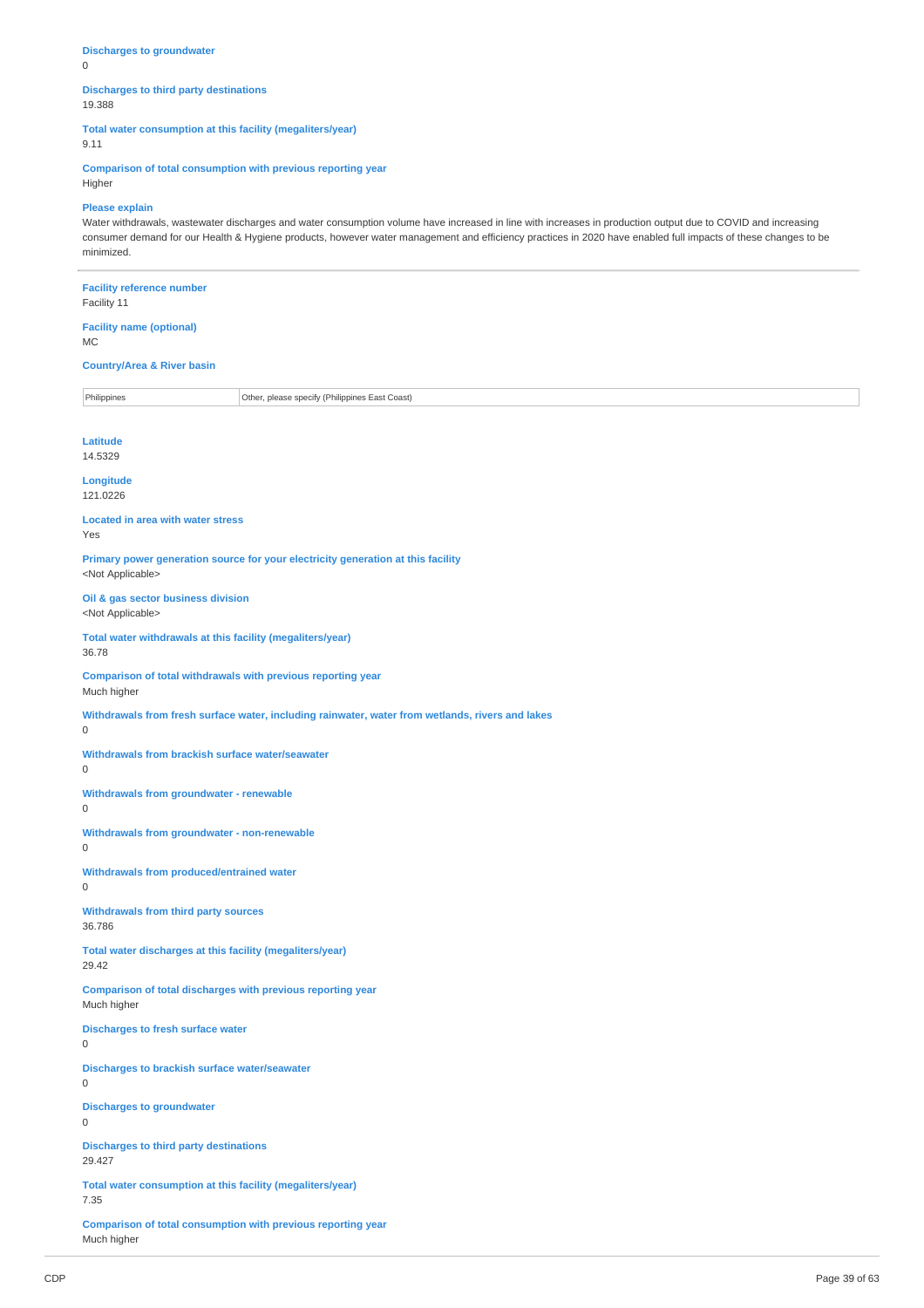#### **Please explain**

Water withdrawals, wastewater discharges and water consumption volume have increased due increase cleaning and sanitation requirements due to COVID, however water management and efficiency practices in 2020 have enabled full impacts of these changes to be minimized.

**Facility reference number** Facility 13 **Facility name (optional)** ME **Country/Area & River basin** India **Cauvery River Latitude** 12.3504 **Longitude** 76.5857 **Located in area with water stress** Yes **Primary power generation source for your electricity generation at this facility** <Not Applicable> **Oil & gas sector business division** <Not Applicable> **Total water withdrawals at this facility (megaliters/year)** 35.01 **Comparison of total withdrawals with previous reporting year** About the same **Withdrawals from fresh surface water, including rainwater, water from wetlands, rivers and lakes** 0 **Withdrawals from brackish surface water/seawater** 0 **Withdrawals from groundwater - renewable** 0 **Withdrawals from groundwater - non-renewable** 0 **Withdrawals from produced/entrained water** 0 **Withdrawals from third party sources** 35.01 **Total water discharges at this facility (megaliters/year)** 0 **Comparison of total discharges with previous reporting year** About the same **Discharges to fresh surface water**  $\theta$ **Discharges to brackish surface water/seawater** 0 **Discharges to groundwater**  $\Omega$ **Discharges to third party destinations**  $\Omega$ **Total water consumption at this facility (megaliters/year)** 35.01 **Comparison of total consumption with previous reporting year** About the same **Please explain** Water withdrawals, discharges and consumption volume reductions inline with production volume changes. **Facility reference number** Facility 4 **Facility name (optional)** BKG

**Country/Area & River basin**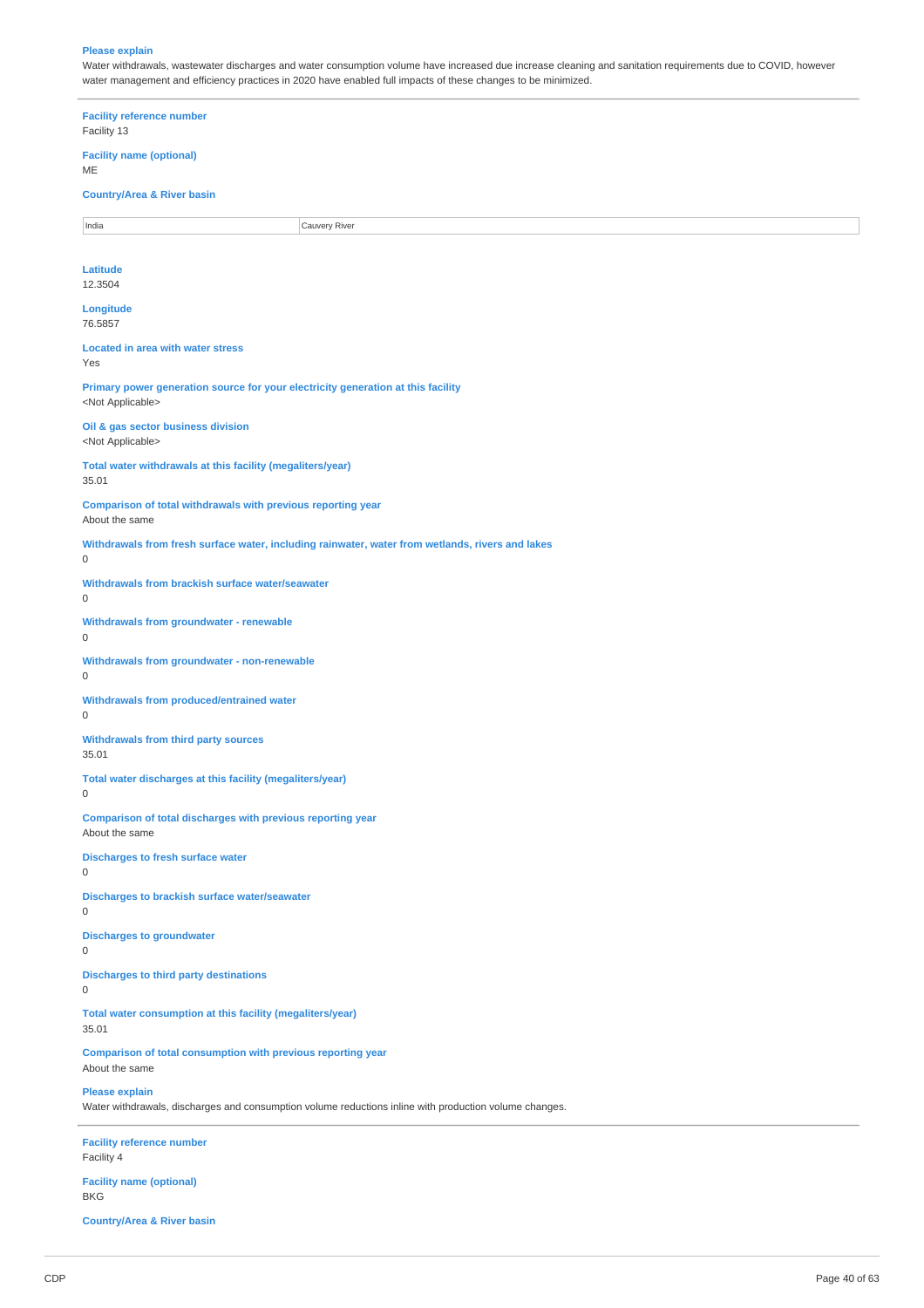**Latitude** 13.5825

**Longitude** 100.9319

**Located in area with water stress** Yes

**Primary power generation source for your electricity generation at this facility** <Not Applicable>

**Oil & gas sector business division** <Not Applicable>

**Total water withdrawals at this facility (megaliters/year)** 187.6

**Comparison of total withdrawals with previous reporting year** Lower

**Withdrawals from fresh surface water, including rainwater, water from wetlands, rivers and lakes**

**Withdrawals from brackish surface water/seawater**

 $\Omega$ 

0

**Withdrawals from groundwater - renewable**  $\Omega$ 

**Withdrawals from groundwater - non-renewable**

0

**Withdrawals from produced/entrained water**  $\Omega$ 

**Withdrawals from third party sources** 187.608

**Total water discharges at this facility (megaliters/year)** 127.42

**Comparison of total discharges with previous reporting year** Much lower

**Discharges to fresh surface water**  $\Omega$ 

**Discharges to brackish surface water/seawater**  $\Omega$ 

**Discharges to groundwater**  $\Omega$ 

**Discharges to third party destinations** 127.42

**Total water consumption at this facility (megaliters/year)** 60.18

**Comparison of total consumption with previous reporting year** Much higher

# **Please explain**

Water withdrawals, wastewater discharges and water consumption volume have increased in line with increases due to COVID cleaning and sanitation requirements, however water management and efficiency practices in 2020 have enabled full impacts of these changes to be minimized.

**Facility reference number**

Facility 5

**Facility name (optional)** BGE

**Country/Area & River basin**

Thailand **Other, please specify (Gulf of Thailand Coast)** 

**Latitude**

13.624

**Longitude** 100.7059

**Located in area with water stress** Please select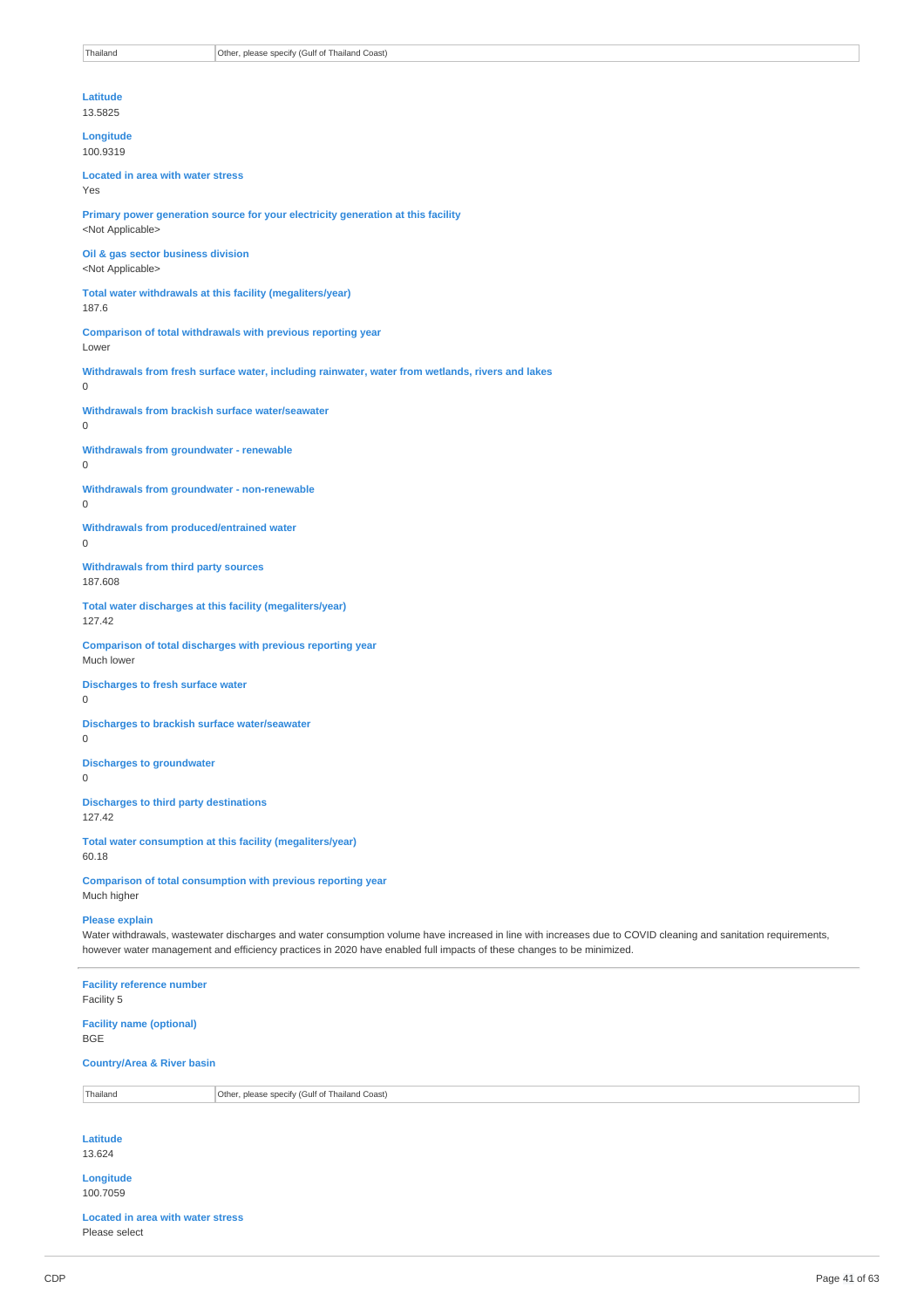**Primary power generation source for your electricity generation at this facility** <Not Applicable>

**Oil & gas sector business division** <Not Applicable>

# **Total water withdrawals at this facility (megaliters/year)** 90.75

**Comparison of total withdrawals with previous reporting year** Higher

**Withdrawals from fresh surface water, including rainwater, water from wetlands, rivers and lakes**

# **Withdrawals from brackish surface water/seawater**

0

0

# **Withdrawals from groundwater - renewable** 0

**Withdrawals from groundwater - non-renewable**

0

#### **Withdrawals from produced/entrained water** 0

**Withdrawals from third party sources** 90.755

# **Total water discharges at this facility (megaliters/year)** 0

**Comparison of total discharges with previous reporting year** About the same

# **Discharges to fresh surface water**

0

# **Discharges to brackish surface water/seawater**

0 **Discharges to groundwater**

 $\theta$ 

# **Discharges to third party destinations** 0

**Total water consumption at this facility (megaliters/year)** 90.75

**Comparison of total consumption with previous reporting year** Higher

### **Please explain**

Water withdrawals, wastewater discharges and water consumption volume have increased in line with increases due to COVID cleaning and sanitation requirements, however water management and efficiency practices in 2020 have enabled full impacts of these changes to be minimized.

**Facility reference number** Facility 7

**Facility name (optional)** CGI

# **Country/Area & River basin**

Indonesia **Indonesia** Other, please specify (Java, Timor )

# **Latitude**

-6.3624

**Longitude** 106.9763

# **Located in area with water stress**

Yes

**Primary power generation source for your electricity generation at this facility** <Not Applicable>

**Oil & gas sector business division** <Not Applicable>

**Total water withdrawals at this facility (megaliters/year)** 148.81

**Comparison of total withdrawals with previous reporting year** Higher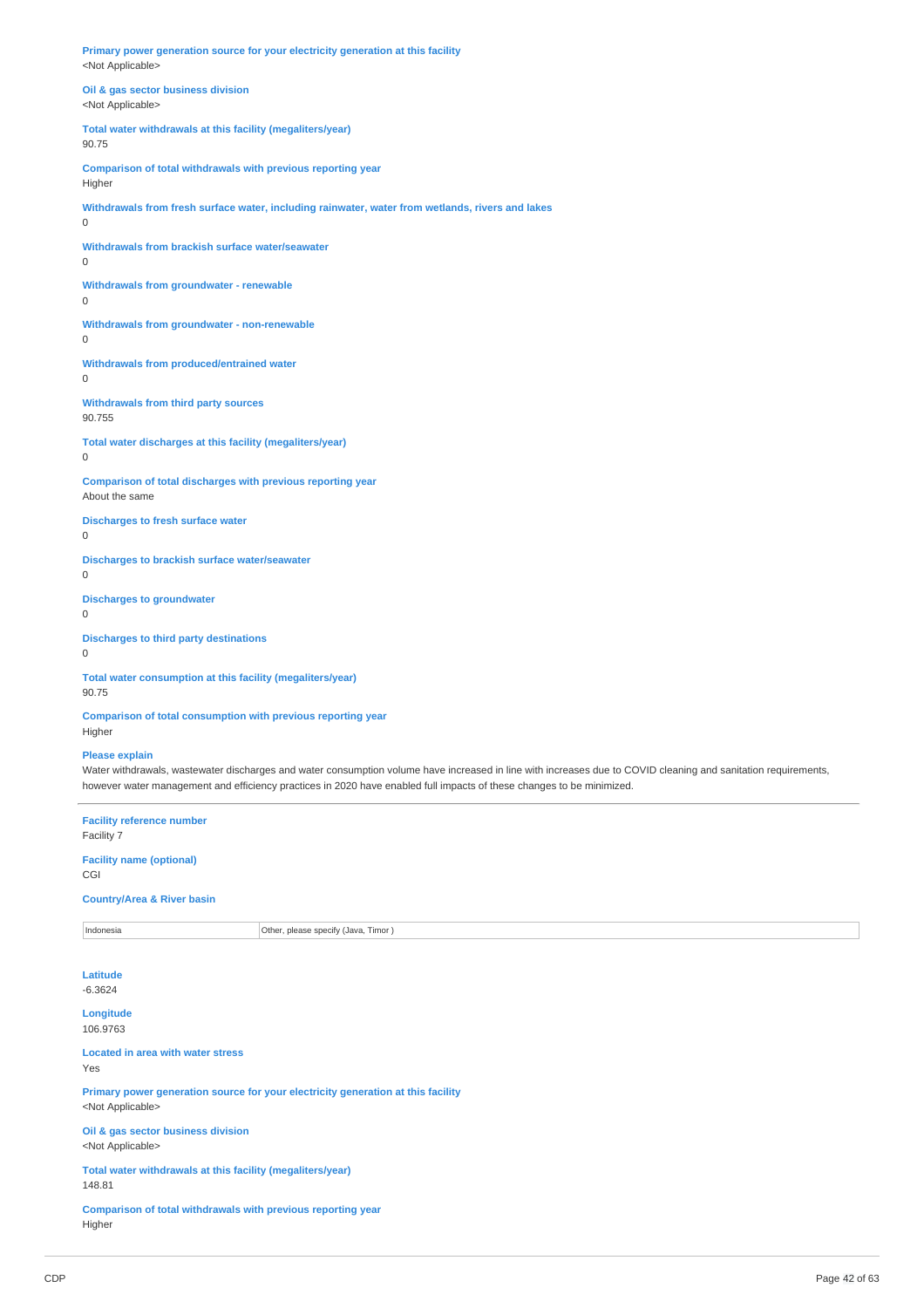**Withdrawals from fresh surface water, including rainwater, water from wetlands, rivers and lakes** 0.442

# **Withdrawals from brackish surface water/seawater**

0

# **Withdrawals from groundwater - renewable**

0

**Withdrawals from groundwater - non-renewable** 0

**Withdrawals from produced/entrained water**

0

**Withdrawals from third party sources** 148.377

**Total water discharges at this facility (megaliters/year)** 63.4

**Comparison of total discharges with previous reporting year** Higher

**Discharges to fresh surface water**

0

**Discharges to brackish surface water/seawater**

0

**Discharges to groundwater**

0

**Discharges to third party destinations** 63.402

**Total water consumption at this facility (megaliters/year)** 85.41

**Comparison of total consumption with previous reporting year** Higher

# **Please explain**

Water withdrawals, wastewater discharges and water consumption volume have increased in line with increases in production output due to COVID and increasing consumer demand for our Health & Hygiene products, however water management and efficiency practices in 2020 have enabled full impacts of these changes to be minimized.

**Facility reference number**

Facility 10

**Facility name (optional)** IGK

**Country/Area & River basin**

India **Other, please specify (India East Coast)** 

| Latitude<br>12.9967                                                                                           |
|---------------------------------------------------------------------------------------------------------------|
| Longitude<br>80.003                                                                                           |
| <b>Located in area with water stress</b><br>Yes                                                               |
| Primary power generation source for your electricity generation at this facility<br><not applicable=""></not> |
| Oil & gas sector business division<br><not applicable=""></not>                                               |
| Total water withdrawals at this facility (megaliters/year)<br>6.13                                            |
| Comparison of total withdrawals with previous reporting year<br>Higher                                        |
| Withdrawals from fresh surface water, including rainwater, water from wetlands, rivers and lakes<br>0         |
| Withdrawals from brackish surface water/seawater<br>0                                                         |
| Withdrawals from groundwater - renewable<br>0                                                                 |
| Withdrawals from groundwater - non-renewable<br>0                                                             |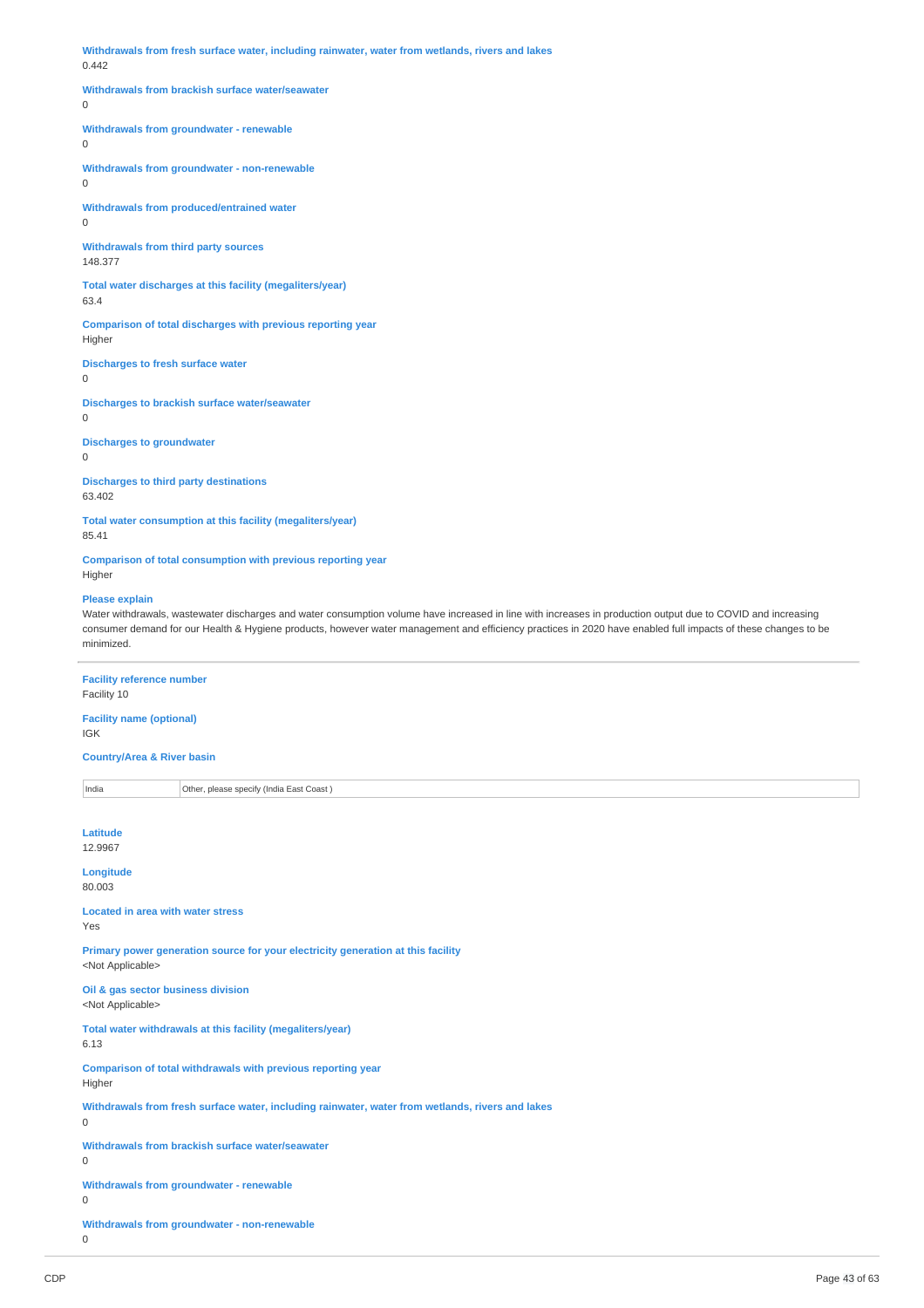**Withdrawals from produced/entrained water**

0

#### **Withdrawals from third party sources**

6.133

**Total water discharges at this facility (megaliters/year)**

 $\overline{0}$ 

**Comparison of total discharges with previous reporting year** About the same

**Discharges to fresh surface water** 0

**Discharges to brackish surface water/seawater**

0

**Discharges to groundwater** 0

**Discharges to third party destinations**  $\Omega$ 

**Total water consumption at this facility (megaliters/year)** 6.13

**Comparison of total consumption with previous reporting year** Higher

#### **Please explain**

Water withdrawals, wastewater discharges and water consumption volume have increased in line with increases in production output due to COVID and increasing consumer demand for our Health & Hygiene products, however water management and efficiency practices in 2020 have enabled full impacts of these changes to be minimized.

**Facility reference number** Facility 1

**Facility name (optional)**

ANH

# **Country/Area & River basin**

China Yangtze River (Chang Jiang)

**Latitude** 31.8629

**Longitude** 117.2763

**Located in area with water stress** Yes

**Primary power generation source for your electricity generation at this facility** <Not Applicable>

**Oil & gas sector business division** <Not Applicable>

**Total water withdrawals at this facility (megaliters/year)**

**Comparison of total withdrawals with previous reporting year** Much higher

**Withdrawals from fresh surface water, including rainwater, water from wetlands, rivers and lakes**

 $\Omega$ 

66.38

**Withdrawals from brackish surface water/seawater**

 $\Omega$ 

**Withdrawals from groundwater - renewable**  $\Omega$ 

**Withdrawals from groundwater - non-renewable**

 $\overline{0}$ 

**Withdrawals from produced/entrained water**  $\Omega$ 

**Withdrawals from third party sources**

66.383

**Total water discharges at this facility (megaliters/year)** 36.64

**Comparison of total discharges with previous reporting year** Much higher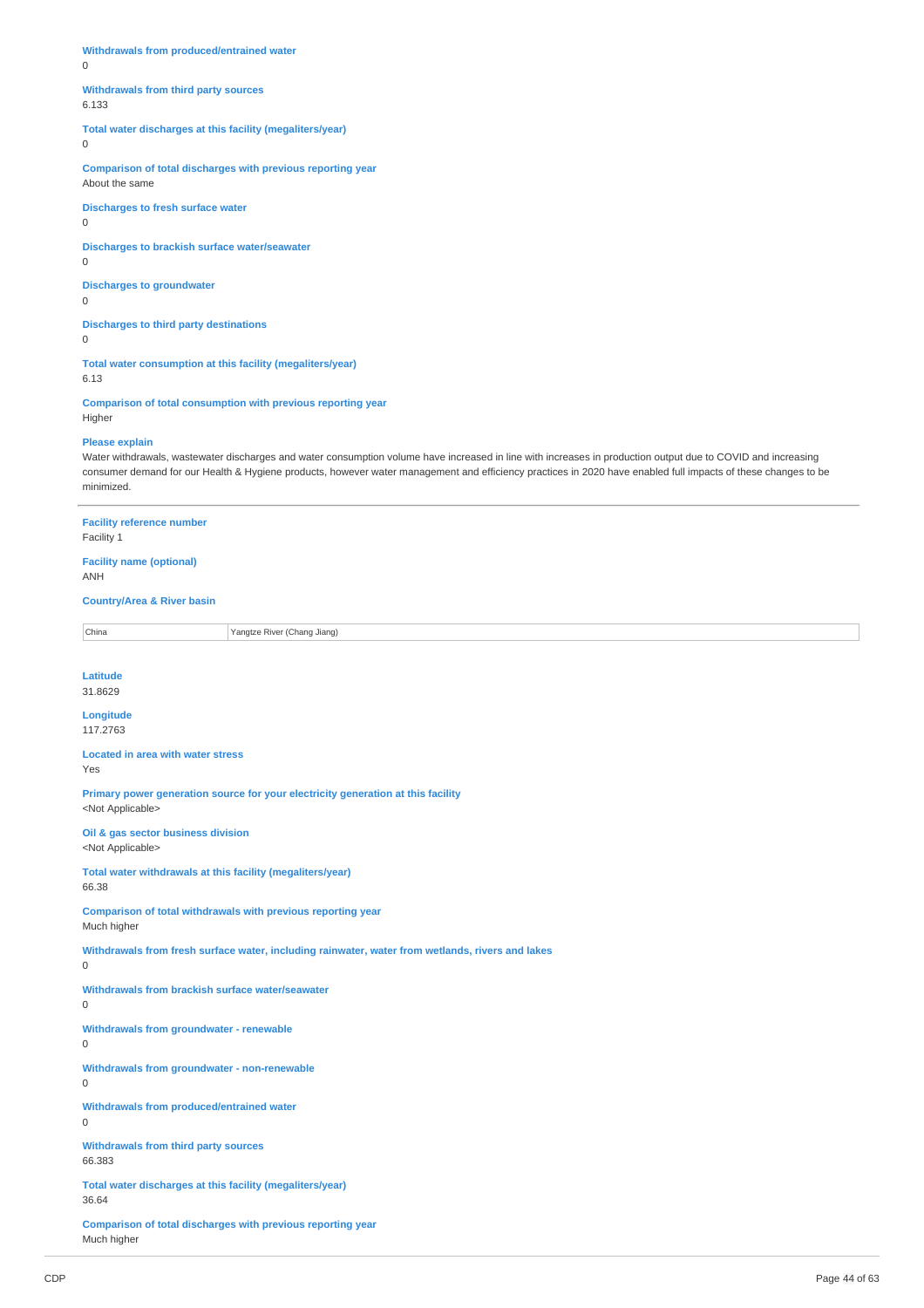# **Discharges to fresh surface water**

0

# **Discharges to brackish surface water/seawater**

0

# **Discharges to groundwater**

 $\overline{0}$ 

**Discharges to third party destinations**

36.645

**Total water consumption at this facility (megaliters/year)** 29.73

**Comparison of total consumption with previous reporting year** Much higher

# **Please explain**

Water withdrawals, wastewater discharges and water consumption volume have increased in line with increases in production output due to COVID and increasing consumer demand for our Health & Hygiene products, however water management and efficiency practices in 2020 have enabled full impacts of these changes to be minimized.

**Facility reference number** Facility 8 **Facility name (optional)** DEL **Country/Area & River basin** Mexico Bravo Bravo Bravo Bravo Bravo Bravo Bravo Bravo Bravo Bravo Bravo Bravo Bravo Bravo Bravo Bravo Bravo B **Latitude** 28.1899 **Longitude** -105.474 **Located in area with water stress** Yes **Primary power generation source for your electricity generation at this facility** <Not Applicable> **Oil & gas sector business division** <Not Applicable> **Total water withdrawals at this facility (megaliters/year)** 164.88 **Comparison of total withdrawals with previous reporting year** Higher **Withdrawals from fresh surface water, including rainwater, water from wetlands, rivers and lakes Withdrawals from brackish surface water/seawater**  $\Omega$ **Withdrawals from groundwater - renewable Withdrawals from groundwater - non-renewable Withdrawals from produced/entrained water Withdrawals from third party sources** 164.886 **Total water discharges at this facility (megaliters/year)** 39.3 **Comparison of total discharges with previous reporting year** Lower **Discharges to fresh surface water Discharges to brackish surface water/seawater**  $\overline{0}$ **Discharges to groundwater Discharges to third party destinations** 39.301

0

 $\Omega$ 

 $\Omega$ 

 $\Omega$ 

 $\Omega$ 

 $\Omega$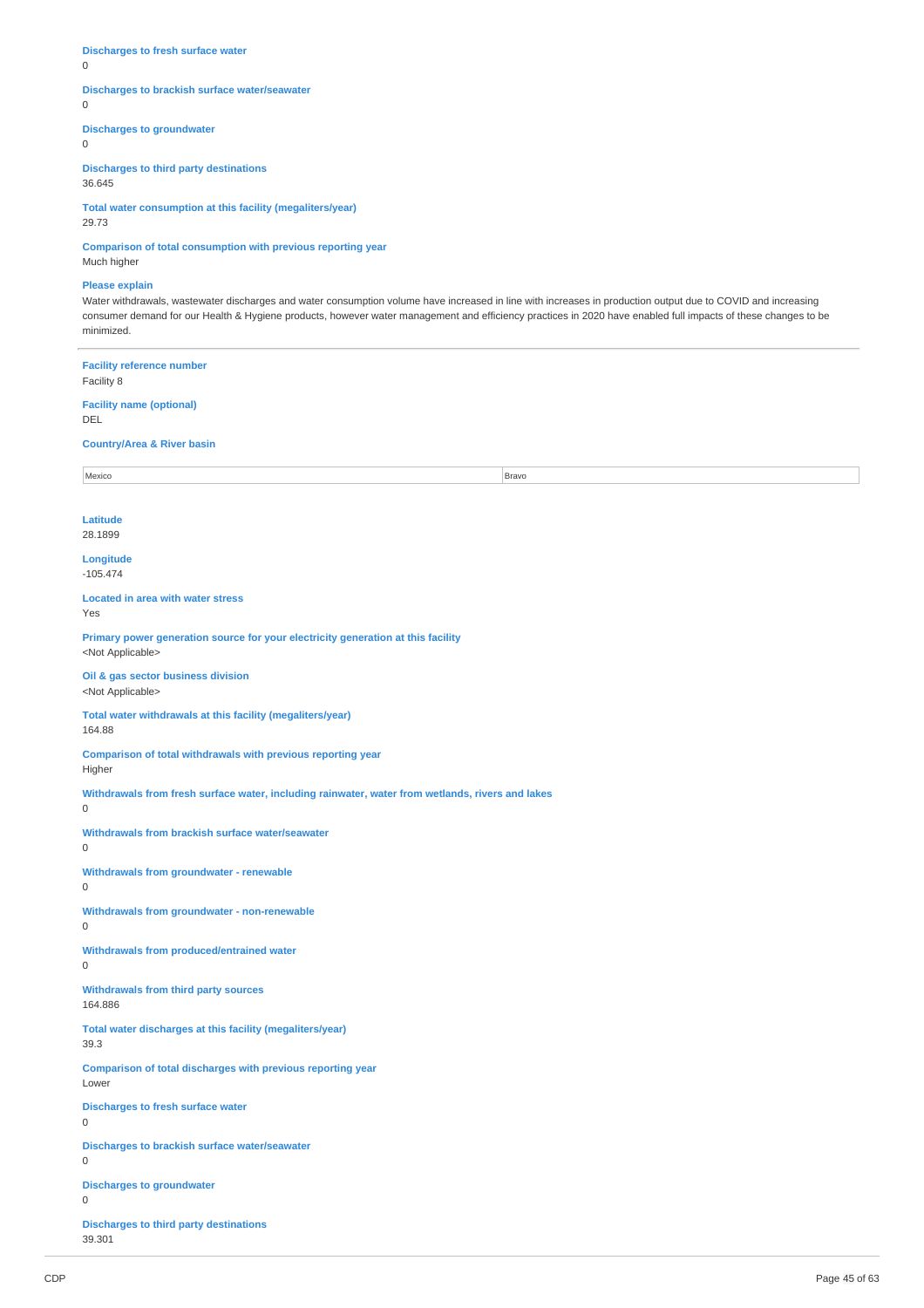**Total water consumption at this facility (megaliters/year)** 125.58

**Comparison of total consumption with previous reporting year** Higher

# **Please explain**

Water withdrawals and water consumption volume have increased in line with increases due to COVID cleaning and sanitation requirements, however water management and efficiency practices in 2020 have enabled full impacts of these changes to be minimized. Reductions in wastewater discharges due to process improvements.

**Facility reference number** Facility 14

**Facility name (optional)** RPT

**Country/Area & River basin**

Brazil Parana

**Latitude** -23.5853

**Longitude** -46.7865

**Located in area with water stress**

Yes

**Primary power generation source for your electricity generation at this facility** <Not Applicable>

**Oil & gas sector business division** <Not Applicable>

**Total water withdrawals at this facility (megaliters/year)**

294.56 **Comparison of total withdrawals with previous reporting year**

About the same

**Withdrawals from fresh surface water, including rainwater, water from wetlands, rivers and lakes**

 $\Omega$ 

**Withdrawals from brackish surface water/seawater**  $\Omega$ 

**Withdrawals from groundwater - renewable** 268.641

**Withdrawals from groundwater - non-renewable**

0

**Withdrawals from produced/entrained water**

0

**Withdrawals from third party sources** 25.926

**Total water discharges at this facility (megaliters/year)** 64.95

**Comparison of total discharges with previous reporting year** Higher

**Discharges to fresh surface water**

0

**Discharges to brackish surface water/seawater**

 $\Omega$ 

**Discharges to groundwater**

0

**Discharges to third party destinations** 64.95

**Total water consumption at this facility (megaliters/year)** 229.61

**Comparison of total consumption with previous reporting year** About the same

**Please explain**

Water withdrawals, discharges and consumption volume reductions inline with production volume changes.

**Facility reference number** Facility 15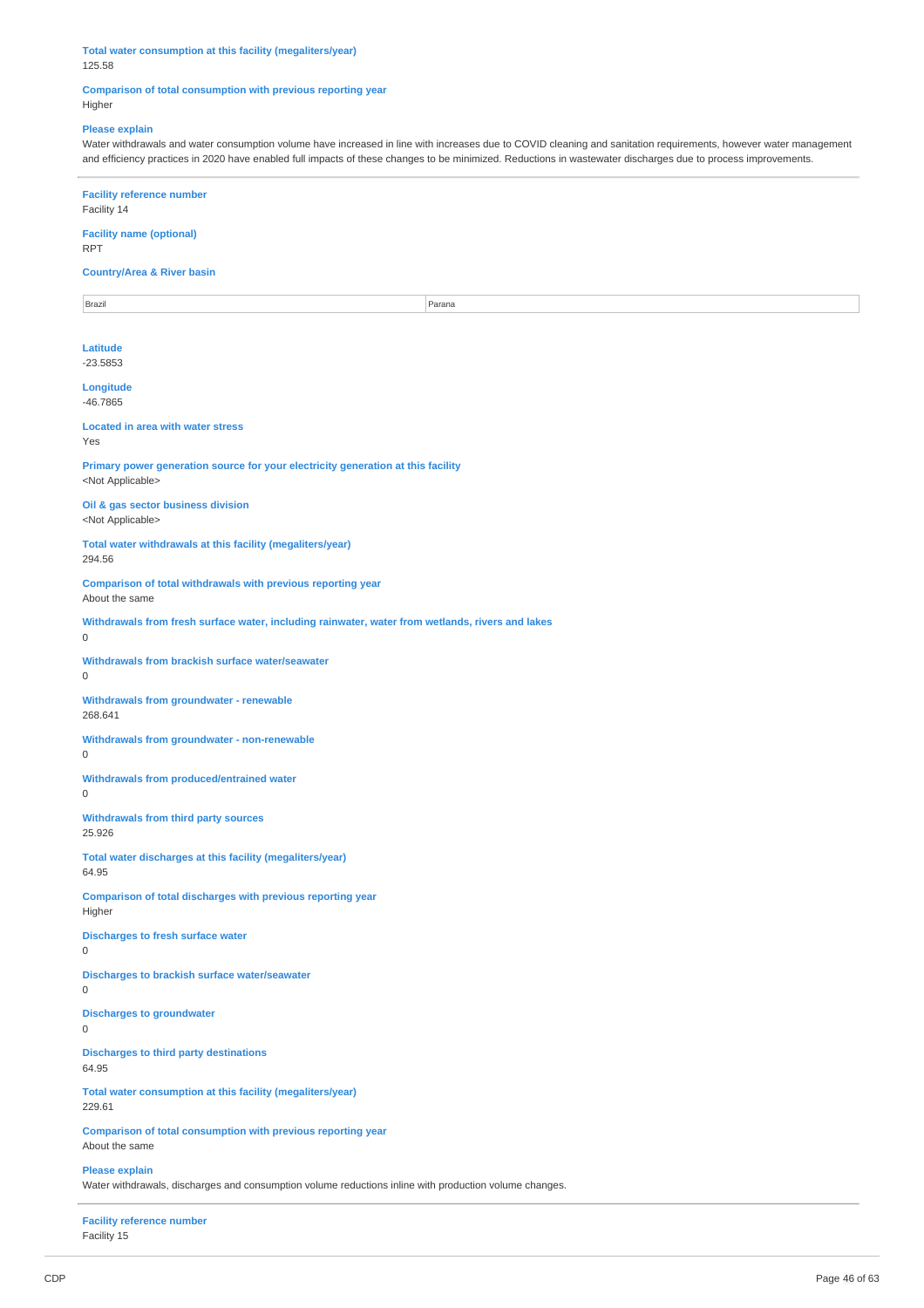**Facility name (optional)** SPO

# **Country/Area & River basin**

Brazil Parana

**Latitude** -23.7223

**Longitude**

-46.5954

#### **Located in area with water stress** Yes

**Primary power generation source for your electricity generation at this facility** <Not Applicable>

**Oil & gas sector business division** <Not Applicable>

**Total water withdrawals at this facility (megaliters/year)** 1.79

**Comparison of total withdrawals with previous reporting year** Higher

**Withdrawals from fresh surface water, including rainwater, water from wetlands, rivers and lakes**

# $\Omega$

**Withdrawals from brackish surface water/seawater**

0

**Withdrawals from groundwater - renewable**

0

**Withdrawals from groundwater - non-renewable** 0

**Withdrawals from produced/entrained water** 0

**Withdrawals from third party sources** 1.798

**Total water discharges at this facility (megaliters/year)** 1.46

**Comparison of total discharges with previous reporting year** Higher

**Discharges to fresh surface water**

 $\Omega$ 

**Discharges to brackish surface water/seawater**

0

**Discharges to groundwater**

0

**Discharges to third party destinations** 1.466

**Total water consumption at this facility (megaliters/year)** 0.33

**Comparison of total consumption with previous reporting year** Higher

#### **Please explain**

Water withdrawals, wastewater discharges and water consumption volume have increased due increase cleaning and sanitation requirements due to COVID, however water management and efficiency practices in 2020 have enabled full impacts of these changes to be minimized.

**Facility reference number** Facility 16 **Facility name (optional)** SEM **Country/Area & River basin** Indonesia **Other, please specify (Java, Timor) Latitude**

-6.9274 **Longitude**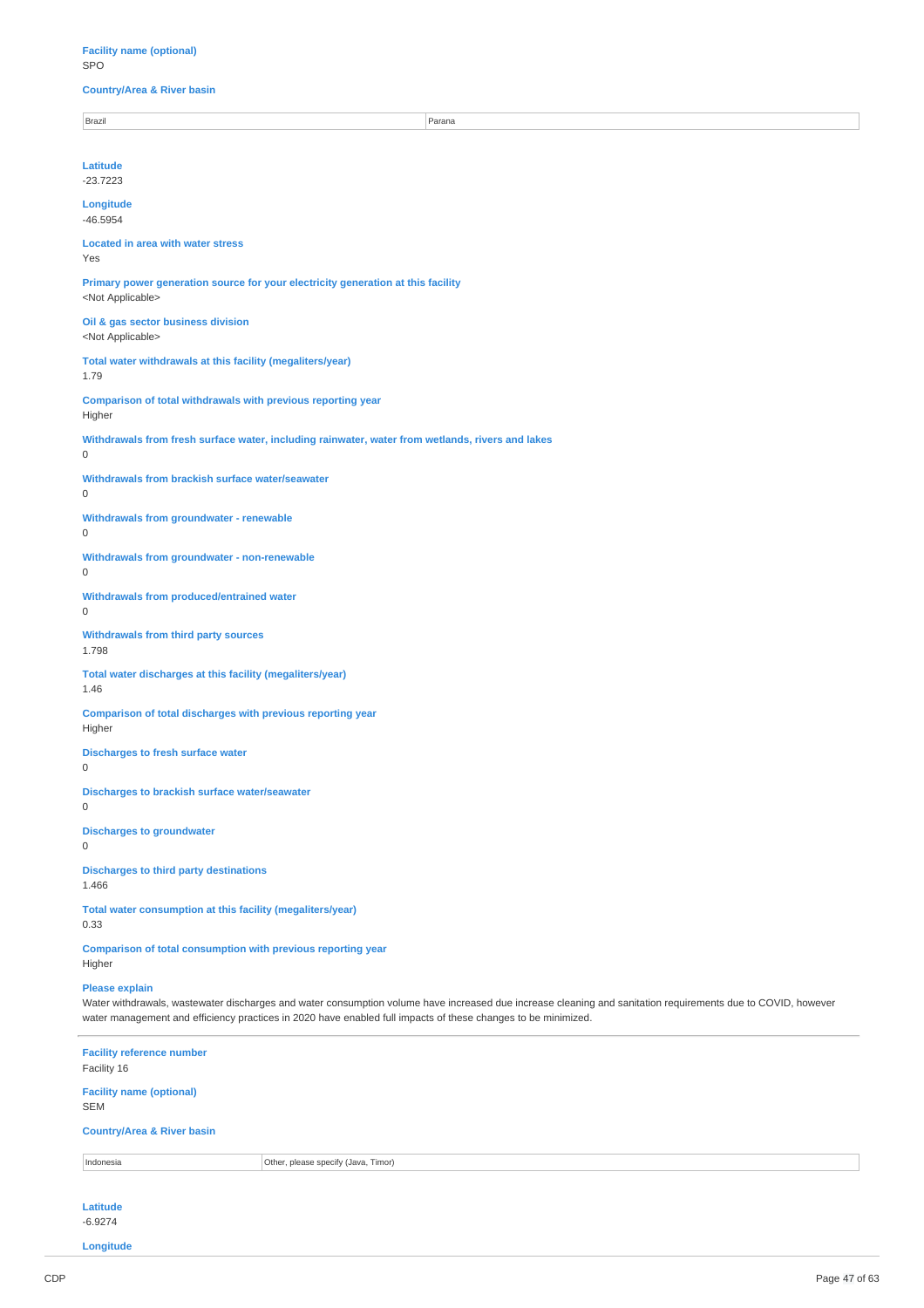#### 110.5553

**Located in area with water stress** Yes **Primary power generation source for your electricity generation at this facility** <Not Applicable> **Oil & gas sector business division** <Not Applicable> **Total water withdrawals at this facility (megaliters/year)** 15.79 **Comparison of total withdrawals with previous reporting year** Much higher **Withdrawals from fresh surface water, including rainwater, water from wetlands, rivers and lakes**  $\Omega$ **Withdrawals from brackish surface water/seawater**  $\Omega$ **Withdrawals from groundwater - renewable** 15.759 **Withdrawals from groundwater - non-renewable**  $\Omega$ **Withdrawals from produced/entrained water**  $\Omega$ **Withdrawals from third party sources** 0.031 **Total water discharges at this facility (megaliters/year)** 1.04 **Comparison of total discharges with previous reporting year** About the same **Discharges to fresh surface water** 1.048 **Discharges to brackish surface water/seawater**

0

**Discharges to groundwater**  $\Omega$ 

**Discharges to third party destinations**  $\theta$ 

**Total water consumption at this facility (megaliters/year)** 14.74

**Comparison of total consumption with previous reporting year** Much higher

#### **Please explain**

Water withdrawals, wastewater discharges and water consumption volume have increased in line with increases in production output due to COVID and increasing consumer demand for our Health & Hygiene products, however water management and efficiency practices in 2020 have enabled full impacts of these changes to be minimized.

# **Facility reference number**

Facility 18

**Facility name (optional)** TIJ

# **Country/Area & River basin**

Mexico **Other, please specify (Baja, California** )

**Latitude** 32.432919

**Longitude** -116.874997

**Located in area with water stress** Yes

**Primary power generation source for your electricity generation at this facility** <Not Applicable>

**Oil & gas sector business division** <Not Applicable>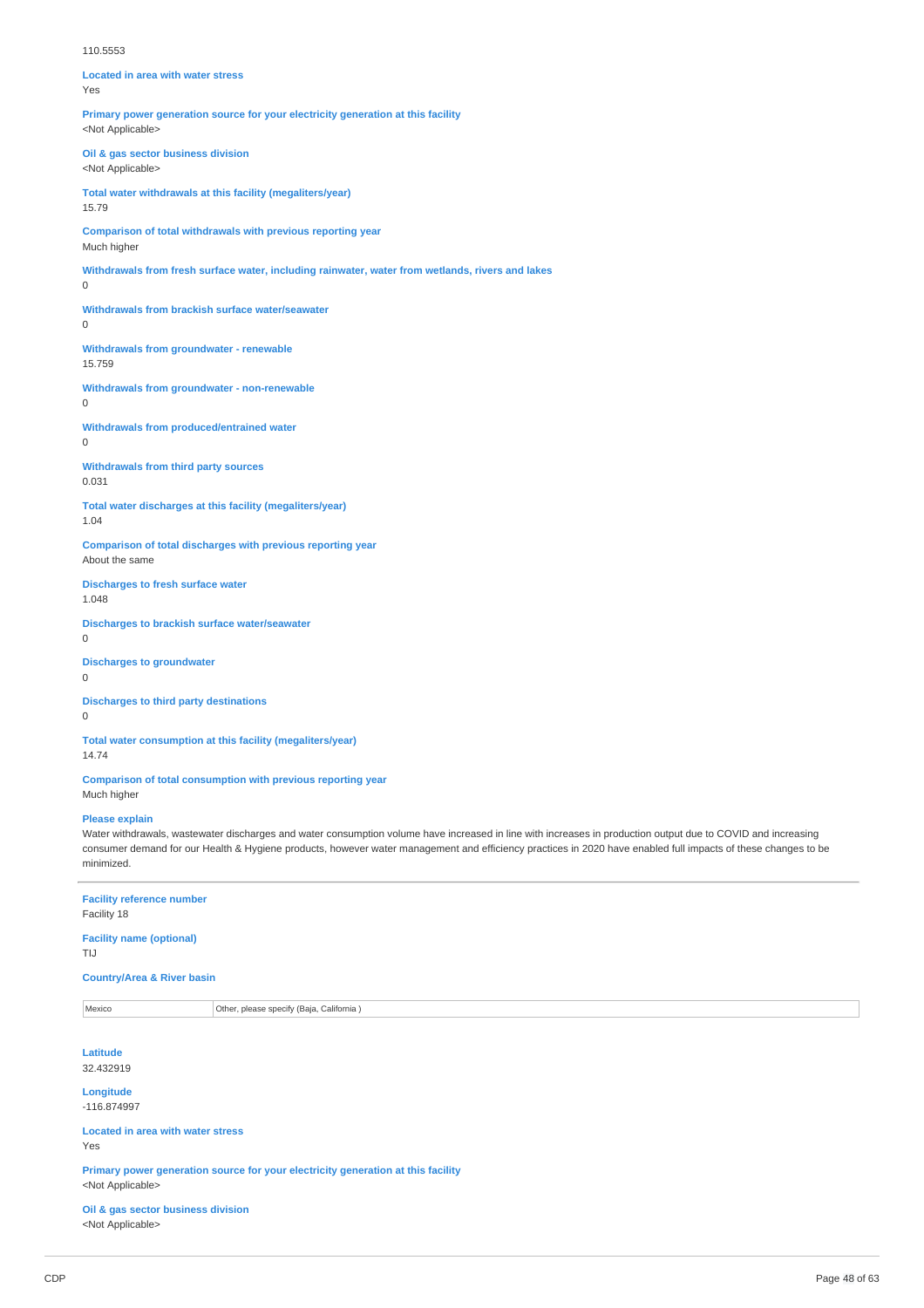| Total water withdrawals at this facility (megaliters/year)<br>5.6                                             |                                                                                                        |  |
|---------------------------------------------------------------------------------------------------------------|--------------------------------------------------------------------------------------------------------|--|
| Comparison of total withdrawals with previous reporting year<br>Lower                                         |                                                                                                        |  |
| Withdrawals from fresh surface water, including rainwater, water from wetlands, rivers and lakes<br>0         |                                                                                                        |  |
| Withdrawals from brackish surface water/seawater<br>0                                                         |                                                                                                        |  |
| Withdrawals from groundwater - renewable<br>0                                                                 |                                                                                                        |  |
| Withdrawals from groundwater - non-renewable<br>0                                                             |                                                                                                        |  |
| <b>Withdrawals from produced/entrained water</b><br>0                                                         |                                                                                                        |  |
| <b>Withdrawals from third party sources</b><br>5.606                                                          |                                                                                                        |  |
| 4.97                                                                                                          | Total water discharges at this facility (megaliters/year)                                              |  |
| Lower                                                                                                         | Comparison of total discharges with previous reporting year                                            |  |
| <b>Discharges to fresh surface water</b><br>0                                                                 |                                                                                                        |  |
| 0                                                                                                             | <b>Discharges to brackish surface water/seawater</b>                                                   |  |
| <b>Discharges to groundwater</b><br>0                                                                         |                                                                                                        |  |
| <b>Discharges to third party destinations</b><br>4.975                                                        |                                                                                                        |  |
| Total water consumption at this facility (megaliters/year)<br>0.63                                            |                                                                                                        |  |
| Lower                                                                                                         | Comparison of total consumption with previous reporting year                                           |  |
| <b>Please explain</b>                                                                                         | Water withdrawals, discharges and consumption volume reductions inline with production volume changes. |  |
| <b>Facility reference number</b><br>Facility 20                                                               |                                                                                                        |  |
| <b>Facility name (optional)</b><br>TZA                                                                        |                                                                                                        |  |
|                                                                                                               | <b>Country/Area &amp; River basin</b>                                                                  |  |
| Turkey                                                                                                        | Other, please specify (Black Sea, South Coast)                                                         |  |
| Latitude<br>40.9014                                                                                           |                                                                                                        |  |
| Longitude<br>29.3727                                                                                          |                                                                                                        |  |
| <b>Located in area with water stress</b><br>Yes                                                               |                                                                                                        |  |
| Primary power generation source for your electricity generation at this facility<br><not applicable=""></not> |                                                                                                        |  |
| Oil & gas sector business division<br><not applicable=""></not>                                               |                                                                                                        |  |
| Total water withdrawals at this facility (megaliters/year)<br>23.18                                           |                                                                                                        |  |
| Comparison of total withdrawals with previous reporting year<br>Higher                                        |                                                                                                        |  |
| Withdrawals from fresh surface water, including rainwater, water from wetlands, rivers and lakes<br>0         |                                                                                                        |  |
| Withdrawals from brackish surface water/seawater<br>0                                                         |                                                                                                        |  |

**Withdrawals from groundwater - renewable** 0.604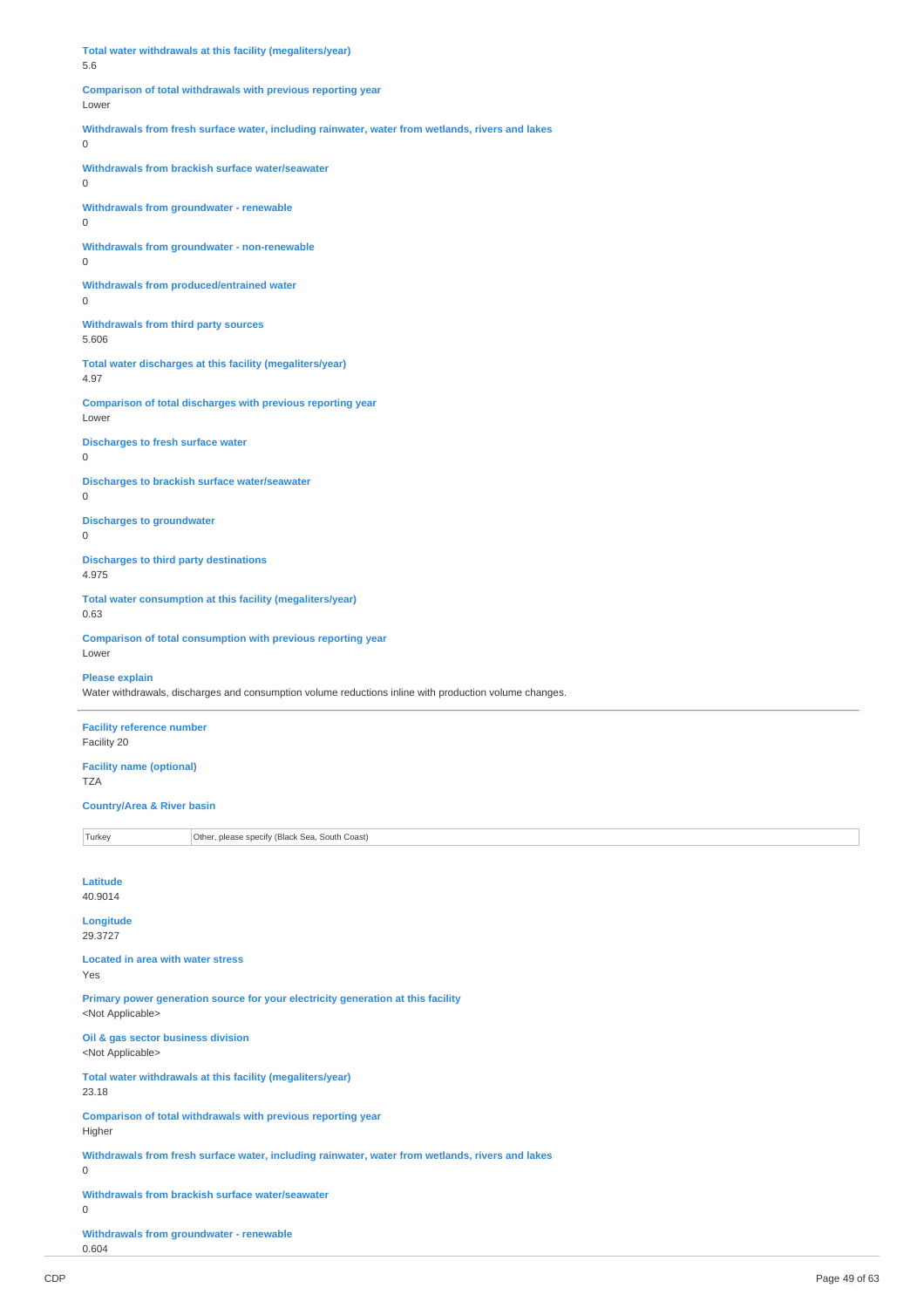**Withdrawals from groundwater - non-renewable**

 $\overline{0}$ 

# **Withdrawals from produced/entrained water**

 $\overline{0}$ 

**Withdrawals from third party sources** 22.581

**Total water discharges at this facility (megaliters/year)** 7.46

**Comparison of total discharges with previous reporting year** Much higher

**Discharges to fresh surface water** 0

**Discharges to brackish surface water/seawater**

0

**Discharges to groundwater**

0

**Discharges to third party destinations** 7.46

**Total water consumption at this facility (megaliters/year)** 15.72

**Comparison of total consumption with previous reporting year**

About the same

# **Please explain**

Water withdrawals, wastewater discharges and water consumption volume have increased due increase cleaning and sanitation requirements due to COVID, however water management and efficiency practices in 2020 have enabled full impacts of these changes to be minimized.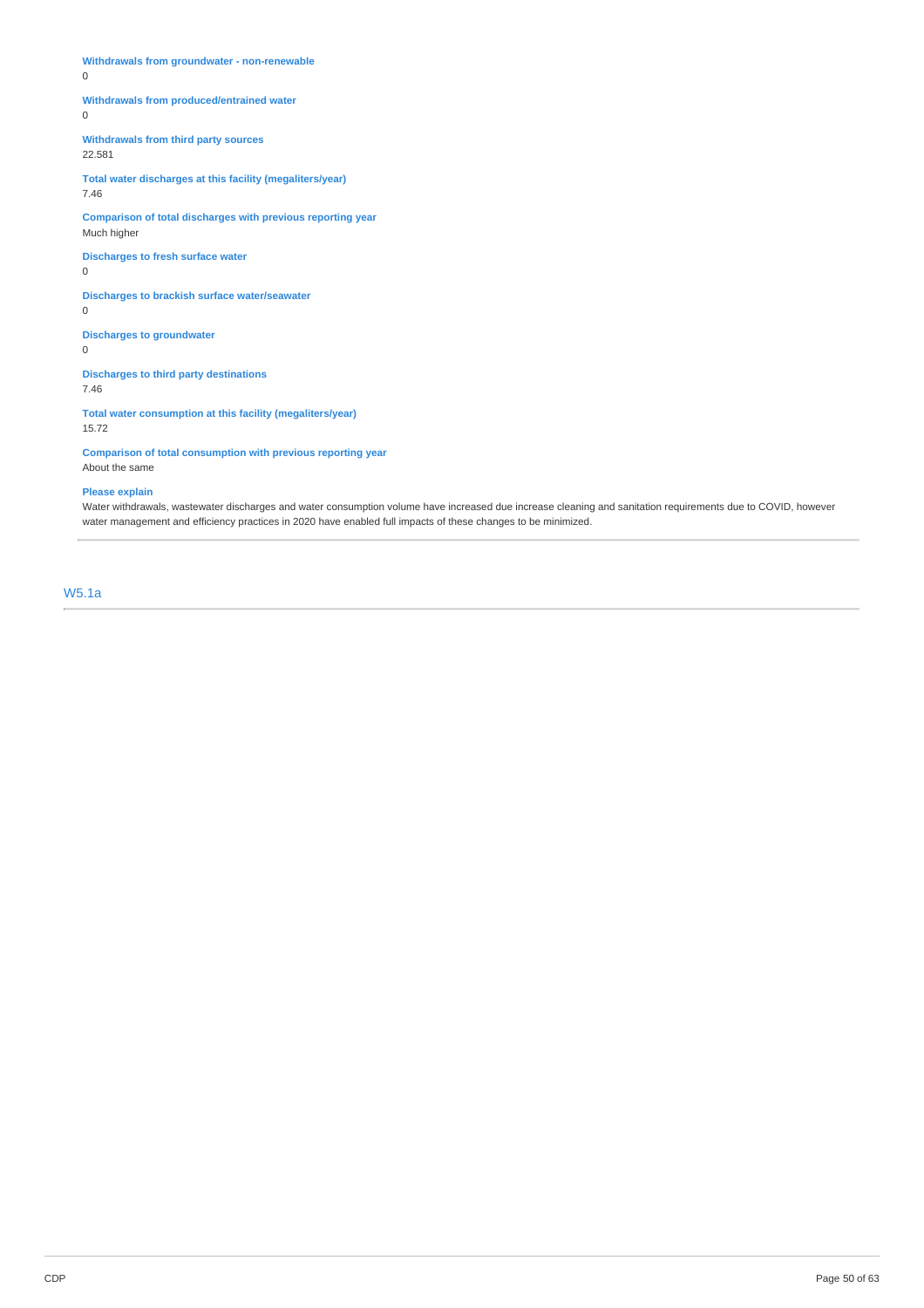#### (W5.1a) For the facilities referenced in W5.1, what proportion of water accounting data has been externally verified?

**Water withdrawals – total volumes**

#### **% verified**

76-100

#### **What standard and methodology was used?**

Independent assurance of 2020 data for total water use (manufacturing and warehouses – therefore including those sites listed in W5.1) was undertaken by ERM CVS in accordance with ISAE3000 as stated in their assurance statement: https://www.reckitt.com/sustainability/policies-and-reports/

#### **Water withdrawals – volume by source**

**% verified**

76-100

# **What standard and methodology was used?**

Independent assurance of 2020 data for total water use (manufacturing and warehouses – therefore including those sites listed in W5.1) was undertaken by ERM CVS in accordance with ISAE3000 as stated in their assurance statement: https://www.reckitt.com/sustainability/policies-and-reports/

#### **Water withdrawals – quality**

**% verified**

Not verified

#### **What standard and methodology was used?**

<Not Applicable>

#### **Water discharges – total volumes**

**% verified**

76-100

# **What standard and methodology was used?**

Independent assurance of 2020 data for total water use (manufacturing and warehouses – therefore including those sites listed in W5.1) was undertaken by ERM CVS in accordance with ISAE3000 as stated in their assurance statement: https://www.reckitt.com/sustainability/policies-and-reports/

#### **Water discharges – volume by destination**

**% verified**

#### 76-100

# **What standard and methodology was used?**

Independent assurance of 2020 data for total water use (manufacturing and warehouses – therefore including those sites listed in W5.1) was undertaken by ERM CVS in accordance with ISAE3000 as stated in their assurance statement: https://www.reckitt.com/sustainability/policies-and-reports/

#### **Water discharges – volume by treatment method**

#### **% verified**

76-100

# **What standard and methodology was used?**

Independent assurance of 2020 data for total water use (manufacturing and warehouses – therefore including those sites listed in W5.1) was undertaken by ERM CVS in accordance with ISAE3000 as stated in their assurance statement: https://www.reckitt.com/sustainability/policies-and-reports/

# **Water discharge quality – quality by standard effluent parameters**

**% verified** Not verified

#### **What standard and methodology was used?** <Not Applicable>

# **Water discharge quality – temperature**

**% verified** Not verified

**What standard and methodology was used?** <Not Applicable>

**Water consumption – total volume**

**% verified**

76-100

# **What standard and methodology was used?**

Independent assurance of 2020 data for total water use (manufacturing and warehouses – therefore including those sites listed in W5.1) was undertaken by ERM CVS in accordance with ISAE3000 as stated in their assurance statement: https://www.reckitt.com/sustainability/policies-and-reports/

# **Water recycled/reused**

**% verified** Not verified

# **What standard and methodology was used?**

<Not Applicable>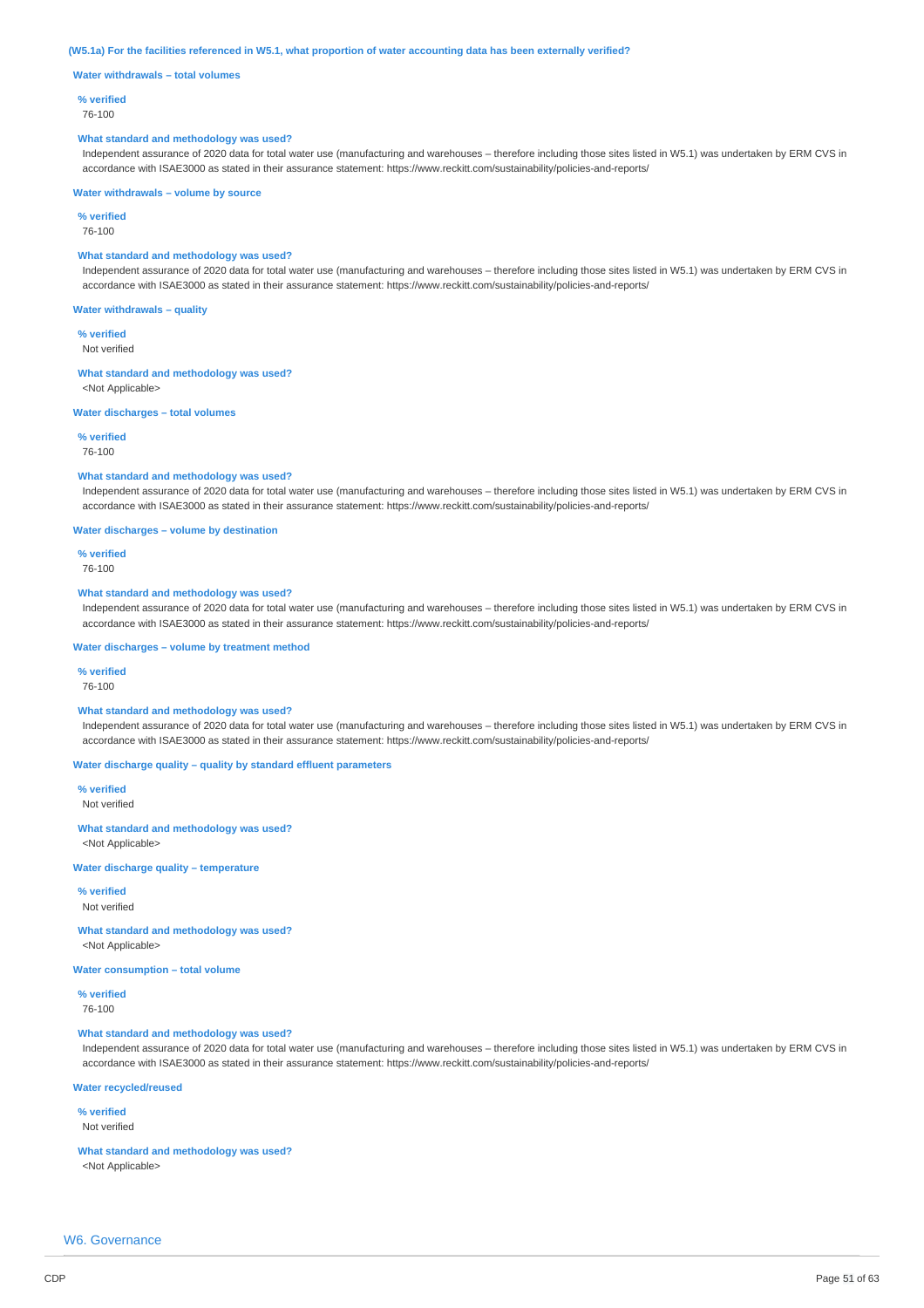# **(W6.1) Does your organization have a water policy?**

Yes, we have a documented water policy that is publicly available

# W6.1a

# **(W6.1a) Select the options that best describe the scope and content of your water policy.**

|              | <b>Scope</b>        | <b>Content</b>                                                                                                                                                                                                                                                                                                                                                                                                                                                                                                                                                                                                                                                           | <b>Please explain</b>                                                                                                                                                                                                                                                                                                                                                                                                                                                                                                                                                                                                                                                                                                                                                                                                                                                                                                                                                                                                                                                                                                                                                                                                                                                                                                                                                                                                                                                                                                                                                                                                                                                                                                                                                                                                                                                                                                                                                                                                                                                                                                                                    |
|--------------|---------------------|--------------------------------------------------------------------------------------------------------------------------------------------------------------------------------------------------------------------------------------------------------------------------------------------------------------------------------------------------------------------------------------------------------------------------------------------------------------------------------------------------------------------------------------------------------------------------------------------------------------------------------------------------------------------------|----------------------------------------------------------------------------------------------------------------------------------------------------------------------------------------------------------------------------------------------------------------------------------------------------------------------------------------------------------------------------------------------------------------------------------------------------------------------------------------------------------------------------------------------------------------------------------------------------------------------------------------------------------------------------------------------------------------------------------------------------------------------------------------------------------------------------------------------------------------------------------------------------------------------------------------------------------------------------------------------------------------------------------------------------------------------------------------------------------------------------------------------------------------------------------------------------------------------------------------------------------------------------------------------------------------------------------------------------------------------------------------------------------------------------------------------------------------------------------------------------------------------------------------------------------------------------------------------------------------------------------------------------------------------------------------------------------------------------------------------------------------------------------------------------------------------------------------------------------------------------------------------------------------------------------------------------------------------------------------------------------------------------------------------------------------------------------------------------------------------------------------------------------|
| $\mathbf{1}$ | Row Company<br>wide | Description of<br>business<br>dependency on<br>water<br>Description of<br>business impact<br>on water<br>Description of<br>water-related<br>performance<br>standards for<br>direct operations<br>Reference to<br>international<br>standards and<br>widely-recognized<br>water initiatives<br>Company water<br>targets and goals<br>Commitment to<br>align with public<br>policy initiatives,<br>such as the SDGs<br>Commitments<br>beyond regulatory<br>compliance<br>Commitment to<br>water-related<br>innovation<br>Commitment to<br>stakeholder<br>awareness and<br>education<br>Commitment to<br>water stewardship<br>and/or collective<br>action<br>Acknowledgement | Reckitt's policies on water are incorporated into our company-wide Global Environmental Policy, our Sustainability Ambitions and our Global Environment Standards on Water<br>and Wastewater Management. Together they express our commitment internally and externally, informing our employees of the importance of careful water management and<br>stewardship. It confirms our commitments to go beyond compliance where appropriate, to engage with stakeholders on water management, to establish and measure the<br>significant environmental impacts of our operations including water usage/quality, set targets for performance improvements and monitor progress against targets. It includes a<br>commitment to make a real and meaningful contribution to mitigating global water scarcity, by reducing greenhouse gas emissions and water impact across the full life cycle of<br>our products, reflecting national and international government agendas when setting targets. Our water dependencies, business impact, performance standards, targets,<br>commitments to SDGs 6/12/13/14 and work with local communities to help tackle water scarcity are defined in our Reckitt Insights on Water resources (available on<br>www.reckitt.com). These recognise our commitment to water stewardship and the role of collective action e.g. through catchment area management, requires collective action.<br>This reinforces the value of our work with local communities to tackle water scarcity. These are further supported by our Sustainability Strategy and Global Environmental<br>Standards on water and waste management which all sites must meet. Our Policy on Human Rights and Responsible Business acknowledges the rights expressed in the<br>International Bill of Human Rights and the ILO Declaration on Fundamental Principles and Rights at Work. It specifies that employees must have access to adequate toilets<br>and potable drinking water. It also sets out our company's required approach to environmental protection by our suppliers and explicitly references water abstraction, use and<br>discharges. |
|              |                     |                                                                                                                                                                                                                                                                                                                                                                                                                                                                                                                                                                                                                                                                          |                                                                                                                                                                                                                                                                                                                                                                                                                                                                                                                                                                                                                                                                                                                                                                                                                                                                                                                                                                                                                                                                                                                                                                                                                                                                                                                                                                                                                                                                                                                                                                                                                                                                                                                                                                                                                                                                                                                                                                                                                                                                                                                                                          |
|              |                     | of the human right<br>to water and<br>sanitation                                                                                                                                                                                                                                                                                                                                                                                                                                                                                                                                                                                                                         |                                                                                                                                                                                                                                                                                                                                                                                                                                                                                                                                                                                                                                                                                                                                                                                                                                                                                                                                                                                                                                                                                                                                                                                                                                                                                                                                                                                                                                                                                                                                                                                                                                                                                                                                                                                                                                                                                                                                                                                                                                                                                                                                                          |
|              |                     | Recognition of<br>environmental<br>linkages, for                                                                                                                                                                                                                                                                                                                                                                                                                                                                                                                                                                                                                         |                                                                                                                                                                                                                                                                                                                                                                                                                                                                                                                                                                                                                                                                                                                                                                                                                                                                                                                                                                                                                                                                                                                                                                                                                                                                                                                                                                                                                                                                                                                                                                                                                                                                                                                                                                                                                                                                                                                                                                                                                                                                                                                                                          |
|              |                     | example, due to<br>climate change                                                                                                                                                                                                                                                                                                                                                                                                                                                                                                                                                                                                                                        |                                                                                                                                                                                                                                                                                                                                                                                                                                                                                                                                                                                                                                                                                                                                                                                                                                                                                                                                                                                                                                                                                                                                                                                                                                                                                                                                                                                                                                                                                                                                                                                                                                                                                                                                                                                                                                                                                                                                                                                                                                                                                                                                                          |

# W6.2

**(W6.2) Is there board level oversight of water-related issues within your organization?** Yes

# W6.2a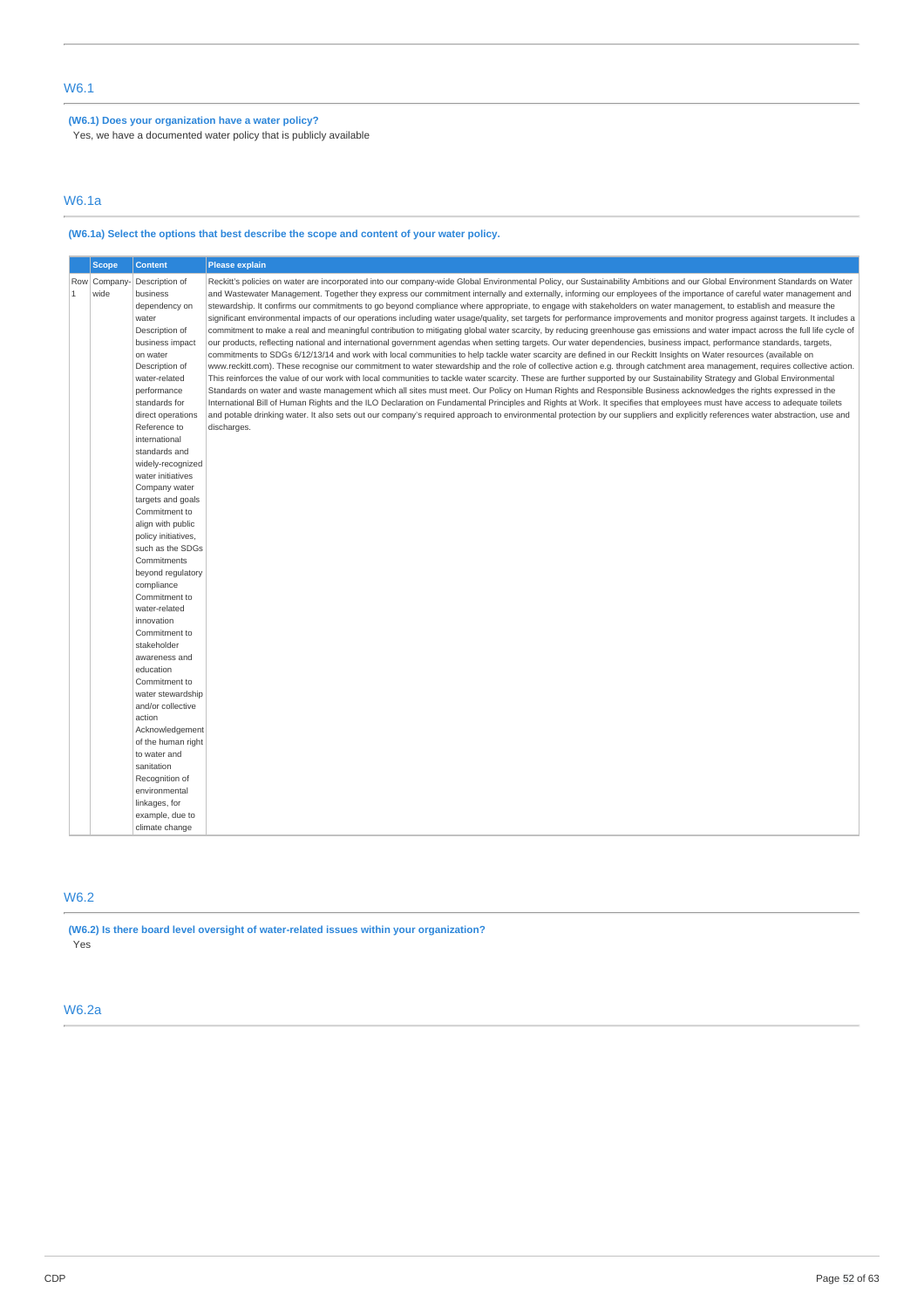# (W6.2a) Identify the position(s) (do not include any names) of the individual(s) on the board with responsibility for water-related issues.

| <b>Position</b><br>l of<br>individual  | Please explain                                                                                                                                                                                                                                                                                                                                                                                                                                                                                                                                                                                                                                                                                                                                                                                                                                                                                                                                                                                                                                                                                                                                                                                                                                                                                                                                                                                                                                                                                                                                                                                                                                                                             |
|----------------------------------------|--------------------------------------------------------------------------------------------------------------------------------------------------------------------------------------------------------------------------------------------------------------------------------------------------------------------------------------------------------------------------------------------------------------------------------------------------------------------------------------------------------------------------------------------------------------------------------------------------------------------------------------------------------------------------------------------------------------------------------------------------------------------------------------------------------------------------------------------------------------------------------------------------------------------------------------------------------------------------------------------------------------------------------------------------------------------------------------------------------------------------------------------------------------------------------------------------------------------------------------------------------------------------------------------------------------------------------------------------------------------------------------------------------------------------------------------------------------------------------------------------------------------------------------------------------------------------------------------------------------------------------------------------------------------------------------------|
| Board-<br>level<br>committee           | Reckitt's Corporate Responsibility, Sustainability, Ethics and Compliance Committee (CRSECC) is a Board level committee which operates under Terms of Reference approved by the Board. The<br>Committee meets quarterly to review our progress against our sustainability strategy, and performance against our targets. In 2020, the committee agreed to new sustainability ambitions and targets for<br>the company including water stewardship (e.g reduce water use in operations by 30% by 2025). CRSECC is part of the Reckitt's governance framework and supports the Board in fulfilling its oversight<br>responsibilities in ensuring the integrity of Reckitt's corporate responsibility and sustainability strategies, policies, programmes and activities including those related to water. Its duties are to oversee,<br>assess and monitor Reckitt's policies, processes and procedures and performance relating to various topics within sustainability and make recommendations to the executives and the Board for actions<br>to be taken. Water related performance objectives, KPIs, acquisition impacts, target setting, and approving project plans and expenditure are part of their standard agenda. CRSECC is comprised of 4<br>Board members, all of whom are Non-Exec Directors. Members are appointed by the Board on the recommendation of the Nomination Committee, which reviews membership in terms of skills,<br>knowledge and experience. The CEO, Chief Safety, Quality, Requlatory and Compliance Officer, Head of Corporate Affairs & Chief Sustainability Officer, and the Chief Ethics and Compliance Officer<br>are invited to attend all meetings. |
| Chief<br>Executive<br>Officer<br>(CEO) | The Chief Executive Officer (CEO) is the Board member with specific responsibility and accountability for the Company's sustainability policies and performance, including water stewardship and related<br>issues. The CEO is chair of the Risk, Sustainability and Compliance Committee (RSCC) which reports up to the CRSECC, the board level committee which discusses matters such as sustainability<br>(and therefore water related matters), Responsibility is delegated operationally through the Company's line management structure, which includes a Global Sustainability Director responsible for<br>coordinating sustainability performance across the Company. In 2020, the CEO, along with the board, agreed to new sustainability ambitions and targets including water use reduction (e.g 30%)<br>reduction in water use in operations by 2025).                                                                                                                                                                                                                                                                                                                                                                                                                                                                                                                                                                                                                                                                                                                                                                                                                         |
| Director<br>on board                   | Reckitt's Board of Directors is responsible for the overall stewardship of the Group, which includes oversight of sustainability and corporate responsibility - including water -related issues given their<br>materiality to the business. The Board plays a key role in setting our values and standards and undertakes a formal review of sustainability matters including water at least once a year. The Board also<br>reqularly considers the significance of sustainability matters and their potential risk to the business as well as opportunities for enhancing value. The Board is ultimately accountable for ensuring that our<br>products and people are safe, the environment, including water, is protected and human rights are respected. This includes achieving our 2030 targets, including water reduction targets. An example of<br>a of a decision made by the Directors on board is the sign-off and decision to add Sustainability as a new principle risk, recognising the impact of water stress. In 2020, the Board also agreed to the<br>new Sustainability ambitions and targets such as a 30% reduction in water use in our operations by 2025.                                                                                                                                                                                                                                                                                                                                                                                                                                                                                                             |

# W6.2b

# **(W6.2b) Provide further details on the board's oversight of water-related issues.**

|              | that water-<br>related<br>issues are<br>a<br>scheduled integrated<br>agenda<br>item | Frequency Governance<br>mechanisms<br>into which<br><b>water-related</b><br>issues are                                                                                                                                                                                                                                                                                                                                                                                                                    | <b>Please explain</b>                                                                                                                                                                                                                                                                                                                                                                                                                                                                                                                                                                                                                                                                                                                                                                                                                                                                                                                                                                                                                                                                                                                                                                                                                                                                                                                                                                                                                                                                                                                                                                                                                                                                                  |
|--------------|-------------------------------------------------------------------------------------|-----------------------------------------------------------------------------------------------------------------------------------------------------------------------------------------------------------------------------------------------------------------------------------------------------------------------------------------------------------------------------------------------------------------------------------------------------------------------------------------------------------|--------------------------------------------------------------------------------------------------------------------------------------------------------------------------------------------------------------------------------------------------------------------------------------------------------------------------------------------------------------------------------------------------------------------------------------------------------------------------------------------------------------------------------------------------------------------------------------------------------------------------------------------------------------------------------------------------------------------------------------------------------------------------------------------------------------------------------------------------------------------------------------------------------------------------------------------------------------------------------------------------------------------------------------------------------------------------------------------------------------------------------------------------------------------------------------------------------------------------------------------------------------------------------------------------------------------------------------------------------------------------------------------------------------------------------------------------------------------------------------------------------------------------------------------------------------------------------------------------------------------------------------------------------------------------------------------------------|
| $\mathbf{1}$ | Row Scheduled<br>all<br>meetings                                                    | Monitoring<br>implementation<br>and<br>performance<br>Providing<br>employee<br>incentives<br>Reviewing and<br>guiding annual<br>budgets<br>Reviewing and<br>guiding<br>business plans<br>Reviewing and<br>guiding major<br>plans of action<br>Reviewing and<br>guiding risk<br>management<br>policies<br>Reviewing and<br>guiding<br>strategy<br>Reviewing and<br>quiding<br>corporate<br>responsibility<br>strategy<br>Reviewing<br>innovation/R&D<br>priorities<br>Setting<br>performance<br>objectives | The Board undertakes a review of sustainability matters at least once a year. At this meeting the Executive and Corporate Responsibility, Sustainability, Ethics and Compliance<br>Committee (CRSECC) presents corporate performance on sustainability issues and risks including water stewardship. Consideration of such issues included Reckitt's<br>governance processes supporting them and performance against both defined objectives, targets and activity plans. Separate to this, the Board considers water related issues if<br>these present within the Board's consideration of priority risks (e.g Supply continuity, Legal non-compliance; Emerging sustainability risks) or major capital expenditures over<br>£50m. In 2020, the Board discussed Sustainability as a principle risk: the risk being the business does not increase the sustainability of its environmental and social footprint<br>across the immediate and longer term impacting market share and increasing the risk of longer-term water related impacts such as extreme weather events and water shortages.<br>The board also agreed on new sustainability strategy and targets including a 50% reduction in corporate water footprint by 2040 and 30% reduction in water use in our operations<br>by 2025. The CRSECC, a Board sub-committee specifically focused on corporate responsibility and sustainability including water meets every quarter (4 times a year). It has a<br>standing agenda of matters to be considered and reviewed at each meeting including performance against water-related matters. Water usage reduction, which are also reported<br>to operational executive meetings bi-monthly. |

# W6.3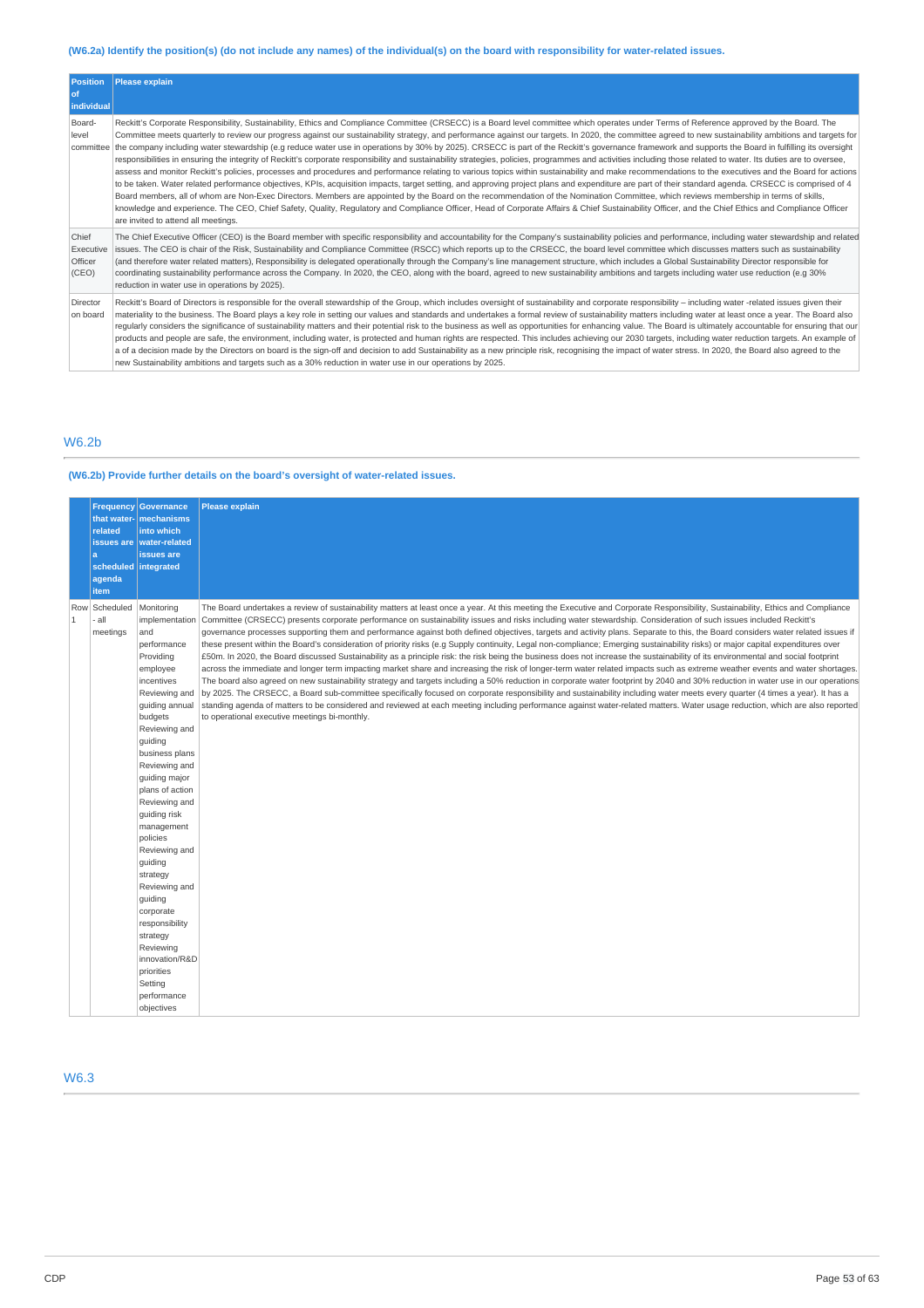#### (W6.3) Provide the highest management-level position(s) or committee(s) with responsibility for water-related issues (do not include the names of individuals).

**Name of the position(s) and/or committee(s)** Chief Executive Officer (CEO)

### **Responsibility**

Both assessing and managing water-related risks and opportunities

#### **Frequency of reporting to the board on water-related issues**

Quarterly

#### **Please explain**

The CEO is the highest Exec Committee member with specific responsibility for Reckitt's environmental policy and performance, including climate related issues and agreeing on new sustainability and water-related targets. The CEO is a standing member and chair of 2 management committees where climate-related matters arise: the Corporate Responsibility, Sustainability, Ethics and Compliance Committee (CRSECC) & the Risk, Sustainability and Compliance Committee (RSCC). As chair, the CEO leads the 2 committees to enable it to fulfil its purpose and facilitates meetings to ensure balance in discussion and decisions. These committees oversee implementation of compliance, sustainability and risk activities across Reckitt, together with functional department heads. Their work considers sustainability materiality assessment, climate programmes & performance against related climate targets, new sustainability strategy, activities and targets for 2030 and beyond.

# **Name of the position(s) and/or committee(s)**

Corporate responsibility committee

#### **Responsibility**

Both assessing and managing water-related risks and opportunities

#### **Frequency of reporting to the board on water-related issues Ouarterly**

#### **Please explain**

The Corporate Responsibility, Sustainability, Ethics and Compliance Committee (CRSECC) is a sub-committee where the Board delegates regular oversight of sustainability to and is held every quarter where climate and water issues are reported, reviewed and monitored. In 2020, the CRSECC reviewed Environmental audits and management systems (including water management) in their July meeting. The CEO has accountability for sustainability performance at executive level. Leadership for sustainability and related compliance sits with the Corporate Affairs & Sustainability function, with operational leadership and delivery through Brands, Supply Chain, Safety, Quality and Regulatory Compliance. The CRSECC sits above the RSSC and Business Unit committees where sustainability is discussed and implemented at regional/global/business unit level.

#### **Name of the position(s) and/or committee(s)**

Risk committee

# **Responsibility**

Both assessing and managing water-related risks and opportunities

# **Frequency of reporting to the board on water-related issues**

# **Please explain**

**Quarterly** 

This year we changed the managerial approach to oversight of sustainability matters to reflect the new structure of our business as one single Group with three business units. We now have a single committee for the Group as a whole, the Risk, Sustainability and Compliance Committee (RSCC), chaired by our CEO. This is supported by business unit-level committees, which report up to the RSCC and thus to CRSECC. These committees all meet and report quarterly. The RSCC is responsible for overseeing the implementation of sustainability (e.g water performance and targets), compliance, and ethics activities across the Company, in conjunction with functional department heads, while the business unit committees are responsible for implementation within their own business unit (e.g Health).

# **Name of the position(s) and/or committee(s)**

Other, please specify (Business unit committees)

### **Responsibility**

Both assessing and managing water-related risks and opportunities

# **Frequency of reporting to the board on water-related issues Ouarterly**

#### **Please explain**

The business unit committees are responsible for implementation of sustainability (e.g water performance and targets), compliance, and ethics activities within their own business unit (e.g Health BU). This structure of Group committees supported by business unit equivalents provides quarterly updates to the CRSECC and Board on sustainability issues and risks, including ongoing performance against climate targets to enable their ongoing oversight of activity around sustainability. Business units are responsible for their own deliverables therefore they are responsible for advising and recommending on the development of the overall Reckitt sustainability strategies, including our water strategy and associated programmes, together with monitoring and driving the achievement of our Business Unit sustainability targets and standards, including Reckitt's water related targets. They are also responsible for overseeing capital expenditure on water management measures and sharing best practice.

# W6.4

#### (W6.4) Do you provide incentives to C-suite employees or board members for the management of water-related issues?

|       | Provide incentives for management of water-related issues , | <b>Comment</b> |
|-------|-------------------------------------------------------------|----------------|
| Row 1 | <b>Yes</b><br>___                                           |                |

# W6.4a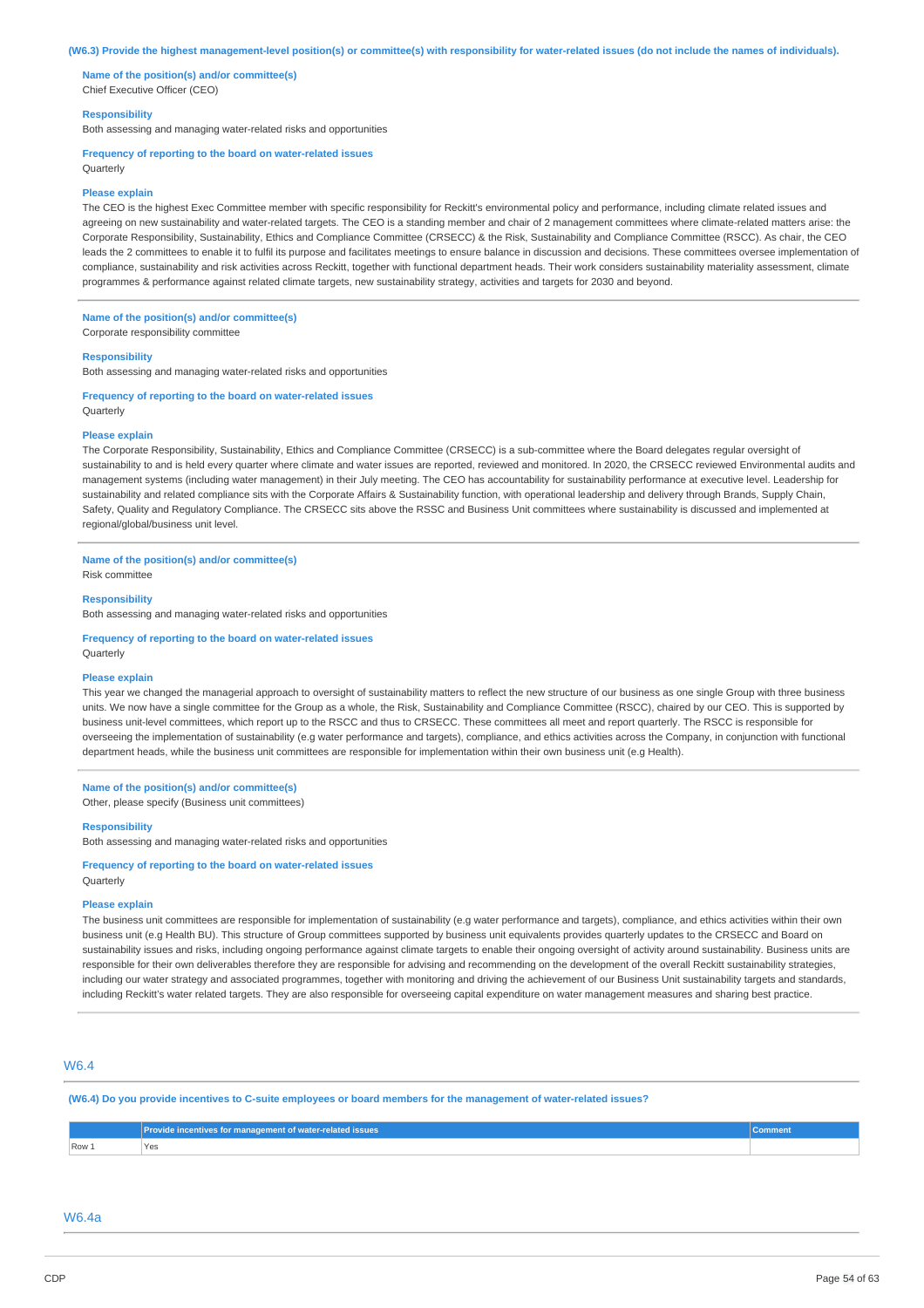### (W6.4a) What incentives are provided to C-suite employees or board members for the management of water-related issues (do not include the names of **individuals)?**

|                            | <b>Role(s) entitled to</b>                                                                                                                                                    | <b>Performance</b>                                                                                           | <b>Please explain</b>                                                                                                                                                                                                                                                                                                                                                                                                                                                                                                                                                                                                                                                                                                                                                                                                                                                                                                                                                                                                                                                                                                                                                                                                                                                                                                                                                                                                                                                                                                                                                    |
|----------------------------|-------------------------------------------------------------------------------------------------------------------------------------------------------------------------------|--------------------------------------------------------------------------------------------------------------|--------------------------------------------------------------------------------------------------------------------------------------------------------------------------------------------------------------------------------------------------------------------------------------------------------------------------------------------------------------------------------------------------------------------------------------------------------------------------------------------------------------------------------------------------------------------------------------------------------------------------------------------------------------------------------------------------------------------------------------------------------------------------------------------------------------------------------------------------------------------------------------------------------------------------------------------------------------------------------------------------------------------------------------------------------------------------------------------------------------------------------------------------------------------------------------------------------------------------------------------------------------------------------------------------------------------------------------------------------------------------------------------------------------------------------------------------------------------------------------------------------------------------------------------------------------------------|
|                            | <i>incentive</i>                                                                                                                                                              | <b>indicator</b>                                                                                             |                                                                                                                                                                                                                                                                                                                                                                                                                                                                                                                                                                                                                                                                                                                                                                                                                                                                                                                                                                                                                                                                                                                                                                                                                                                                                                                                                                                                                                                                                                                                                                          |
| Monetary<br>reward         | Corporate executive team<br>Chief Executive Officer<br>(CEO)<br><b>Chief Financial Officer</b><br>(CFO)<br>Other, please specify<br>(Environment/Sustainability)<br>Managers) | Reduction of<br>water<br>withdrawals<br>Reduction in<br>consumption<br>volumes<br>Supply chain<br>engagement | Reckitt uses a combination of internal financial and non-financial success metrics to determine annual monetary rewards of eligible employees. Achievement<br>of the rewards is measured against pre-agreed performance targets. A combination of environmental, social and external perception metrics determines<br>annual rewards for relevant functions. Details relating to individual employees can be found in contracts of employment and targets vary according to the<br>type and level of the role.                                                                                                                                                                                                                                                                                                                                                                                                                                                                                                                                                                                                                                                                                                                                                                                                                                                                                                                                                                                                                                                           |
| Non-<br>monetary<br>reward | Corporate executive team<br>Other, please specify (All<br>other employees)                                                                                                    | of employee<br>awareness<br>campaign or<br>training<br>program                                               | Implementation All employees can receive non-monetary recognition for the management of water issues which include employee awards, internal recognition or special<br>assignments. Employee Awards: Many local Reckitt sites give quarterly employee awards in line with Reckitt's core values and purpose: to protect, heal and<br>nurture in the relentless pursuit of a cleaner and healthier world. These awards are decided by leadership teams. There is also peer-nominated recognition-<br>based awards which tend to be managed by the local regions. Some teams also have Reward and Recognition (R and R) schemes in place which reward<br>employees with innovative ideas. These awards are given based on exemplary performance, e.g. achievement of a key milestone in the development of a<br>more sustainable product. Internal Recognition: Reckitt has an internal intranet called 'Rubi' that is prepared by our communication team and cascaded<br>throughout the organization which includes best practice case studies and facilitates sharing information. Specific Business units/locations also have<br>quarterly newsletters that highlight case studies and facilitate sharing information. Manufacturing functions have quarterly rewards for sites with best<br>environmental initiatives and sustainability champions for all our powerbrands. Teams will be judged on the extent to which their campaigns and suggested<br>product innovation deliver social and environmental change - including consideration of responsible sourcing. |

# W6.5

(W6.5) Do you engage in activities that could either directly or indirectly influence public policy on water through any of the following? Yes, trade associations

# W6.5a

(W6.5a) What processes do you have in place to ensure that all of your direct and indirect activities seeking to influence policy are consistent with your water **policy/water commitments?**

Reckitt is a member of several trade associations (TAs) across the globe and membership is annually reviewed by our Group Ethics and Compliance department.

We seek to ensure that the trade associations and industry policy groups, to which Reckitt is affiliated with, operate to the same responsible advocacy standards as Reckitt. These TAs may develop policy positions on topics which can include water-related issues.

Reckitt advocates these positions in our representations to our TAs and use Reckitt's Global Responsible Advocacy Policy to guide all interactions. This policy applies to all employees globally, members of the Board and contractors when acting on Reckitt's behalf. Employees involved in or employed in functions such as Corporate Comms and conducting advocacy activities in key priority markets, as defined by the Corporate Affairs function, are required to, submit their annual advocacy activity plans to Head of Corporate Affairs and CSO for approval; and to keep him/her informed of any material developments regarding advocacy activities not originally included as part of their annual advocacy activity plans. If Reckitt does not agree with the position of one of our TAs, our policy states that we should communicate our position clearly to the organisation. Should the policies of the organizations of which we are members diverge from our own policies we would carefully reconsider our membership.

# W6.6

(W6.6) Did your organization include information about its response to water-related risks in its most recent mainstream financial report? Yes (you may attach the report - this is optional) reckitt\_ar20.pdf

# W7. Business strategy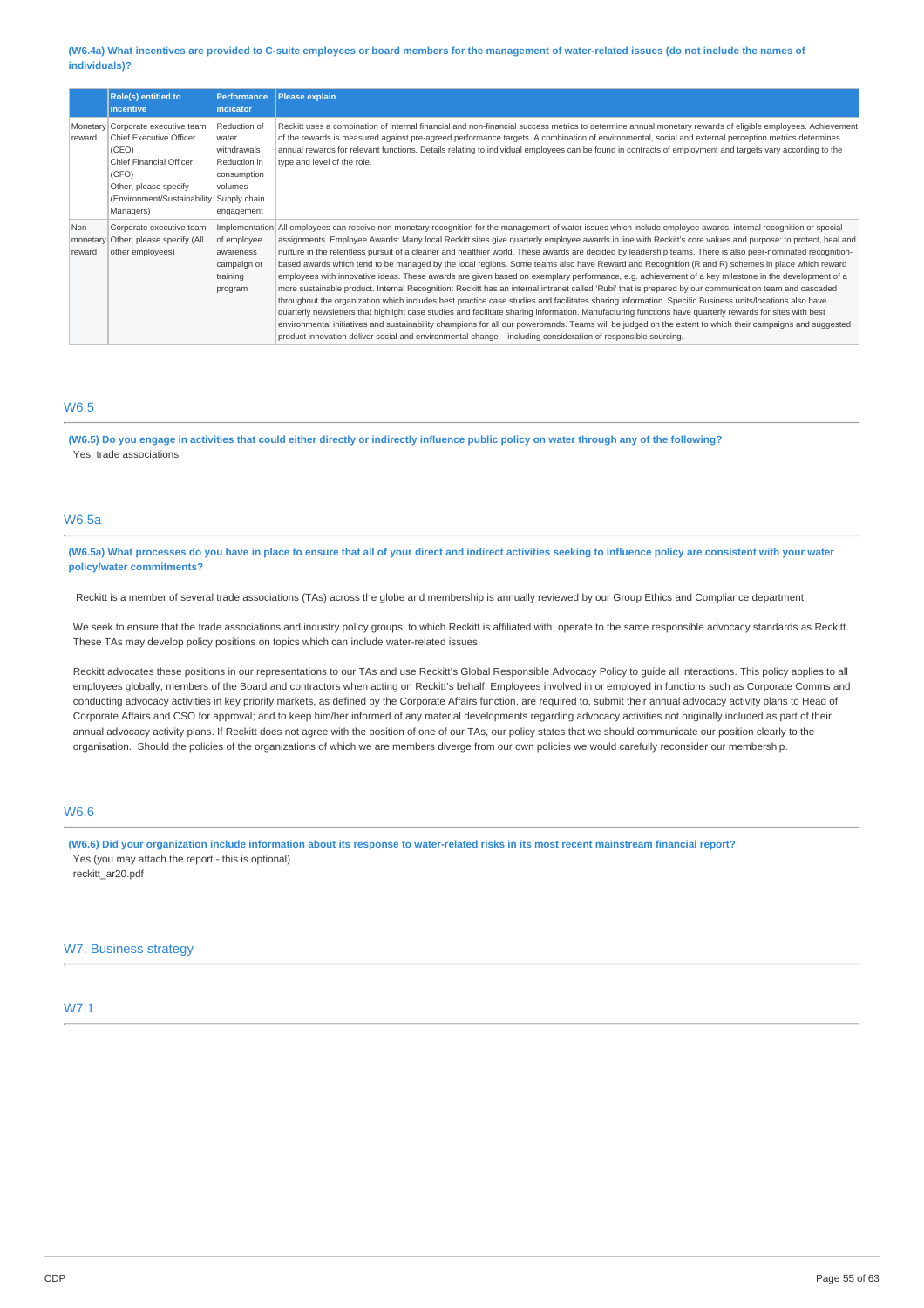#### (W7.1) Are water-related issues integrated into any aspects of your long-term strategic business plan, and if so how?

|                                                       | Are water-<br>related<br><b>issues</b><br>integrated? | Long-<br>term<br>time<br>horizon<br>(years) | <b>Please explain</b>                                                                                                                                                                                                                                                                                                                                                                                                                                                                                                                                                                                                                                                                                                                                                                                                                                                                                                                                                                                                                                                                                                                                                                                                                                                                                                                                                                                                                                                                                                                                                           |
|-------------------------------------------------------|-------------------------------------------------------|---------------------------------------------|---------------------------------------------------------------------------------------------------------------------------------------------------------------------------------------------------------------------------------------------------------------------------------------------------------------------------------------------------------------------------------------------------------------------------------------------------------------------------------------------------------------------------------------------------------------------------------------------------------------------------------------------------------------------------------------------------------------------------------------------------------------------------------------------------------------------------------------------------------------------------------------------------------------------------------------------------------------------------------------------------------------------------------------------------------------------------------------------------------------------------------------------------------------------------------------------------------------------------------------------------------------------------------------------------------------------------------------------------------------------------------------------------------------------------------------------------------------------------------------------------------------------------------------------------------------------------------|
| Long-<br>term<br>business<br>objectives integrated    | Yes, water-<br>related<br>issues are                  | $11 - 15$                                   | Reckitt's purpose is to create a cleaner, healthier world. Within our new business strategy Reckitt recognises the impact of climate change on health and hygiene. One of the<br>critical impacts of climate change is water stress and our business objectives are increasingly taking account of climate change, both in terms of our carbon agenda and our<br>activity on water stewardship. This includes activity to improve site water efficiency, considering long-term water resilience for locations and improving product water footprints to<br>reduce water in products and in consumer use. This activity forms part of our wider sustainability agenda, which is at the heart of our corporate strategy. As part of our<br>Sustainability strategy approach and risk management process we carry out a materiality assessment which identifies issues material to our business, including water-related risks<br>and opportunities across our value chain. The results are adopted through our governance process and incorporated into Reckitt's corporate strategy and objectives.). Within our<br>Environment strategy, a focus area for Reckitt is reducing the water impacts of products and reducing water use in manufacturing, especially in water-scarce regions. Furthermore,<br>as part of our strategy, in 2020, we have set long-term business objectives to reduce the corporate water footprint by 50% by 2040, reduce water use in our manufacturing by 30%<br>by 2025 and become water positive in our factories located in water-stressed areas |
| Strategy<br>for<br>long-term integrated<br>objectives | Yes, water-<br>related<br>achieving issues are        | 11-15                                       | Sustainability is at the heart of our corporate strategy. We are embedding our sustainability agenda, targets and plans into individual site and business unit programmes, to ensure<br>resources are supported and routine operational controls help manage and sustain these programmes. In 2013, we developed our sustainable products innovations and<br>operations programmes and in 2020 we set new ambitious water efficiency objectives, including our targets to achieve a 50% reduction in our corporate water footprint and a 3%<br>reduction in water use in our manufacturing processes An important component of our strategy for achieving these objectives has been the development of our water footprinting<br>and Sustainable Innovation App. Our long-term strategy is influenced by the potential for declining water availability, and the rising cost of resources and raw materials. We seek<br>to mitigate this by addressing our water footprint across all areas of the product life cycle, e.g. from the design to the manufacture and use of our products.                                                                                                                                                                                                                                                                                                                                                                                                                                                                                         |
| Financial<br>planning                                 | Yes, water-<br>related<br>issues are<br>integrated    | $11 - 15$                                   | We are continually investing in the design and development of our products to reduce their life cycle impacts. The cost of our corporate Product Sustainability Metrics program is<br>around £100K-150K per annum, in addition there is significant R&D spend around developing products that use more sustainable ingredients and packaging materials, as well as<br>to reducing the impacts during the consumer use phase, helping to reduce risk in the supply chain from both a carbon and water perspective. This year we have also developed<br>new water reduction programmes alongside our targets to reduce our water impact per does by 1/2 and to reduce water use in our manufacturing processes by 30%. This<br>programme is integrated into our financial planning through our long-range sustainable business strategy planning, which includes the consideration of potential future financial<br>provision and future water reduction glide path options. The Corporate Responsibility, Sustainability, Ethics and Compliance Committee (CRSECC) and Risk, Sustainability and<br>Compliance Committee (RSCC),oversee sustainability matters, including water-related issues. Their agenda includes strategy, setting water targets, reviewing performance<br>against                                                                                                                                                                                                                                                                                           |

# W7.2

(W7.2) What is the trend in your organization's water-related capital expenditure (CAPEX) and operating expenditure (OPEX) for the reporting year, and the **anticipated trend for the next reporting year?**

**Row 1**

# **Water-related CAPEX (+/- % change)**

10

**Anticipated forward trend for CAPEX (+/- % change)**

 $\Omega$ 

**Water-related OPEX (+/- % change)**

0

**Anticipated forward trend for OPEX (+/- % change)**

 $\Omega$ 

#### **Please explain**

Our manufacturing sites annually review water processes, including manufacturing, cleandowns, cooling, and hygiene. Opportunities to lower water consumption, without compromising quality or safety, are considered. In 2020 we implemented efficiency projects to keep on track to meet our 2020 and future water targets thus we increased water capex by 10% vs 2019. For example, at our Anhui factory in China, the team saved water in 2020 by upgrading and automating the water circulation system to add a 'sleep' mode and an automatic shut-off when production ends. In Nottingham, in the UK, we've switched to electric chillers, replacing an absorption chiller and cooling tower and saving over 30000m3 of water a year. Reckitt manages OPEX locally and do not track OPEX globally as it will not have a significant impact on our 2030 goals. We do not anticipate any change to the business which would result in a significant increase or decrease to OPEX.

# W7.3

**(W7.3) Does your organization use climate-related scenario analysis to inform its business strategy?**

|         | Use of<br>climate-<br>related<br><b>scenariol</b><br>analysis | <b>Comment</b>                                                                                                                                                                                                                                                                                                                                                                                                                                                                                                                                                                                                                                                                                                                                                                                                                                                                                                                                                                                                                                     |
|---------|---------------------------------------------------------------|----------------------------------------------------------------------------------------------------------------------------------------------------------------------------------------------------------------------------------------------------------------------------------------------------------------------------------------------------------------------------------------------------------------------------------------------------------------------------------------------------------------------------------------------------------------------------------------------------------------------------------------------------------------------------------------------------------------------------------------------------------------------------------------------------------------------------------------------------------------------------------------------------------------------------------------------------------------------------------------------------------------------------------------------------|
| Row Yes |                                                               | Our approach considered climate scenarios to provide insights on how the world could be influenced under various transition and physical climate risks and delineate possible states of the future<br>with climate change impact. Analysis was conducted using a timeline horizon to 2030. We reviewed various existing scenarios published by organisations including IEA, IPCC, Greenpeace, and<br>Shell. Scenarios where chosen to reflect 1) relevance to our business (e.g. impacts in the agriculture and forestry sector relevant to our supply chain), 2) a move to a low-carbon economy in line with<br>limiting warming to 2 degrees and 3) physical climate risks such as extreme weather events, rising mean temperature and shifts of precipitation patterns, e.g. a 4 degrees scenario. Our approach<br>involved understanding how attributes of specific scenarios might impact the stages in our supply chain and develop potential impact pathways, from sourcing our raw material through to<br>manufacturing and our customers. |

# W7.3a

**(W7.3a) Has your organization identified any water-related outcomes from your climate-related scenario analysis?** Yes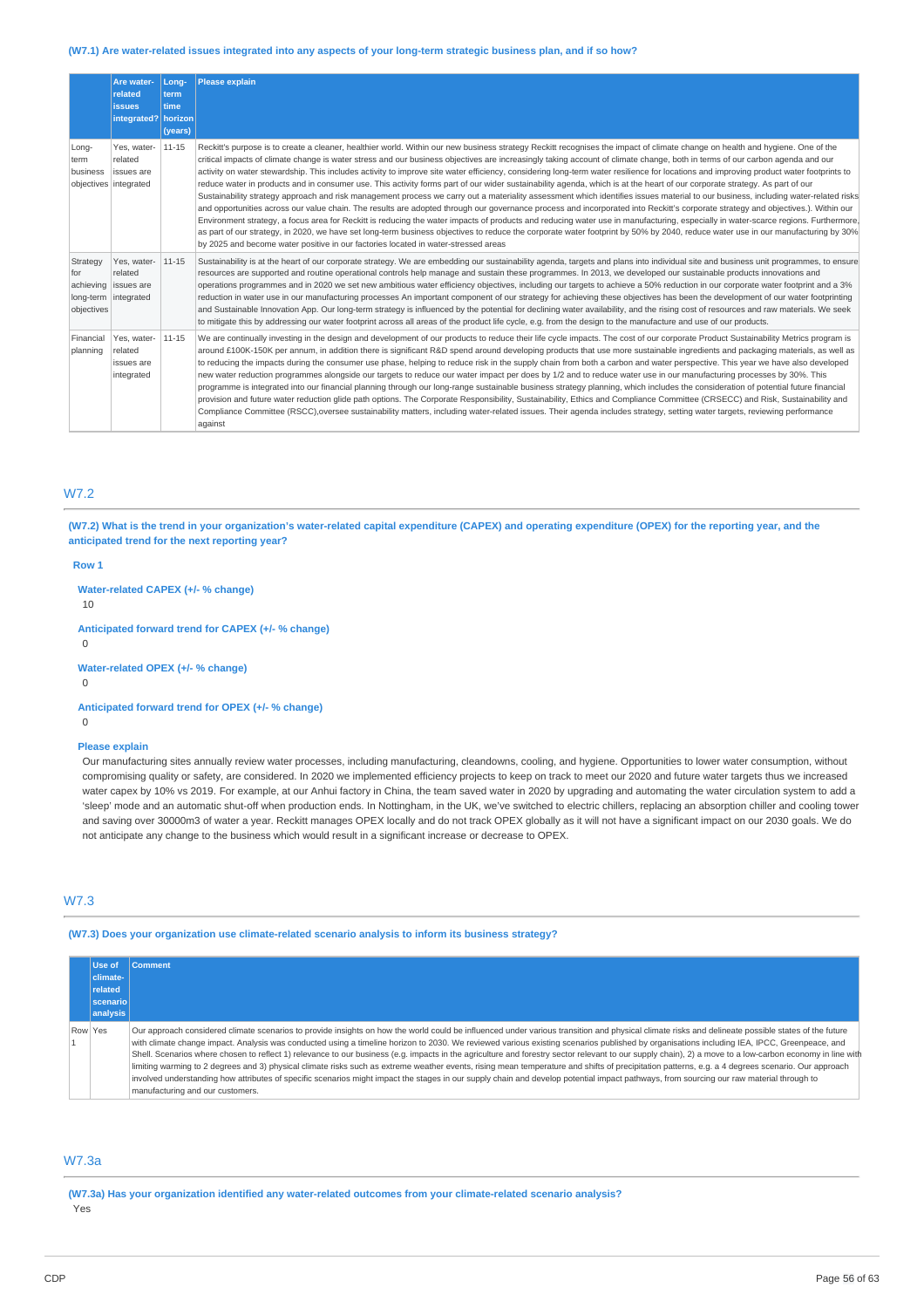# (W7.3b) What water-related outcomes were identified from the use of climate-related scenario analysis, and what was your organization's response?

| <b>Climate-related</b><br>scenarios and models<br>applied                                                                                                                                                                                                                                                                            | <b>Description of possible water-related outcomes</b>                                                                                                                                                                                                                                                                                                                                                                                                                                                                                                                                                                                                                                                                                                                 | Company response to possible water-related outcomes                                                                                                                                                                                                                                                                                                                                                                                                                                                                                                                                                                                                                                                                                                                                                                                                                                                                                                                                                                                                                                                                                                                                                                                                                                                                                                   |
|--------------------------------------------------------------------------------------------------------------------------------------------------------------------------------------------------------------------------------------------------------------------------------------------------------------------------------------|-----------------------------------------------------------------------------------------------------------------------------------------------------------------------------------------------------------------------------------------------------------------------------------------------------------------------------------------------------------------------------------------------------------------------------------------------------------------------------------------------------------------------------------------------------------------------------------------------------------------------------------------------------------------------------------------------------------------------------------------------------------------------|-------------------------------------------------------------------------------------------------------------------------------------------------------------------------------------------------------------------------------------------------------------------------------------------------------------------------------------------------------------------------------------------------------------------------------------------------------------------------------------------------------------------------------------------------------------------------------------------------------------------------------------------------------------------------------------------------------------------------------------------------------------------------------------------------------------------------------------------------------------------------------------------------------------------------------------------------------------------------------------------------------------------------------------------------------------------------------------------------------------------------------------------------------------------------------------------------------------------------------------------------------------------------------------------------------------------------------------------------------|
| Row IEA 450<br>Other, please specify (.<br><b>IEA World Energy</b><br>Outlook 2017 . IEA<br>World Energy<br>Investment Outlook<br>2014 · Climate Change<br>Impacts and Mitigation<br>in the Developing World:<br>Agriculture & Forestry<br>Sectors . NCAR .<br>Global non-linear effect<br>of temperature on<br>economic production) | These include; changes in precipitation patterns, frequency of<br>extreme weather events, change in temperature extremes<br>(leading to changes in water levels), decrease in availability of<br>water and the availability/cost of goods and services. Water<br>scarcity is an aspect of climate change which currently touches<br>the lives of our consumers from India to USA. In addition, there<br>are transitional risks associated with the move to a low carbon<br>economy, such as climate/water related regulatory and policy<br>changes. The potential outcomes identified support our focus on<br>driving efficiency in our own operations and designing products<br>that require less water and work well in increasingly water<br>efficient appliances. | The results of our materiality assessment (which identifies climate/water related risks and opportunities material to<br>our business) and our climate scenario analysis have been incorporated into Reckitt's corporate strategy and<br>objectives. We are committed to mitigating climate related impacts both within our organizational footprint and<br>across our products' entire life cycle. An important component of our short-term response is the development of<br>more sustainable products. We have set a new ambitious target in 2020 to achieve a 50% reduction in our<br>corporate water impact by 2040. Water considerations are embedded into our development processes through our<br>internal Sustainable Innovation Calculator. This life cycle analysis tool tracks impacts arising from our product<br>pipeline, which are reported to Senior Leadership at least twice a year. Our long term strategy has been influenced<br>by the potential water-related impacts on agricultural productivity in areas where we source materials (affecting<br>cost/availability); on our manufacturing sites through increased likelihood of flooding or droughts; and increases in<br>water scarcity affecting consumer preferences, providing not only risks but also opportunities to innovate in line with<br>these potential risks. |

# W7.4

### **(W7.4) Does your company use an internal price on water?**

# **Row 1**

# **Does your company use an internal price on water?**

No, and we do not anticipate doing so within the next two years

### **Please explain**

Reckitt's approach to water is driven by our targets and programmes which currently do not include an internal price on water.

# W8. Targets

# W8.1

### **(W8.1) Describe your approach to setting and monitoring water-related targets and/or goals.**

| <b>Levels for</b><br>targets<br>and/or goals                                                                                                                                                                                                                                           | at<br>corporate<br>level                                                      | Monitoring Approach to setting and monitoring targets and/or goals                                                                                                                                                                                                                                                                                                                                                                                                                                                                                                                                                                                                                                                                                                                                                                                                                                                                                                                                                                                                                                                                                                                                                                                                                                                                                                                                                                                                                                                                                                                                                                                                                                                                                                                                                                                                                                                                                                                                                                                                                                                                                                                                                                                                                                                                                                                                                                                                                                                                                                                                                                                                                                                                                                                                                                                                                                                                                                                                                                                                                                                                                                                |
|----------------------------------------------------------------------------------------------------------------------------------------------------------------------------------------------------------------------------------------------------------------------------------------|-------------------------------------------------------------------------------|-----------------------------------------------------------------------------------------------------------------------------------------------------------------------------------------------------------------------------------------------------------------------------------------------------------------------------------------------------------------------------------------------------------------------------------------------------------------------------------------------------------------------------------------------------------------------------------------------------------------------------------------------------------------------------------------------------------------------------------------------------------------------------------------------------------------------------------------------------------------------------------------------------------------------------------------------------------------------------------------------------------------------------------------------------------------------------------------------------------------------------------------------------------------------------------------------------------------------------------------------------------------------------------------------------------------------------------------------------------------------------------------------------------------------------------------------------------------------------------------------------------------------------------------------------------------------------------------------------------------------------------------------------------------------------------------------------------------------------------------------------------------------------------------------------------------------------------------------------------------------------------------------------------------------------------------------------------------------------------------------------------------------------------------------------------------------------------------------------------------------------------------------------------------------------------------------------------------------------------------------------------------------------------------------------------------------------------------------------------------------------------------------------------------------------------------------------------------------------------------------------------------------------------------------------------------------------------------------------------------------------------------------------------------------------------------------------------------------------------------------------------------------------------------------------------------------------------------------------------------------------------------------------------------------------------------------------------------------------------------------------------------------------------------------------------------------------------------------------------------------------------------------------------------------------------|
| Row Company-<br>wide targets<br>and goals<br><b>Business</b><br>level specific<br>targets and/or Goals are<br>goals<br>Site/facility<br>specific<br>targets and/or  level<br>goals<br>Brand/product<br>specific<br>targets and/or<br>goals<br>Country level<br>targets and/or<br>goals | monitored<br>at the<br>corporate<br>level<br>monitored<br>at the<br>corporate | Targets are 1. Setting goal and targets: we use an independent third-party facilitated materiality assessment as an essential starting point to help identify our priority issues for goal and target<br>setting. The results identify water as one of our key environmental issues. Sustainability goals are agreed at Board level after discussion in CRSECC. The results of our materiality<br>review combined with our business strategy informed the selection of 4 priority SDGs, which includes SDG6. In addition, our Exec Committee led by our CEO approved Reckitt's<br>updated Environmental Policy in March 2020 which includes our goal "To make a real and meaningful contribution to mitigating global water scarcity, by reducing water impact<br>across the full lifecycle of our products reflecting national and international government agendas when setting targets". Reckitt sets corporate-wide sustainability targets to drive<br>the whole organisation towards fulfilling our goals. These targets are tailored to areas of highest impact and/or areas with potential to affect most improvement. Research to<br>understand our water impact across the entire value chain as well as within our direct operations informed the setting of 2 new key water targets from 2020: a 30% reduction in<br>water use in manufacturing by 2025 and a 50% reduction in corporate water footprint by 2040. In support of our water use reduction target for manufacturing, we set internal<br>annual milestone targets across all sites. These targets are set in collaboration with our Global Supply Leadership at both a Business Unit, regional and site level. Performance<br>data, information on water scarcity and impact, site potential/constraints etc are then used to help determine where actions and investments need to be prioritised to meet the<br>targets and effect greatest change. For example, in 2020, several sites, including 3 sites in India: Hosur, Mysore and Irungattukottai 1 site in Thailand - Bangplee, achieved Zero<br>Liquid Discharges (ZLD). Our Sustainable Innovation Calculator App helps to identify which products have high water impact and highlights hotspots where changes can be made<br>towards our product water footprint target. 2. Monitoring goals and targets: Performance monitoring starts at site level where water performance data is captured on a monthly<br>basis directly from sites using our Enablon software. All, site data is collated, tracked and reported centrally each month together with trend and change analysis and tracked<br>against annual site, regional and business unit targets & our 2030 targets. In addition, company-wide performance data is aggregated and tracked against our 2030 targets.<br>Reporting is provided to our sites and Senior leaderships teams at a corporate, business unit, regional and site level monthly. Performance against the two global water targets is<br>also reported quarterly to our RSSC and CRSECC. Performance against 2030 targets is also reported publicly in our Annual Report & Sustainability Insights on reckitt.com |

# W8.1a

(W8.1a) Provide details of your water targets that are monitored at the corporate level, and the progress made.

**Target reference number** Target 1

# **Category of target** Product use-phase

**Level** Brand/product

# **Primary motivation**

Recommended sector best practice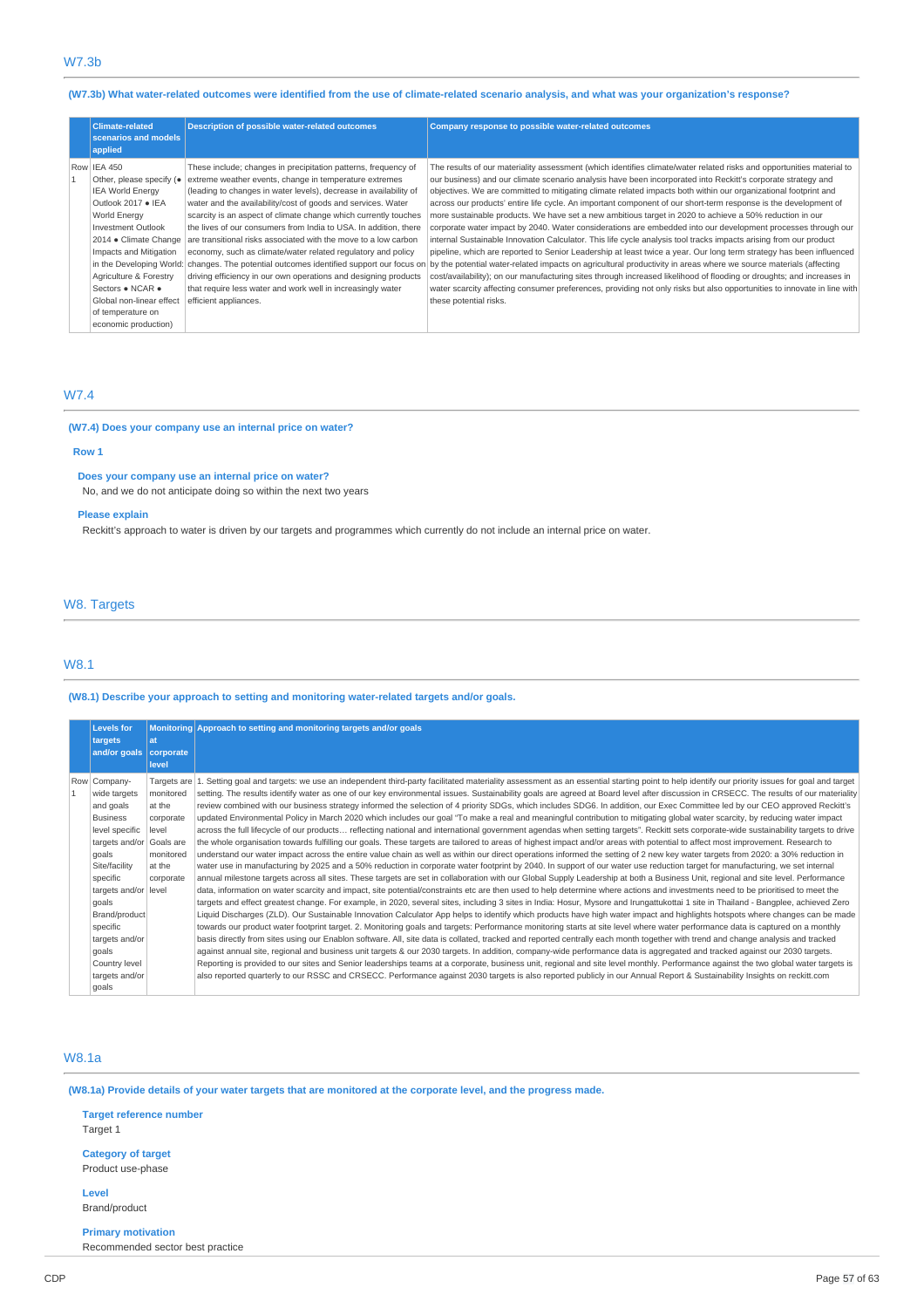#### **Description of target**

1/3 reduction in our water impact per dose by 2020. Definition: Total water used during the product's life cycle, from material sourcing to disposal/recycling, adjusted to reflect water scarcity at each stage, divided by the number of product doses manufactured, against our 2012 baseline. A dose is the amount of Reckitt product required to deliver that product's intended service, either for a single use or for a defined period of time e.g. 1 Finish automatic dishwashing tablet for 1 load of dishwashing, the recommended number of Nurofen tablets for 24 hours pain relief. Rationale: Reckitt portfolio water impact data shows that around 80% of our water impact comes from consumer use, 20% from raw materials and packaging and less than 1% from manufacturing sites. Setting a target based on water impact (rather than simply volume used) considers water scarcity at the location where water is used in our product life cycle.

#### **Quantitative metric**

Other, please specify (Per dose of product)

**Baseline year** 2012

#### **Start year** 2013

**Target year** 2020

**% of target achieved** 39

#### **Please explain**

In 2020, our total water use per dose decreased to 7.2 litres per dose, an 18% decrease compared to 2019, there has been a 13% decrease in water impact e-litres per dose compared to 2012 (8.3). Achievement of our life cycle water goal per dose continues to be a challenge given the inherent tension between our drive to increase access to hygiene and the resulting impacts on water use. We will continue efforts to reduce our water impact, through a combination of reducing water use in production, building awareness of the issue among people who use our products and also developing lower water-impact products.

**Target reference number** Target 2

**Category of target** Water withdrawals

**Level** Site/facility

**Primary motivation**

Reduced environmental impact

#### **Description of target**

Scope: water used on-site, within the calendar year, inclusive of operational water consumption, water included in our products and domestic water use at facilities under management control of the Group. At Reckitt we have set a target to reduce water use (water withdrawals) in our operations by 35% per unit of production by 2020 against our 2012 baseline. Our target covers all Reckitt factories and warehouses, equally across all regions and catchments where our operations are located. Within Reckitt's own operations direct water use is highest in our manufacturing and warehouse operations, rather than our offices or R&D centres, so the target scope at global level was set to focus on these priority areas. Water has been identified as a material issue for Reckitt and this target has been set in support of our goal and commitments on water scarcity (ref Reckitt Env Policy) and SDG6 (ref Reckitt Annual Report 2020).

#### **Quantitative metric**

Other, please specify (M3 per 1000 consumer units)

**Baseline year** 2012

**Start year** 2013

**Target year** 2020

**% of target achieved** 100

# **Please explain**

We continually seek to reduce water used at our manufacturing sites and other premises and Reckitt is proud to have surpassed our target ahead of schedule. In 2020, we used 0.592m3 of water for every 1000 consumer units of production, a 2% decrease versus 2019 and 39% less than 2012. This follows investment in better metering systems (enabling more accurate monitoring of water usage) together with investment in process improvements at site level, including water re-use, water recycling, cleaning improvements and backwash optimisation. This was also supported by improvements to our global water monitoring, tracking and reporting capabilities. Linking all our manufacturing and warehouse sites and management teams to one connected system enabled improved identification of potential efficiencies and increased best practice sharing across sites. In addition, several sites Hosur, Mysore and Irungattukottai in India and Bangplee, Thailand, have achieved Zero Liquid Discharges (ZLD).

**Target reference number** Target 3

**Category of target** Product water intensity

**Level** Brand/product

**Primary motivation** Increased revenue

#### **Description of target**

1/3 of our net revenue (NR) will come from 'more sustainable' products by 2020 More sustainable = a product that scores better in at least 1 of 45 parameters (carbon, water, plastics, packaging, ingredients) without scoring worse in the others. Water parameter = a decrease of >10% in water impact per dose vs a previous version or category average where no previous version exists. The 45 parameters are measured using Reckitt's Sustainable Innovation Calculator, a streamlined LCA tool. Around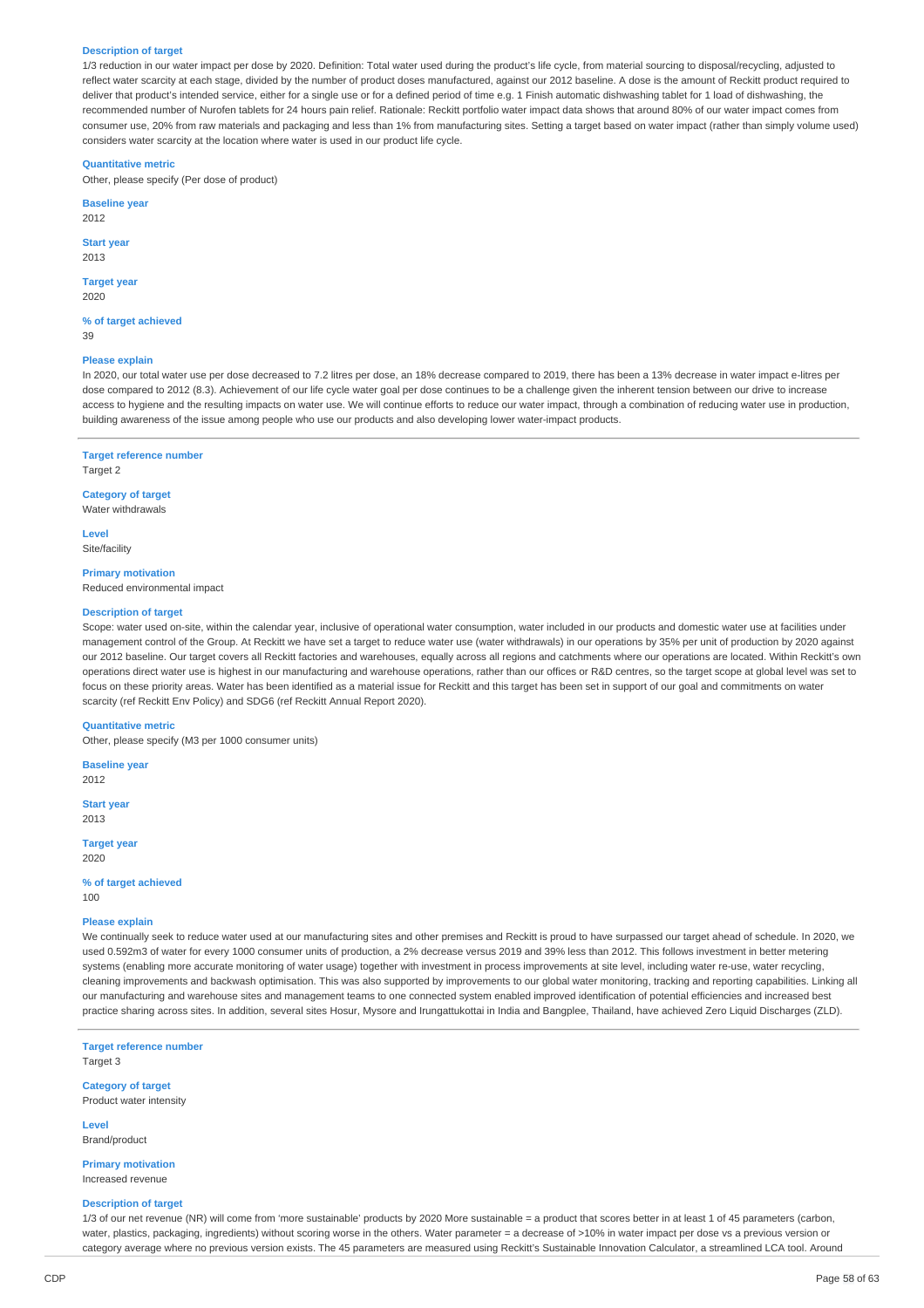80% of our water impact (which incorporates water scarcity) comes from consumer use, 20% from our raw materials/packaging and <1% from our manufacturing sites. This target focuses on reducing the water impact of our product portfolio without increasing other key environmental impacts. We assess key new product innovations and make informed decisions to address their water impact. NR = NR from 01/10/2019 to 30/09/2020 (excluding NR from our acquired Nutrition business see W0.5).

### **Quantitative metric**

Other, please specify (Net revenue)

**Baseline year** 2012

**Start year** 2013

**Target year** 2020

**% of target achieved**

91

#### **Please explain**

In 2020, 30.4% of Reckitt's Net Revenue came from 'more sustainable' products. Our Net Revenue from more sustainable products has steadily increased year on year but narrowly missed our target of a third by 2020.. Although we did not quite reach our target of one third of net revenue from more sustainable products by 2020, we made significant headway in an extraordinary year, achieving 30.4%. In these times, when we've seen unprecedented demand for many of our products, we have not only managed to keep our labs and factories operating safely despite the pandemic, but still managed to implement the many changes to our products that add up to delivering an increase in the share of sustainable net revenue.

### W8.1b

(W8.1b) Provide details of your water goal(s) that are monitored at the corporate level and the progress made.

#### **Goal**

Other, please specify (Contribute to mitigating global water scarcity)

**Level**

Company-wide

**Motivation**

Commitment to the UN Sustainable Development Goals

#### **Description of goal**

Our Executive Committee led by our CEO approved Reckitt's updated Environmental Policy in March 2020 which includes our goal "To make a real and meaningful contribution to mitigating … global water scarcity, by reducing … water impact across the full life cycle of our products, including raw materials, packaging, production, distribution, consumer use and end of life, reflecting national and international government agendas when setting targets". This goal aligns with our commitments to support SDG6 and is significant to Reckitt given the dependency on water for both our products and their use by consumers. This is particularly true for developing markets and water stressed areas, including for example India, one of our largest markets It is a year-on-year rolling goal, but progress is measured via Reckitt's principal global corporate water targets which are designed to reduce Reckitt's water impact (incorporating water scarcity). These are currently as described in W8.1a. New targets also in line with this goal have been developed for the time period post 2020

# **Baseline year**

2018

**Start year** 2018

**End year**

2020

# **Progress**

This goal was established and publicly communicated in Reckitt's revised Environmental Policy in March 2020. It is a year-on-year rolling goal but progress and success is measured via Reckitt's principal global corporate water targets (key performance indicators) which are designed to reduce Reckitt's water impact (incorporating water scarcity). These are currently as described in W8.1a and also in our publicly available sustainability insights. New targets also in line with this have been developed for the period post 2020. Sustainability performance and progress (including water) are discussed at corporate levels at various committees such as CRSECC and RSSC as mentioned in w8.1. Our water goal is important to Reckitt, and is part of our 2030 ambitions – to create a cleaner, healthier world. The corporate goal (along with targets) is implemented across the business via the 3 Business unit (BU) and respective leads and progress is monitored at BU level which is overseen by exec and board level via the CRSECC and RSSC.

# W9. Verification

# W9.1

(W9.1) Do you verify any other water information reported in your CDP disclosure (not already covered by W5.1a)? Yes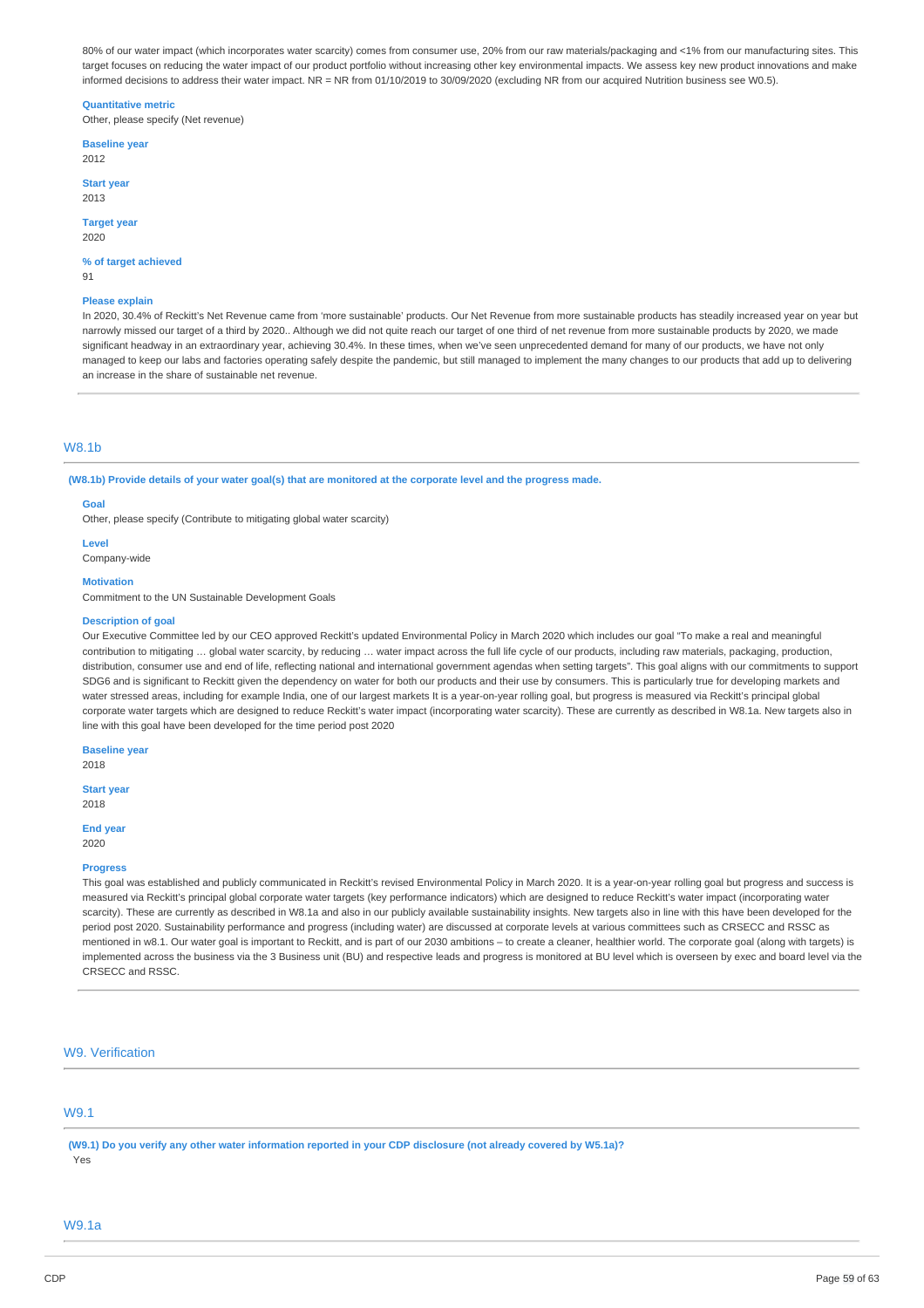# **(W9.1a) Which data points within your CDP disclosure have been verified, and which standards were used?**

|        | Disclosure Data verified                                                                                                 |          | Verification Please explain                                              |
|--------|--------------------------------------------------------------------------------------------------------------------------|----------|--------------------------------------------------------------------------|
| module |                                                                                                                          | standard |                                                                          |
|        | W8 Targets - total water use in m3 (manufacturing and warehouses only) - total water impact (million e-litres) ISAE 3000 |          | Independent assurance undertaken by ERM CVS as stated in their assurance |
|        | $\vert$ - total net revenue from more sustainable products (£ million)                                                   |          | statement: https://www.reckitt.com/sustainability/policies-andreports    |

# W10. Sign off

# W-FI

(W-FI) Use this field to provide any additional information or context that you feel is relevant to your organization's response. Please note that this field is optional **and is not scored.**

# W10.1

**(W10.1) Provide details for the person that has signed off (approved) your CDP water response.**

|       |                                                          | Corresponding job category         |
|-------|----------------------------------------------------------|------------------------------------|
| Row 1 | Head of Corporate Affairs & Chief Sustainability Officer | Chief Sustainability Officer (CSO) |

# W10.2

(W10.2) Please indicate whether your organization agrees for CDP to transfer your publicly disclosed data on your impact and risk response strategies to the CEO Water Mandate's Water Action Hub [applies only to W2.1a (response to impacts), W4.2 and W4.2a (response to risks)]. No

# SW. Supply chain module

# SW0.1

**(SW0.1) What is your organization's annual revenue for the reporting period?**

|                         | amm |
|-------------------------|-----|
| $\sqrt{$ Row $\sqrt{ }$ | .   |

# SW0.2

**(SW0.2) Do you have an ISIN for your organization that you are willing to share with CDP?** Yes

# SW0.2a

**(SW0.2a) Please share your ISIN in the table below.**

|                         | oat           | $\sim$<br>ı sinale check diait).<br><b>Alinciudina</b> |  |
|-------------------------|---------------|--------------------------------------------------------|--|
| $\sqrt{$ Row $\sqrt{ }$ | $\cap$<br>פטי |                                                        |  |

# SW1.1

(SW1.1) Could any of your facilities reported in W5.1 have an impact on a requesting CDP supply chain member? We do not have this data but we intend to collect it within two years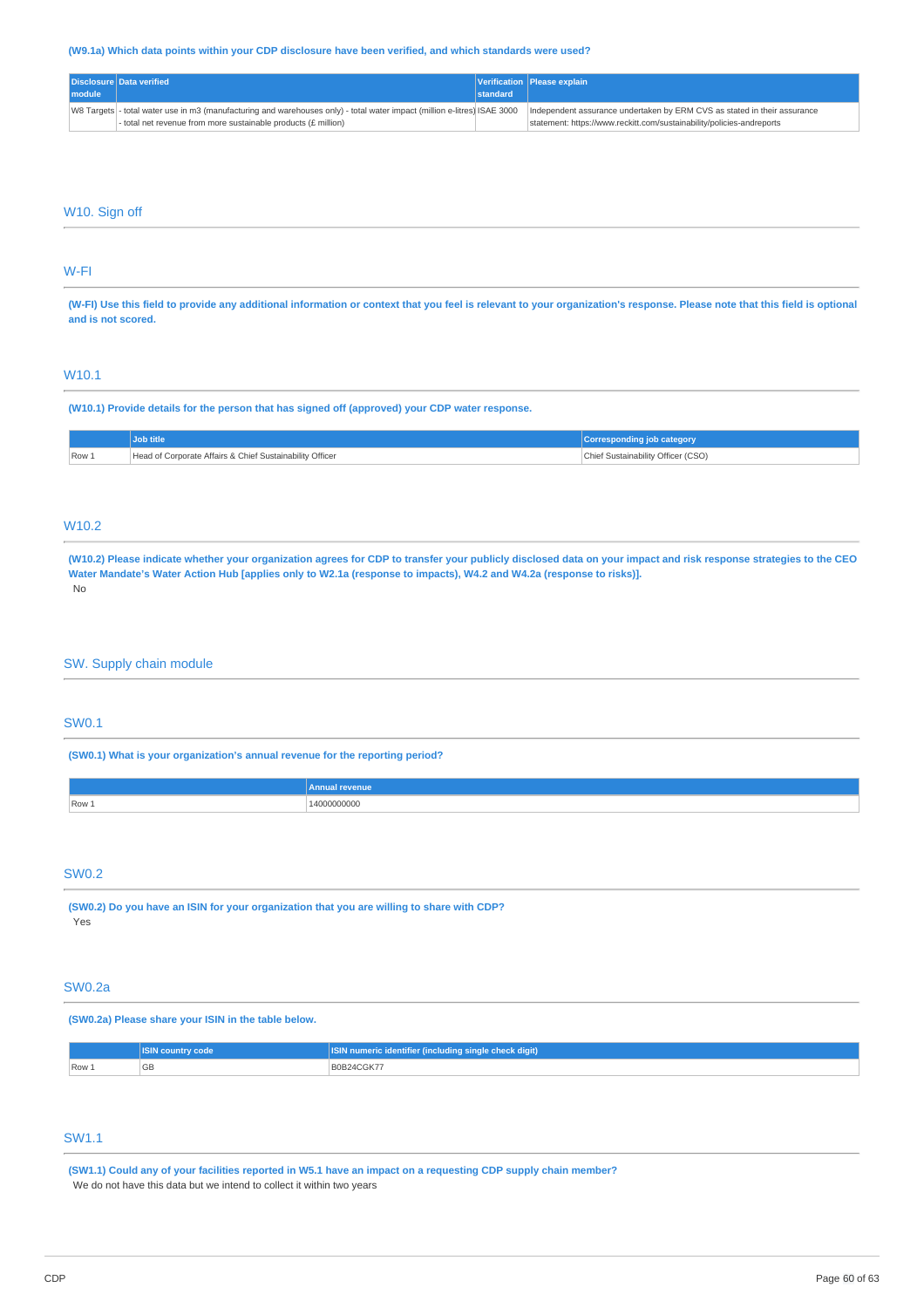# SW1.2

**(SW1.2) Are you able to provide geolocation data for your facilities?**

|       | Are you able to provide geolocation data for your facilities? | Commen |
|-------|---------------------------------------------------------------|--------|
| Row 1 | Yes, for some facilities                                      |        |

SW1.2a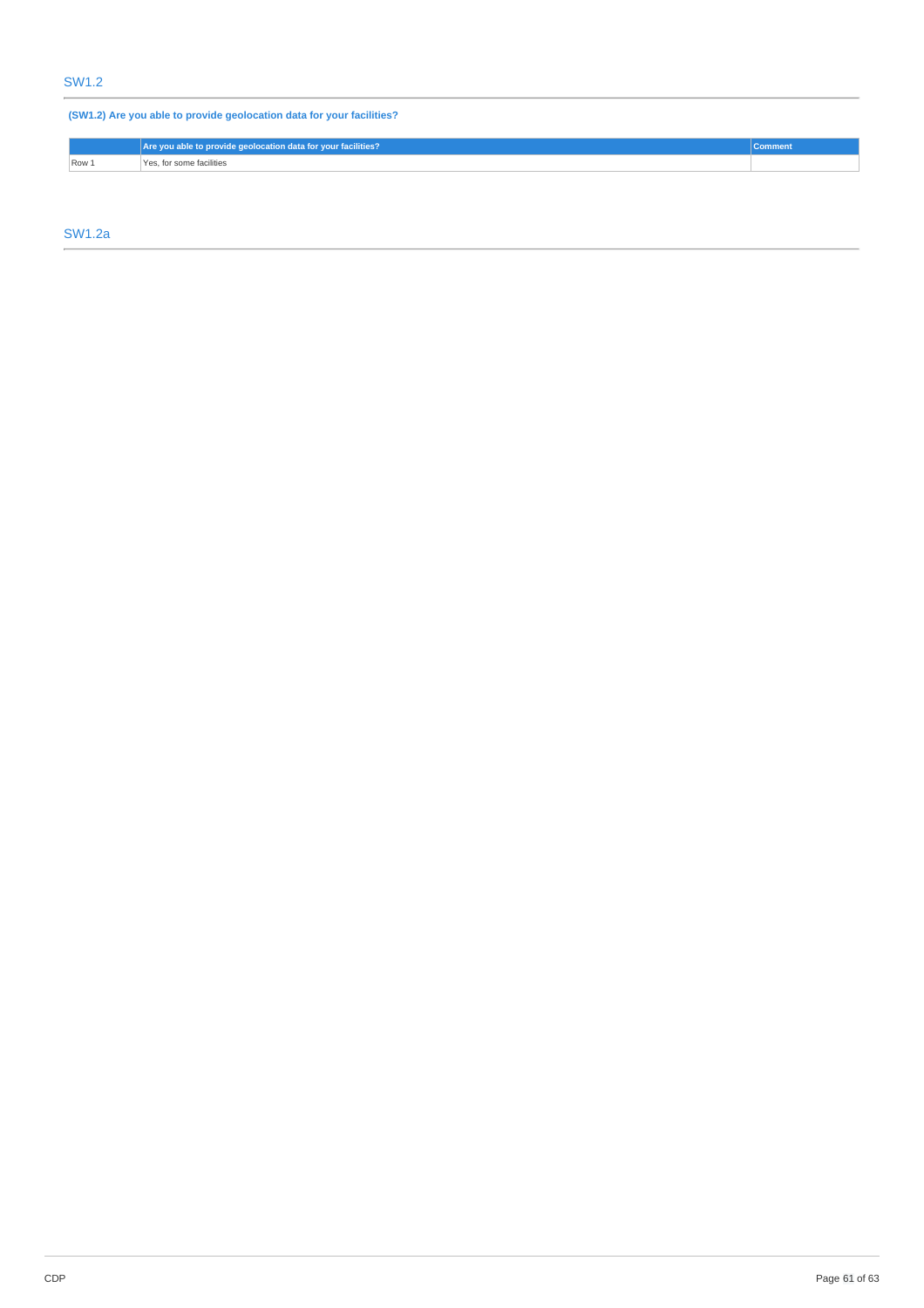# **(SW1.2a) Please provide all available geolocation data for your facilities.**

| Identifier       | Latitude     | Longitude     | Comment |
|------------------|--------------|---------------|---------|
| Agbara           | 6.508541     | 3.37337       |         |
| Bahrain          | 26.218199    | 50.664168     |         |
| Chittagong       | 22.374798    | 91.811359     |         |
| Elandsfontein    | $-26.168562$ | 28.205779     |         |
| Hosur            | 12.724603    | 77.869575     |         |
| Irungattukottai  | 12.996729    | 80.002954     |         |
| Mauripur         | 24.870285    | 66.956525     |         |
| Sitarganj        | 29.038211    | 79.688128     |         |
| Bangpakong       | 13.582514    | 100.931887    |         |
| Bangplee         | 13.624031    | 100.705922    |         |
| Cileungsi        | $-6.362447$  | 106.976314    |         |
| Anhui            | 31.862898    | 117.27632     |         |
| Shangma          | 36.118591    | 120.434017    |         |
| Shanxi           | 38.456584    | 112.73752     |         |
| Shashi           | 30.319623    | 112.240225    |         |
| Chartres         | 48.438974    | 1.514204      |         |
| Hull             | 53.752227    | $-0.321948$   |         |
| Nottingham       | 52.926877    | $-1.195161$   |         |
| Weinheim         | 49.481532    | 8.585652      |         |
|                  | 40.727114    | $-112.013288$ |         |
| Salt Lake City   |              |               |         |
| Baddi            | 30.940461    | 76.783754     |         |
| Mysore           | 12.35037     | 76.585728     |         |
| Nijmegen         | 51.843902    | 5.808501      |         |
| Evansville       | 37.977555    | -87.599956    |         |
| Zeeland          | 42.813961    | $-86.001137$  |         |
| Chonburi         | 13.326396    | 100.984672    |         |
| Guangzhou        | 23.061944    | 113.525818    |         |
| Makati City      | 14.532965    | 121.022692    |         |
| Tuas             | 1.300375     | 103.63303     |         |
| Delicias         | 28.189911    | $-105.473999$ |         |
| Sao Paulo        | -23.722279   | -46.595369    |         |
| Chalkis          | 38.046407    | 23.807811     |         |
| Derby            | 52.891246    | $-1.480724$   |         |
| Granollers       | 41.609746    | 2.27878       |         |
| Klin             | 56.34577     | 36.689239     |         |
| Mira             | 45.429001    | 12.1337       |         |
| Nowy Dwor        | 52.426621    | 20.761515     |         |
| Porto Alto       | 38.924016    | $-8.884641$   |         |
| Tatabanya        | 47.557957    | 18.436674     |         |
| Tuzla            | 40.901365    | 29.37272      |         |
| Belle Mead       | 40.483545    | -74.650247    |         |
| St Peters        | 38.811054    | -90.643882    |         |
| Tijuana          | 32.432919    | $-116.874997$ |         |
| Johor Bahru      | 1.534239     | 103.777719    |         |
| Semarang         | $-6.927412$  | 110.55534     |         |
| Cali             | 3.461325     | -76.503859    |         |
| Atizapan         | 19.568425    | -99.261336    |         |
| Raposo Tavares   | -23.585333   | $-46.786491$  |         |
| Barcelona        | 41.390205    | 2.154007      |         |
| Dhaka            | 38.0464      | 23.8078       |         |
| Florencia Varela | $-34.8286$   | $-58.2172$    |         |
|                  |              |               |         |
| Gurgaon          | 28.457523    | 77.026344     |         |
| Heidelburg       | 49.39875     | 8.672434      |         |
| Kushtia          | 22.529543    | 88.177291     |         |
| Montvale         | 41.040138    | -74.032707    |         |
| North Ryde       | -33.807429   | 151.089546    |         |
| Dongguan         | 23.020536    | 113.751762    |         |
| Tecnoparque      | 19.5003      | $-99.1802$    |         |
| Tlalpan          | 19.258329    | -99.173721    |         |

# SW2.1

(SW2.1) Please propose any mutually beneficial water-related projects you could collaborate on with specific CDP supply chain members.

# SW2.2